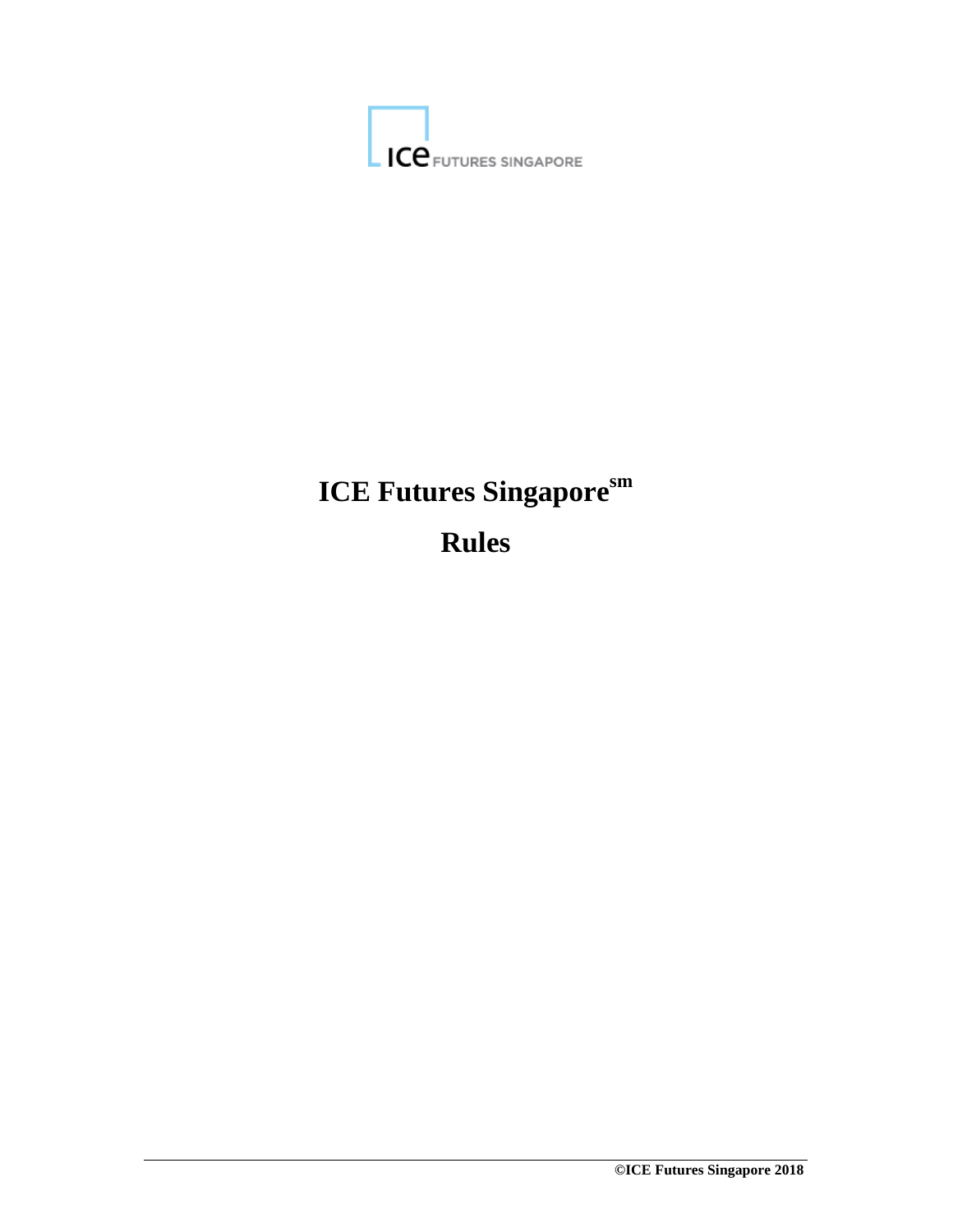## **Table of Contents**

| Section A        |  |
|------------------|--|
| <b>Section B</b> |  |
| Section C        |  |
| <b>Section D</b> |  |
| Section E        |  |
| Section F        |  |
| Section G        |  |
| Section H        |  |
| Section I        |  |
| Section J        |  |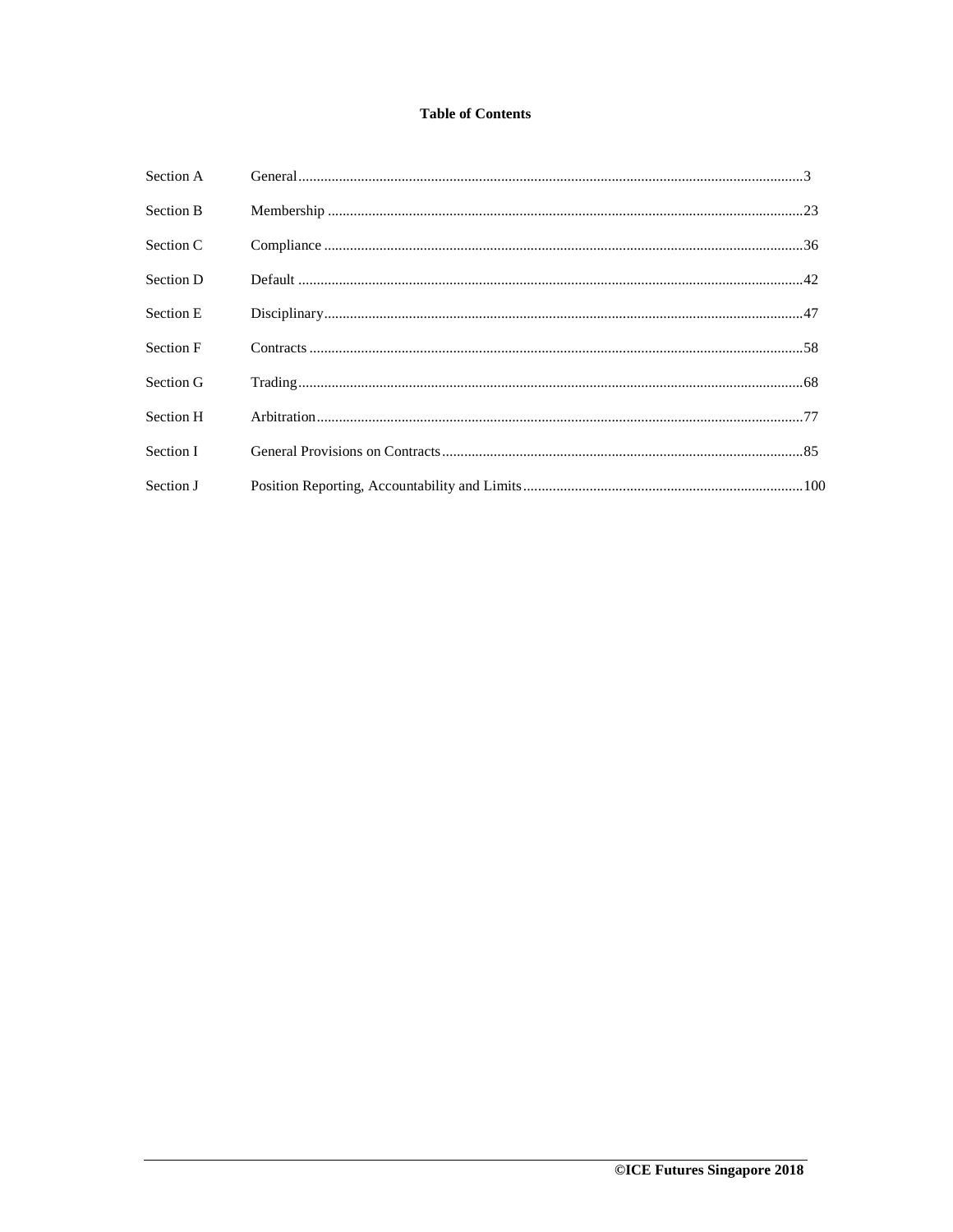# **SECTION A - GENERAL**

- A.1 Definitions
- A.2 Spirit of the Rules<br>A.3 Relations with other
- Relations with other Regulatory Authorities
- A.4 Confidentiality
- A.5 General Powers of the Exchange
- A.6 Financial Powers
- A.7 Exclusion of Liability
- A.8 Trading Hours, Days and Products
- A.9 Member Responsibility<br>A.10 Responsible Individual l
- Responsible Individual Responsibility
- A.11 Systems and Controls
- A.12 Tax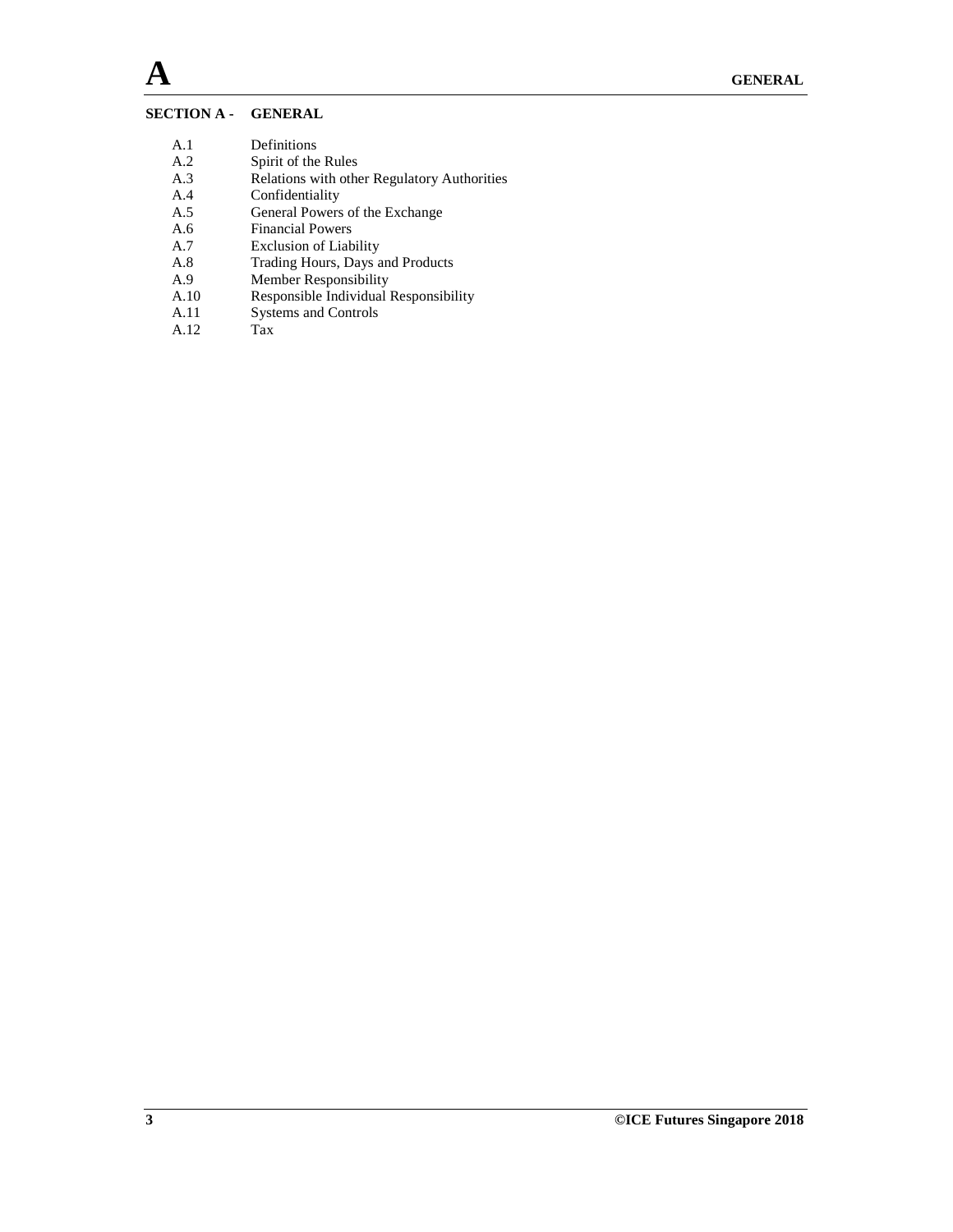## **A.1 DEFINITIONS**

A.1.1 In these Rules, the words standing in the first column of the following table shall bear the meanings set opposite them in the second column, if not inconsistent with the subject or context:

| <b>TERM</b>                                                               | <b>DEFINITION</b>                                                                                                                                                                                                                                                                                                                                                                                                                                                                                                                                                                                                                                                                                                                                                                                                     |
|---------------------------------------------------------------------------|-----------------------------------------------------------------------------------------------------------------------------------------------------------------------------------------------------------------------------------------------------------------------------------------------------------------------------------------------------------------------------------------------------------------------------------------------------------------------------------------------------------------------------------------------------------------------------------------------------------------------------------------------------------------------------------------------------------------------------------------------------------------------------------------------------------------------|
| "API"                                                                     | means the open application program interface and transport<br>software;                                                                                                                                                                                                                                                                                                                                                                                                                                                                                                                                                                                                                                                                                                                                               |
| "Appeals Panel"                                                           | means an appeals panel appointed from time to time pursuant<br>to Rule E.4.14;                                                                                                                                                                                                                                                                                                                                                                                                                                                                                                                                                                                                                                                                                                                                        |
| "Applicable Law"                                                          | means any applicable national, federal, supranational, state,<br>regional, provincial, local or other statute, law, ordinance,<br>regulation, rule, code, guidance, order, published practice or<br>concession, regulatory requirement, judgment or decision of<br>a Governmental Authority and, for the avoidance of doubt,<br>includes the MAS Requirements and any rules, regulations,<br>guidance and approach document of any other Regulatory<br>Authority;                                                                                                                                                                                                                                                                                                                                                     |
| "Arbitration Panel"                                                       | means an arbitration panel appointed from time to time<br>pursuant to Rule $H.1.3(a)(i)$ ;                                                                                                                                                                                                                                                                                                                                                                                                                                                                                                                                                                                                                                                                                                                            |
| "Authorisation"                                                           | (i) with respect to a Member, means any authorisation,<br>registration, licence, permission, non-objection, consent<br>or approval required under Applicable Law by any<br>Governmental Authority in any jurisdiction in order for<br>such Member to conduct business in connection with the<br>Exchange (including, without limitation, a CMS Licence<br>for trading in Futures and Options and any other<br>investments or financial instruments traded on the<br>Exchange which the Member requires CMS Licence for<br>in relation to their business in connection with the<br>Exchange), and shall include any exemption(s) and/or<br>exclusion(s) from the requirement to obtain any of the<br>same under Applicable Law (including,<br>without<br>limitation, pursuant to the SFA and MAS Requirements);<br>and |
|                                                                           | (ii) with respect to a Member's Representative, means any<br>authorisation, registration, licence, permission, non-<br>objection, consent or approval required under Applicable<br>Law by any Governmental Authority in any jurisdiction<br>in order to act as a representative for the relevant<br>Member's business in connection with the Exchange, and<br>shall include any exemption(s) and/or exclusion(s) from<br>the requirement to obtain any of the same under<br>Applicable Law (including, without limitation, pursuant<br>to the SFA and MAS Requirements);                                                                                                                                                                                                                                              |
| "Authorisation, Rules and Conduct<br><b>Committee" or "ARC Committee"</b> | means the committee for the time being constituted pursuant<br>to Rule C.10.1;                                                                                                                                                                                                                                                                                                                                                                                                                                                                                                                                                                                                                                                                                                                                        |
| "Block Trade"                                                             | means the transaction organised and executed in relation to<br>Block Trade Contracts pursuant to the Rules;                                                                                                                                                                                                                                                                                                                                                                                                                                                                                                                                                                                                                                                                                                           |
| "Block Trade Contracts"                                                   | means those Products designated by the Exchange as<br>contracts that may be traded as a Block Trade pursuant to the<br>Rules (but excluding, for the avoidance of doubt, EFRPs,                                                                                                                                                                                                                                                                                                                                                                                                                                                                                                                                                                                                                                       |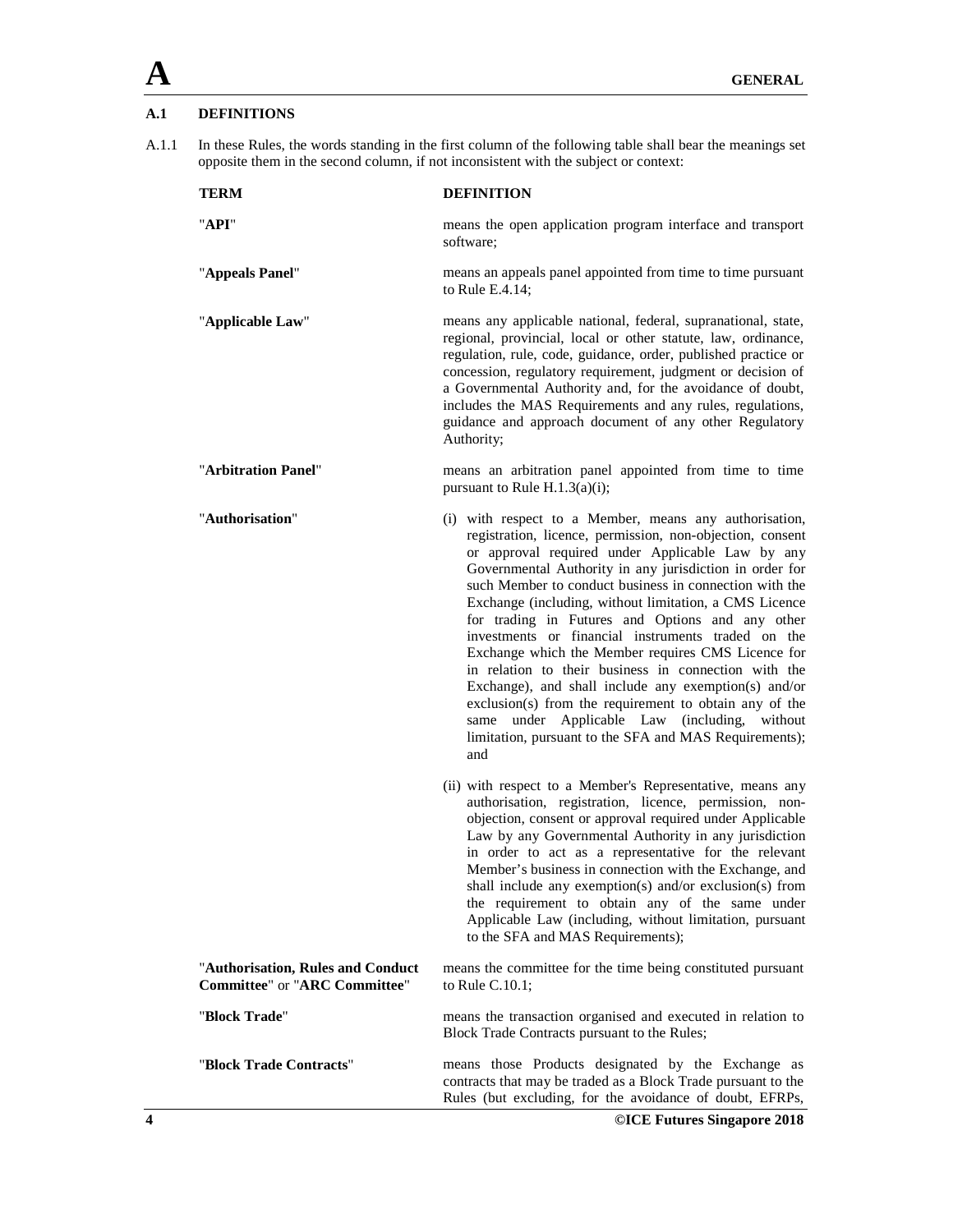|                                   | notwithstanding that EFRPs may be entered into using ICE<br>Block);                                                                                                                                                                                                                                                                                                                                                                                                                                                                                                                                                                                         |
|-----------------------------------|-------------------------------------------------------------------------------------------------------------------------------------------------------------------------------------------------------------------------------------------------------------------------------------------------------------------------------------------------------------------------------------------------------------------------------------------------------------------------------------------------------------------------------------------------------------------------------------------------------------------------------------------------------------|
| "Buyer"                           | in respect of a Contract, means the person, determined in<br>accordance with Rule F.1, who is a party to such Contract as<br>buyer; in respect of an Option Contract, the "Buyer" means<br>the person or persons entitled to exercise the option;                                                                                                                                                                                                                                                                                                                                                                                                           |
| "Circular"                        | means a publication issued by the Exchange for the attention<br>of all Members and posted on the Exchange's website in<br>accordance with Rule A.1.17;                                                                                                                                                                                                                                                                                                                                                                                                                                                                                                      |
| "Clearing Agreement"              | means an agreement under which a Clearing Member<br>undertakes on the terms of the Rules to clear and accept<br>liability for any Contract made on the Market pursuant to<br>Rule B.10 by another Member;                                                                                                                                                                                                                                                                                                                                                                                                                                                   |
| "Clearing House"                  | means ICE Clear Singapore Pte. Ltd. as the clearing house<br>which is for the time being appointed by the Exchange as<br>clearing house to the Exchange;                                                                                                                                                                                                                                                                                                                                                                                                                                                                                                    |
| "Clearing House Rules"            | means the rules of the Clearing House, together with the<br>procedures made thereunder, as interpreted in accordance<br>with guidance and Circulars of the Clearing House and as the<br>same are amended in accordance with the Clearing House<br>Rules from time to time;                                                                                                                                                                                                                                                                                                                                                                                  |
| "Clearing Member"                 | means a Member that has been authorised as a clearing<br>member by the Clearing House under the Clearing House<br>Rules;                                                                                                                                                                                                                                                                                                                                                                                                                                                                                                                                    |
| "CMS Licence"                     | means a capital markets service licence granted by the MAS<br>pursuant to Section 86 of the SFA;                                                                                                                                                                                                                                                                                                                                                                                                                                                                                                                                                            |
| "Complaint Resolution Procedures" | means the procedure issued by the Exchange from time to<br>time setting out the procedures for the making of a complaint<br>against the Exchange or its personnel by a complainant, and<br>the investigation of such complaint;                                                                                                                                                                                                                                                                                                                                                                                                                             |
| "Conformance Criteria"            | means the criteria determined by the Exchange from time to<br>time to which a Front End Application must conform;                                                                                                                                                                                                                                                                                                                                                                                                                                                                                                                                           |
| "Contingent Agreement to Trade"   | means an agreement between two parties to submit details to<br>the Exchange with a view to creation of one or more<br>Contracts pursuant to Section F. This agreement is<br>contingent on acceptance by the Exchange and consequent<br>creation of the Contract(s);                                                                                                                                                                                                                                                                                                                                                                                         |
| "Contract"                        | means a contract relating to a Product containing the terms<br>set out in the Contract Terms and the Clearing House Rules<br>and, for the avoidance of doubt, a Contract shall not be<br>regarded as falling outside this definition solely by virtue of<br>the fact that it contains additional terms which apply on the<br>default of a party to such contract provided that such terms<br>do not conflict with any applicable Rules in Section D or any<br>applicable Clearing House Rules, or contains terms which<br>modify the terms of the Contract Terms to take account of<br>the fact that the Clearing House is not a party to such<br>contract; |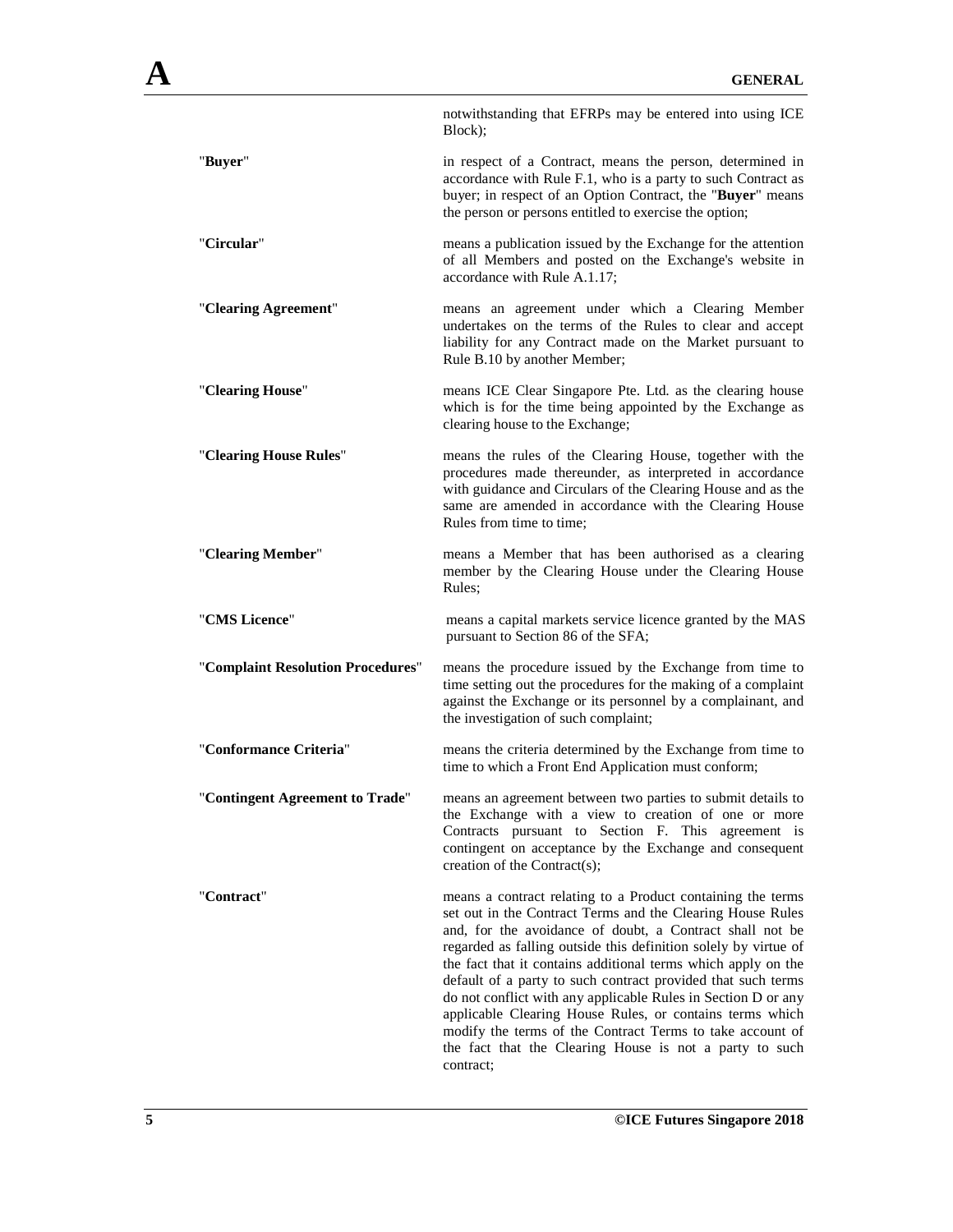| "Contract Date"                              | has the meaning given to the term in Rule I.3;                                                                                                                                                                                                                                                 |
|----------------------------------------------|------------------------------------------------------------------------------------------------------------------------------------------------------------------------------------------------------------------------------------------------------------------------------------------------|
| "Contract Month"                             | has the meaning given to the term in Rule I.3;                                                                                                                                                                                                                                                 |
| "Contract Procedures"                        | with regard to a Product, means the contract procedures for<br>the time being adopted by the Exchange under Rule I.1 in<br>respect of Contracts for that Product (including Option<br>Contracts on such Product), as set out in the ICE Futures<br><b>Contract Terms and Procedures:</b>       |
| "Contract Terms"                             | with regard to a Product, means the contract terms and any<br>related procedures for the time being applicable under the<br>Rules to Contracts for that Product (including Option<br>Contracts on such Product), as set out in the Rules and the<br>ICE Futures Contract Terms and Procedures; |
| "Corresponding Contract"                     | means a contract arising between parties other than the<br>Clearing House as set out in Rule F.1.4, F.1.7, F.1.10 and<br>F.1.12, subject to Rules C.6 and F.2;                                                                                                                                 |
| "Crossing Order Method"                      | has the meaning set out in Rule G.6A.2A(b) and a "Crossing<br>Order" shall mean an order made pursuant to the Crossing<br>Order Method:                                                                                                                                                        |
| "Cross Trade"                                | has the meaning set out in Rule G.6A.1;                                                                                                                                                                                                                                                        |
| "Delivery Panel"                             | means a delivery panel for the time being appointed under<br>Rule $C.13$ ;                                                                                                                                                                                                                     |
| "Designated Products"                        | means, in relation to a Market Maker Program, a Product<br>notified to the Market Maker, by the publication of a Circular<br>or otherwise, from time to time, as being subject to the<br>Market Maker Program;                                                                                 |
| "Director"                                   | means a director of the Exchange;                                                                                                                                                                                                                                                              |
| "Disciplinary Panel"                         | means a disciplinary panel convened pursuant to Rule E.4.4;                                                                                                                                                                                                                                    |
| "EFRPs"                                      | has the meaning given to the term in the Trading Procedures;                                                                                                                                                                                                                                   |
| "EFRP Facility"                              | has the meaning given to the term in the Trading Procedures;                                                                                                                                                                                                                                   |
| "Electronic User Agreement"                  | means an agreement between a Member and the Exchange in<br>a form prescribed by the Exchange from time to time for the<br>use of the ICE Platform by the Member;                                                                                                                               |
| "Energy Contract"                            | means all Oil Contracts containing the terms as set out in the<br>Contract Terms and/or any other Product determined to be an<br>Energy Contract by the Exchange from time to time;                                                                                                            |
| "Exchange", "ICE" or "ICE<br><b>Futures"</b> | means ICE Futures Singapore Pte. Ltd. (a company<br>incorporated in the Republic of Singapore under registration<br>number 200617072D) and the approved exchange (as<br>defined in the SFA) known as and operated by ICE Futures<br>Singapore;                                                 |
| "Fair Market Value"                          | means, in relation to any Block Trade price quoted by a<br>Member to another Member or to a client or in respect of a<br>Block Trade entered into by a Member, a price which is<br>considered by the Member, to be the best available for a                                                    |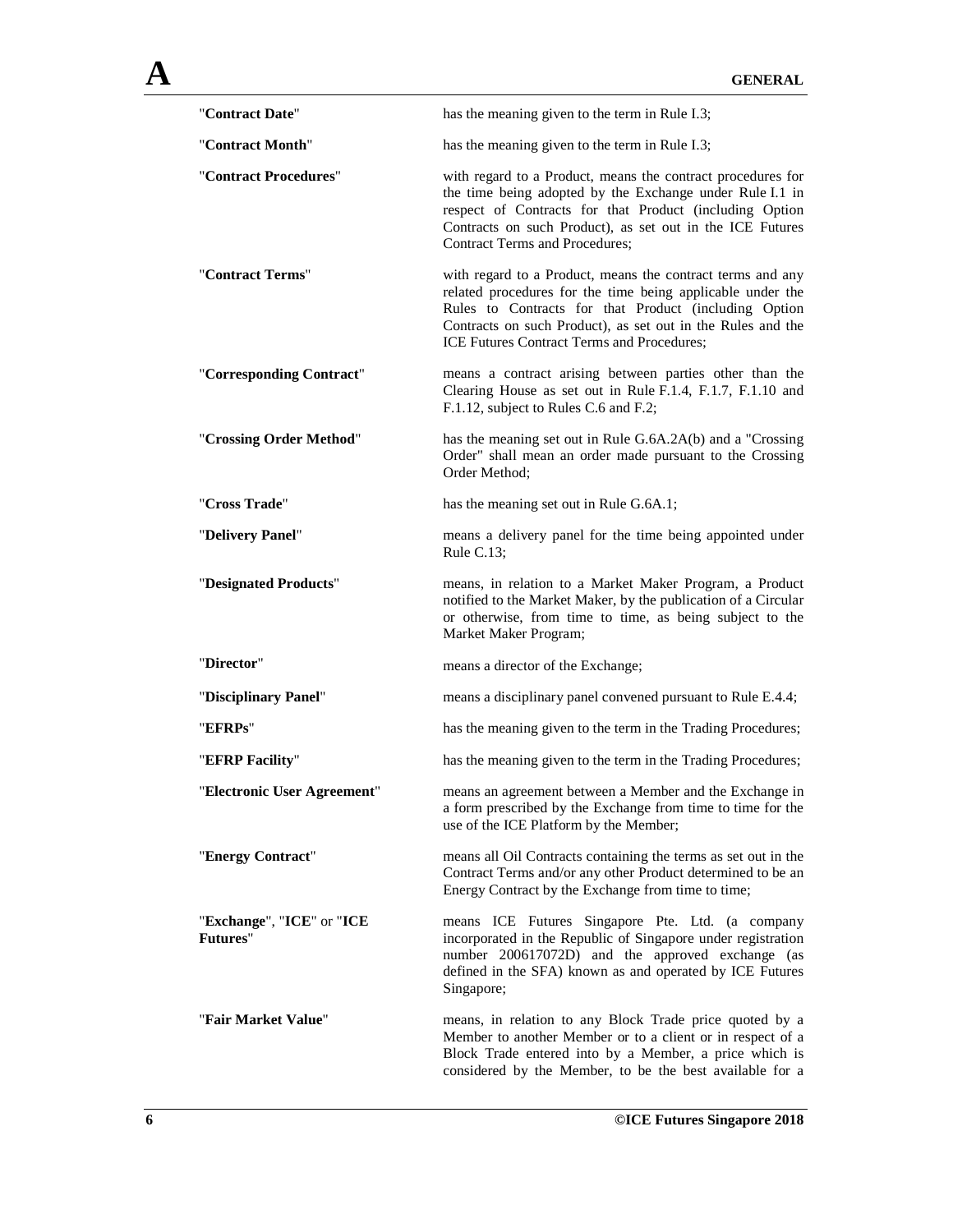|                            | trade of that kind and size;                                                                                                                                                                                                                                                                                                                                                                                                                                                                                                                                                                                           |
|----------------------------|------------------------------------------------------------------------------------------------------------------------------------------------------------------------------------------------------------------------------------------------------------------------------------------------------------------------------------------------------------------------------------------------------------------------------------------------------------------------------------------------------------------------------------------------------------------------------------------------------------------------|
| "Front End Application"    | means a Graphical User Interface developed by a Member, or<br>provided by an ISV to a Member, or the Graphical User<br>Interface provided to a Member by the Exchange as part of<br>the ICE Platform. A Front End Application must at all times<br>meet the Exchange's Conformance Criteria;                                                                                                                                                                                                                                                                                                                           |
| "Future"                   | means a contract that is a "futures contract" under Section<br>$2(1)$ of the SFA (including, for the avoidance of doubt, short-<br>dated instruments on the same terms as futures that are<br>entered into during the last week of trading and excluding a<br>"futures option transaction" under Section 2(1) of the SFA),<br>and including any similar contract treated as such under any<br>Applicable Law, offered for trading by the Exchange<br>whether on the ICE Platform, ICE Block or otherwise and for<br>the avoidance of doubt excluding an Option;                                                        |
| "FX Contract"              | means any Contract Terms where the Underlying is a<br>currency or pair of currencies, as determined by the<br>Exchange from time to time;                                                                                                                                                                                                                                                                                                                                                                                                                                                                              |
| "General Participant"      | means a Member of the category mentioned in Rule B.2.1(a);                                                                                                                                                                                                                                                                                                                                                                                                                                                                                                                                                             |
| "Goods and Services Tax"   | means any goods and services tax, consumption tax, value<br>added tax or any tax of a similar nature;                                                                                                                                                                                                                                                                                                                                                                                                                                                                                                                  |
| "Governmental Authority"   | means any Regulatory Authority and any national, federal,<br>supranational, state, regional, provincial, local or other<br>government, government department, ministry, governmental<br>or administrative authority, regulator, agency, commission,<br>secretary of state, minister, court, tribunal, judicial body or<br>arbitral body or any other person exercising judicial,<br>interpretative,<br>enforcement,<br>executive,<br>regulatory,<br>investigative, fiscal, taxing or legislative powers or authority<br>anywhere in the world with competent jurisdiction<br>(including, without limitation, the MAS); |
| "Graphical User Interface" | means the software which interfaces with the ICE Platform<br>API and which both determines the requirement for sending,<br>and sends, order handling messages to the Trading Server<br>without necessarily requiring the intervention of an<br>individual;                                                                                                                                                                                                                                                                                                                                                             |
| "ICE Block"                | means the facility for the time being known as ICE Block<br>established by the Exchange which permits Members to<br>organise and execute transactions in relation to the trading of<br>Block Trade Contracts or EFRPs pursuant to the Rules. This<br>shall include the facilities used by Members connected to the<br>Trade Registration API;                                                                                                                                                                                                                                                                          |
| "ICE Block Member"         | means an entity which has been admitted to the category of<br>membership set out in Rule B.2.1(d) or (e) for the purpose<br>of: (i) accessing ICE Block to enter Block Trades or EFRPs<br>(as the case may be); and/or (ii) accessing the ICE Platform<br>for the purpose of entering Cross Trades, for Own Business<br>or on behalf of clients as the case may be;                                                                                                                                                                                                                                                    |
| "ICE Clearing Systems"     | means the post trade registration and clearing processing<br>hardware and software used by the Exchange, Clearing<br>House and Members from time to time, as further described<br>©ICE Futures Singapore 2018                                                                                                                                                                                                                                                                                                                                                                                                          |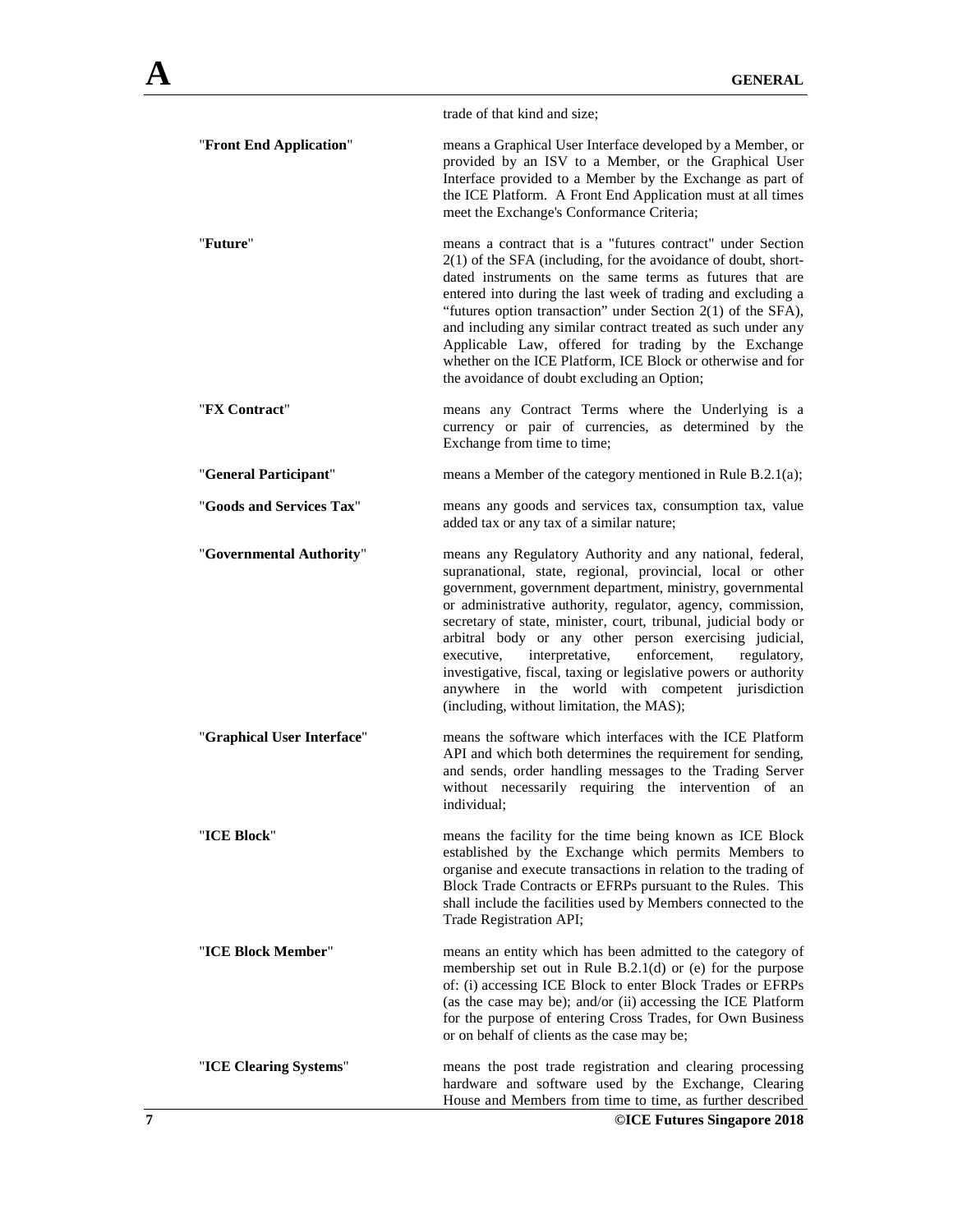|                                                | in these Rules, as appropriate;                                                                                                                                                                                                                                                                                                                                                                                                                                                                                                                                                                                                                                                                                                                                                                                                                                                                                                                                                                                                                                                                                                                                                                                                                                                                                                                                                                                                                                                                                                                                                                                                         |
|------------------------------------------------|-----------------------------------------------------------------------------------------------------------------------------------------------------------------------------------------------------------------------------------------------------------------------------------------------------------------------------------------------------------------------------------------------------------------------------------------------------------------------------------------------------------------------------------------------------------------------------------------------------------------------------------------------------------------------------------------------------------------------------------------------------------------------------------------------------------------------------------------------------------------------------------------------------------------------------------------------------------------------------------------------------------------------------------------------------------------------------------------------------------------------------------------------------------------------------------------------------------------------------------------------------------------------------------------------------------------------------------------------------------------------------------------------------------------------------------------------------------------------------------------------------------------------------------------------------------------------------------------------------------------------------------------|
| "ICE Futures Contract Terms and<br>Procedures" | means the terms and procedures published by the Exchange<br>from time to time setting out all Contract Terms and Contract<br>Procedures;                                                                                                                                                                                                                                                                                                                                                                                                                                                                                                                                                                                                                                                                                                                                                                                                                                                                                                                                                                                                                                                                                                                                                                                                                                                                                                                                                                                                                                                                                                |
| "ICE Platform"                                 | means the electronic trading system for the trading of such<br>Products as determined by the Exchange from time to time<br>and administered by the Exchange and, in the case of an ICE<br>Block Member, the term "the ICE Platform" shall, where<br>applicable, mean the ICE Block and any other implied or<br>explicit terms relating to the ICE Platform shall be construed<br>accordingly;                                                                                                                                                                                                                                                                                                                                                                                                                                                                                                                                                                                                                                                                                                                                                                                                                                                                                                                                                                                                                                                                                                                                                                                                                                           |
| "ICE Platform Trading Hours"                   | means the hours during which Responsible Individuals may<br>conduct Exchange business on the ICE Platform, such hours<br>to be determined by the Exchange in accordance with A.8;                                                                                                                                                                                                                                                                                                                                                                                                                                                                                                                                                                                                                                                                                                                                                                                                                                                                                                                                                                                                                                                                                                                                                                                                                                                                                                                                                                                                                                                       |
| "Index Contract"                               | means any Contract Terms where the Underlying is an index<br>or indices, as determined by the Exchange from time to time;                                                                                                                                                                                                                                                                                                                                                                                                                                                                                                                                                                                                                                                                                                                                                                                                                                                                                                                                                                                                                                                                                                                                                                                                                                                                                                                                                                                                                                                                                                               |
| "Insolvency"                                   | means, in relation to any person: a bankruptcy or winding-up<br>application being presented; a bankruptcy order being made;<br>a voluntary arrangement being approved; an Insolvency<br>Practitioner being appointed or application or order being<br>made for such an appointment; a composition or scheme of<br>being approved by a court or<br>arrangement<br>other<br>Governmental Authority; an assignment, compromise or<br>composition being made or approved for the benefit of any<br>creditors or significant creditor; an order being made or<br>resolution being passed for winding up; dissolution; the<br>striking off of that person's name from a register of<br>companies or other corporate bodies; a distress or execution<br>process being levied or enforced or served upon or against<br>property of that person; a Governmental Authority making<br>an order pursuant to which any of that person's securities,<br>property, rights or liabilities are transferred; a Governmental<br>Authority exercising, as it appears it to be necessary upon the<br>occurrence of a Specified Event, one or more of the powers<br>prescribed under any Applicable Law in Singapore,<br>including, but not limited to, the powers prescribed under the<br>Banking Act (Chapter 19 of Singapore) and the Monetary<br>Authority of Singapore Act (Chapter 186 of Singapore), in<br>respect of that person; or any event analogous to any of the<br>foregoing in any jurisdiction (always excluding any frivolous<br>or vexatious petition or solvent reorganisation, change of<br>control or merger notified to the Exchange); |
| "Insolvency Practitioner"                      | means a receiver, judicial manager, administrator, bank<br>administrator, manager or administrative receiver, liquidator,<br>conservator, examiner, trustee in bankruptcy, relevant<br>officeholder (under Part III of the SFA) or any other person<br>appointed or with powers in relation to an Insolvency in any<br>jurisdiction;                                                                                                                                                                                                                                                                                                                                                                                                                                                                                                                                                                                                                                                                                                                                                                                                                                                                                                                                                                                                                                                                                                                                                                                                                                                                                                    |
| "IRAS"                                         | means the Inland Revenue Authority of Singapore or any<br>successor thereto;                                                                                                                                                                                                                                                                                                                                                                                                                                                                                                                                                                                                                                                                                                                                                                                                                                                                                                                                                                                                                                                                                                                                                                                                                                                                                                                                                                                                                                                                                                                                                            |
| "ISV"                                          | means an independent software vendor which is a provider of<br>Graphical User Interface software which interfaces with the                                                                                                                                                                                                                                                                                                                                                                                                                                                                                                                                                                                                                                                                                                                                                                                                                                                                                                                                                                                                                                                                                                                                                                                                                                                                                                                                                                                                                                                                                                              |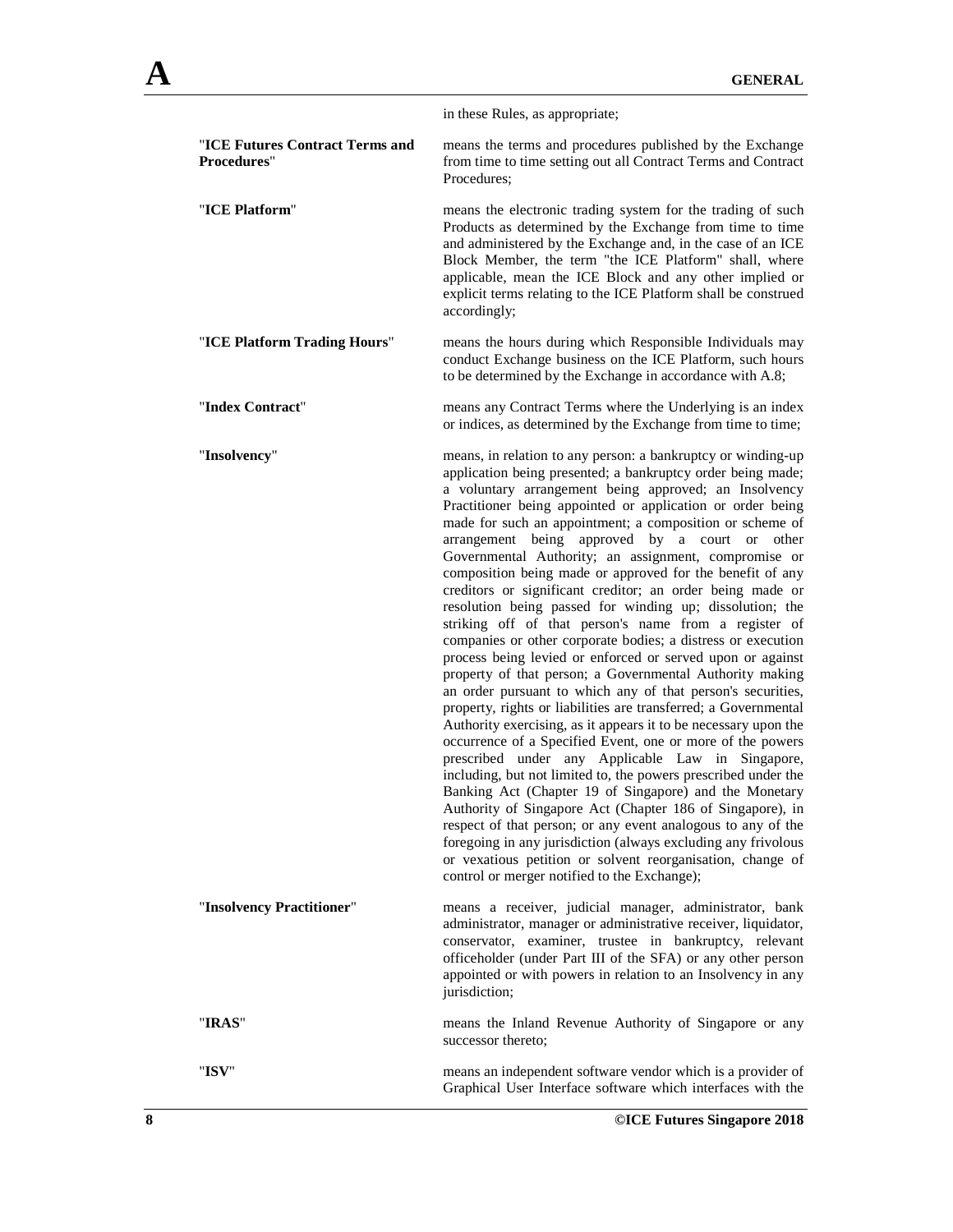|                            | ICE Platform API and both determines the requirement for<br>sending, and sends, order handling messages to the Trading<br>Server without necessarily requiring the intervention of an<br>individual. Such ISV shall meet such Conformance Criteria<br>as determined by the Exchange from time to time;                                                                                                                                                          |
|----------------------------|-----------------------------------------------------------------------------------------------------------------------------------------------------------------------------------------------------------------------------------------------------------------------------------------------------------------------------------------------------------------------------------------------------------------------------------------------------------------|
| "ITM"                      | means a unique individual trader mnemonic assigned by the<br>Exchange to a Responsible Individual;                                                                                                                                                                                                                                                                                                                                                              |
| "Limit Order"              | means an order to buy or sell a specified Product at a specific<br>price or a price higher or lower than the specific price, as<br>appropriate. A buy Limit Order can only be executed at the<br>limit price or lower, and a sell Limit Order can only be<br>executed at the limit price or higher. A Limit Order is not<br>guaranteed to execute. A Limit Order can only be filled if<br>the market price of the specified Product reaches the limit<br>price; |
| "Market"                   | means the ICE Platform or any other means of trading<br>determined by the Exchange from time to time;                                                                                                                                                                                                                                                                                                                                                           |
| "Market Maker"             | means a person who meets the criteria under Rule B.6A.2<br>and, in relation to a Market Maker Program, is authorised to<br>act as such by the Exchange;                                                                                                                                                                                                                                                                                                         |
| "Market Maker Benefits"    | has the meaning set out in Rule B.6A.8;                                                                                                                                                                                                                                                                                                                                                                                                                         |
| "Market Maker Commitments" | means the commitments of any Market Maker in relation to a<br>Market Maker Program, as notified to the Market Maker by<br>the Exchange;                                                                                                                                                                                                                                                                                                                         |
| "Market Maker Program"     | means a market maker program (including liquidity<br>provision schemes, rebates, fee discounts and similar<br>incentive scheme arrangements designed to benefit the<br>market) in relation to Designated Products, as published by<br>the Exchange, from time to time, in a Circular or otherwise;                                                                                                                                                              |
| "MAS"                      | means the Monetary Authority of Singapore or any successor<br>entity;                                                                                                                                                                                                                                                                                                                                                                                           |
| "MAS Requirements"         | means all requirements, regulations, notices, directions,<br>guidelines, codes, practice notes, circulars, policy statements,<br>guidance, examples, waivers, and other similar materials<br>published or otherwise made by the MAS from time to time;                                                                                                                                                                                                          |
| "Matched Transaction"      | a Platform Trade, a Block Trade or an EFRP;                                                                                                                                                                                                                                                                                                                                                                                                                     |
| "Member"                   | means an entity or person who has been admitted to a<br>category of membership referred to under Section B;                                                                                                                                                                                                                                                                                                                                                     |
| "Membership Procedures"    | means the procedure issued by the Exchange from time to<br>time setting out the requirements with respect to becoming<br>and being a Member;                                                                                                                                                                                                                                                                                                                    |
| "Member's Representative"  | means any director, employee, executive, officer, staff,<br>partner, agent or representative of a Member (whether a<br>natural person or corporation, including any employee,<br>director, officer, partner, agent or representative of such a<br>corporation), including, for the avoidance of doubt, a<br>Responsible Individual;                                                                                                                             |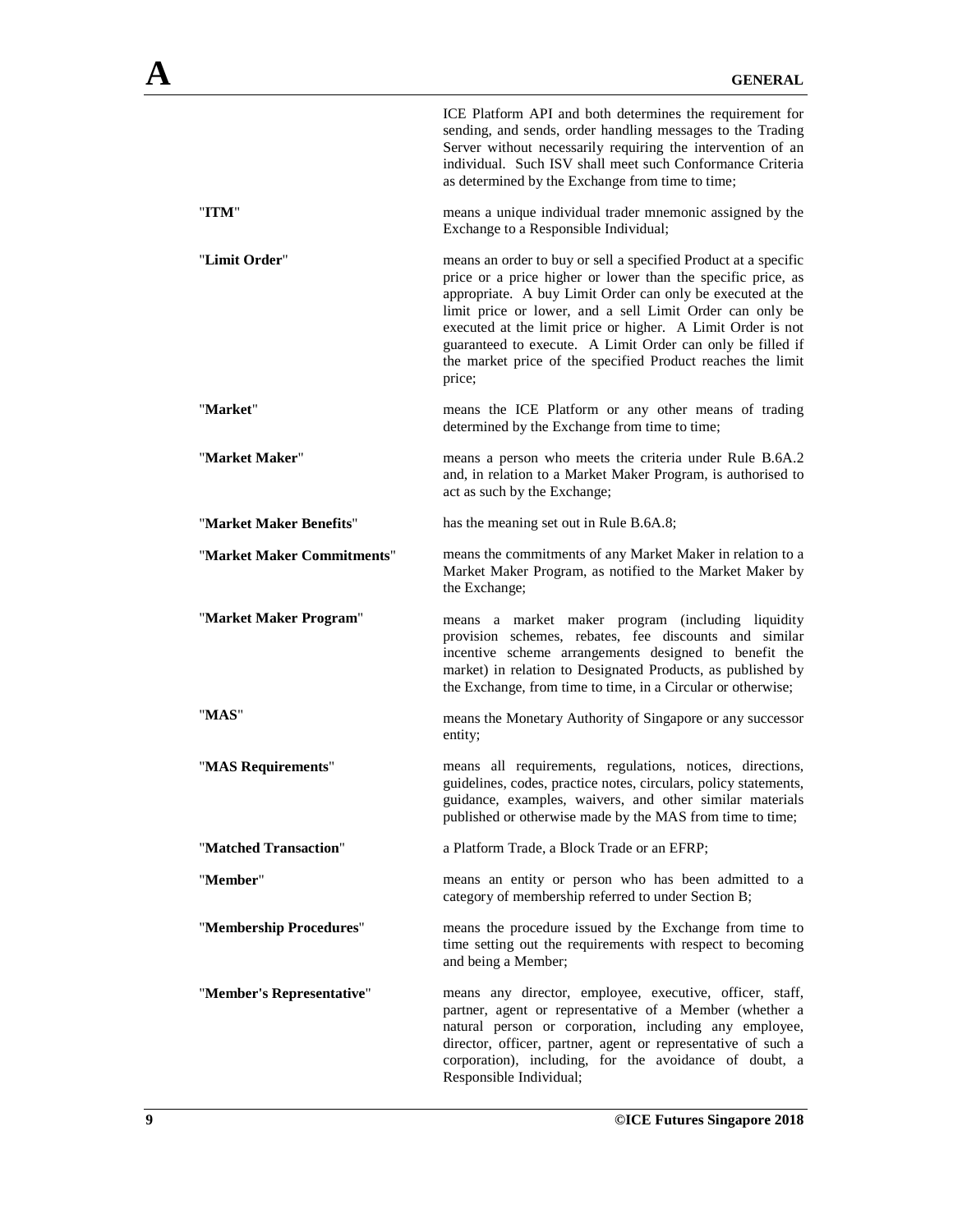| "Minimum Volume Thresholds"   | means the thresholds as determined by the Exchange and<br>published from time to time being the minimum number of<br>lots in respect of each Block Trade Contract that can be<br>traded as a Block Trade;                                                                                                                                                                                      |
|-------------------------------|------------------------------------------------------------------------------------------------------------------------------------------------------------------------------------------------------------------------------------------------------------------------------------------------------------------------------------------------------------------------------------------------|
| "Oil Contract"                | means any Contract Terms where the Underlying is oil, as<br>determined by the Exchange from time to time;                                                                                                                                                                                                                                                                                      |
| "Option"                      | has the meaning given to the term "futures option<br>transaction" in section $2(1)$ of the SFA (but excludes, for the<br>avoidance of doubt, Futures);                                                                                                                                                                                                                                         |
| "Order Book Method"           | has the meaning set out in Rule G.6A.2A(a);                                                                                                                                                                                                                                                                                                                                                    |
| "Own Business"                | in relation to a Member, means business for such Member's<br>own account or for the account of a related corporation, as<br>defined in Section 4(1) of the Companies Act (Chapter 50 of<br>Singapore). Own Business will not include transactions<br>concluded for the benefit of a client of such related<br>corporation unless such client is itself a related corporation<br>of the Member; |
| "Person Subject to the Rules" | means each and all of the following:                                                                                                                                                                                                                                                                                                                                                           |
|                               | a Responsible Individual (including a trader who should<br>(a)<br>have been registered with the Exchange as a<br>Responsible Individual);                                                                                                                                                                                                                                                      |
|                               | a Member;<br>(b)                                                                                                                                                                                                                                                                                                                                                                               |
|                               | other staff of the Member registered with the Exchange<br>(c)<br>as a Member's Representative, (or who should have<br>been so registered with the Exchange), who have access<br>to the Trading Facilities of the Exchange;                                                                                                                                                                     |
|                               | a Market Maker; and<br>(d)                                                                                                                                                                                                                                                                                                                                                                     |
|                               | (e)<br>persons participating in a Market Maker Program;                                                                                                                                                                                                                                                                                                                                        |
| "Platform Trade"              | means a trade arising from an order in relation to a Product,<br>which is not in relation to a Block Trade or EFRP made by<br>one Member being matched with an order of the same<br>Member or another Member on the ICE Platform in respect<br>of a Product;                                                                                                                                   |
| "Precious Metal Contract"     | the<br>Contract<br>Terms<br>where<br>means<br>any<br>Underlying is a precious metal, as determined by the<br>Exchange from time to time;                                                                                                                                                                                                                                                       |
| "Product"                     | means a Future or Option listed by the Exchange and offered<br>for trading from time to time which references an Underlying<br>and contains the applicable terms set out in the Contract<br>Terms; and, for the avoidance of doubt, such Products<br>include Energy Contracts, Index Contracts, Soft Commodity<br>Contracts, FX Contracts and Precious Metal Contracts;                        |
| "Regulatory Authority"        | means any Governmental Authority which exercises a<br>regulatory or supervisory function under the laws of any<br>jurisdiction in relation to financial services, the financial<br>markets, exchanges or clearing houses (including, without                                                                                                                                                   |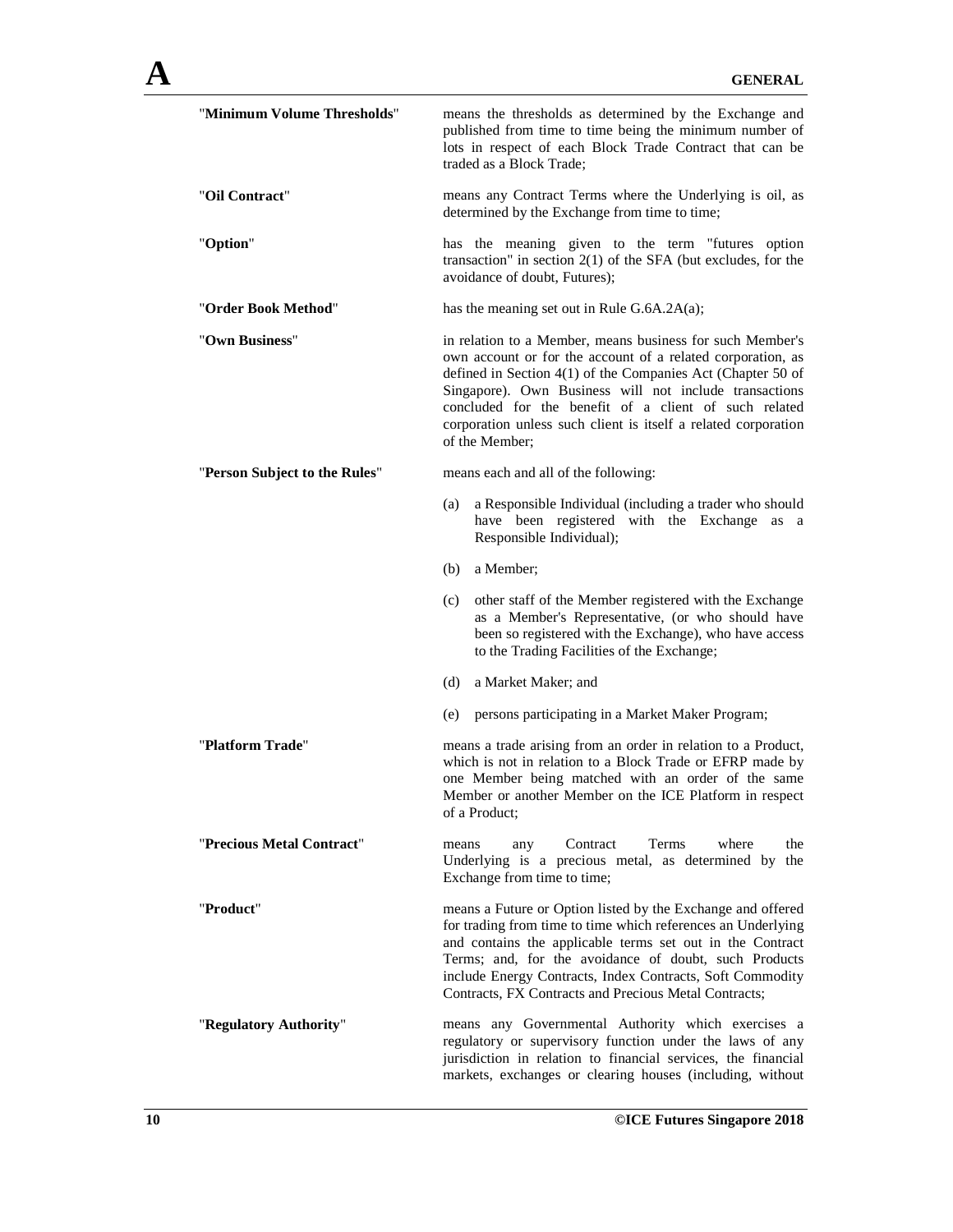|                           | limitation, the MAS and the IRAS);                                                                                                                                                                                                                                                                                                                                                                             |
|---------------------------|----------------------------------------------------------------------------------------------------------------------------------------------------------------------------------------------------------------------------------------------------------------------------------------------------------------------------------------------------------------------------------------------------------------|
| "Repository"              | means a trade repository (as defined in the SFA) used for the<br>reporting of Contracts (which may also be used for the<br>recording of Matched Transactions submitted for clearing by<br>the Clearing House);                                                                                                                                                                                                 |
| "Responsible Individual"  | means an individual registered by a Member with the<br>Exchange to conduct Exchange business on the ICE Platform<br>for that Member;                                                                                                                                                                                                                                                                           |
| "RFQ"                     | means request for quote;                                                                                                                                                                                                                                                                                                                                                                                       |
| "Rules"                   | means these Rules, the Trading Procedures, the Membership<br>Procedures and the Complaint Resolution Procedures, as<br>interpreted in accordance with Circulars and as the same are<br>amended in accordance with these Rules from time to time,<br>or any arrangements, directions and provisions made<br>thereunder as the context may require;                                                              |
| "Seller"                  | in respect of a Contract, means the person, determined in<br>accordance with Rule F.1, who is a party to such Contract as<br>seller; in respect of an Option Contract, the "Seller" means<br>the person or persons against whom the option is exercised;                                                                                                                                                       |
| "SFA"                     | means the Securities and Futures Act (Chapter 289 of<br>Singapore);                                                                                                                                                                                                                                                                                                                                            |
| "SF(LCB)R"                | means the Securities and Futures (Licensing and Conduct of<br>Business) Regulations;                                                                                                                                                                                                                                                                                                                           |
| "Soft Commodity Contract" | means any Contract Terms where the Underlying is sugar,<br>cotton or some other soft commodity not being a<br>hydrocarbon or other form of energy, as determined by the<br>Exchange from time to time;                                                                                                                                                                                                         |
| "Specified Event"         | means a situation where:                                                                                                                                                                                                                                                                                                                                                                                       |
|                           | a person is or is likely to become unable to meet its<br>(a)<br>obligations;                                                                                                                                                                                                                                                                                                                                   |
|                           | a person is or is likely to become insolvent;<br>(b)                                                                                                                                                                                                                                                                                                                                                           |
|                           | a person has suspended or is about to suspend<br>(c)<br>payments;                                                                                                                                                                                                                                                                                                                                              |
|                           | a person has contravened the provisions of any<br>(d)<br>Applicable Law of Singapore, including, but not<br>limited to, the provisions of the SFA, the Banking Act<br>(Chapter 19 of Singapore) and the Monetary Authority<br>of Singapore Act (Chapter 186 of Singapore);                                                                                                                                     |
|                           | a person has failed to comply with any condition<br>(e)<br>attached to any license, approval or exemption granted<br>to it under any Applicable Laws of Singapore,<br>including, but not limited to, any licenses granted to it<br>under the SFA, the Banking Act (Chapter 19 of<br>Singapore) and any approvals granted to it under the<br>Monetary Authority of Singapore (Chapter 186 of<br>Singapore) Act; |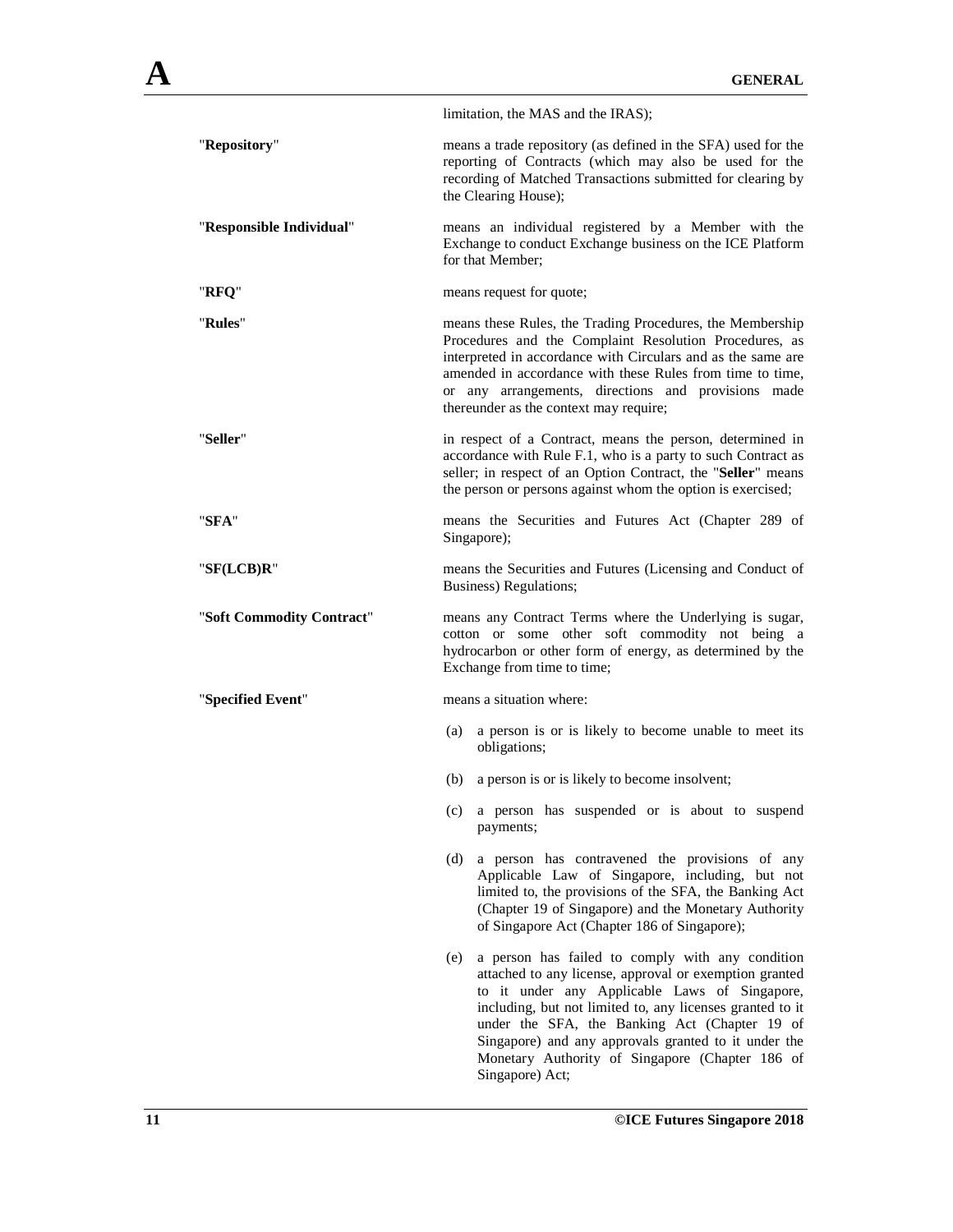|                          | (f)                                                                                                                                                                                                                                                                                                                                                                                                                                  | a person informs any Governmental Authority that one<br>or more of the Specified Events in sub-paragraphs (a),<br>(b) and (c) has occurred;                                                                                                                                                                                                                                              |
|--------------------------|--------------------------------------------------------------------------------------------------------------------------------------------------------------------------------------------------------------------------------------------------------------------------------------------------------------------------------------------------------------------------------------------------------------------------------------|------------------------------------------------------------------------------------------------------------------------------------------------------------------------------------------------------------------------------------------------------------------------------------------------------------------------------------------------------------------------------------------|
|                          | (g)                                                                                                                                                                                                                                                                                                                                                                                                                                  | any Governmental Authority is of the opinion that one<br>or more of the Specified Events in sub-paragraphs (a),<br>$(b)$ , $(c)$ , $(d)$ and $(e)$ has occurred;                                                                                                                                                                                                                         |
|                          | (h)                                                                                                                                                                                                                                                                                                                                                                                                                                  | any Governmental Authority is of the opinion that a<br>person is carrying on its business in a manner likely to<br>be detrimental to the interests of such persons as may<br>be prescribed, in relation to the relevant person, by any<br>Applicable Laws of Singapore; or                                                                                                               |
|                          | (i)                                                                                                                                                                                                                                                                                                                                                                                                                                  | any Governmental Authority considers the exercise of<br>one or more of the powers prescribed under any<br>Applicable Laws of Singapore, including, but not<br>limited to, the powers prescribed under the Banking<br>Act (Chapter 19 of Singapore) and the Monetary<br>Authority of Singapore Act (Chapter 186 of<br>Singapore), in respect of a person to be in the public<br>interest; |
| "Stop Order"             | also referred to as a stop-loss order, means an order to buy or<br>sell a specified Product once the price of the specified<br>Product reaches a specified price, known as the stop price.<br>When the stop price is reached, a Stop Order becomes a<br>market order. A buy Stop Order is entered at a stop price<br>above the current market price. A sell Stop Order is entered<br>at a stop price below the current market price; |                                                                                                                                                                                                                                                                                                                                                                                          |
| "Termination Fee Amount" | means, in the event that a Market Maker ceases to participate<br>in a Market Maker Program under Rule B.6A.7, a percentage<br>of the Transaction Fees in respect of Transactions executed<br>on those Trading Days in the relevant calendar month prior<br>to the date on which such termination is effective;                                                                                                                       |                                                                                                                                                                                                                                                                                                                                                                                          |
| "Trade Participant"      |                                                                                                                                                                                                                                                                                                                                                                                                                                      | means a Member of the category mentioned in Rule B.2.1(b);                                                                                                                                                                                                                                                                                                                               |
| "Trade Registration API" |                                                                                                                                                                                                                                                                                                                                                                                                                                      | means the open application program interface and transport<br>software available allowing certain designated trades in<br>eligible Products to be electronically reported to the<br>Exchange;                                                                                                                                                                                            |
| "Trading Day"            | means a day on which the Market is open to trade, as<br>determined by the Exchange from time to time, or, in relation<br>to deliveries of the Underlying in respect of a particular<br>Product, has the meaning given in the Contract Terms;                                                                                                                                                                                         |                                                                                                                                                                                                                                                                                                                                                                                          |
| "Trading Facilities"     |                                                                                                                                                                                                                                                                                                                                                                                                                                      | means the ICE Platform or such other facilities for the<br>trading of Products as the Exchange may determine from<br>time to time;                                                                                                                                                                                                                                                       |
| "Trading Procedures"     |                                                                                                                                                                                                                                                                                                                                                                                                                                      | means the trading procedures published by the Exchange<br>from time to time pursuant to Rule G.2;                                                                                                                                                                                                                                                                                        |
| "Trading Server"         |                                                                                                                                                                                                                                                                                                                                                                                                                                      | means the ICE Platform central processing system, being<br>that part of the ICE Platform operated by or on behalf of the<br>Exchange which facilitates the performance of the functions<br>set out in the Trading Procedures including controlling,<br>monitoring and recording trading by Members<br>and                                                                                |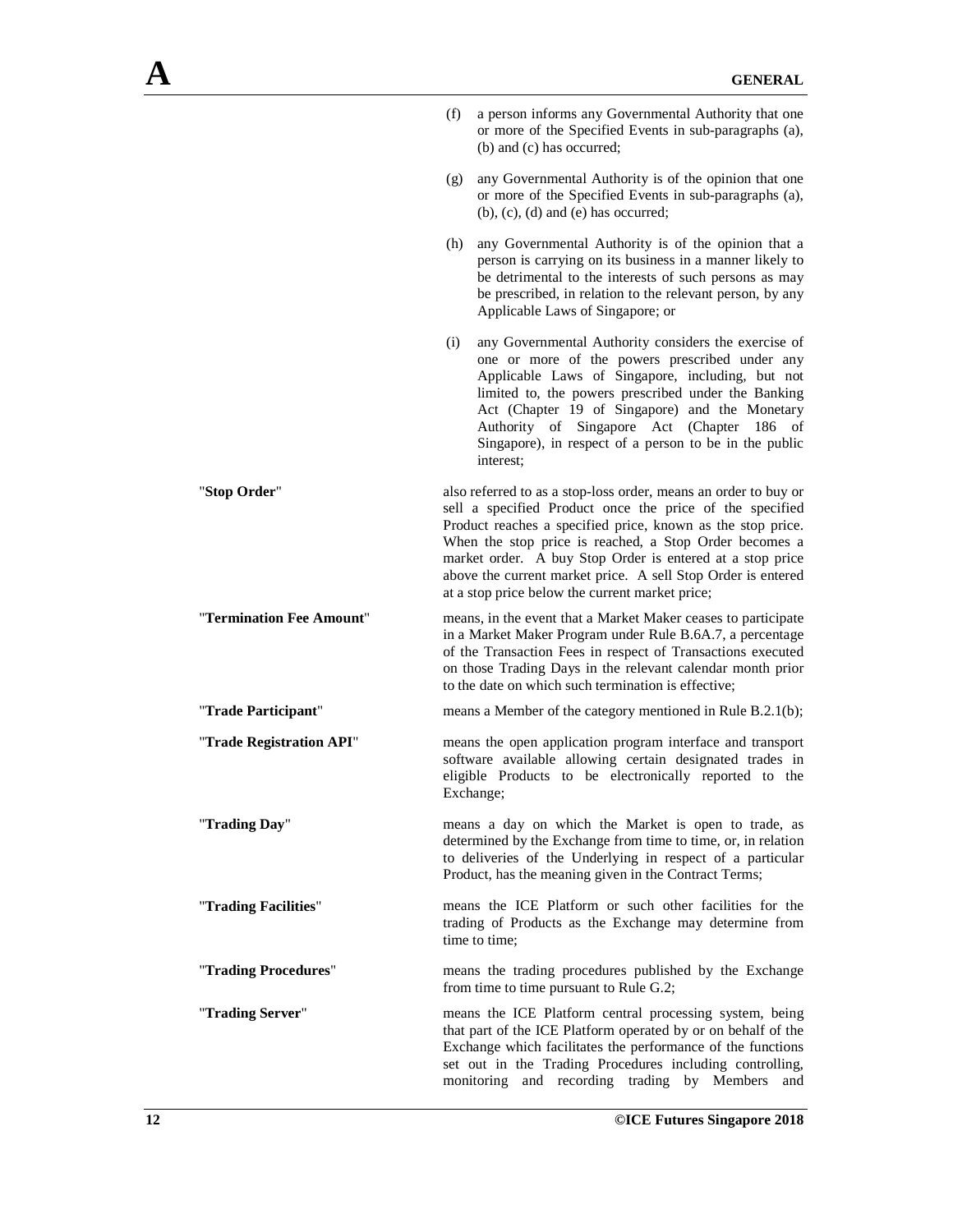|                          | concluding transactions between Members;                                                                                                                                                                                                                                                                          |
|--------------------------|-------------------------------------------------------------------------------------------------------------------------------------------------------------------------------------------------------------------------------------------------------------------------------------------------------------------|
| "Transaction"            | means the electronic execution of a buy or sell order in a<br>Designated Product on the ICE Platform by a Market Maker<br>(excluding EFRPs or Contracts or transactions undertaken by<br>the Market Maker with itself);                                                                                           |
| "Transaction Fees"       | means the fees payable to the Exchange in respect of the<br>execution of Transactions (excluding, for the avoidance of<br>doubt, fees and charges payable to entities other than the<br>Exchange) in respect of a particular Market Maker Program,<br>as notified to the Market Maker by a Circular or otherwise; |
| "Transaction Fee Amount" | means a percentage of the Transaction Fees; and                                                                                                                                                                                                                                                                   |
| "Underlying"             | means the underlying commodity, currency, index or other<br>financial instrument referenced in a Product.                                                                                                                                                                                                         |

- A.1.2 Any words importing the singular number only shall include the plural number and *vice versa*. Words importing persons (except the word 'individual') shall include corporations and firms. The masculine shall include the feminine and the neuter and the singular shall include the plural and vice-versa as the context shall admit or require.
- A.1.3 All references to timings or times of day are to Singapore times, unless indicated otherwise. Business hours shall occur only on Trading Days and shall be construed accordingly.
- A.1.4 Any reference to a statute, statutory provision or rule shall include any notice, order, guidance, regulation or subsidiary legislation made from time to time under that statute, statutory provision or rule which is in force from time to time. Any reference to a statute or statutory provision shall include such statute or provision as from time to time amended, modified, re-enacted or consolidated from time to time and (so far as liability thereunder may exist or can arise) shall include also any past statute or statutory provision (as from time to time modified, re-enacted or consolidated) which was applicable at the time of any relevant action or omission.
- A.1.5 References to any rules or any agreement are references to such rules or agreement as amended or restated from time to time, provided that such amendments or restatements are made in accordance with these Rules.
- A.1.6 References in these Rules to Singapore legislation shall be interpreted as references to such legislation as implemented in Singapore, including by the relevant Governmental Authorities of Singapore. The Interpretation Act (Chapter 1 of Singapore) shall apply to these Rules in the same way as it applies to an enactment implemented in Singapore.
- A.1.7 When a reference is made in these Rules to a rule, section, part, paragraph or procedure, such reference is to a Rule, section, part, paragraph or procedure of, or made under, these Rules, unless otherwise indicated.
- A.1.8 The headings in these Rules are for reference purposes only and do not affect in any way the meaning or interpretation of these Rules.
- A.1.9 If any provision of these Rules (or part of any provision) is found by any court or other Governmental Authority to be invalid, illegal or unenforceable, that provision or part provision shall, to the extent required, be deemed not to form part of the Rules, and the validity, legality or enforceability of the other provisions of these Rules shall not be affected.
- A.1.10 To the extent there is any conflict between any of the provisions of these Rules, the Contract Terms, any Circular or Clearing House Rules the provision of the first document specified in the paragraphs below shall, as between the Exchange and a Member, prevail, control, govern and be binding upon the parties: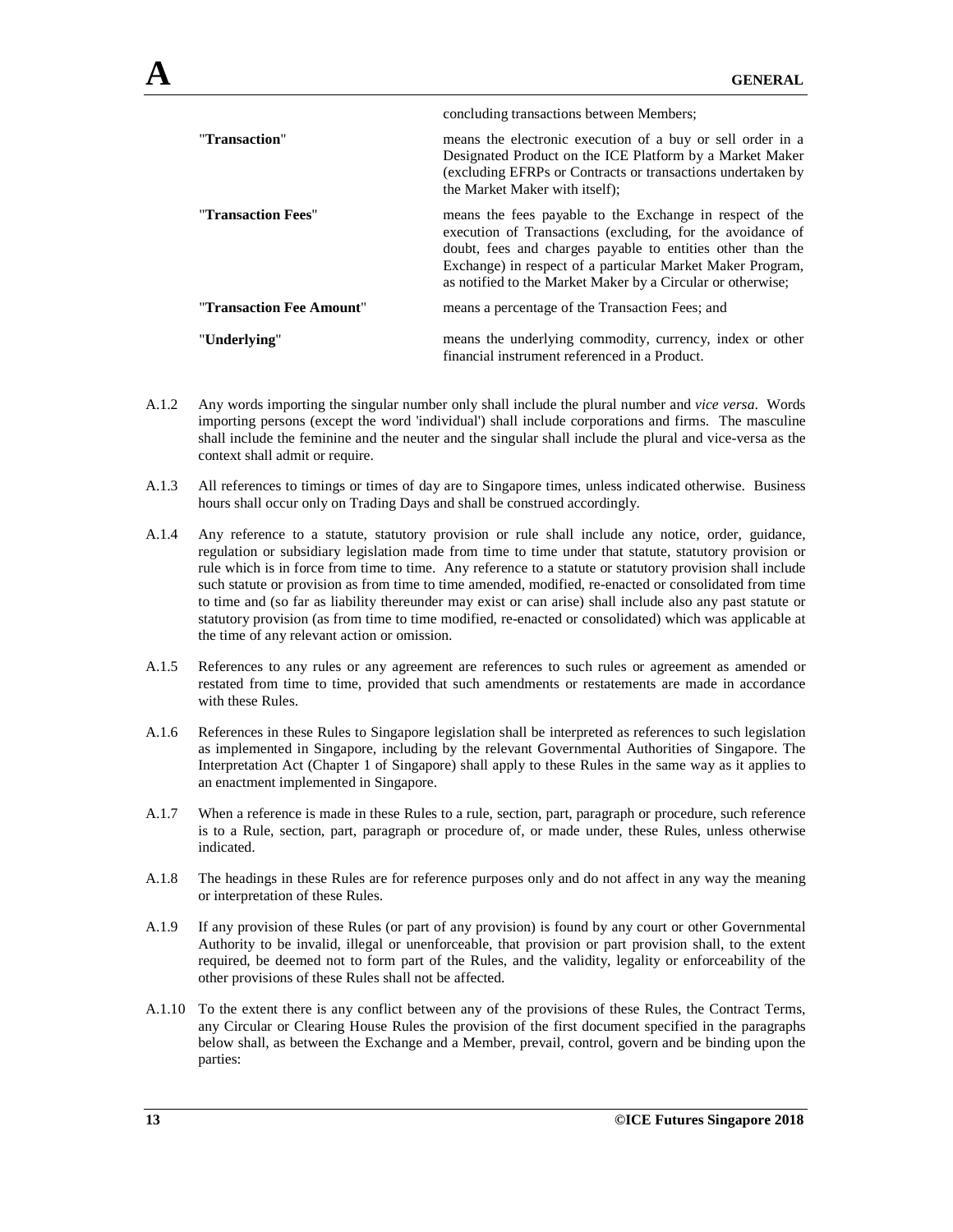- (a) these Rules (excluding the Trading Procedures, Complaint Resolution Procedures and Membership Procedures);
- (b) the Trading Procedures;
- (c) the Clearing House Rules;
- (d) the Contract Terms and Contract Procedures;
- (e) the Membership Procedures;
- (f) the Complaint Resolution Procedures;
- (g) the Electronic User Agreement; and
- (h) any Circular (except for a Circular communicating an amendment to any of the above documents in accordance with these Rules, in which case the amendments communicated in such Circular shall be binding on the effective date specified in the Circular as if such amendments were one of those documents),

provided that this Rule A.1.10 is without prejudice to any other order of construction or interpretation as between the Clearing House and Clearing Members set out in the Clearing House Rules.

- A.1.11 All references to "**tax**" shall include, without limitation, any tax, levy, impost, duty, or other charge or withholding of a similar nature (including any penalty or interest payable in connection with any failure to pay or any delay in paying the same).
- A.1.12 Any capitalised term used in these Rules that is not defined in Rule A.1.1 or elsewhere herein shall have the meaning given to it in the Clearing House Rules.
- A.1.13 The Rules, together with the applicable Electronic User Agreement and other documents listed in Rule A.1.10 that are given contractual force pursuant to these Rules, form a contract between Exchange and each Member and between each Member and every other Member. All obligations of the Exchange hereunder are solely to Members. Subject to Applicable Laws in respect of which the relevant Members shall have the right to enforce the relevant provisions of these Rules or ICE Futures Contract Terms and Procedures against one another, no person shall have any right pursuant to the Contracts (Rights of Third Parties) Act (Chapter 53B of Singapore) to enforce any provision of these Rules or the ICE Futures Contract Terms and Procedures.
- A.1.14 These Rules, and all non-contractual obligations arising out of or in connection with these Rules or any Contract, shall be governed by and construed in accordance with the laws of the Republic of Singapore.
- A.1.15 These Rules may be supplemented by processes established pursuant to documents governing the internal governance of the Clearing House and its committees.
- A.1.16 Notwithstanding Rule A.1.13, nothing in these Rules shall preclude a client or any other person from agreeing to the application of these Rules or any provision of these Rules in their agreements with any Member, Clearing Member or third party, in which case the Exchange shall, in accordance with the Contracts (Rights of Third Parties) Act (Chapter 53B of Singapore), be entitled to enforce any provision of these Rules as a third party to the extent any rights arise under such legislation.
- A.1.17 The Exchange may issue Circulars or amend or revoke the contents of Circulars in connection with the Market, the Rules or any action taken by it under the Rules at any time at its discretion and without prior consultation. Any such publication of a Circular on the Exchange website shall constitute good and sufficient delivery thereof to each Member.
- A.1.18 All references to a "**client**" or "**customer**" shall refer to a client of a Member (which, in connection with a Clearing Member, may itself be a Member) but shall exclude those persons set out in subparagraphs (a) to (c) of Regulation 15(1) of the SF(LCB)R.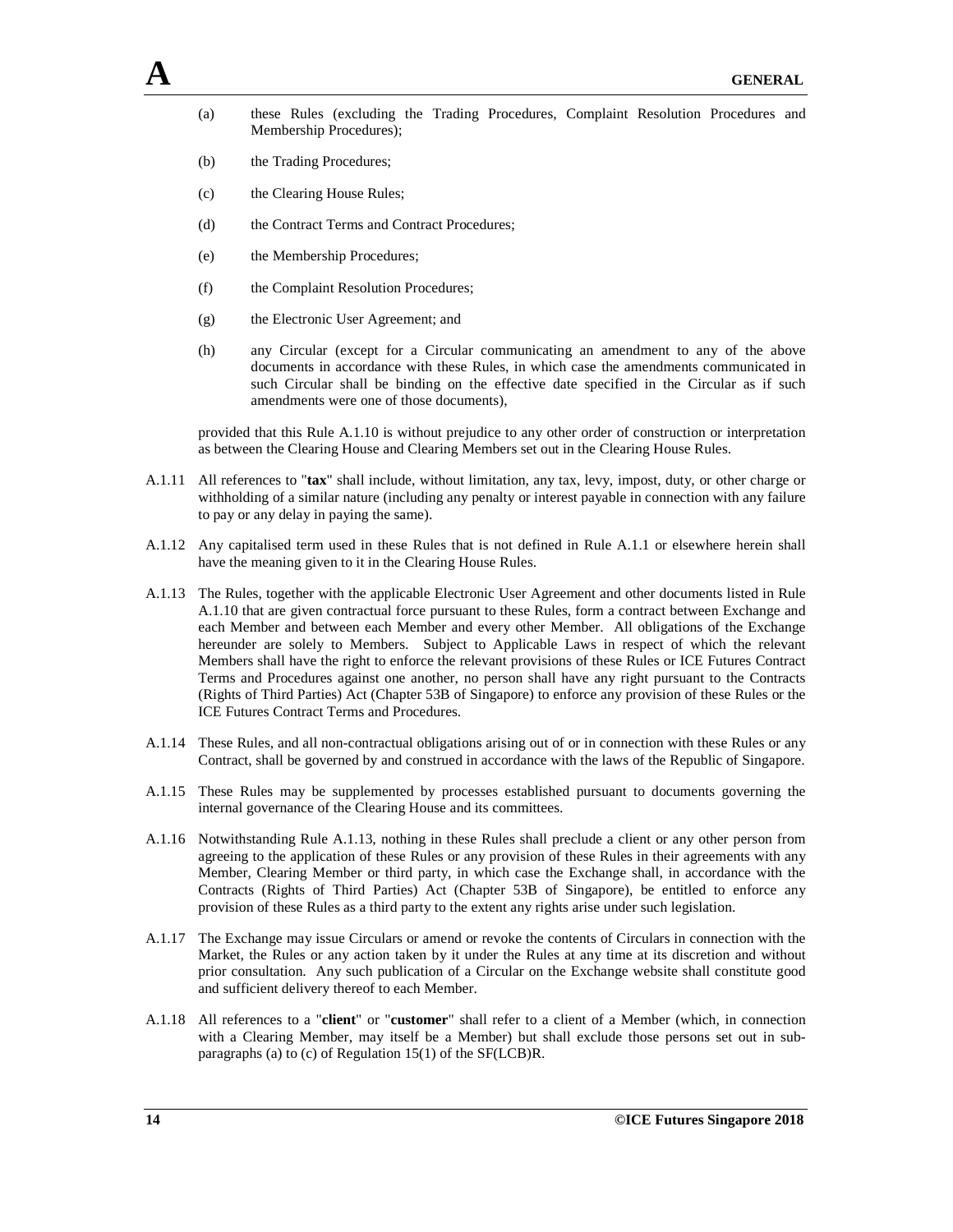A.1.19 The delivery by hand, electronic transmission, facsimile or telephone of any notice, order or other communication to a Member at the address, facsimile number or telephone number last designated by it to the Exchange shall be good and sufficient delivery thereof to such person (unless another method of delivery is specified in the Rules). The publication of a Circular shall amount to good and sufficient delivery of the contents of the Circular to all Members.

#### **A.2 SPIRIT OF THE RULES**

- A.2.1 The Rules shall at all times be observed, interpreted and given effect in the manner most conducive to the promotion and maintenance of:
	- (a) the status of the Exchange as an approved exchange under the SFA and any other legal or regulatory status it has from time to time under any other Applicable Law;
	- (b) the good reputation of the Exchange (and Members);
	- (c) an orderly market, free of undesirable situations or practices;
	- (d) high standards of integrity and fair dealing in accordance with MAS Requirements;
	- (e) proper protection for all persons interested in the performance of transactions entered into under the auspices of the Exchange; and
	- (f) the safe and efficient functioning of the Market and the protection of the interests of the investing public.
- A.2.2 Each of the Rules shall, unless the context otherwise requires, be construed as an independent provision and shall be in addition and without prejudice to any other provision of the Rules.
- A.2.3 Any matter or right stated to be in, of or at the Exchange's discretion shall be subject to the Exchange's sole, unfettered and absolute discretion and such discretion may be exercised at any time. Where there is a provision that the Exchange (or its Directors, officers, employees, committees or panels or any individual committee or panel member) may make further directions upon or in relation to the operation of a Rule or may make or authorise any arrangement, direction or procedure thereunder, the Exchange may make such direction or make or authorise such arrangement or procedure in relation to or under the whole or any part of the Rule and may make or authorise different directions, arrangements or procedures in relation to different persons and may make or authorise such directions, arrangements or procedures generally or in relation to a particular person or particular occasion and in all cases subject to such conditions as it may think fit. Any action taken at the discretion of the Exchange may not be challenged by any person (except as provided for in these Rules).
- A.2.4 Where there is no express provision made in the Rules, the Exchange may from time to time implement such procedures as they think fit in relation to any aspect of the management of the Exchange and the conduct of business on the Exchange.
- A.2.5 The Exchange may agree with a Member or a concerned person to waive or vary particular requirements of these Rules in such circumstances and subject to such conditions as the Exchange thinks fit providing that the Exchange is satisfied that compliance with the relevant requirements would be unduly burdensome to the Member or person concerned or that compliance with the relevant requirement would not be in the interests of the Exchange, and waiver or variation of the requirements does not disadvantage other Members or create unacceptable risks for the Exchange. Waivers or variations of requirements may be publicised at the discretion of the Exchange.
- A.2.6 The Rules shall, unless the context otherwise requires, be construed in such a way as to impose responsibility on Members for all acts, omissions, conduct or behaviour of the Member's Representatives in accordance with Rule A.9.
- A.2.7 To the extent that the Exchange or any Member has any right under these Rules which may on its face be performed in a manner that goes beyond that which is permitted by Applicable Law, that right may only be exercised to the extent permitted under Applicable Laws. For the avoidance of doubt, no reference in these Rules to Applicable Laws (including the expressions "without prejudice to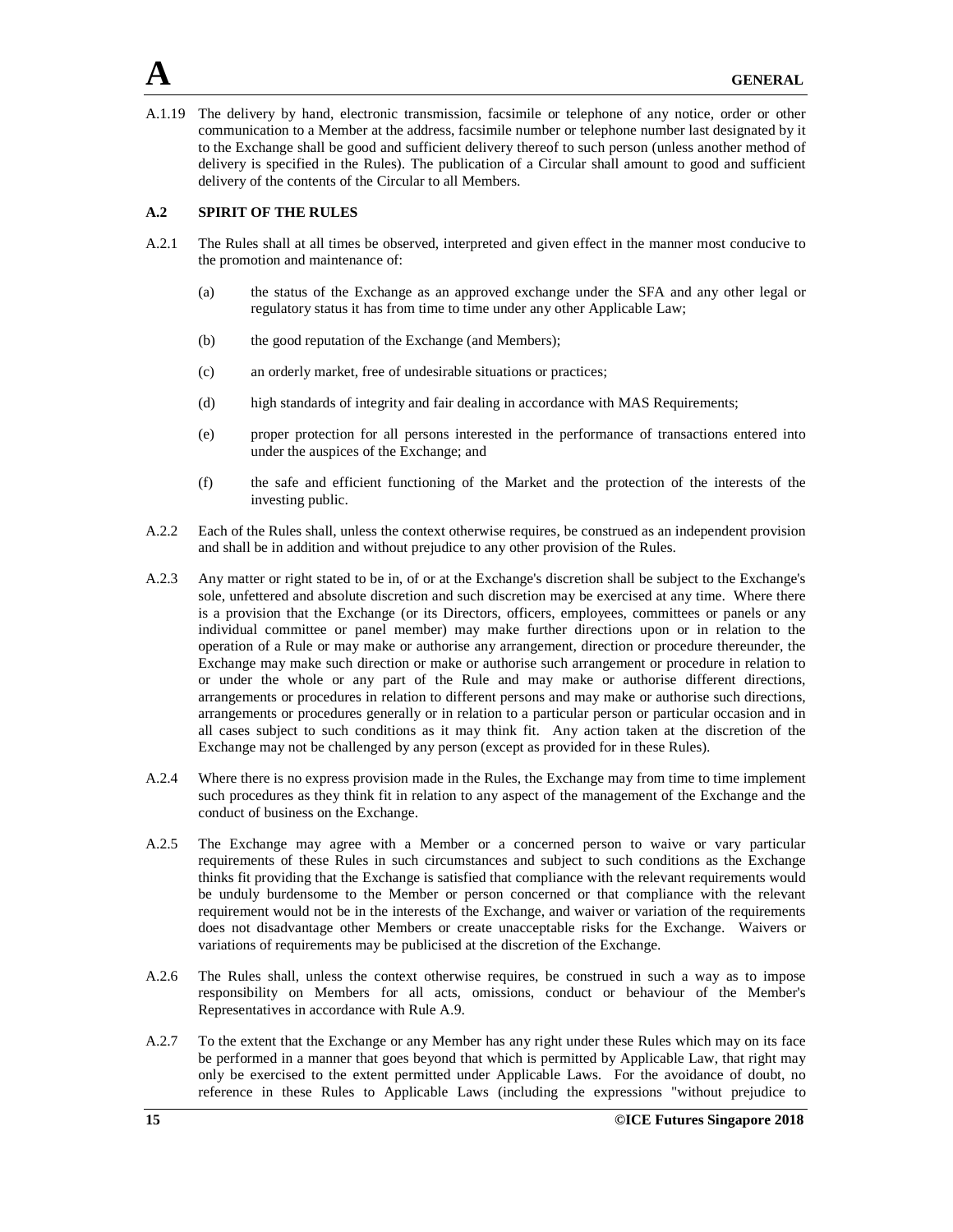Applicable Laws", "subject to Applicable Laws" or similar), shall be construed as restricting or negating the applicability of any provision of the SFA or any MAS Requirements thereunder or any obligation or liability of the Exchange, a Member, a client or a Governmental Authority under the SFA or any MAS Requirements.

#### **A.3 RELATIONS WITH OTHER REGULATORY AUTHORITIES**

- A.3.1 With a view to maintaining the status of the Exchange as an approved exchange under the SFA, the Exchange may:
	- (a) make arrangements with any person for monitoring compliance with and investigating alleged breaches of the Rules (and arrangements, procedures and directions made, authorised or given thereunder); and
	- (b) co-operate generally with any other Governmental Authority having responsibility for the regulation of investment or any other financial business or the enforcement of law.

Without prejudice to the generality of this Rule A.3.1 and subject to Rule A.4:

- (i) this may include making arrangements for the sharing of information with Governmental Authorities; and
- (ii) the Exchange may, where appropriate, at any time refer a complaint or any other matter coming to its attention to one or more exchanges, clearing houses or other Regulatory Authorities for its or their comment or investigation and may, pending the result of such reference, either suspend or continue with (in whole or in part) its own investigations, proceedings or other actions.
- A.3.2 Subject to Applicable Law, the Exchange may at any time make additional Rules, or amend or revoke the Rules or part of them, to the extent they consider necessary or desirable for the continued status of the Exchange as an approved exchange under the SFA. Any Rule so made, and any such amendment or revocation, shall be announced by Circular to Members and shall take effect at such time and in such manner as the Exchange may determine. The Exchange shall consult Members in such manner as it sees fit on any proposed amendments to the Rules, but it is not obliged to consult Members where the Exchange determines that the proposed Rule amendments would have a limited impact on Members.

#### **A.4 CONFIDENTIALITY**

- A.4.1 The Exchange shall be entitled to keep records in an electronic or durable medium of all data or information available to it under these Rules or otherwise concerning Members (including financial statements filed with the Exchange), Matched Transactions, Contracts, positions, accounts, customers and clients, deliveries and settlement and all other information concerning a Member's affairs (including information concerning its clients and Member's Representatives) acquired by it in the course of its operations or investigations, including information provided by a Member to the Exchange at the Exchange's request, or pursuant to the Rules or Applicable Laws.
- A.4.2 All information received or held by the Exchange pursuant to Rule A.4.1 above shall be held in confidence by the Exchange and shall not be made known to any other person, subject to Rule A.4.3.
- A.4.3 Members and clients are given notice that the Exchange is subject to Section 21(1) of the SFA (subject to the exemptions to the obligation to maintain confidentiality set out in Section 21(2) of the SFA and Regulation 11(1) of the Securities and Futures (Markets) Regulations 2005). Subject, at all times, to such Applicable Laws, the Exchange may, notwithstanding Rule A.4.2, make the following disclosures of confidential information subject to such terms and conditions as the Exchange may from time to time deem appropriate:
	- (a) to a Regulatory Authority or Governmental Authority where a request is formally made to the Exchange by or on behalf of the same or pursuant to Applicable Laws, where disclosure is required under Applicable Laws or is necessary for the making of a complaint or report under Applicable Laws for an offence alleged or suspected to have been committed under Applicable Laws;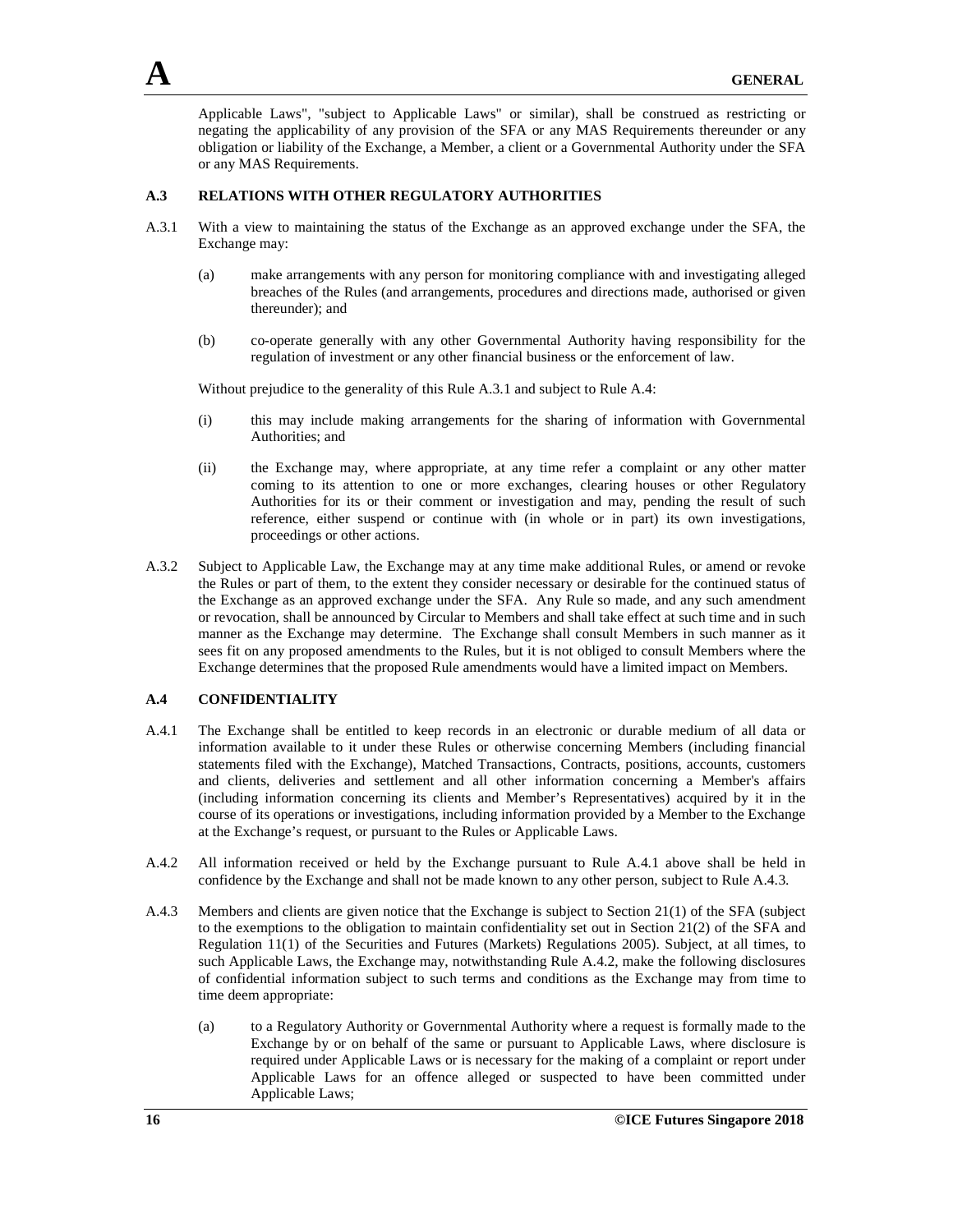- (b) in the case of a breach by a Member of: (i) any membership criteria established by the Exchange, whether as a breach of Rule B.3, the Membership Procedures or otherwise; or (ii) such Member's obligation to publicly disclose prices and fees associated with the services it provides and/or its obligation to provide clients with separate access to each specific service it provides to the public;
- (c) pursuant to an order of a competent court or other Governmental Authority or otherwise to such other persons, at such times and in such manner as may be required by Applicable Law;
- (d) to any member of the ICE group, any other exchange or clearing organisation and any of their representatives, committees, experts, delivery facilities, auditors, advisers or lawyers including (without limitation) for audit, compliance, making or taking delivery, market surveillance or disciplinary purposes for the purposes of an arbitration pursuant to Section H or any proceedings in support of such an arbitration, or in relation to any possible or actual Event of Default under and within the meaning of Rule D.3, in accordance with Rule D.10 or under the Clearing House Rules, or the termination or suspension of any membership;
- (e) to any person in the business of providing data processing or similar services for the purposes of performing computations or analysis, or of preparing reports or records, for the Exchange;
- (f) to any person who has provided or is considering entering into a loan, insurance policy, guarantee or other financial arrangement with the Exchange or any of its affiliates, provided that information identifying the positions or name of a Member or any of its accounts or the name of any of a Member's clients will not be so disclosed;
- (g) to any Insolvency Practitioner and any other authority or body having responsibility for any matter arising out of or connected with an Event of Default under and within the meaning of Rule D.3 or under the Clearing House Rules;
- (h) in the case of information relating to any Matched Transaction or Contract (including details of the parties thereto and related margin), to a Repository or Governmental Authority for purposes of transaction reporting;
- (i) to any person or to the public as a result of its complaints procedure or disciplinary proceedings, including pursuant to Rule E.4.13;
- (j) to any person if the information comes into the public domain, other than as a result of a breach of this Rule by the Exchange or its representatives;
- (k) in the case of information concerning any client of a Member, to such Member with a relationship with such client in respect of trades entered into for such client, including, without limitation, information concerning the user ID and contact details of the Member's clients granted access to the ICE Platform by such Member through the Front End Application provided by the Exchange. In the event that the Exchange discloses client details to a Member, the Exchange may simultaneously notify relevant clients of such disclosure;
- (l) otherwise with the specific written consent of the person or persons to whom the confidential information relates; or
- (m) otherwise to any person permitted under Section 21(2) of the SFA and Regulation 11(1) of the Securities and Futures (Markets) Regulations 2005, in accordance with such provisions.
- A.4.4 The Exchange is a data controller in relation to Personal Data provided to it by Members and their Member's Representatives and clients and may collect and use such Personal Data for the purposes of operating an approved exchange in accordance with these Rules. Each Member shall ensure that:
	- (a) any and all of its Member's Representatives and clients in relation to whom Personal Data are provided to the Exchange ("**Data Subjects**") have consented in advance to such data being collected, used, disclosed and Processed by the Exchange, or, if not a natural person, have agreed to procure such consent to the extent necessary;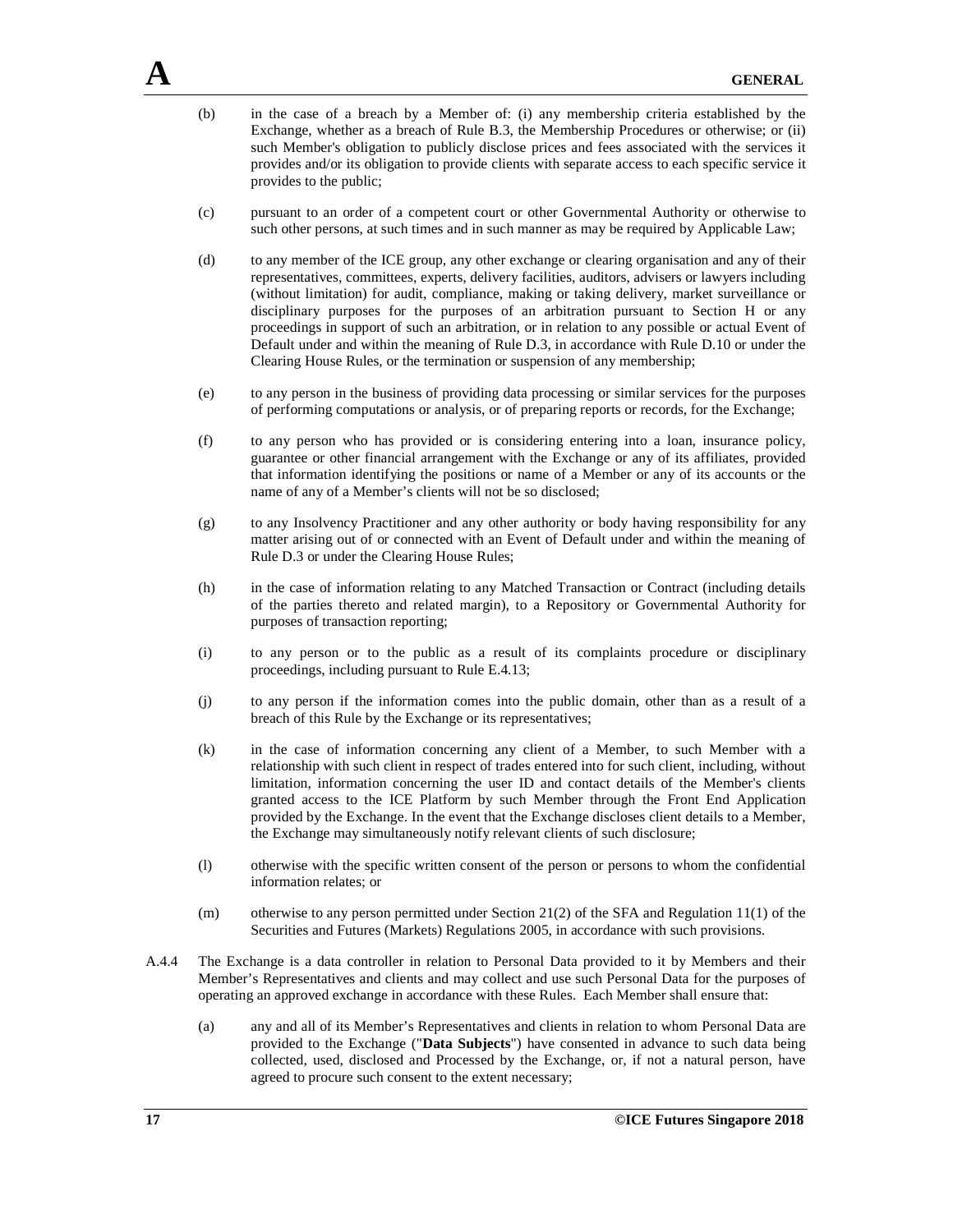

- (b) the disclosure of Personal Data by the Member or its Member's Representatives is in all respects and in each case lawful; and
- (c) the information set out in Rule A.4.5 has been provided to each Data Subject prior to disclosure of Personal Data relating to such Data Subject to the Exchange.
- A.4.5 The Exchange shall have the right to disclose Personal Data to such Persons and for such purposes as are set out in Rule A.4.1. The Exchange and other persons referred to in Rule A.4.1 may transfer Personal Data outside Singapore subject to Applicable Law.
- A.4.6 Data Subjects have the right (subject to Applicable Law): (i) on payment of a small fee to the Exchange, to receive a copy of Personal Data held by the Exchange; (ii) to have any errors or inaccuracies in such Personal Data rectified; and (iii) to submit questions to the Exchange in relation to collection, use or disclosure by the Exchange of Personal Data in relation to such Data Subject. Any request should be addressed to the Exchange's registered office.
- A.4.7 In this Rule A.4 only, the terms "**Process**" (and derivations thereof) and "**Personal Data**" each have the meaning given to such terms in the Personal Data Protection Act 2012 (Act 26 of 2012).
- A.4.8 Each Member and the Exchange:
	- (a) consents to the recording of telephone conversations between the trading, clearing and other relevant personnel of the Member and its affiliates and the Exchange and its affiliates in connection with the Rules and any Contract, potential Contract, or Matched Transaction;
	- (b) agrees to obtain any necessary consent of, and give any necessary notice of such recording to, its and its affiliates' Member's Representatives and other relevant personnel;
	- (c) agrees, to the extent permitted by Applicable Law, that recordings may be submitted as evidence in any dispute; and
	- (d) agrees that the other provisions of this Rule A.4 shall apply to any such recordings made by the Exchange.

## **A.5 GENERAL POWERS OF THE EXCHANGE**

- A.5.1 The Exchange shall have the power to declare any day a non-Trading Day on giving notice thereof to Members.
- A.5.2 [Not used.]
- A.5.3 [Not used.]
- A.5.4 If any Member shall default in the performance of any Contract it shall be liable to be suspended from membership or expelled under Rule B.7.1, notwithstanding that it complied with any requirement as to the settlement of such default.
- A.5.5 The Rules and all additions and amendments thereto may from time to time be printed and circulated amongst Members or others interested therein in such manner as the Exchange shall think fit.
- A.5.6 [Not used.]
- A.5.7 In respect of any automated trading system administered by the Exchange, the Exchange may from time to time determine the rights and obligations to be conferred on any Member entitled to use and access such automated trading system, including without limitation, the ICE Platform.

#### **A.6 FINANCIAL POWERS**

A.6.1 The Exchange may impose contract levies of such amounts, and payable to the Exchange in such manner and on such occasions, as they shall from time to time determine. Unless otherwise provided such levies shall be payable on all Contracts registered with the Clearing House. Different rates of levy may be imposed in respect of different Products and different categories of Member.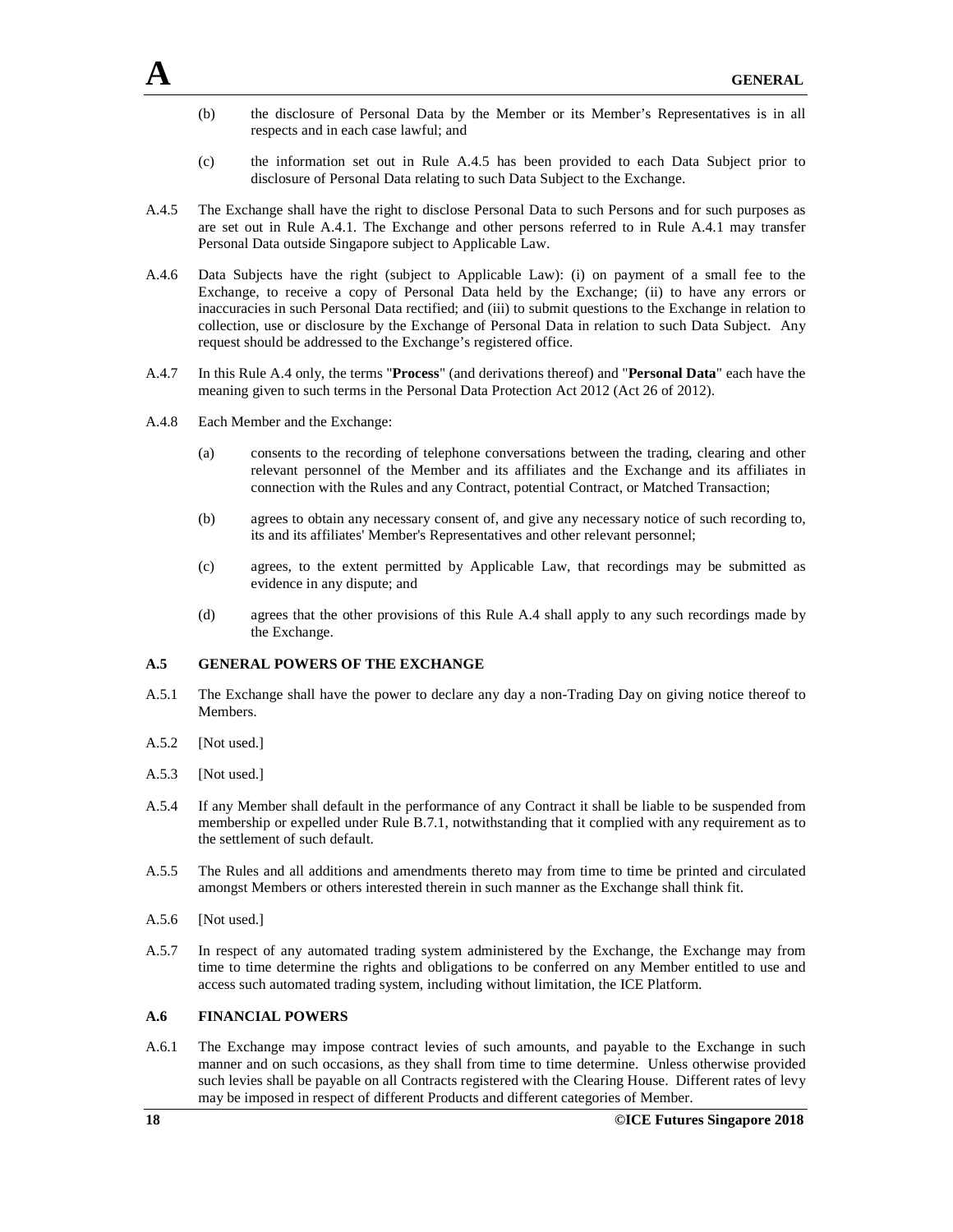## **A.7 EXCLUSION OF LIABILITY**

- A.7.1 The Exchange wishes to draw to the attention of Members and clients that business on the Market or through any other facility provided by the Exchange may from time to time be suspended or restricted or such facilities (including, without limitation, the Market) may from time to time be closed for a temporary or longer period. Without limitation, this may occur as a result of the occurrence of one or more events which require action to be taken by the Exchange under the Rules in the interests of, *inter alia*, maintaining a fair and orderly market. Any such action may result in the inability of one or more Members and through such Member one or more clients to enter into Contracts or Corresponding Contracts on the Market in accordance with the Rules. Furthermore, a Member and through the Member one or more clients may from time to time be prevented from or hindered in entering into Contracts or Corresponding Contracts on the Market as a result of failure or malfunction of communications equipment or Trading Facilities including, but not limited, to the ICE Platform, or Front End Application supplied to the Member by the Exchange or any other person. Unless otherwise expressly provided in the Rules or in any other agreement to which the Exchange is party, neither the Exchange nor its Directors, officers, employees, committees, panels, any individual committee or panel member, agents or representatives shall be liable to any Member or client for any loss, damage, injury or delay (including any indirect or consequential loss, including without limitation, any loss of profit) arising from or in connection with the Trading Facilities including, but not limited, to the ICE Platform or the occurrence of a temporary or longer suspension, restriction or closure of business on the Market or the Trading Facilities including, but not limited to, the ICE Platform or any act or omission of the Exchange, its Directors, officers, employees, committees, panels, any individual committee or panel member, agents or representatives under the Rules or pursuant to the Exchange's obligations under statute or from any breach of contract by or any negligence howsoever arising of the Exchange, its Directors, officers, employees, committees, panels, any individual committee or panel member, agents or representatives which may prevent or hinder a Member or, through a Member, a client from entering into or closing out a Contract or Corresponding Contract or otherwise affect a Member or client. The Exchange is not liable for any action or omission of the Clearing House.
- A.7.2 Rule A.7.1 shall be without prejudice to the provisions of the Electronic User Agreement regarding liability of the Exchange. Nothing in Rule A.7.1 shall operate to exclude the Exchange's liability for death or personal injury resulting from negligence or for fraud.

#### **A.8 TRADING HOURS, DAYS AND PRODUCTS**

- (a) The Market shall, subject to paragraph (b) below, be open from Monday to Friday of each week between the hours each day and for such Products as decided by the Exchange and published by Circular from time to time. The trading times for each Product, subject to the closures required below, shall be determined by the Exchange from time to time.
- (b) The Market shall be open on such Saturdays, Sundays and public holidays in Singapore for the trading of such Products on those Saturdays, Sundays and public holidays as the Exchange determines from time to time. The Exchange shall issue by Circular from time to time a list of the public holidays on which the Market shall be open, the Products which shall be open to trade on such public holidays and the public holidays on which the Market shall not be open.
- (c) The Market shall be closed on: Saturdays; Sundays; public holidays in Singapore, subject to paragraph (b) above; any day on which trading is suspended under Applicable Law; and on a temporary basis on any other day for such hours that the Exchange shall from time to time decide is necessary or appropriate in the circumstances, as published by Circular.
- (d) The Exchange may, from time to time and subject to Applicable Laws, de-list or make dormant certain Products available for trading. If there are no open positions in the relevant Contract Month or Contract Date for a Product the Exchange wishes to de-list or make dormant, the de-listing or dormancy shall be effective from the date and time the Exchange notifies. If there are open positions in the relevant Contract Month or Contract Date for the relevant Product being de-listed or made dormant, the Exchange shall notify the procedures for immediate settlement either as cash settlement or any other method for closing out open positions. Where reasonably practicable or possible, the Exchange shall give reasonable prior notice of its intention to de-list or make dormant a Product.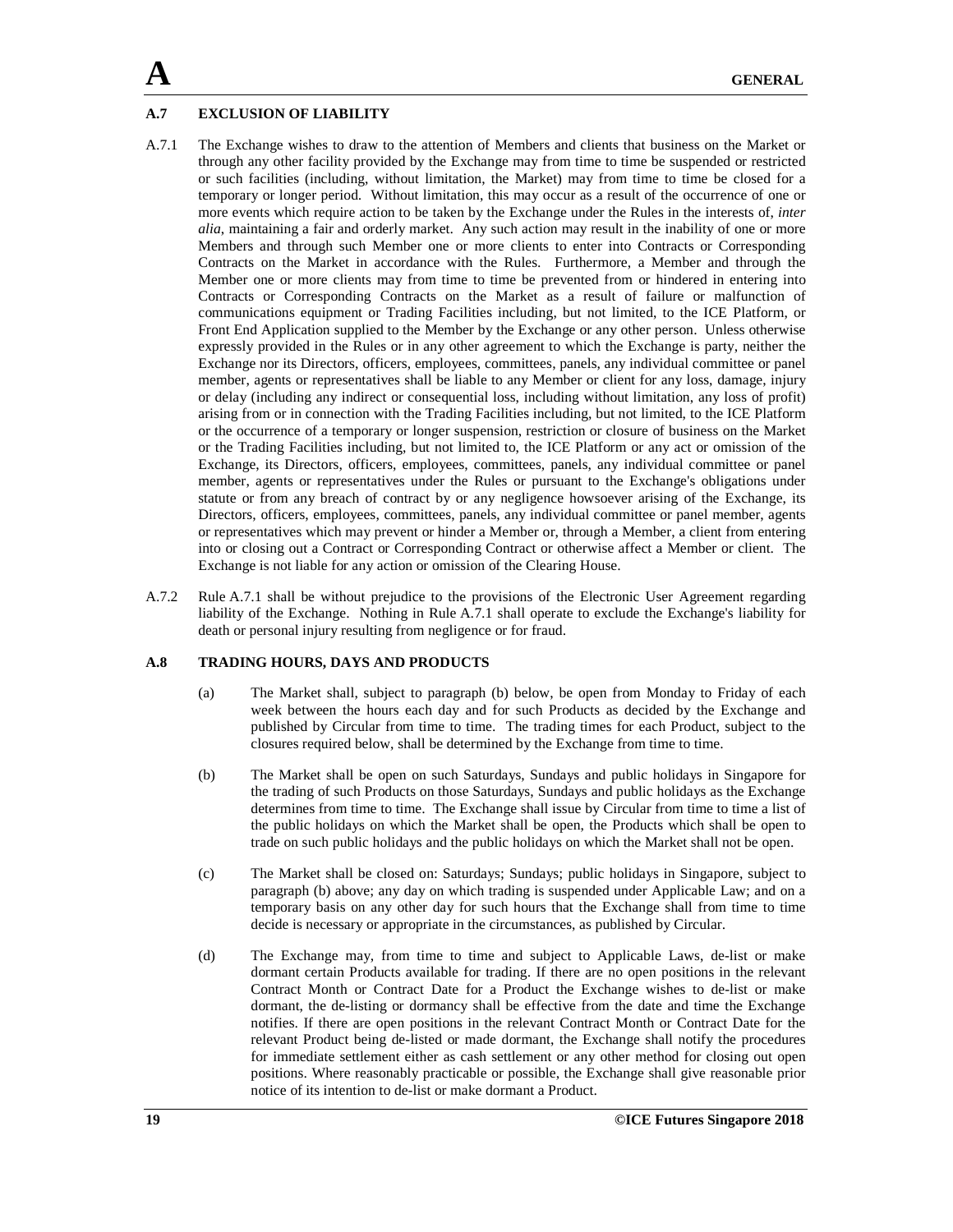

#### **A.9 MEMBER RESPONSIBILITY**

- A.9.1 In this Rule A.9, "**conduct**" means any act, omission, conduct or behaviour in relation to the Rules.
- A.9.2 For the purposes of determining a Member's liability to be sanctioned for any conduct (referred to in this Rule A.9 as a "**disciplinary matter**"), a Member shall be responsible for:
	- (a) all conduct of that Member's Representatives; and
	- (b) conduct by a Member's client when placing orders under the ITM of a Responsible Individual registered to that Member,

as if that conduct were the conduct of the Member itself. For the avoidance of doubt, all conduct referred to in paragraphs (a) and (b) shall, for the purposes of this Rule A.9, be attributed to that Member and be treated as the conduct of that Member. However, it is understood that, notwithstanding the attribution of such conduct to the Member, the identified Member's Representative responsible for such conduct might also be liable to be sanctioned for such conduct.

- A.9.3 Notwithstanding Rule A.9.2, no sanction shall be imposed on a Member in respect of:
	- (a) conduct by a Responsible Individual registered to that Member;
	- (b) conduct by a Member's Representative placing orders under the ITM of a Responsible Individual registered to that Member; or
	- (c) conduct by a Member's client placing orders under the ITM of a Responsible Individual registered to that Member,

where it is established to the satisfaction of the Disciplinary Panel or other person or body determining the disciplinary matter that the Member had taken all reasonable steps to prevent any conduct of the kind in question.

- A.9.4 The provisions of this Rule A.9 shall apply:
	- (a) without prejudice to the liability of any other Person Subject to the Rules for the same conduct;
	- (b) in the case of inconsistency with any other provision of the Rules, in priority to that other provision;
	- (c) whether or not the Member's Representative is a Person Subject to the Rules;
	- (d) whether or not the Member and/or Member's Representative is/are exercising rights to use the Exchange's facilities; and
	- (e) whether or not the individual Member's Representative can be conclusively identified (provided that it is established that the relevant conduct was in fact carried out by a Member's Representative, albeit one that cannot be conclusively identified).
- A.9.5 If a person with obligations under these Rules is a partnership, the liability of each partner in the partnership under or in connection with these Rules shall be joint and several. In the event of any circumstances which would by operation of Applicable Law give rise to the dissolution of the partnership, or entitle a partner to seek an order to dissolve the partnership, the obligations of the partners shall remain in full force and effect.

### **A.10 RESPONSIBLE INDIVIDUAL RESPONSIBILITY**

- A.10.1 A Responsible Individual shall be responsible for trading activity conducted under his ITM(s).
- A.10.2 Where trading is also conducted, pursuant to Trading Procedure 1.2.2 by other individuals within the Member under the ITM(s) of a Responsible Individual registered to the Member, such trading shall be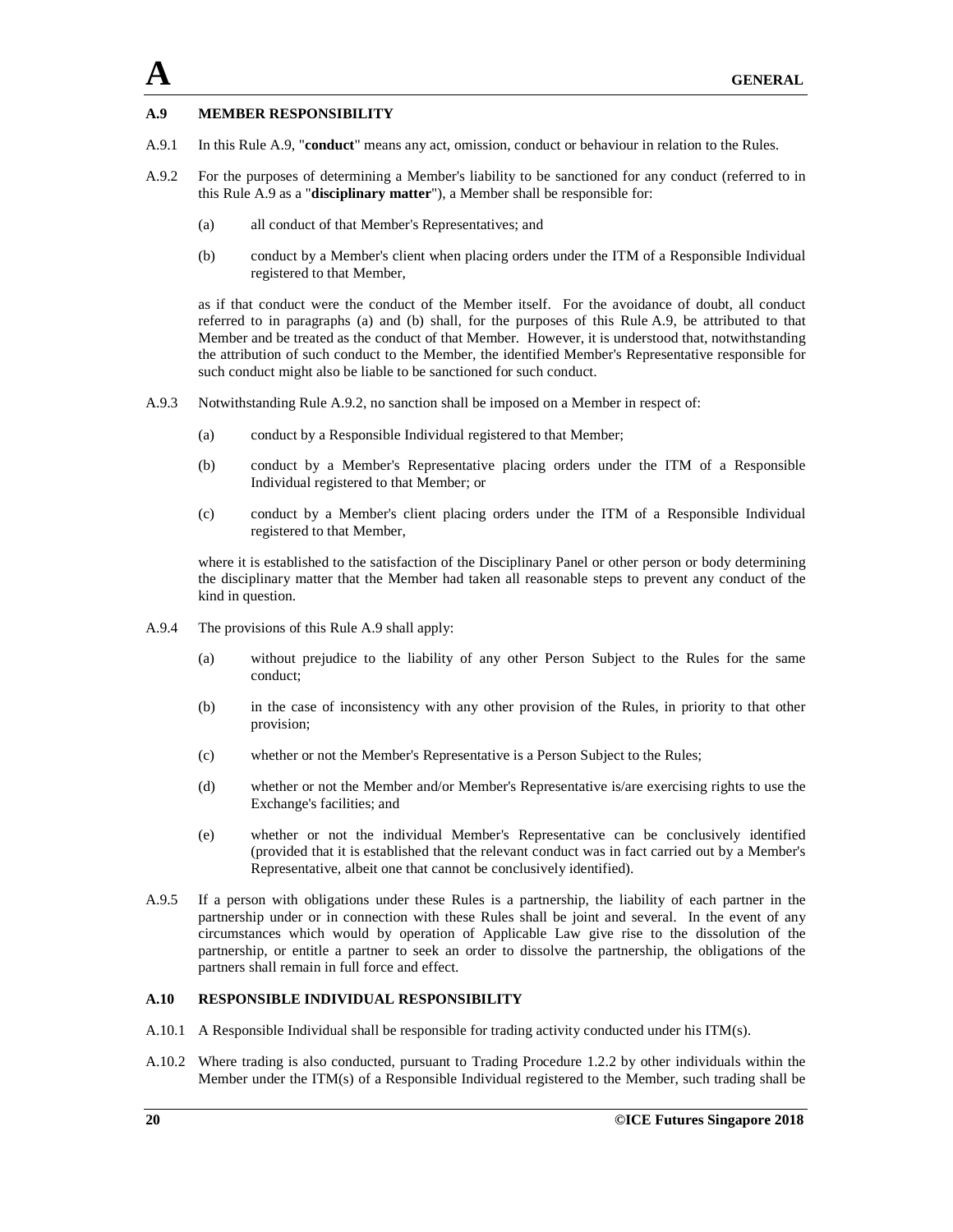under the supervision of the relevant Responsible Individual, who shall ensure the fitness and propriety of such individuals and register their names with the Exchange.

- A.10.3 Where access is granted by the Member to clients (order routing) and, pursuant to Trading Procedure 1.2.3, the client orders are submitted under an ITM assigned to a Responsible Individual, the submission shall be under the relevant Responsible Individual's supervision who shall ensure the fitness and propriety of such individuals and register their names with the Exchange.
- A.10.4 Notwithstanding Rule A.9.2 or Rule A.10.1, no sanction shall be imposed on a Responsible Individual in respect of:
	- (a) conduct of, or trading activity conducted under his ITM(s), by an individual of the Member with whom that Responsible Individual is registered;
	- (b) conduct by a Member's Representative placing orders under the ITM of that Responsible Individual; and
	- (c) conduct by a Member's client placing orders under the ITM of that Responsible Individual,

where it is established to the satisfaction of the Disciplinary Panel or other person or body determining the disciplinary matter (as referred to in Rule A.9) that the Responsible Individual had taken all reasonable steps to prevent any conduct of the kind in question.

#### **A.11 SYSTEMS AND CONTROLS**

- A.11.1 Without prejudice and in addition to any other specific requirement in these Rules regarding systems and controls, a Member shall be responsible for making adequate arrangements, systems and controls for ensuring that:
	- (a) its internal affairs are organised and controlled in a responsible and effective manner with adequate risk management systems;
	- (b) its internal record-keeping is adequate;
	- (c) all of its Member's Representatives and substantial shareholders are fit and proper in accordance with the criteria set out in the Guidelines on Fit and Proper Criteria issued by the MAS, suitable, adequately trained and properly supervised;
	- (d) all business conducted on the Market, including individual transactions, complies with the Member's and Responsible Individual's obligations under the Rules;
	- (e) any business conducted by it, or by or through any of its Member's Representatives shall not cause the Member, any Member's Representative or the Exchange to be in breach of any Applicable Laws and MAS Requirements;
	- (f) a Responsible Individual does not enter orders into or make trades on the ICE Platform in or from a jurisdiction where the Exchange does not have the relevant regulatory status (if such regulatory status is required) if to do so would bring the Exchange into disrepute with the relevant Regulatory Authority within such jurisdiction or put the Exchange in breach of any regulatory obligations to which it might be subject within that jurisdiction;
	- (g) any hardware, information technology or any online services provided to it, or any of its Member's Representatives, or made available to it, or any of its Member's Representatives, pursuant to its membership of the Exchange shall only be used for the purposes of conducting its business and activities as a Member of the Exchange in accordance with these Rules; and
	- (h) any person order-routing through it is fit and proper, for access to the ICE Platform, has appropriate systems and controls in relation to trading on the same, are properly supervised and is registered with the Member.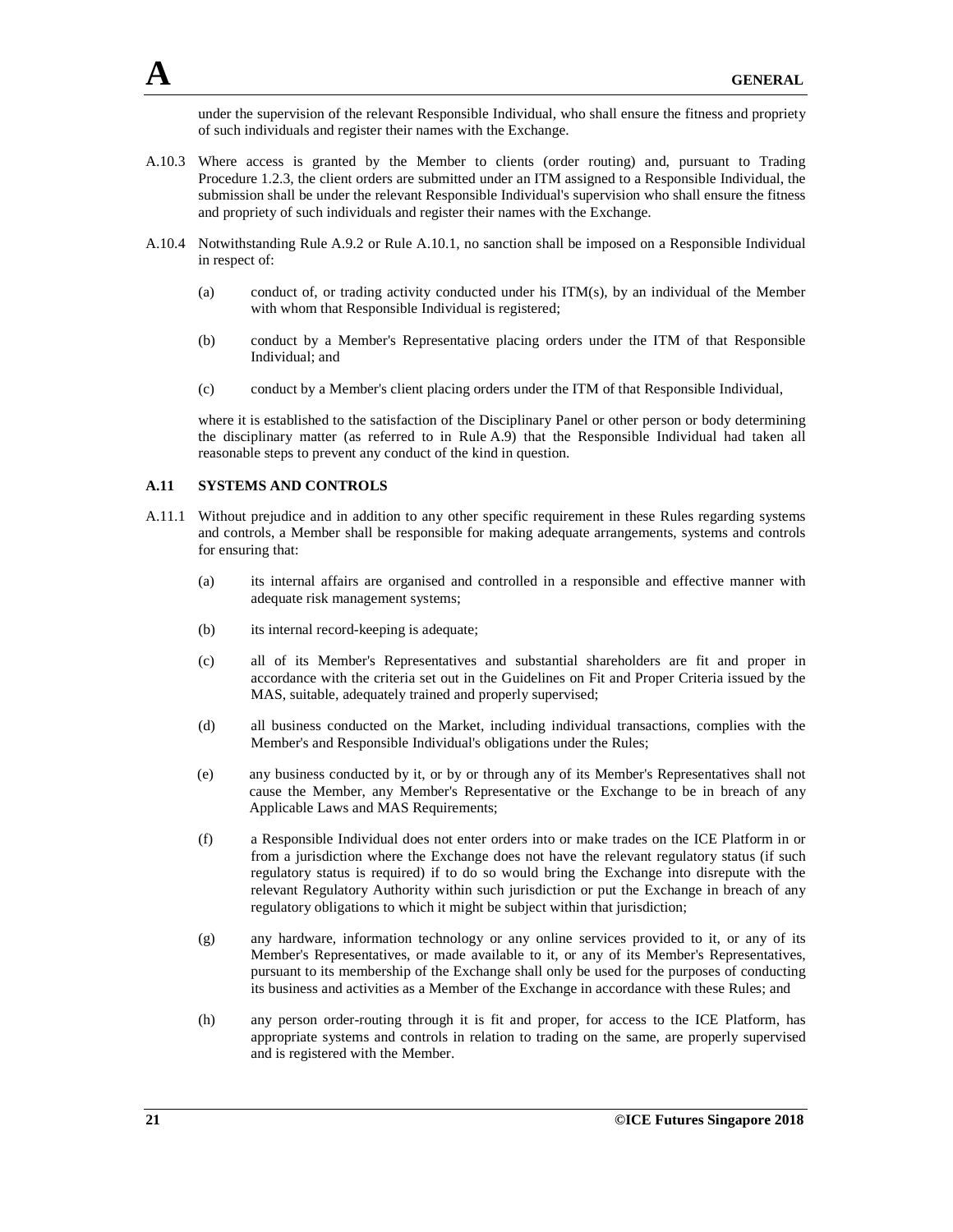

A.11.2 The Exchange may publish guidance from time to time on what arrangements, systems and controls it considers appropriate in the context of this Rule A.11.

## **A.12 TAX**

- A.12.1 In the event that the Exchange determines that it will suffer or has suffered (directly or indirectly) any loss, liability or cost for or on account of any tax in connection with any Matched Transaction, Contract or otherwise pursuant to the Exchange's business as an approved exchange, any amount payable to the Exchange or in respect of any future obligation, or these Rules, the Members with orders matched under such Matched Transaction, the Member counterparty to such Contract or the Member by which such amount is payable shall be liable to pay to the Exchange an amount equal to such loss, liability, or cost.
- A.12.2 All amounts set out in or expressed to be payable to the Exchange in connection with any Matched Transaction, Contract, these Rules or otherwise pursuant to the Exchange's business as an approved exchange and which constitute the consideration for a supply made by the Exchange for the purposes of Goods and Services Tax, and the value of any supply made by the Exchange for Goods and Services Tax purposes, shall be deemed to be exclusive of any Goods and Services Tax which is chargeable on that supply and accordingly if Goods and Services Tax is chargeable on any supply made by the Exchange the relevant Member shall pay to the Exchange (in addition to and at the same time as the consideration is paid or provided, or if no consideration is due, at the time the supply is made or an appropriate Goods and Services Tax invoice is issued, whichever is earlier) an amount equal to the amount of the Goods and Services Tax and the Exchange shall issue an appropriate Goods and Services Tax invoice.
- A.12.3 All amounts payable to the Exchange or by the Exchange in connection with any Matched Transaction, Contract, these Rules or otherwise pursuant to the Exchange's business as an approved exchange shall be paid without any deduction or withholding for or on account of tax unless such deduction or withholding is required by Applicable Law. If a deduction or withholding for or on account of tax is required to be made in relation to an amount payable to the Exchange, the amount of the payment due shall be increased to an amount which (after making the deduction or withholding) leaves an amount equal to the payment which would have been due if no such deduction or withholding had been required.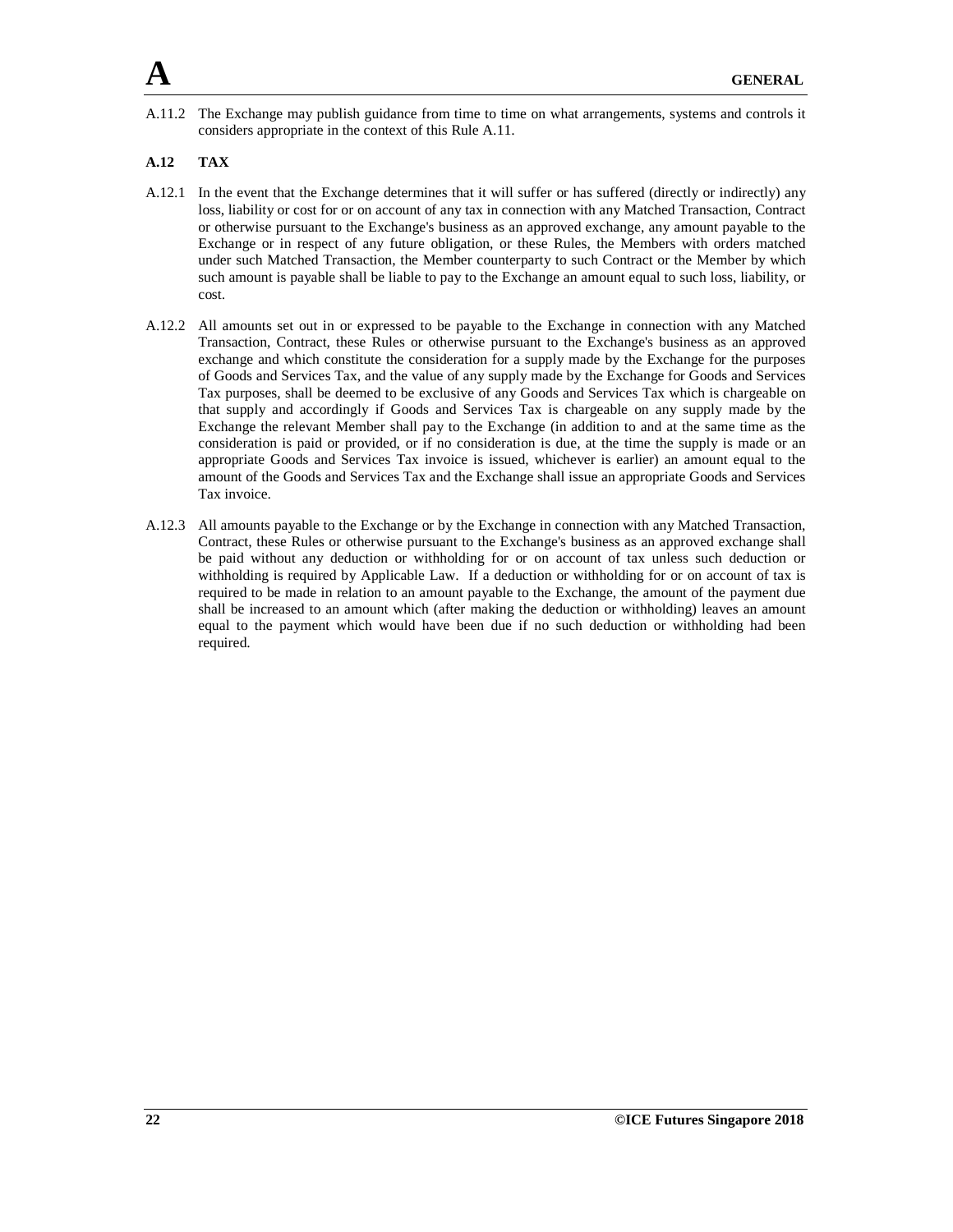## **SECTION B - MEMBERSHIP**

- B.1 General Provisions
- B.2 Categories of Membership<br>B.3 Membership Criteria
- B.3 Membership Criteria<br>B.4 Application for Meml
- B.4 Application for Membership<br>B.5 Ongoing Notification Require
- B.5 Ongoing Notification Requirements<br>B.6 Scope of Participant Activities
- Scope of Participant Activities
- B.6A Market Maker Programs
- B.7 Suspension and Expulsion
- B.8 Reconsideration and Appeal<br>B.9 [Not used.]
- B.9 [Not used.]<br>B.10 Clearing Ac
- Clearing Activities
- B.11 Responsible Individuals<br>B.12 [Not used.] [Not used.]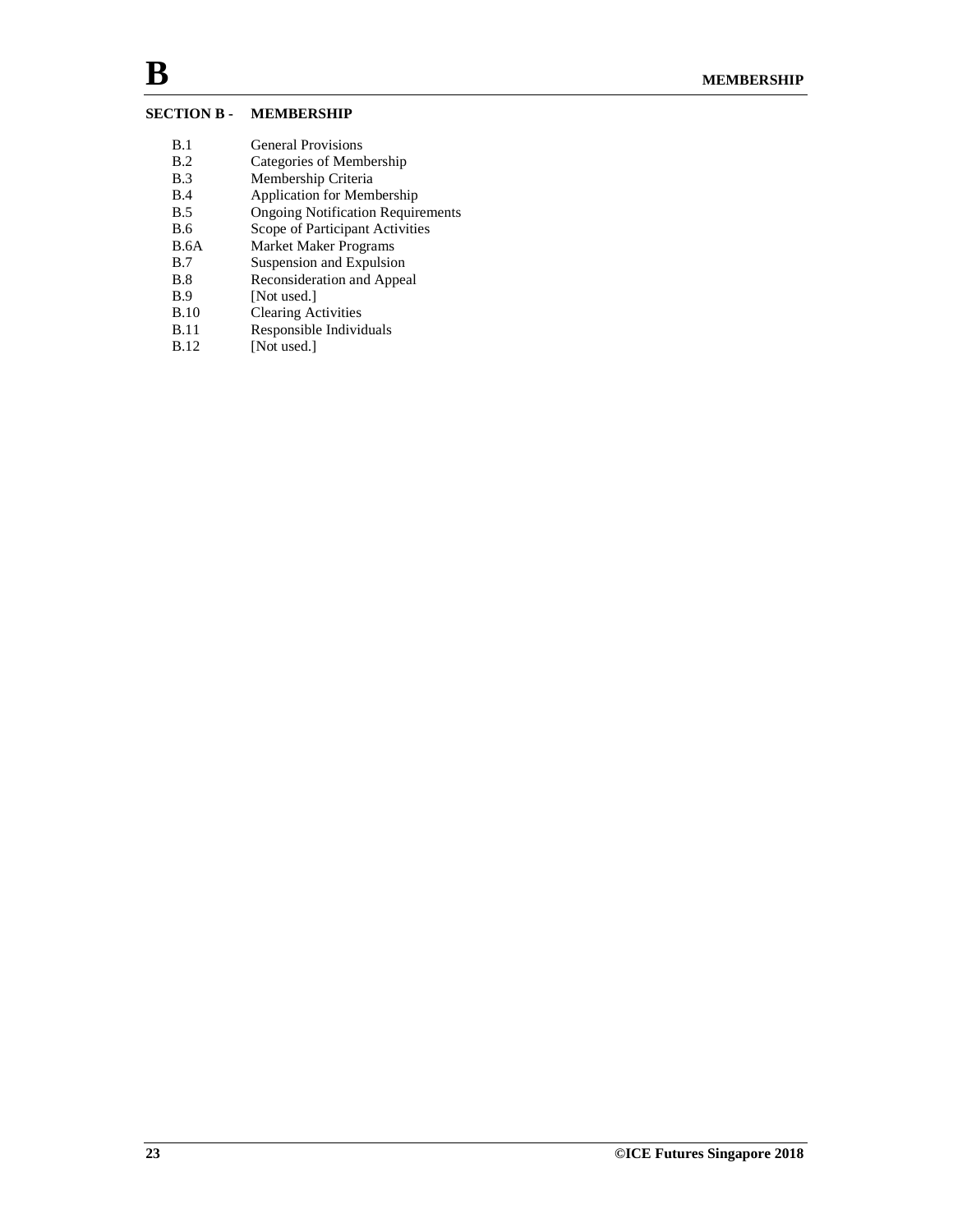## **B.1 GENERAL PROVISIONS**

- B.1.1 A person may be a Member by virtue of being admitted to membership under a category referred to in this Section B. Section B will govern a Member's permissions in relation to the ICE Platform. A separate application will be necessary if a person seeks to acquire a new category of membership.
- B.1.2 Every Member shall pay such annual subscription as the Exchange may from time to time determine in respect of its category of membership and any trading/clearing permission(s). The subscription shall be due each year on such date as the Exchange may from time to time determine. A failure to pay the subscription by the due date may be punished by the Exchange by any sanction listed in Rule E.4.11 subject to the rights of reconsideration and appeal set out in Rule B.8.
- B.1.3 [Not used.]
- B.1.4 (a) A Member shall at all times satisfy the criteria from time to time set out in or under the Rules for admission to a category of membership, save as may otherwise be provided in or under the Rules. A Member and any Person Subject to the Rules shall be bound by the Rules and any arrangement, provision or direction made, authorised or given thereunder.
	- (b) Any failure by a Member or any Person Subject to the Rules to observe or comply with the Rules or any such arrangement, provision or direction may lead to steps, including, without limitation, disciplinary proceedings, being taken by the Exchange in respect of the Member or Person Subject to the Rules under the Rules.
	- (c) References in the Rules to a Member being prohibited from engaging in a course of action shall, in the case of activities in respect of the ICE Platform, infer a like prohibition upon any person accessing the ICE Platform by or on behalf of the Member (including any Member's Representative acting through the Member).
- B.1.5 Every person admitted to membership of the Exchange shall sign a member statement as part of its application to a category of membership under Rule B.4, for the time being prescribed by the Exchange, agreeing to be bound by the Rules in so far as they relate to its category of membership and to accept as binding any decision made by the Exchange under the Rules, subject to such rights of review or appeal as may be contained in the Rules.
- B.1.6 A dispute concerning the status, rights or obligations of a Member or any other person under the Rules, or any question in such connection which is not provided for therein, shall be referred to arbitration in accordance with Section H.
- B.1.7 Without prejudice to any other steps the Exchange may be entitled to take under the Rules, where:
	- (a) the Exchange has determined in its opinion that a Member does not meet the requirements of the Rules and that the Member has failed to demonstrate to the Exchange's satisfaction that the Member meets such requirements; or
	- (b) a Member is located or incorporated in a jurisdiction in respect of which (i) the Exchange is not of the opinion that it is able to offer access to its Trading Facilities or (ii) it is unlawful for the Exchange to provide access to the Member to its Trading Facilities taking into account any licenses, authorisations, exemptions, opinions or similar which the Exchange has obtained or arranged (provided in all cases that the Exchange will promptly make publicly available from time to an overview of jurisdictions in respect of which it has formed an opinion that it is able to offer such access in certain jurisdictions in the specified manner),

the Exchange shall be entitled to terminate the membership of such Member upon written notice to the Member taking effect no less than 30 days after the date of service of the notice. The Exchange may publish details of any termination or a copy of any termination notice in or together with a Circular, at its discretion. The Exchange shall not exercise such right where the Member has requested prior to the expiry of such 30 days' period that a Disciplinary Panel consider any matters described in (a) above and as set out in the written notice provided to the Member under this Rule, which Disciplinary Panel may, for the avoidance of doubt, recommend the expulsion of the Member under Rule B.7.1 or the exercise or imposition of other remedies and sanctions under the Rules.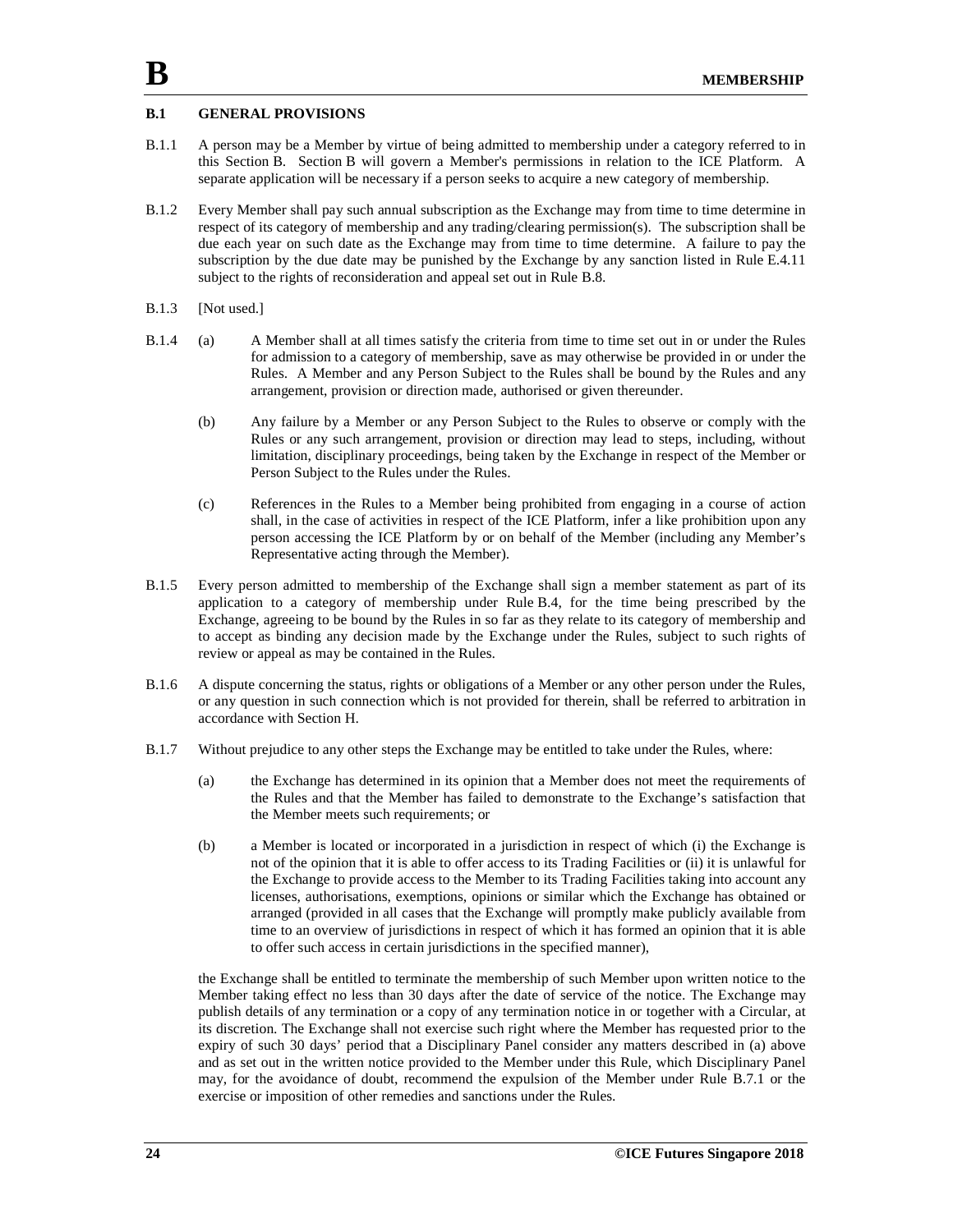- B.1.8 A Member may terminate its membership of the Exchange by 30 days' prior notice in writing to the Exchange, provided that:
	- (a) the termination of membership shall only take effect on the date the Member has satisfied all outstanding obligations to the Exchange; and
	- (b) if the Member has been Declared a Defaulter under Rule D.4 before the expiry of its notice of termination (whether the declaration is made before or after its giving of such notice), its membership shall continue until the completion of Default Proceedings (within the meaning of Section D).

The Exchange may publish details of any termination or a copy of any termination notice in or together with a Circular, at its discretion.

- B.1.9 Notwithstanding the effectiveness of any termination of membership pursuant to Rules B.1.7 or B.1.8, a former Member and its Responsible Individuals shall remain subject to the jurisdiction of the Exchange for one year after such expiry, or such other period as is required for the determination of any proceedings including any appeal, as if continuing to be a Member, in respect of:
	- (a) things done or omitted by the Member or its Responsible Individuals before the expiry of its notice of termination, and
	- (b) steps taken by the Exchange or other person or body under Sections D (Default), E (Disciplinary), H (Arbitration) and Rule I.20 in relation to a Delivery Panel in respect of things so done or omitted.

## **B.2 CATEGORIES OF MEMBERSHIP**

- B.2.1 Subject to Rule B.2.1A below, any person seeking access to trading on the ICE Platform as a Member must elect and apply for one of the following categories of membership:
	- (a) General Participant to transact Own Business and business for clients (whether such clients are other Members or non-Members) including, for the avoidance of doubt, on ICE Block;
	- (b) Trade Participant to transact Own Business only, including, for the avoidance of doubt, on ICE Block;
	- (c) [Not used.]
	- (d) General Participant ICE Block (which, for the avoidance of doubt, is not a subset of the General Participant category set out in paragraph (a) above) - to report business for clients (whether such clients are other Members or non-Members) through ICE Block;
	- (e) Trade Participant ICE Block (which, for the avoidance of doubt, is not a subset of the Trade Participant category set out in paragraph (b) above) to transact Own Business only and report through ICE Block;
	- (f) [Not used.]
- B.2.1A Any person seeking access to ICE Block as an ICE Block Member must make an appropriate election confirming its intention to act as an ICE Block Member in its application for Exchange membership.
- B.2.2 Each category of Exchange membership confers the permissions set out in Rule B.6. Only certain categories of membership are eligible to be Clearing Members for the purposes of the Rules, on the basis set out in Rule B.10 below.

#### **B.3 MEMBERSHIP CRITERIA**

- B.3.1 An applicant for access to trading on the ICE Platform as a Member must, at the time of its application and at all times thereafter:
	- (a) be able to demonstrate, to the satisfaction of the Exchange, that the applicant, its Member's Representatives and substantial shareholders are each fit and proper in order for it to be a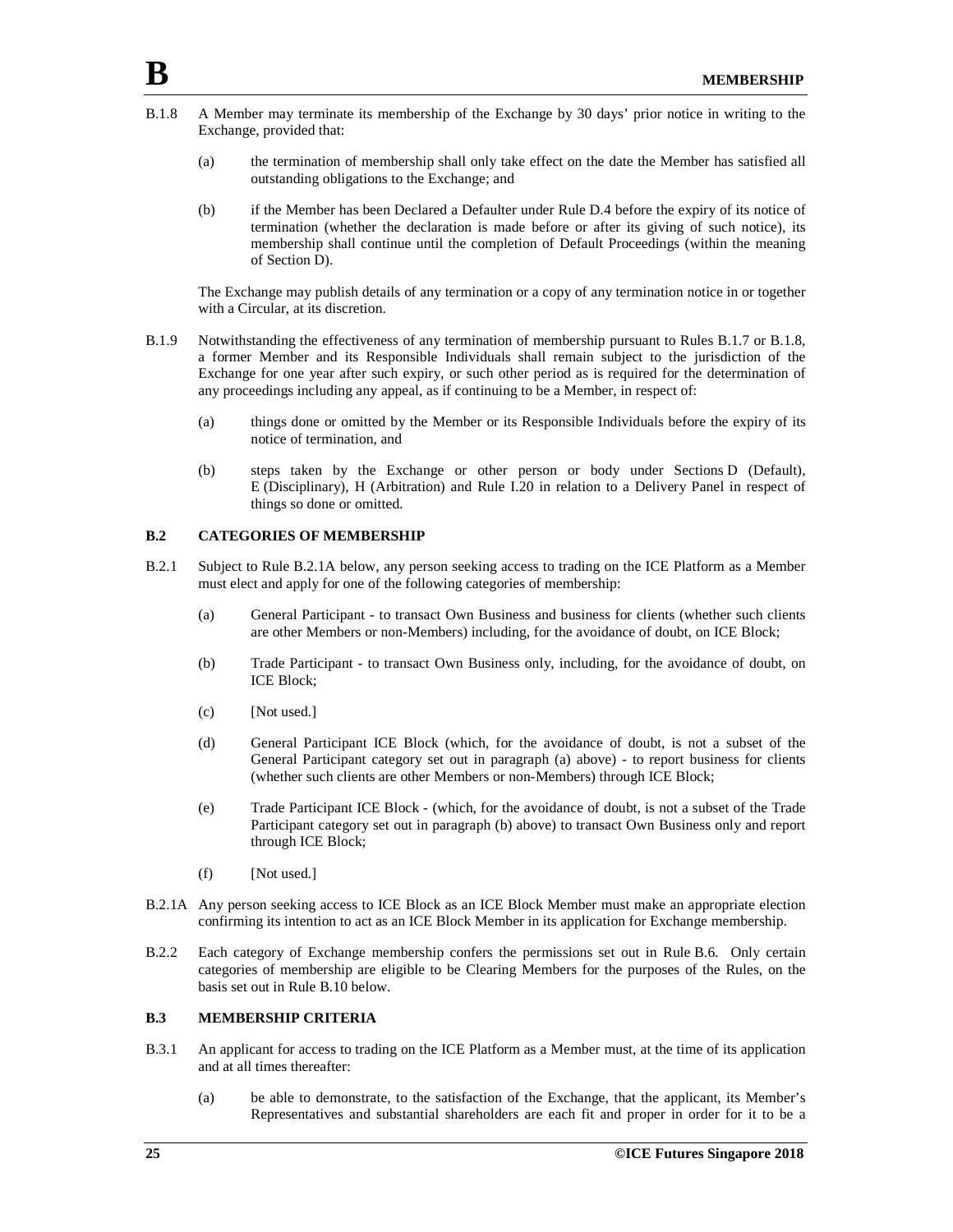Member, in accordance with the criteria set out in the Guidelines on Fit and Proper Criteria issued by the MAS;

- (b) be able to demonstrate, to the satisfaction of the Exchange, that the applicant has sufficient systems and controls in place to ensure that all the Member's Representatives who may act on its behalf or in its name in the conduct of business on the ICE Platform are fit and proper, suitable, adequately trained and properly supervised to perform such functions in accordance with the criteria set out in the Guidelines on Fit and Proper Criteria issued by MAS;
- (c) maintain a properly established office (in a location which is acceptable to the Exchange as it may determine in its absolute discretion) for the conduct of its business on the ICE Platform;
- (d) satisfy the minimum financial standing requirements for the time being stipulated by the Exchange in relation to the relevant category of membership and as set out in the Membership Procedures, supporting its claim to do so by copies of its last three years of audited accounts (or in the case of an ICE Block Member, a copy of its last audited accounts) and by a copy of its latest audited accounts from time to time as they become available, or such other evidence as the Exchange may require;
- (e) be party to an Electronic User Agreement, which is in full force and effect, in the form prescribed by the Exchange from time to time for use by the Member of the ICE Platform at the address(es) notified to the Exchange;
- (f) be able to access the Trading Server via a Front End Application which meets the Exchange's Conformance Criteria;
- (g) if it is to transact business: (i) in respect of Own Business, be a Clearing Member; (ii) in respect of the account of a client, be a Clearing Member; or (iii) if it is not a Clearing Member in the case of (i) or (ii), be a party to or satisfy the Exchange that it will become a party to a Clearing Agreement with a Clearing Member, in either case in respect of all types of Product covered by its trading and/or clearing permissions under Rule B.6 from time to time, in each case as permitted by the Rules;
- (h) hold all necessary Authorisations so as to allow it to carry on business as a Member on the ICE Platform, including ICE Block, in accordance with all Applicable Laws;
- (i) be able to demonstrate, to the satisfaction of the Exchange, that the applicant is permitted under Applicable Law, these Rules and any applicable Circulars to engage in transactions in relevant Contracts, in particular, in respect of restrictions or requirements imposed by the Exchange in respect of activities in specific jurisdictions;
- (j) if it is not incorporated in Singapore, have appointed and maintain an agent to act as its agent to accept service of process issued out of the courts of Singapore in relation to any arbitration commenced pursuant to Section H, the Electronic User Agreement or any other dispute resolution process set out in these Rules, the ICE Futures Contract Terms and Procedures or the Electronic User Agreement. Nothing in these Rules, the ICE Futures Contract Terms and Procedures, the Electronic User Agreement or any Contract shall affect the right of the Clearing House to serve process in any other manner permitted by Applicable Law; and
- (k) satisfy any other criteria specified in the Membership Procedures.
- B.3.2 In addition to meeting the general criteria above:
	- (a) no natural person may apply for, or be admitted to any class of membership of, the Exchange or otherwise be a Member;
	- (b) an applicant to be a General Participant or a Trade Participant must satisfy any other specific criteria or other requirements stipulated by the Exchange from time to time in relation to the particular category of membership applicable to it, supplying such documents in support thereof as they may require; and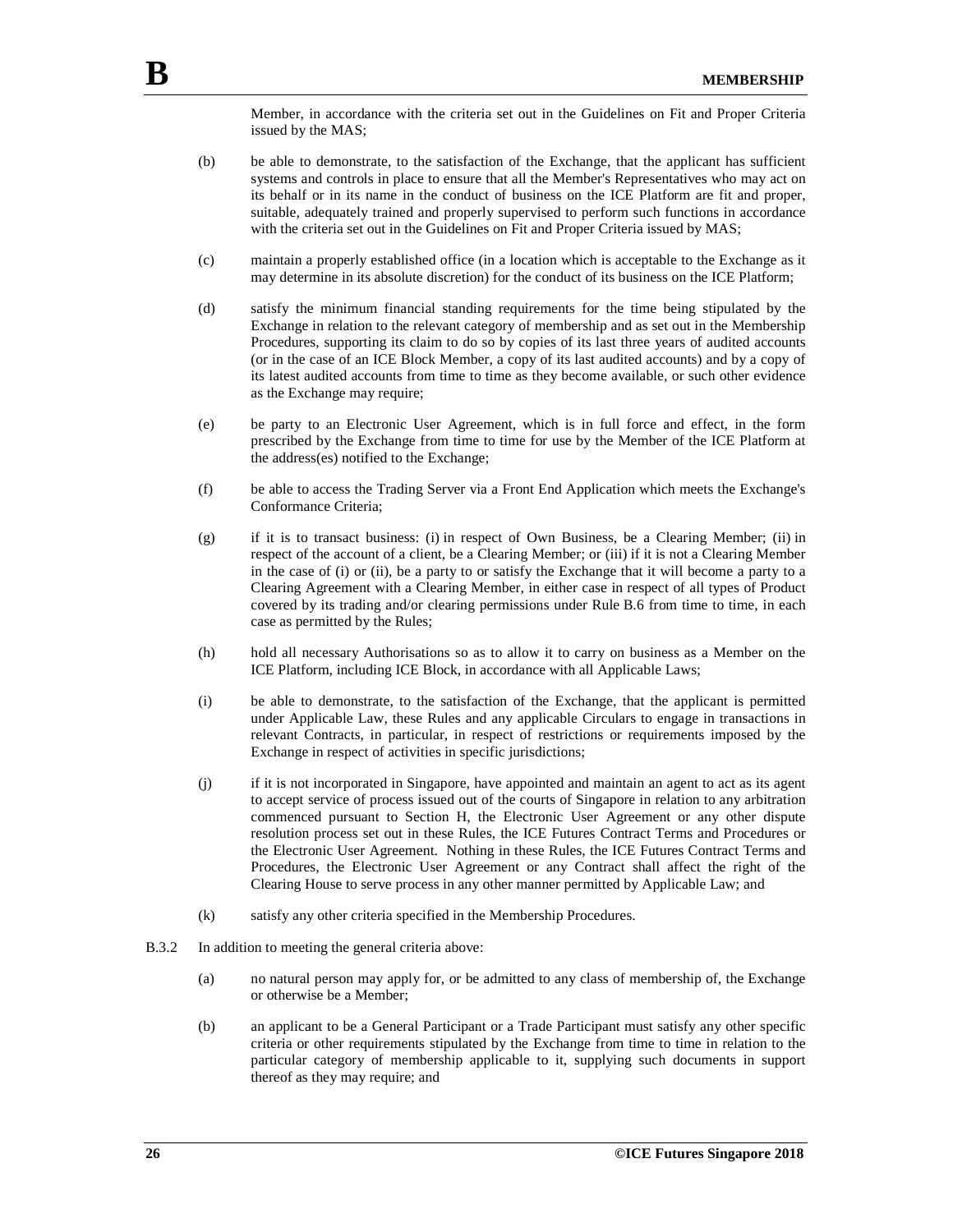(c) an applicant for any category of membership, or an existing Member may be restricted by the Exchange in the types and categories of Products in relation to which they may trade.

## **B.4 APPLICATION FOR MEMBERSHIP**

- B.4.1 An applicant for membership under any of the above categories (other than an entity applying to be an ICE Block Member), shall complete such form of application as the Exchange may prescribe, specifying: (1) which category of membership it is seeking; (2) whether it wishes to trade and/or clear Energy Contracts, Index Contracts, Soft Commodity Contracts, FX Contracts, Precious Metal Contracts or such other Products as the Exchange may offer for trading from time to time; (3) whether it is to be a Clearing Member; and (4) if not a Clearing Member, details of the Clearing Members with which it has made clearing arrangements. In the case of an entity applying to be an ICE Block Member, the applicant shall complete such form of application as the Exchange may prescribe, electing whether it wishes to enter: (i) Block Trades and/or EFRPs on ICE Block; and/or (ii) the ICE Platform for the purpose of entering Cross Trades, and specifying the Products for which it wishes to have access.
- B.4.2 Any application must be submitted to the Exchange for determination. An applicant must satisfy the Exchange that it meets the criteria for the time being for the category of membership being sought (further particulars of which may, at any time, be obtained from the Exchange, including particulars of any other criteria or requirements stipulated by the Exchange under Rule B.3.2 and any guidance or requirements as to how certain criteria may be satisfied). Admission to membership of the Exchange shall not confer any right or obligation of membership in or right to attend or vote at meetings of, or any right to any share in, or any liability in respect of, the Exchange or any affiliate of the Exchange.
- B.4.3 The Exchange shall have absolute discretion, subject to the applicant's rights in respect of reconsideration and appeal under the Rules, whether to approve the application. If they refuse the application, the Exchange shall give the applicant a written statement of their reasons.
- B.4.4 A successful applicant shall be notified in writing by the Exchange of the approval of its application. The applicant shall be admitted to the category of membership applied for and details of the Products it may trade (or in the case of an ICE Block Member, the Products for which it may have access to ICE Block) will be confirmed. The membership shall become effective at the point in time notified by the Exchange to the applicant. Membership shall not be transferable.
- B.4.5 A Member may, at any time, apply to vary its category of membership and/or its clearing status. Such an application shall be made in the manner prescribed by the Exchange from time to time and shall be processed by reference to the criteria set out in this Section B.
- B.4.6 A Member may, at any time, apply to vary the Products it wishes to trade and/or clear, and in the case of an ICE Block Member, may vary its election to access ICE Block for Block Trades and/or EFRPs (as applicable), the ICE Platform for the purpose of entering Cross Trades or the Products for which it may have access. Such an application shall be made in the manner prescribed by the Exchange from time to time.

#### **B.5 ONGOING NOTIFICATION REQUIREMENTS**

- B.5.1 Every Member shall notify the Exchange forthwith in writing of:
	- (a) any change or anticipated change in circumstances applicable to the Member, of which the Member is aware, which will, or is likely to, result in the Member being unable to continue to satisfy any one or more of the membership criteria applicable to it;
	- (b) any alteration in other business information which the Member may be required to furnish to the Exchange;
	- (c) such information as the Exchange may stipulate from time to time with respect to trading on, or access to the ICE Platform, including, without limitation, location of screens used, details and location of user interfaces employed and order-routing arrangements put, or to be put, in place by or on behalf of the Member;
	- (d) any other information specified in the Membership Procedures; and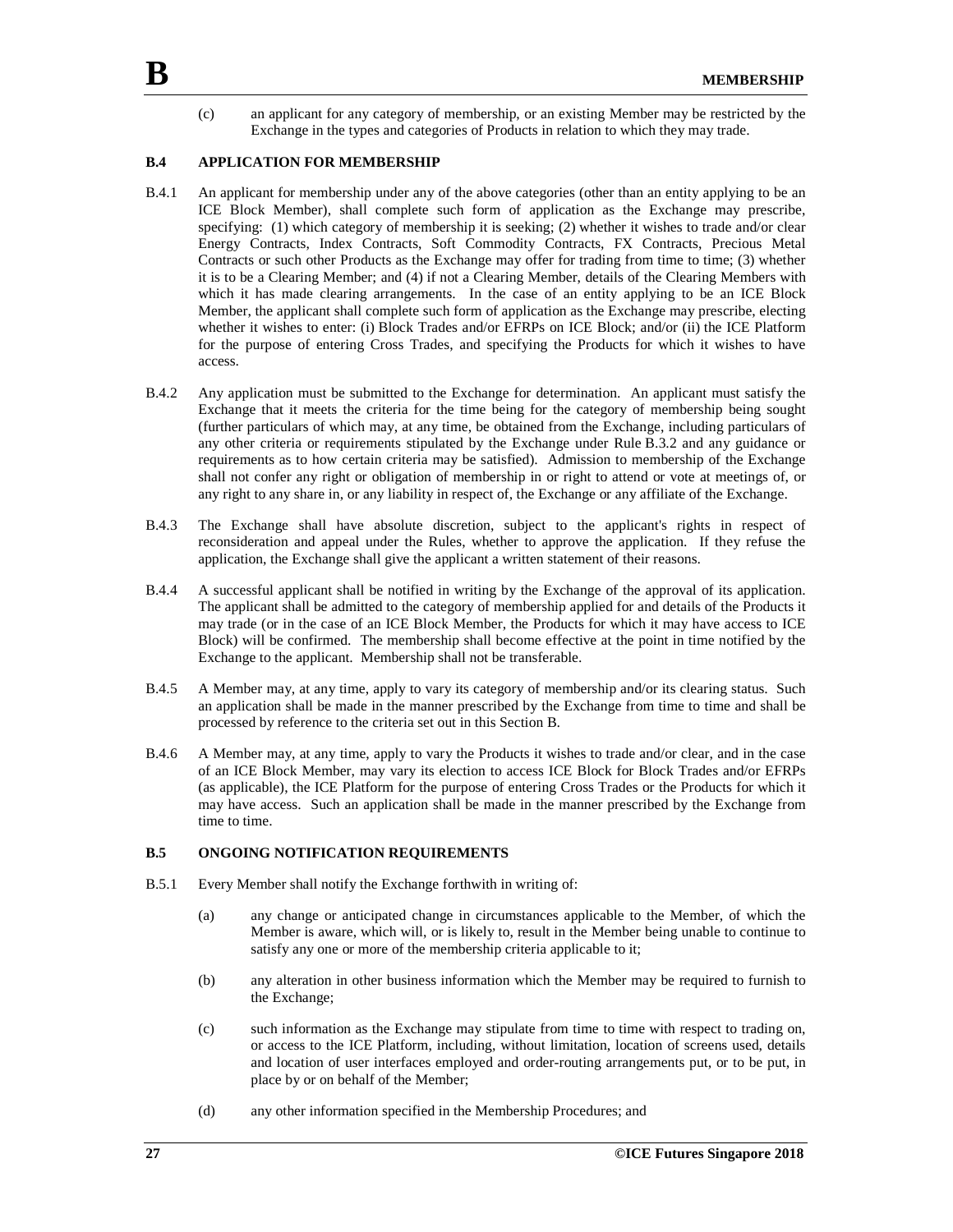- (e) any other information specified by the Exchange from time to time.
- B.5.1AA Without prejudice to the generality of Rule B.5.1, Members shall provide the Exchange with any information necessary to enable the Exchange to meet its reporting obligations to any Governmental Authority or for any other regulatory purposes including, but not limited to, withholding tax purposes.
- B.5.1A Every Member shall seek the consent of the Exchange in relation to:
	- (a) (in the case of a firm or a company) any proposed change in the nature of business or legal status of the Member, any proposed change in legal or beneficial ownership of the equity or partnership capital of the Member or any other circumstance that to the directors' or partners' belief would or might have the effect of changing the control of the Member;
	- (b) any proposed change in the identity of the Responsible Individuals registered on behalf of the Member and any proposed change in the location from which any such Responsible Individual will access the ICE Platform (where the new location is in a different jurisdiction from that previously notified to the Exchange);
	- (c) any other material change in the way in which the Member accesses and uses the ICE Platform; and
	- (d) any other item specified in the Membership Procedures.
- B.5.2 In the case of a change in a partnership, the continuing and new partners shall sign and deliver to the Exchange a form of undertaking under which they jointly and severally agree to be bound as a Member of the relevant category by the Rules.
- B.5.3 If the Exchange declines to approve any change notified under Rule B.5.1A above which requires their consent, the Member shall be informed accordingly, and if the change nonetheless becomes effective, the Member's permission to trade on the Market, to accept allocation of any Contracts made on the Market by another Member and to clear Contracts (as applicable) (or any one or more of such permissions) (or in the case of an ICE Block Member, the Member's permission to enter Block Trades and/or EFRPs (as applicable) on ICE Block and/or Cross Trades on the ICE Platform), may be suspended by the Exchange until the Exchange is willing, by agreement with the Member on such terms as they think fit, to lift the suspension.
- B.5.4 In addition to the requirements of Rule B.5.1, every Member shall promptly (and thereafter upon demand or with such regularity as may be prescribed) notify the Exchange in writing of such information and of any changes thereto in respect of such of the Member's Representatives and other persons as the Exchange may from time to time prescribe. Without limitation, such information may include details of all types of investment with which such person deals or has dealt, all previous employers, the reason for changing employment (including details of any allegation, investigation or suspicion prompting the person's resignation), all exchanges (whether or not in Singapore) upon which the person is or has in the past been permitted to trade, whether such permission has at any time been withdrawn and if so, the reason therefor, any disciplinary proceedings of any exchange or other Regulatory Authority commenced against the person and the outcome thereof.
- B.5.5 If the Exchange considers that there has been a failure to notify the Exchange fully in accordance with this Rule B.5 or if a Member has failed to obtain the Exchange's consent to the change in its circumstances or arrangements as required by the Rules, the Member's permission to trade on the Market, to accept allocation of any Contracts made on the Market by another Member and to clear Contracts (as applicable), or in the case of an ICE Block Member, the Member's permission to enter Block Trades and/or EFRPs (as applicable) on ICE Block and/or Cross Trades on the ICE Platform (or any one or more of such permissions) may be suspended for such time as the Exchange sees fit. Suspension under this paragraph shall not prejudice the power of the Exchange or the ARC Committee to commence disciplinary proceedings in respect of the failure.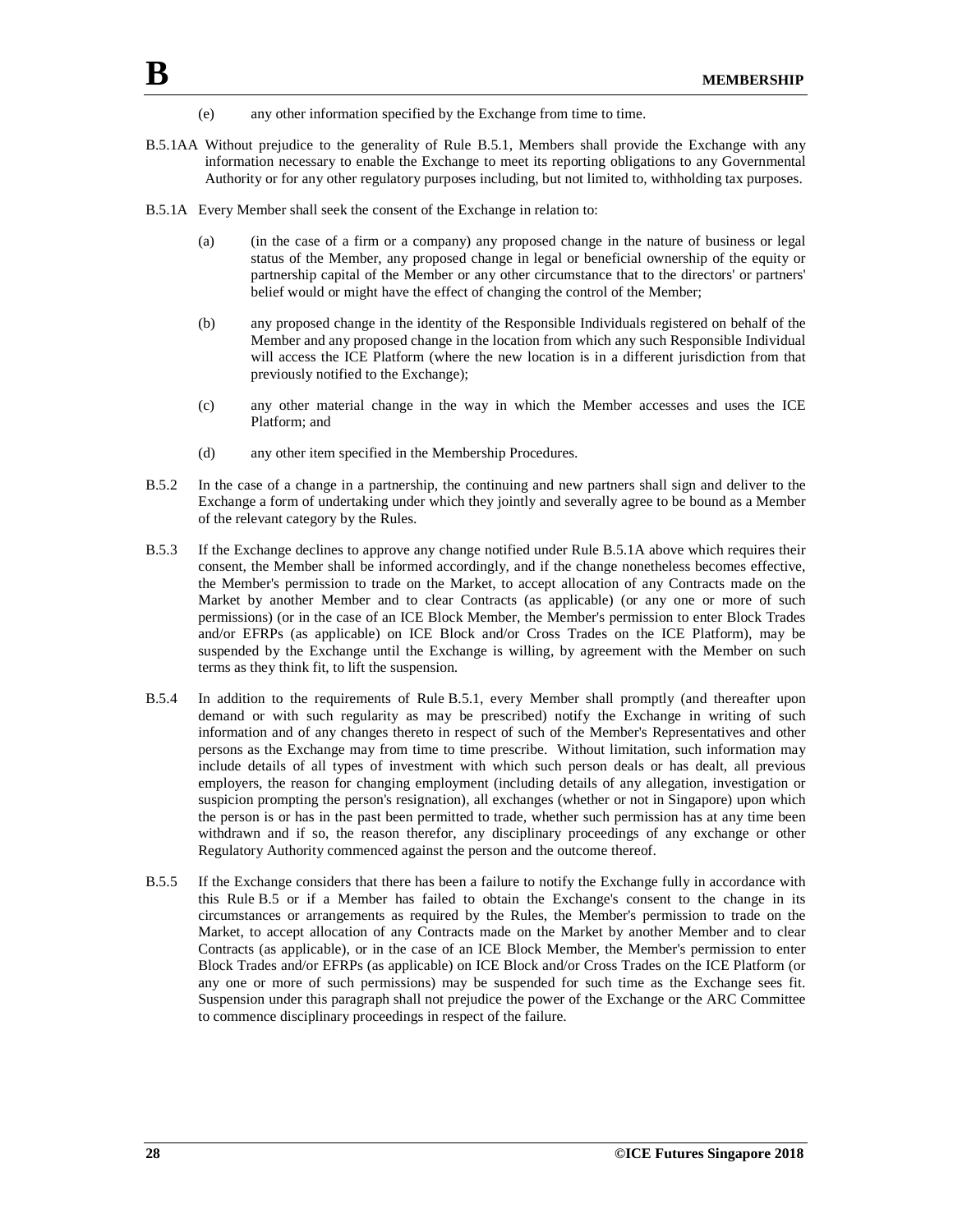## **B.6 SCOPE OF PARTICIPANT ACTIVITIES**

- B.6.1 A General Participant shall, in accordance with the elections it has communicated to the Exchange in respect of the Products it wishes to trade and/or clear as required under Rule B.4.1 or Rule B.4.6, be permitted to:
	- (a) only trade Products if it has been approved for such Products on the ICE Platform, as appropriate, for Own Business and in connection with client business in conformity with the Rules;
	- (b) register any number of Responsible Individuals;
	- (c) in the case of a General Participant who is also a Clearing Member, become counterparty to the Clearing House in accordance with the Clearing House Rules in respect of:
		- (i) all Contracts arising pursuant to trades entered into by the General Participant on the ICE Platform;
		- (ii) by agreement, any Contract arising pursuant to trades entered into on the ICE Platform by another Member; and
	- (d) accept allocations of Contracts arising pursuant to trades entered into on the ICE Platform in relation to relevant Products approved under paragraph (a).
- B.6.2 A Trade Participant shall, in accordance with the elections it has communicated to the Exchange in respect of the Products it wishes to trade and/or clear as required under Rule B.4.1 or Rule B.4.6, be permitted to:
	- (a) only trade Products if it has been approved for such Products on the ICE Platform as appropriate, for Own Business in conformity with the Rules;
	- (b) register any number of Responsible Individuals;
	- (c) in the case of a Trade Participant who is also a Clearing Member, become counterparty to the Clearing House in accordance with the Clearing House Rules in respect of all Contracts arising pursuant to trades entered into on the ICE Platform by the Trade Participant; and
	- (d) accept allocations of Contracts arising pursuant to trades entered into on the ICE Platform in relation to relevant Products approved under paragraph (a) by a General Participant provided that such Contracts constitute the Own Business of the Trade Participant.
- B.6.3 The Trading Procedures shall apply to all Members who trade on the ICE Platform (and to any Person Subject to the Rules).
- B.6.4 An ICE Block Member shall, in accordance with the elections it has communicated to the Exchange in respect of the Contracts it wishes to enter into ICE Block for Own Business or on behalf of Members (trading and/or clearing in accordance with Rule B.4.1 or Rule B.4.6), only be permitted to access ICE Block to enter Block Trades and/or EFRPs (as applicable) and/or the ICE Platform for the purpose of entering Cross Trades for such communicated Products, as appropriate.

#### **B.6A MARKET MAKER PROGRAMS**

#### **Participants in Market Maker Programs and Market Makers**

- B.6A.1 Participants in Market Maker Programs may be required to meet participation criteria, conditions and/or obligations set by the Exchange as applicable to participants in a particular Market Maker Program, as the same may be amended or added to from time to time, in order to be able to continue to participate in a particular Market Maker Program.
- B.6A.2 Any person applying to be a Market Maker may be required to satisfy specific criteria in relation to market making arrangements and Market Maker Commitments in relation to the trading of the Designated Products, as notified to the applicant by the Exchange.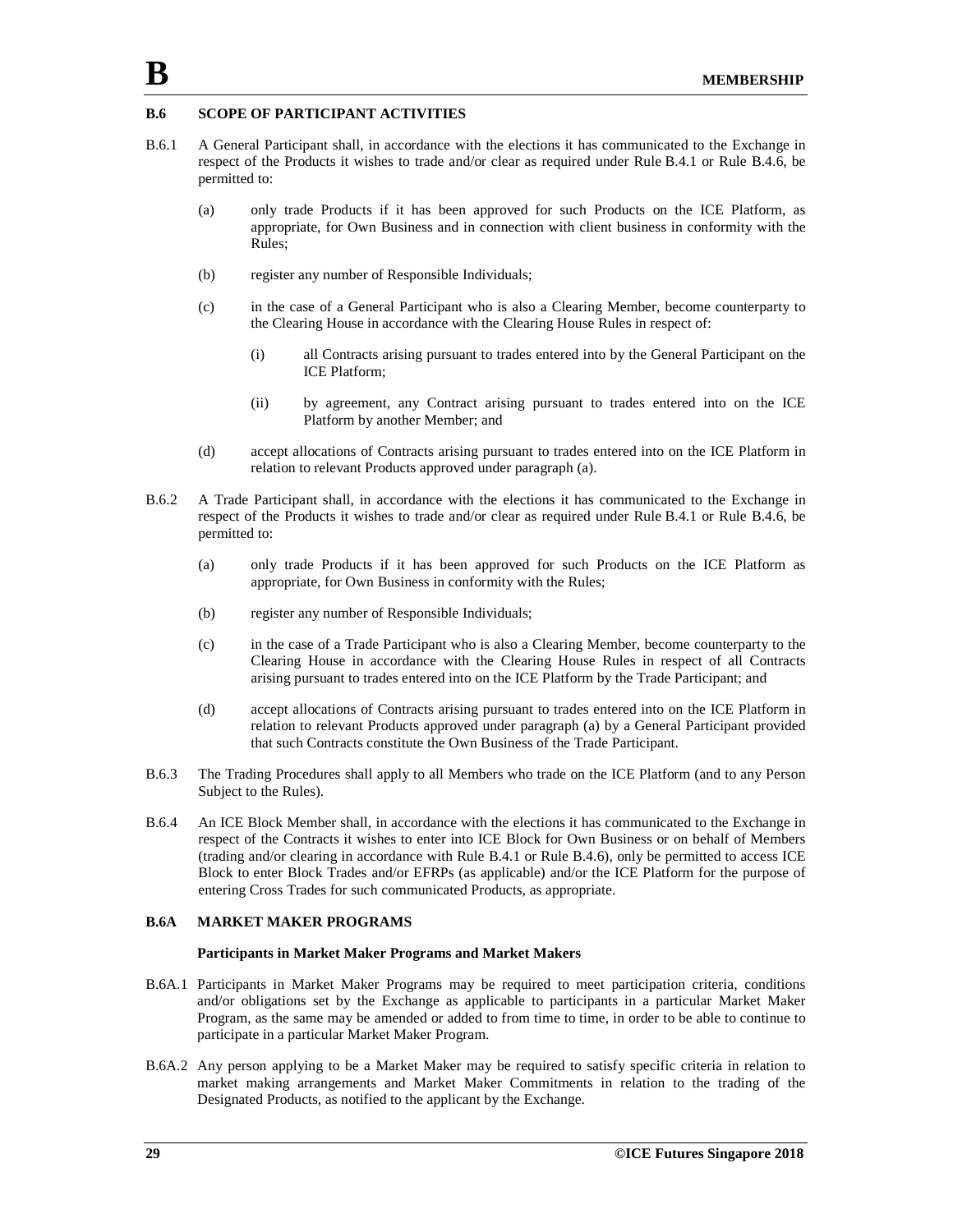- B.6A.3 Market Makers shall carry out all of their Market Maker Commitments, except that Market Makers shall not be obliged to carry out a Market Maker Commitment in the event that the Exchange confirms or the Market Maker reasonably determines and promptly notifies in writing to the Exchange, that the conditions which pertain in relation to the trading of a Designated Product for that Market Maker Program on the ICE Platform are abnormal.
- B.6A.4 In the event of the circumstances referred to in Rule B.6A.3 arising with regard to the Market Maker, the Market Maker may, acting reasonably, either:
	- (a) widen the bid/offer spread applicable to the relevant Market Maker Commitment (and promptly notify the Exchange accordingly); or
	- (b) withdraw from carrying out its Market Maker Commitment with respect to the relevant Market Maker Program so long as the abnormal trading circumstances are verified as such by the Exchange, such verification occurring on the request of the Market Maker.

#### **Market Maker Programs**

- B.6A.5 The Exchange may make the availability of a Market Maker Program contingent on certain cleared volume levels or other criteria relevant to the benefit of the market.
- B.6A.6 Transactions entered into by the Market Maker pursuant to a Market Maker Program will be appropriately identified as such in accordance with arrangements for identifying Transactions agreed upon by the Exchange and the Market Makers. In the event that the Market Maker has not complied with reasonable Market Maker Program criteria or requests to assist Transaction identification for the purposes of the Market Maker Program, the Exchange reserves the right to disqualify resulting unidentified Transactions.
- B.6A.7 The Exchange may withdraw any of its Market Maker Programs at any time. The Exchange shall be entitled to terminate any Market Maker's participation in a Market Maker Program on notice at its sole discretion. A Market Maker may terminate its participation in a Market Maker Program upon one month's written notice.
- B.6A.8 The benefits receivable under Market Maker Programs shall comprise rebates of transaction costs payable by the Market Maker to the Exchange and/or the Clearing House as a result of trading in a Designated Product, and/or other benefits as determined by the Exchange (collectively, "**Market Maker Benefits**"). The Market Maker shall not:
	- (a) cause any detriment to clients of the Market Maker Program participants; or
	- (b) affect or distort the proper market in a Designated Product.

No Market Maker Program shall affect the margin applicable to any Product cleared by the Clearing House.

The Market Maker shall not enter into any transaction on the Exchange or with the Clearing House or another Market Maker Program participant, other than for proper trading purposes (which may include, but are not limited to, hedging, investment, speculation, price determination, arbitrage and filling client orders from any client for whom the Market Maker acts).

#### **Confidentiality and Publicity**

- B.6A.9 The Exchange may publish details of any Market Maker Program and name its participants from time to time. The Market Maker shall not disclose the terms of any Market Maker agreement, provided that the Market Maker may disclose details of the terms of any Market Maker agreement to a Regulatory Authority or in accordance with Applicable Law or Rule B.6A.10. In the case of the Exchange, confidential information held by it in relation to the Market Maker Program shall be treated in accordance with Rule A.4.
- B.6A.10 The Market Maker shall, to the extent required by Applicable Law, inform its clients of its participation in each Market Maker Program and such details of the Market Maker Program as are advisable to be disclosed. The Market Maker (and not the Exchange) shall be responsible for any other disclosure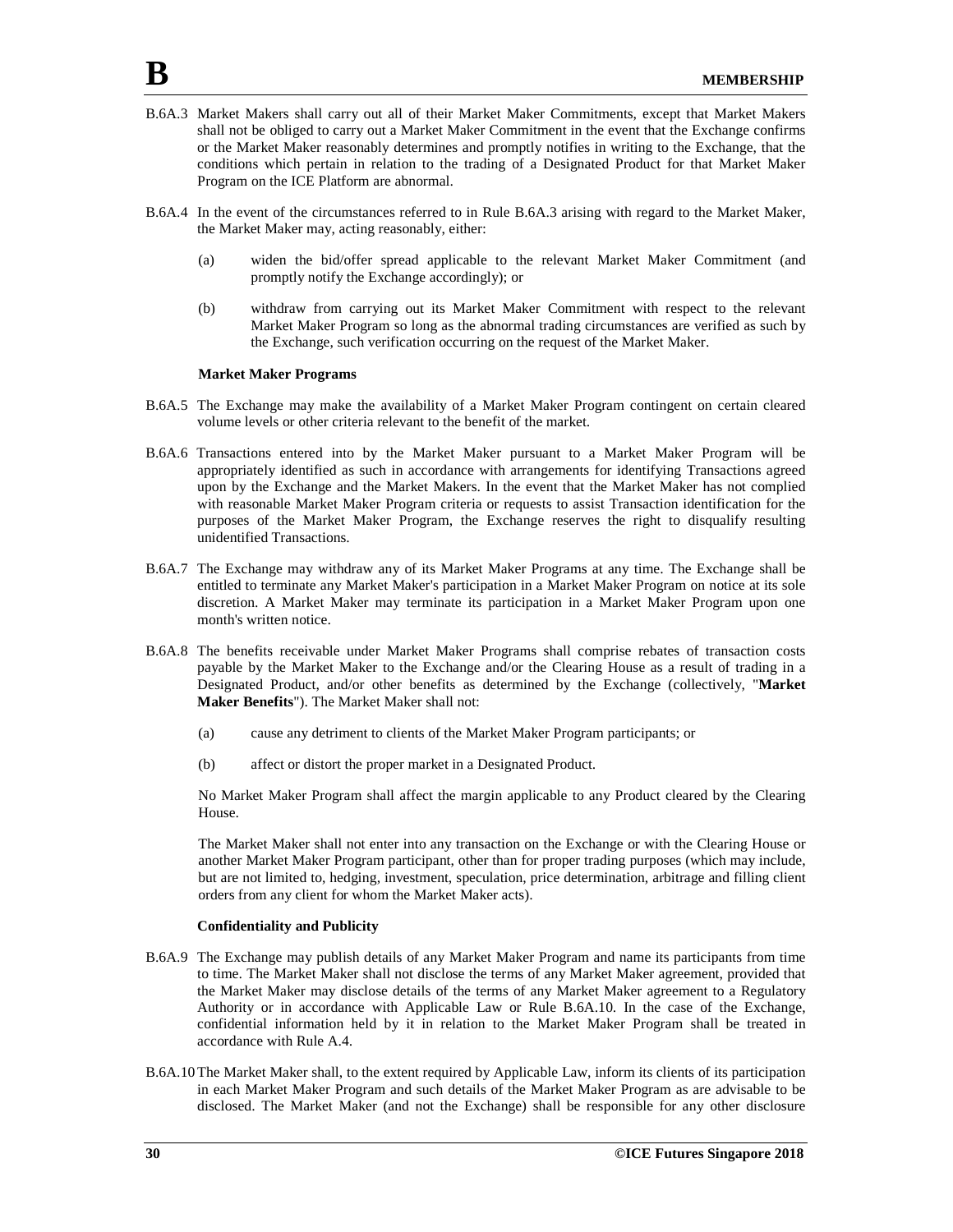required to be made to clients of the Market Maker, in relation to the Market Maker Program or any other risks or conflicts of interest that may arise from time to time pursuant thereto.

**Fees**

- B.6A.11 The Exchange shall, at its sole discretion, determine Market Maker Benefits, including the Transaction Fee Amount and the Termination Fee Amount payable to Market Makers.
- B.6A.12 Subject to Rule B.6A.13, Market Maker Benefits in respect of Transactions in a particular calendar month shall be paid to the Market Maker within 30 days of the end of the calendar month in which the relevant Transaction Fees are received by the Exchange, provided that, in the relevant calendar month, the Market Maker complies with the relevant Market Maker Commitments.
- B.6A.13 If the Market Makers ceases to participate in a Market Maker Program under Rule B.6A.7, then provided that the Market Maker has complied with the relevant Market Maker Commitments:
	- (a) a Termination Fee Amount shall be payable to the Market Maker on the Trading Days in the relevant calendar month prior to the date on which the termination is effective; and
	- (b) any Market Maker Benefit which does not comprise a rebate of transaction costs, and which therefore is excluded from the Termination Fee Amount, shall be subject to payment on a prorata basis.

#### **Payment**

- B.6A.14 Where a Market Maker Program relates to a service for which only Exchange rebates, fee discounts or incentive payments are applicable, the payer of the rebate, fee discount or incentive fee under the Market Maker Program is the Exchange and the payee is the Market Maker, regardless of whether such person is or is not an Exchange Member. Where a Market Maker Program relates to a service for which both trading and clearing rebates, fee, discounts or incentive payments are applicable, the payer under the Market Maker Program is the Clearing House as to the total amount of the trading and clearing rebates, fee discounts or incentive payments multiplied by the percentage that clearing rebates, fee discounts or incentive payments represent of the total sum of clearing and trading rebates, fee payments and incentive payments. The Exchange will be the payer of the remainder of the rebate, fee discount or incentive payment.
- B.6A.15 The Exchange may arrange for the Clearing House to make any payment in respect of the Market Maker Program on the payer's behalf. The Market Maker may direct that payments be made directly to its account or to the account of a relevant Member or Clearing Member, as appropriate. Any payment in accordance with such instructions shall constitute due and final payment by the Exchange to the account of the Market Maker. The Market Maker may direct changes to such payment arrangements from time to time by providing written notice to the Exchange.
- B.6A.16 In the absence of any payment instructions, the Exchange shall be entitled (but shall not be required) to make payment in respect of any payment under a Market Maker Program by crediting amounts to the proprietary account or customer account of the relevant Member or Clearing Member and in doing so, shall have discharged its obligations in relation to the relevant Market Maker Program payment.

#### **General**

B.6A.17 Terms, conditions, rebates, fee discounts and incentive payments may be varied, amended, modified, extended or supplemented by the Exchange at its sole discretion, from time to time, by notice to a Market Maker or by Circular.

## **B.7 SUSPENSION AND EXPULSION**

- B.7.1 Without prejudice to Rule B.1.7, the Exchange may, upon the recommendation of a Disciplinary Panel under Rule E.4.11 or in the exercise of any other power conferred on the Exchange by the Rules:
	- (a) expel a Member from membership of the Exchange (or any part of the Market) or, in the case of other Persons Subject to the Rules, permanently remove their right to access the ICE Platform; or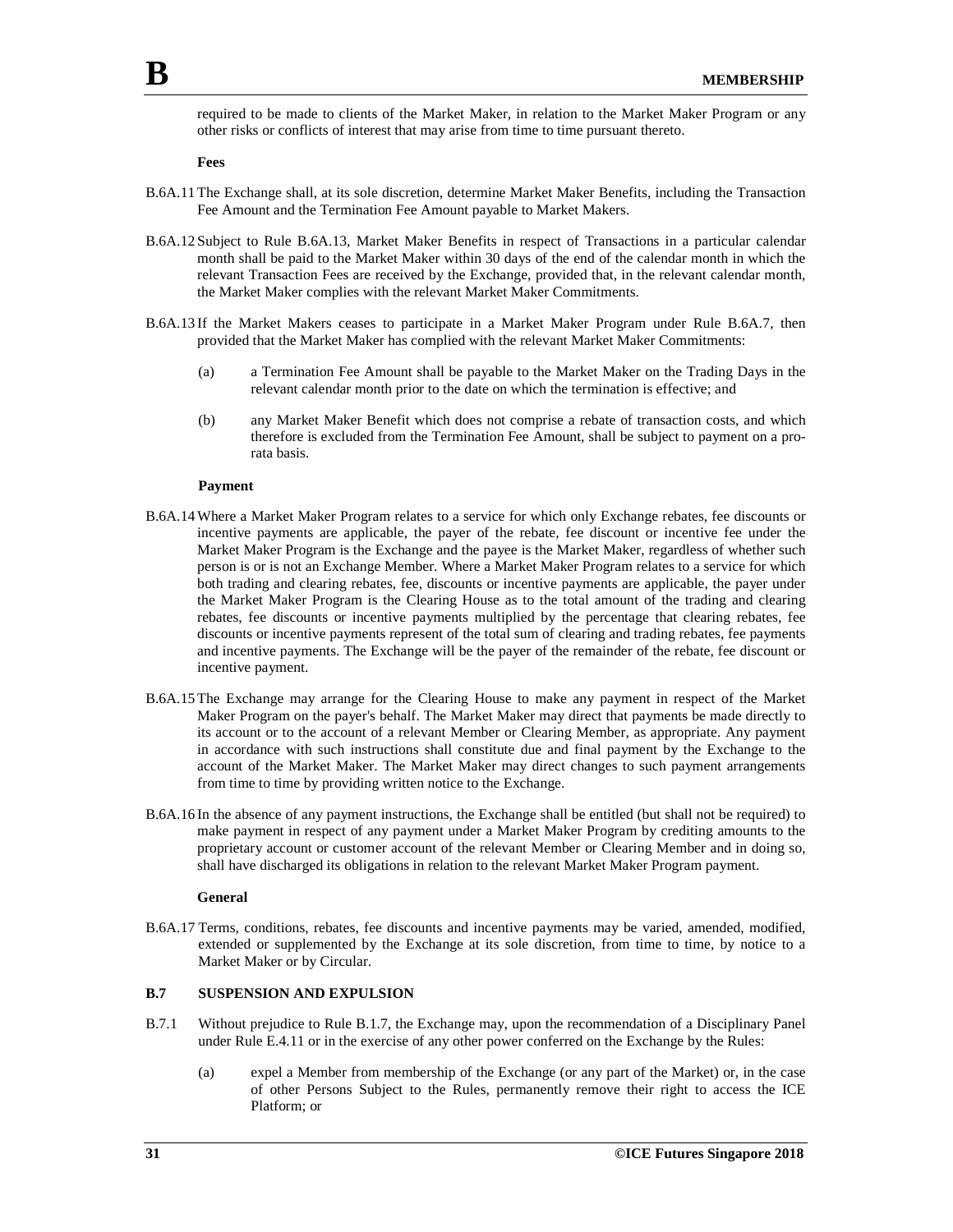(b) in the case of a Member, suspend any or all of the membership permissions of the Member including its permission to trade on the ICE Platform (or any part of it), to accept allocation of any Contracts made on the ICE Platform by another Member and to clear Contracts made on the ICE Platform (as applicable) (or any one or more of such permissions) for such term as the Exchange may determine.

The Exchange may give the Person Subject to the Rules a brief account of reasons for their action, and shall promptly do so at his request.

- B.7.2 If a Member fails to satisfy the requirements of Rule B.3 or fails to comply with the terms of the Electronic User Agreement, the Exchange may suspend any or all membership permissions of that Member including its permission to trade on the Market (or any part of it), to accept allocation of any Contracts made on the Market by another Member and to clear Contracts (as applicable) (or any one or more of such permissions) for such term as the Exchange may determine. Without prejudice to the generality of the foregoing, the Exchange may permit a Member to continue to exercise any or all of its permissions to clear Contracts for such period and on such terms (including, but not limited to, any agreement to be bound by the Rules) as the Exchange may in their discretion think fit.
- B.7.3 If an Insolvency occurs in respect of a Member then its membership permissions (including trading permissions and its permission to accept allocation of any Contracts made on the Market by another Member and to clear Contracts (as applicable)) may be suspended at the discretion of the Exchange as from the time of such occurrence, save that where the Member is Declared a Defaulter under and within the meaning of Section D, its membership shall continue until the completion of Default Proceedings (within the meaning of Section D). The suspension shall continue until the Member has settled with all its creditors to the satisfaction of the Exchange, or complied with Applicable Law, as the case may be.
- B.7.4 A Member whose permissions are suspended shall remain liable in respect of all its obligations of membership including, without limitation, its obligation to pay an annual subscription or any other fees, levies or charges in respect of the relevant category of membership and its obligations in respect of any steps taken with regard to him under Section D. A Member whose trading permissions have been suspended under Rule B.7.3 shall not, during the period of such suspension, be entitled to clear new Contracts, subject to any contrary determination under Section D.
- B.7.5 Subject to any applicable provision of Section D, the expulsion of a Member or the suspension of any or all of its permissions shall not affect the right of any party to pursue either a matter or dispute which has been referred to a Delivery Panel under Rule I.20 or to arbitration under Section H in respect of any Contract entered into by the Member.
- B.7.6 Upon the, expulsion of a Member taking effect it shall cease to have any rights of membership of the Exchange, including any trading permissions.
- B.7.7 Where, upon the suspension of a Member's rights of membership (including its permission to trade on the Market, to accept allocation of any Contracts made on the Market by another Member and to clear Contracts (as applicable) (or any one or more of such permissions)) under Rule B.7.3, the Member is not Declared a Defaulter under and within the meaning of Section D, any other Member holding open positions on the Market on its behalf shall be entitled to close the same without prior notice. Where, upon the suspension of a Member's permissions under Rule B.7.3, the Member is Declared a Defaulter under and within the meaning of Section D, any other Member holding on its behalf an open position on the Market which is not discharged under Section D may, upon the completion of Default Proceedings (within the meaning of Section D) in respect of the suspended Member, close such open position without prior notice.
- B.7.8 Upon the expulsion of a Member or the suspension of its trading permissions and/or its permission to accept the allocation of any Contracts made on the Market by another Member and/or (if applicable) its entitlement to clear Contracts taking effect, the Exchange shall give notice of the expulsion or suspension to all Members and to the Clearing House.

## **B.8 RECONSIDERATION AND APPEAL**

B.8.1 If the Exchange refuses an application for membership or refuses to approve a change in business particulars notified to the Exchange under Rule B.5.1A, impose sanctions on a Member under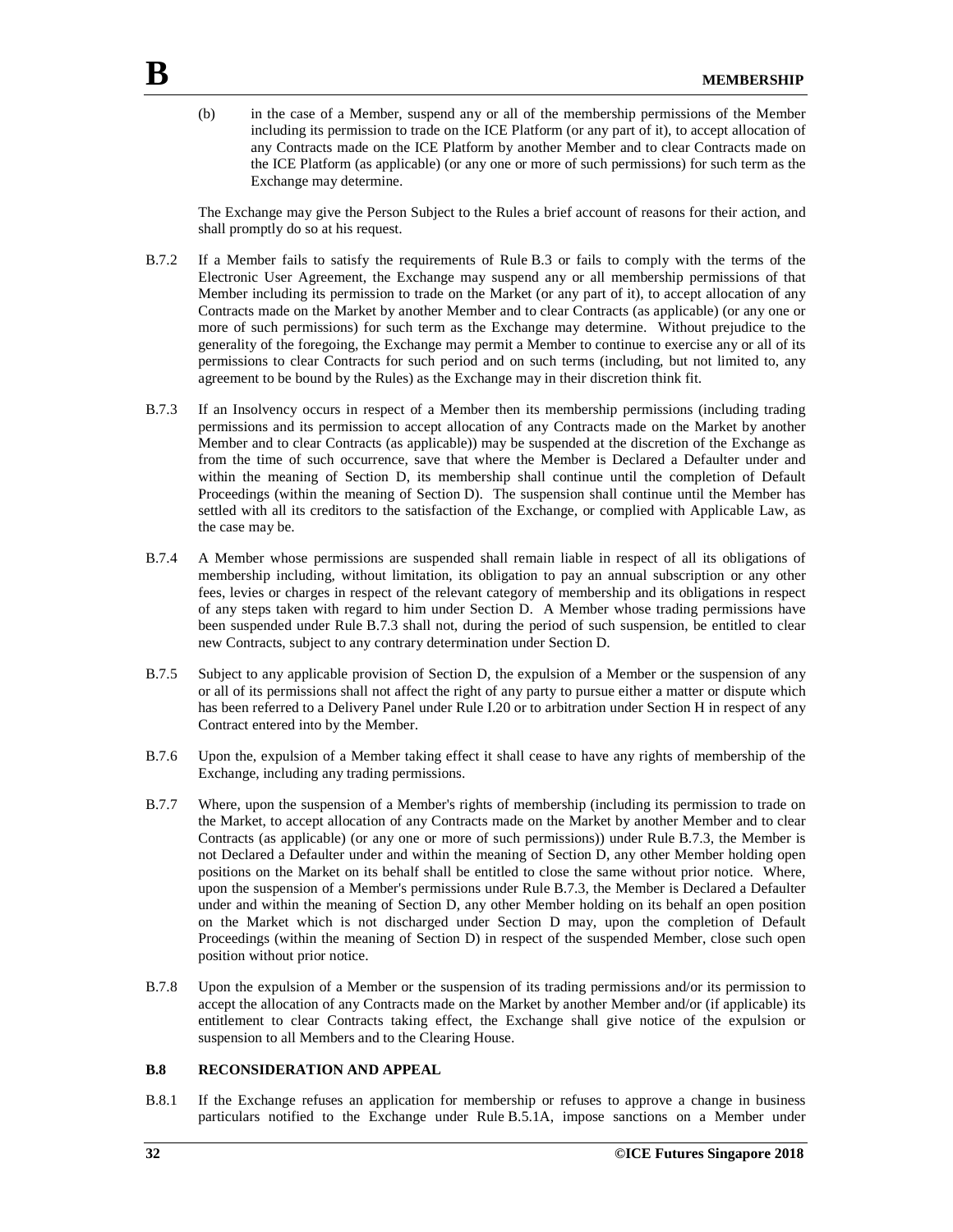Rule B.1.2, make a decision under Rule B.1.6 in respect of status, rights or obligations of a Member or suspend a Member's permission to trade for more than seven days or expel a Member (other than pursuant to a recommendation made by a Disciplinary Panel under Rule E.4.11), the applicant or Member may, within fourteen days of receiving notice of such decision, request the board of Directors of the Exchange in writing to reconsider the matter. The applicant or Member may make such representations and supply such information as it may consider relevant. No request or representation may be made under this Rule in respect of any determination made or step taken under Section D.

- B.8.2 The Exchange shall within 28 days of receiving the applicant or Member's written request for reconsideration consider any representations and information placed before them and shall confirm, amend or revoke the decision in respect of which the request has been received. The Exchange shall forthwith notify the applicant or Member of the outcome.
- B.8.3 Within fourteen days of receiving such notice from the Exchange, the applicant or Member may serve notice on the Exchange of its intention to appeal against the Exchange's determination. With such notice it shall lodge with the Exchange the sum of SGD 5,000 towards the costs of the appeal, which sum shall be returned to the applicant or Member if its appeal is successful.
- B.8.4 The appeal will be to an Appeals Panel appointed in accordance with the provisions of Rule E.4.14.
- B.8.5 The Appeals Panel may adopt such procedures as it deems appropriate in hearing the appeal but shall give both the appellant and the Exchange reasonable opportunity to make representations to it. The Appeals Panel may as it thinks fit either confine the appeal to a review of the Exchange's determination or hear the matter afresh. It shall have the power to order costs to be paid by either party.
- B.8.6 The Appeals Panel shall notify its award, with reasons, to the Exchange and to the appellant. The Exchange shall, within 28 days, serve notice on the appellant confirming, amending or revoking their decision accordingly.

#### **B.9 [NOT USED.]**

#### **B.10 CLEARING ACTIVITIES**

- B.10.1 Only certain categories of membership are eligible to be Clearing Members for the purposes of the Rules in relation to the ICE Platform, on the basis set out below:
	- (a) Trade Participants may elect to be: (i) Clearing Members for the purpose of clearing Own Business (subject to them having the relevant permissions from the Clearing House); or (ii) non-clearing Members, in which case they must have in place a Clearing Agreement with a General Participant acting as a Clearing Member.
	- (b) General Participants may elect to be: (i) Clearing Members for the purpose of clearing Own Business and/or client business (subject to them having the relevant permissions from the Clearing House); or (ii) non-clearing Members, in which case they must have in place a Clearing Agreement with a General Participant that is a Clearing Member.
	- (c) [Not used.]
	- (d) [Not used.]
	- (e) ICE Block Members may not be Clearing Members and must have in place a Clearing Agreement with a General Participant or ensure that their clients have in place a clearing arrangement with a Clearing Member, as appropriate.
- B.10.2 [Not used.]
- B.10.3 A Member shall forthwith notify the Exchange upon becoming or ceasing to be a Clearing Member, or upon any of its clients changing its Clearing Member.
- B.10.4 Without prejudice to Rule D.6.2, a Member shall notify the Exchange forthwith upon any change in particulars which it has notified under Rule B.10.3, and shall give brief reasons for the change.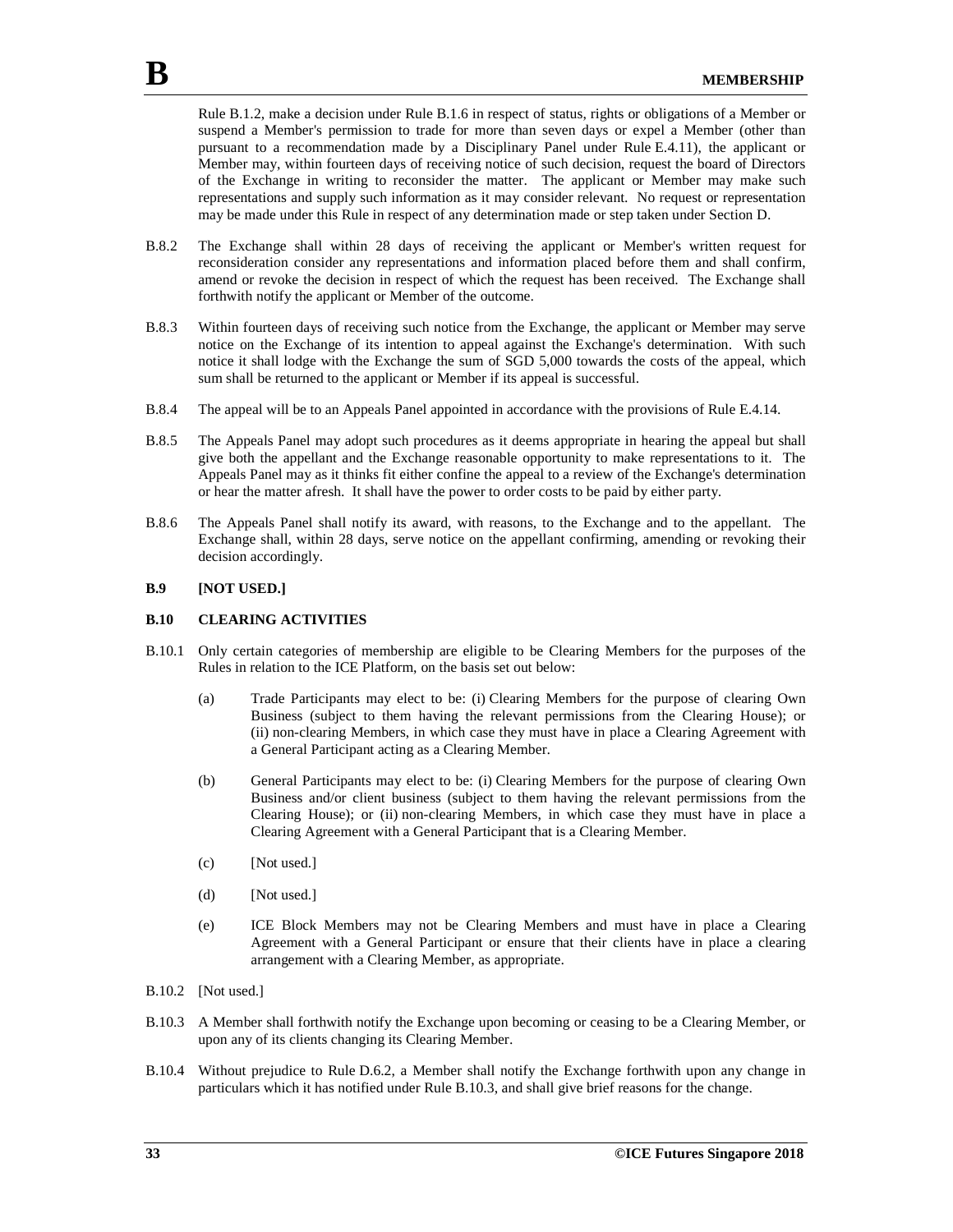#### **B.11 RESPONSIBLE INDIVIDUALS**

- B.11.1 A Member shall not enter orders into or make trades on the ICE Platform except through a Responsible Individual registered with the Exchange pursuant to the Trading Procedures. At least one individual shall be registered by a Member as a Responsible Individual pursuant to Trading Procedure 14.
- B.11.2 A Member must ensure it has a sufficient number of Responsible Individuals for the nature and scale of business being conducted.
- B.11.3 [Not used.]
- B.11.4 [Not used.]
- B.11.5 [Not used.]

#### **Exchange jurisdiction following suspension of registration of Responsible Individual**

- B.11.6 A Responsible Individual whose registration is suspended by the Exchange under the Rules shall remain subject to the Rules and to the jurisdiction of the Exchange under the Rules in respect of acts and omissions of the individual while he was registered as a Responsible Individual, and in respect of any investigation or disciplinary proceedings relating thereto, whether commenced before or after his suspension, (including the payment of any fine or application of any other sanction imposed) as if he were still registered, for the longer of:
	- (a) the period of 12 months from the date on which the registration was suspended; or
	- (b) the period during which disciplinary proceedings continue against him, being proceedings started by the Exchange no later than 12 months after the date on which his registration was suspended, subject to any extension of the period under Rule B.11.8 below.
- B.11.7 Disciplinary proceedings commenced following suspension of a Responsible Individual's registration may be commenced by giving notice of an investigation to that individual no later than 12 months after the date on which his registration was suspended.
- B.11.8 In the event that a Disciplinary Panel concludes that there are, or may be, additional matters which should be investigated and in respect of which disciplinary proceedings may be taken, the period referred to in Rule B.11.7 shall be extended until such time as such additional disciplinary proceedings are completed (including the payment of any fine or application of any other sanction imposed).

#### **Exchange jurisdiction following de-registration of Responsible Individual**

- B.11.9 A Member may terminate the registration of a Responsible Individual by giving to the Exchange notice in writing of its intention to de-register the Responsible Individual with effect from the date specified in the notice.
- B.11.10 A Responsible Individual who is de-registered shall remain subject to the Rules and to the jurisdiction of the Exchange in respect of acts and omissions of the individual while he was registered as a Responsible Individual, and in respect of any investigation or disciplinary proceedings relating thereto (including the payment of any fine or application of any other sanction imposed) as if he were still registered, for the longer of:
	- (a) the period of 12 months from the date on which the de-registration became effective; or
	- (b) the period during which disciplinary proceedings continue against him, being proceedings started by the Exchange no later than 12 months after the date on which his de-registration became effective, subject to any extension of the period under Rule B.11.12 below.
- B.11.11 Disciplinary proceedings commenced following a Responsible Individual's de-registration may be commenced by giving notice of an investigation to that individual no later than 12 months after the date on which the de-registration became effective.
- B.11.12 In the event that a Disciplinary Panel concludes that there are, or may be, additional matters which should be investigated and in respect of which disciplinary proceedings may be taken, the period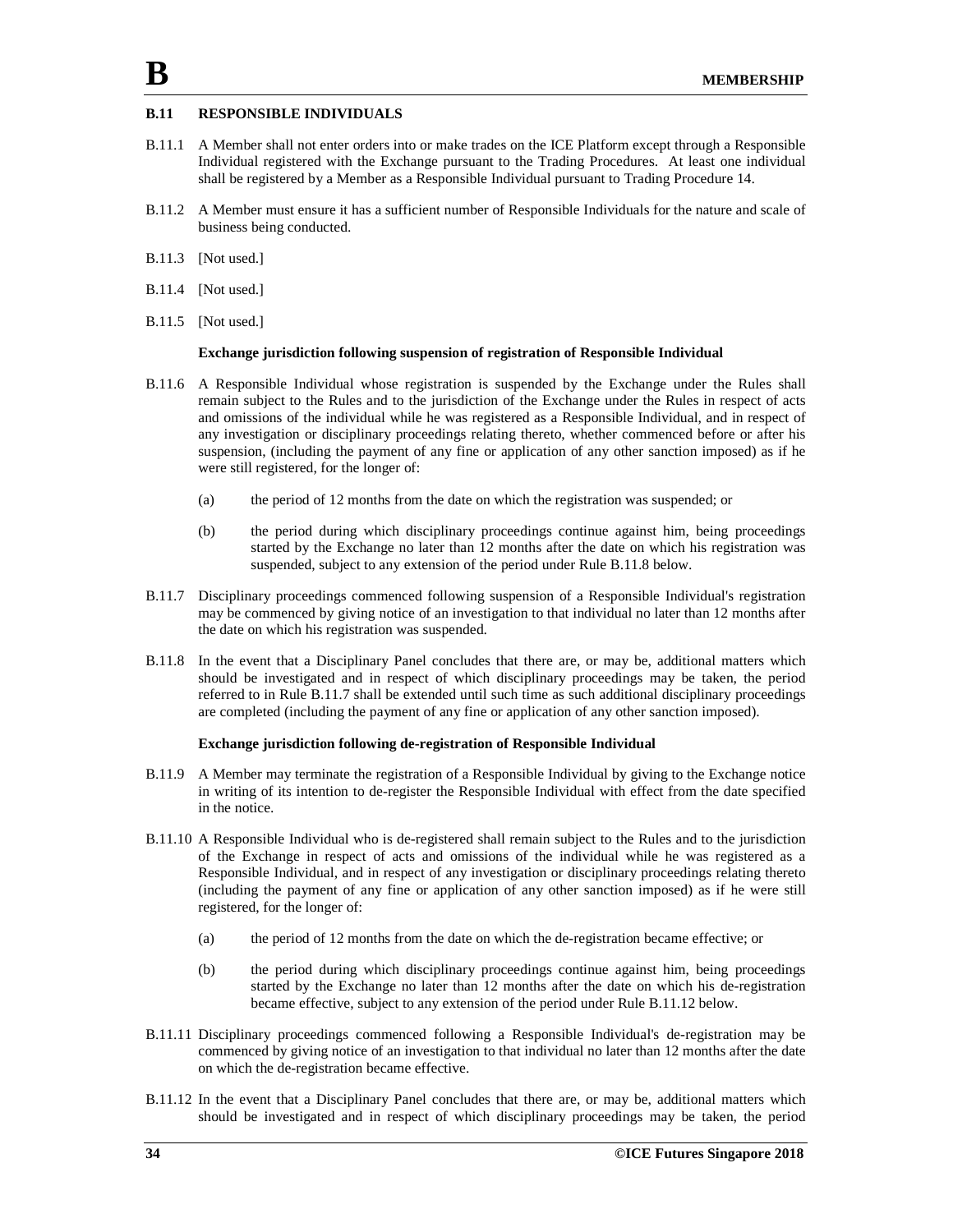referred to in Rule B.11.11 shall be extended until such time as such additional disciplinary proceedings are completed (including the payment of any fine or application of any other sanction imposed).

**B.12 [NOT USED.]**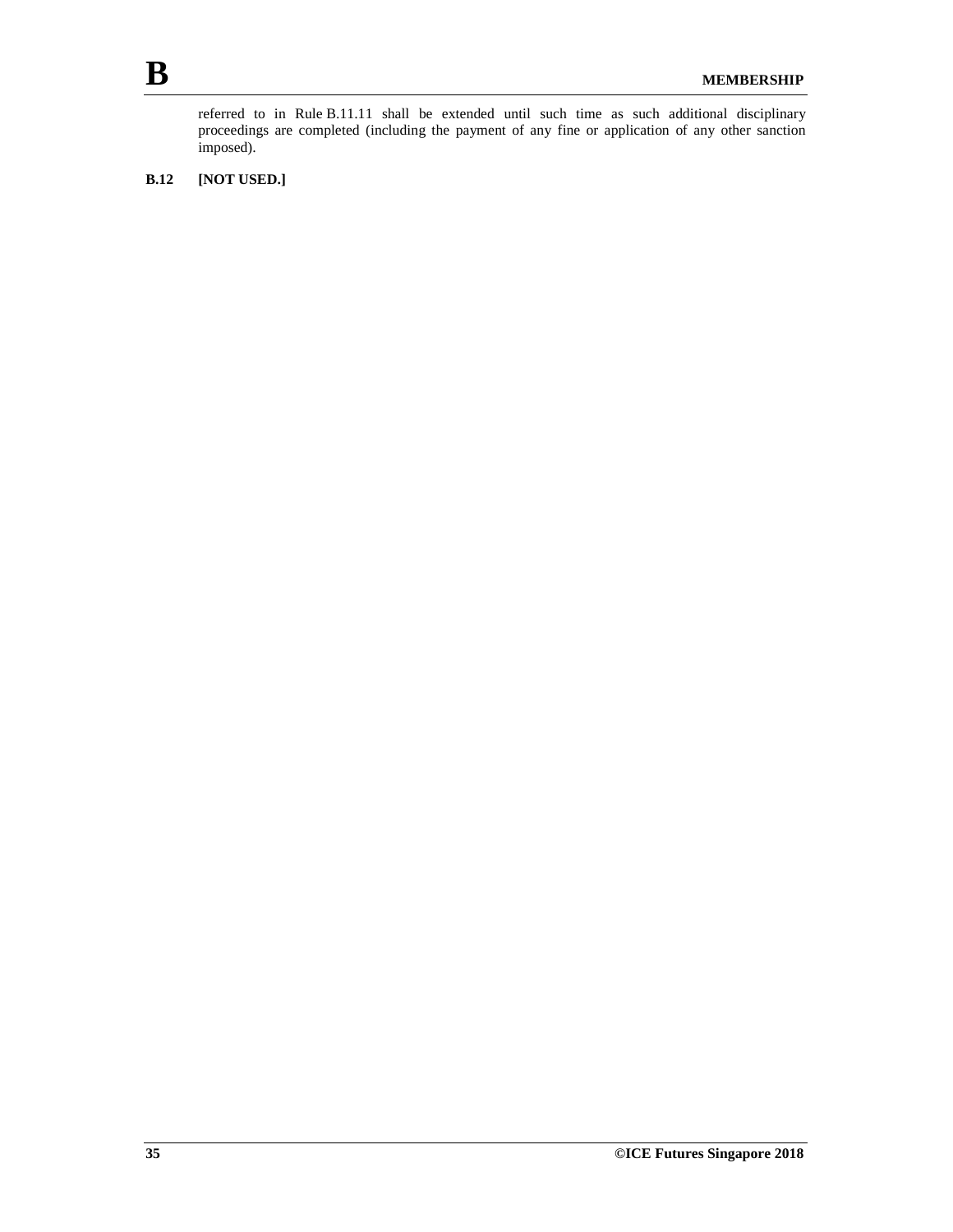# **SECTION C - COMPLIANCE**

- C.1 Reporting Requirements: Authorisation
- C.2 Reporting Requirements: Supplementary<br>C.3 [Not used.]
- 
- C.3 [Not used.]<br>C.4 Accuracy of C.4 Accuracy of Information<br>C.5 Advertisements
- C.5 Advertisements<br>C.6 Opening of Acco
- C.6 Opening of Accounts<br>C.7 Particular Kinds of Cl
- C.7 Particular Kinds of Client<br>C.8 Records of Complaints
- Records of Complaints
- C.9 Investigation of Complaints<br>C.10 Authorisation, Rules and Co
- C.10 Authorisation, Rules and Conduct Committee
- [Not used.]
- C.12 Inspections and Enquiries<br>C.13 Delivery Panel
- C.13 Delivery Panel<br>C.14 Interviews
- C.14 Interviews<br>C.15 Independen
- Independent Complaints Commissioner
- C.17 Fidelity Fund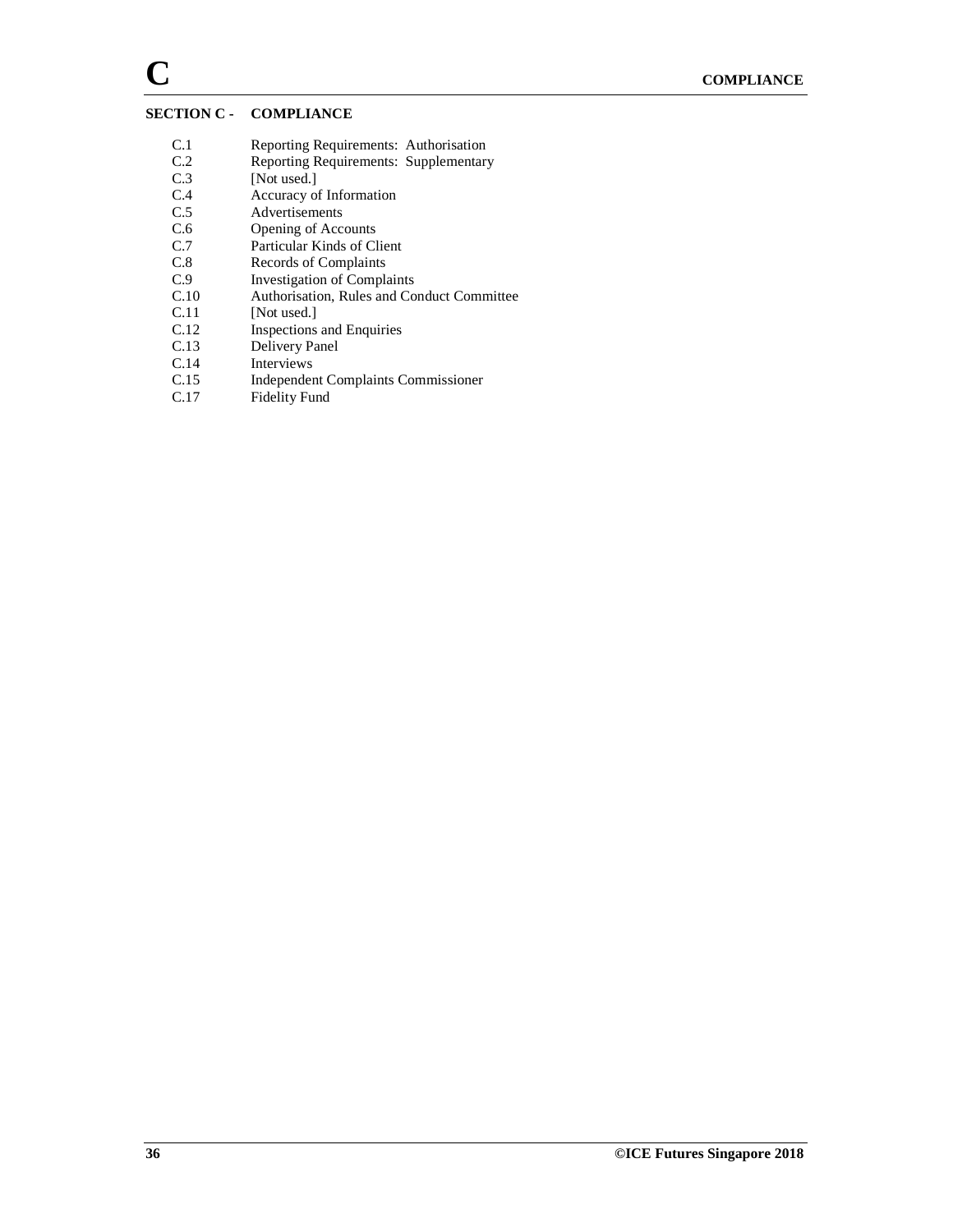#### **C.1 REPORTING REQUIREMENTS: AUTHORISATION**

- (a) All Members who intend to trade on the Market shall obtain and maintain Authorisation to trade in Futures/or Options and any other investment or product which is traded on the Exchange. All Members who intend to trade on the Market shall obtain and maintain Authorisation for all Member's Representatives to ensure compliance with the SFA and any other Applicable Law.
- (b) Where a Member's (or any of its Member's Representative's) Authorisation is derived from reliance upon an exemption or exclusion from the requirement for Authorisation which is permitted pursuant to the SFA and MAS Requirements or other Applicable Law, the Member is fully responsible for ensuring that the relevant exemption/exclusion is available and sufficient for its activities. Such a Member must also have regard to and comply with any guidance issued by the Exchange from time to time regarding the availability of exemptions/exclusions for trading activities through the Exchange.
- (c) Every Member shall from time to time give written notice to the Exchange as to:
	- (i) where such Member's (or any of its Member's Representative's) Authorisation consists of reliance upon an exemption or exclusion set out in MAS Requirements or Applicable Law, that fact, and the nature of such exemption or exclusion;
	- (ii) where such Member's Authorisation consists of a CMS Licence, details of such licence and any applicable conditions imposed by the MAS;
	- (iii) details of any other Authorisations the Member (or any of its Member's Representative's) has or relies upon to conduct their business in connection with the Exchange (including any business registration requirement under the Companies Act (Chapter 50 of Singapore)).

Such notice shall be given not less than once in every year on or around a date agreed in advance with the Exchange and, in addition, forthwith upon any change in the particulars last notified. Notices shall be in such form as the Exchange may from time to time prescribe and shall, where required, be certified by a firm of auditors, solicitors or some other person acceptable to the Exchange.

# **C.2 REPORTING REQUIREMENTS: SUPPLEMENTARY**

- (a) Every Member shall also furnish to the Exchange such information; documents; records or data concerning its:
	- (i) relationship or dealings with its main (or any other) regulator in Singapore or other jurisdiction; and
	- (ii) activity on the ICE Platform which shall include any order, transaction and position information,

at such times and in such manner as may from time to time be prescribed by the Exchange.

(b) The Exchange may modify the operation of this Rule and make different directions in relation to different categories of Member and may make such directions generally or in relation to particular Members or particular occasions and in all cases subject to such conditions as they may think fit.

# **C.3 [NOT USED.]**

### **C.4 ACCURACY OF INFORMATION**

All Members shall ensure that to the best of their ability, all information and documents from time to time given to the Exchange or to the Clearing House are complete, fair and accurate.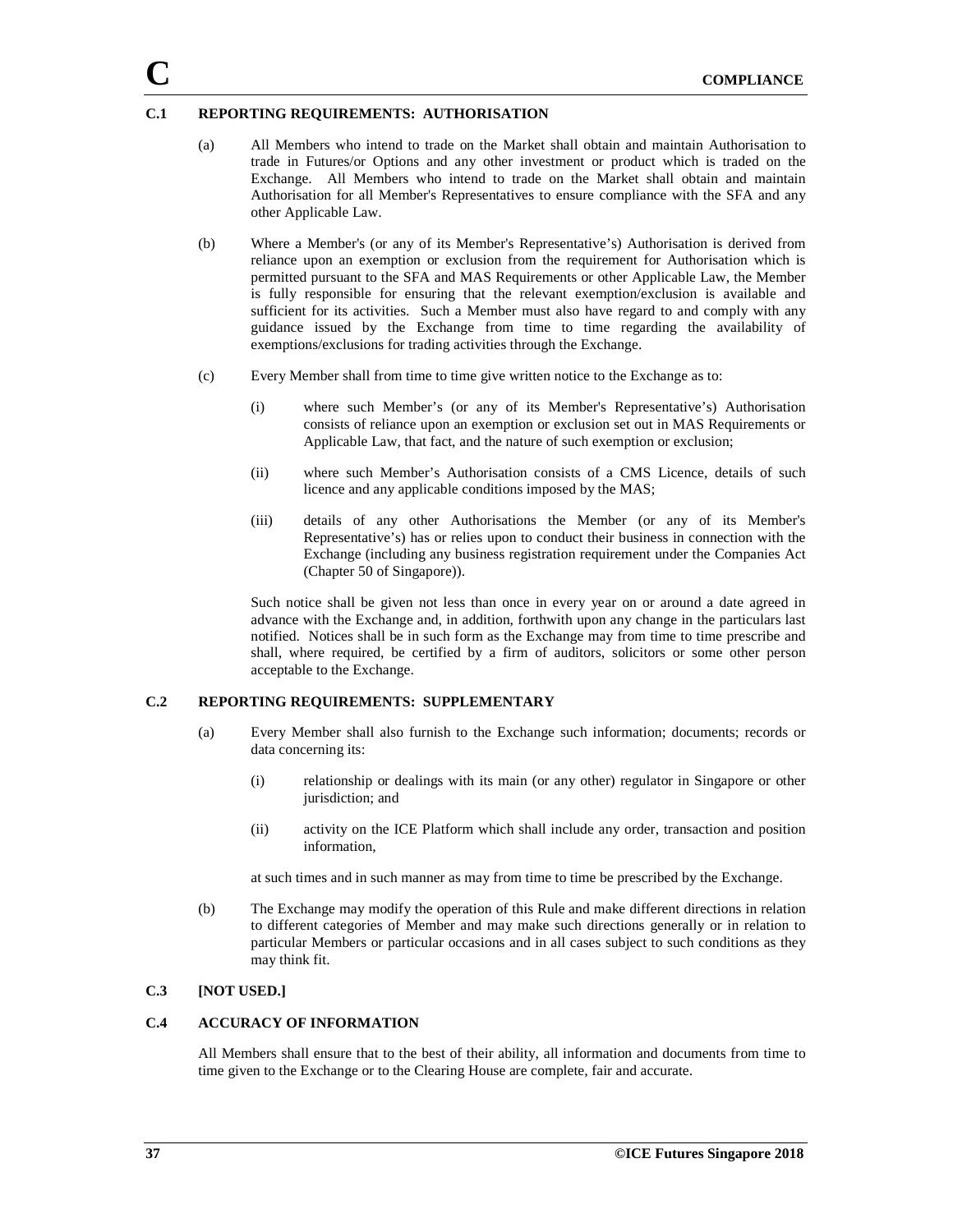### **C.5 ADVERTISEMENTS**

All advertising material issued by or on behalf of Members concerning the membership of the Exchange, Products available for trading on the Exchange or on the terms of the Rules or otherwise using the Exchange's name or in relation to matters of concern to the Exchange shall conform to such guidelines as may from time to time be published by the Exchange.

## **C.6 OPENING OF ACCOUNTS**

- C.6.1 A Member shall not open an account for the trading of Products or entering into a Contract or Corresponding Contract or accept an order to enter into a Contract or Corresponding Contract for the account of a client unless the Member has (subject to such exceptions as may be prescribed) entered into a written agreement with the client containing such terms as may from time to time be prescribed in the Rules or in directions given pursuant to this Rule by the Exchange. Without prejudice to any terms which may from time to time be so prescribed, a Member shall ensure that its written agreement with each client:
	- (a) imports into every Corresponding Contract made with the client all the terms of the Rules insofar as they are applicable; and
	- (b) with regard to business done with the client, enables the Member to perform all Contracts and Corresponding Contracts to which the Member is party from time to time and to comply with all requirements of the Rules (and arrangements, provisions and directions given thereunder) including, without limitation, requirements relating to disclosure and emergencies.
- C.6.2 (a) Subject to paragraph (b) below, a Member shall not enter into any Corresponding Contract with a client for a delivery month or delivery day capable of being traded on the Market at the date the Corresponding Contract is entered into and represent (in whatever form) to the client that it has entered into an "ICE Futures Singapore Contract" (however expressed) for such client unless a Contract is made on the Market by it in respect of and in the terms of the same Contract Terms as the Corresponding Contract to be made with the client or the Member has procured the entry into of a Contract on the Market through another Member. The Member shall ensure that if it is the buyer opposite its client under the terms of the Corresponding Contract entered into with its client otherwise than on the Market, it (or its Clearing Member as applicable) or such Member executing the same shall be the Seller under the terms of the relevant Contract and *vice versa*. Subject to paragraph (c) below, such Corresponding Contract made with the client shall be at the same price as the price at which the relevant Contract was made.
	- (b) Paragraph (a) above shall not apply to a Contract or Corresponding Contract made under Section D.
	- (c) Where a Member has executed for a client on the same day one or more orders (either buy or sell but not together) for the same Product and Contract Month (and in the case of Option Contracts the same strike price and either calls or puts, but not both together), the Corresponding Contracts made with the client referred to in paragraph (a) above may be reported to the client at an average price provided that:
		- (i) there is a written agreement between the client and the Member with whom the client has an account which, where rounding of the average price is used, includes the method of rounding, the number of decimal places to which the reported average price will be rounded, and the method of distribution or collection of the cash residual.

The cash residual shall be the difference between the rounded average price and the actual average price multiplied by the number of lots making up the order for the average price;

(ii) the formula used by the Member to calculate the average price before any rounding occurs is the trade weighted average set out in Trading Procedure 2.4.19 (a), (b), (c) and (d);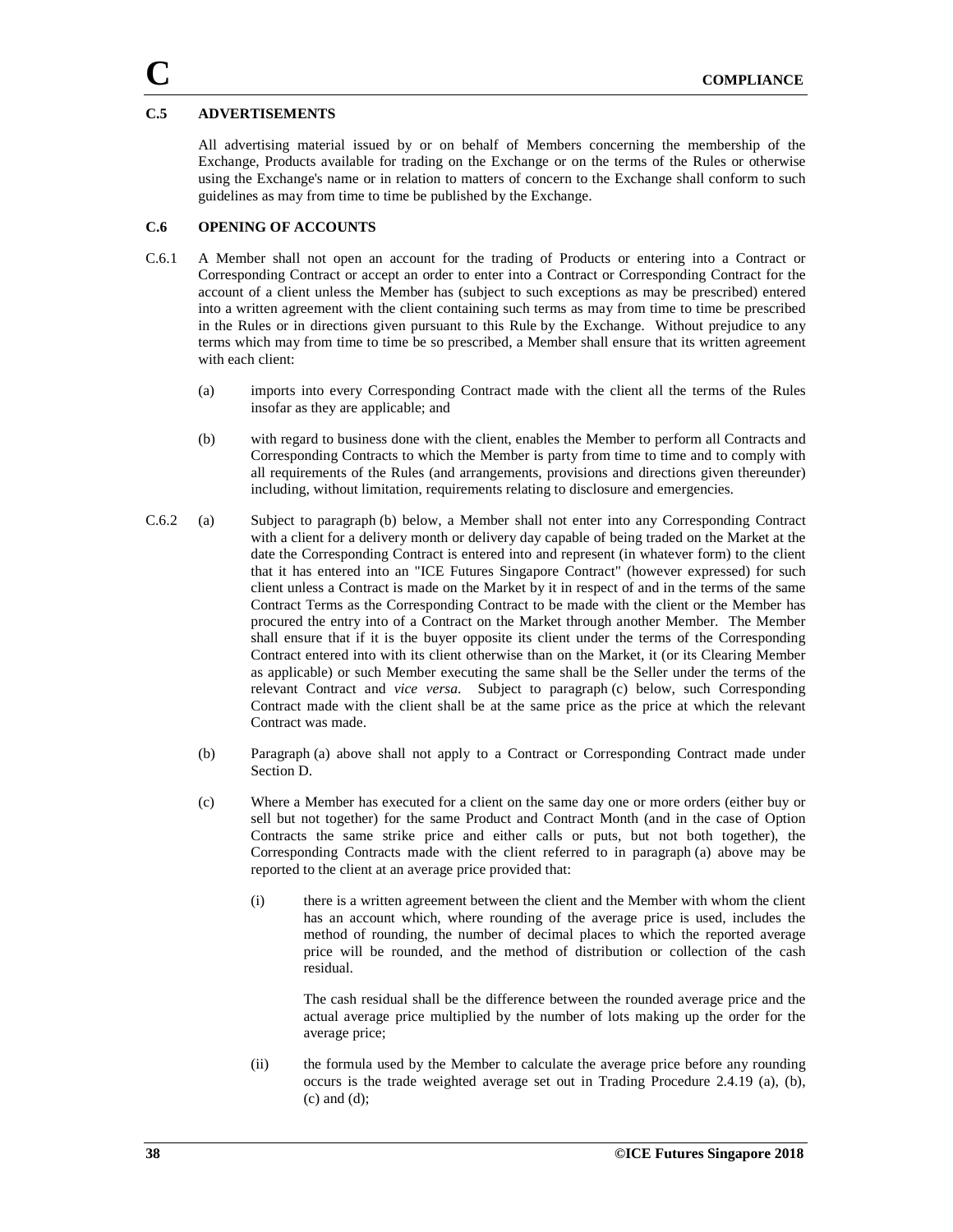- (iii) upon request by the client or the Exchange, a Member shall provide the prices and volumes of any trades that constitute an average price reported by the Member; and
- (iv) such reporting is permitted under Applicable Laws.
- C.6.3 A Member shall give a written confirmation to its client recording the terms of any Contract or Corresponding Contract made with or for that client.

### **C.7 PARTICULAR KINDS OF CLIENT**

- (a) In respect of Futures and Options business to be done on the Market or otherwise subject to the Rules, no Member may have as a client a person who is a director, employee, representative or otherwise associated (otherwise than as a client) with another Member, unless that Member consents in writing.
- (b) Any Member's Representative shall not trade either directly or through another Member for any account in which he is interested (either directly as the client or indirectly insofar as he is entitled to share in the profits of such account or is connected with the client or otherwise) save in accordance with the following procedure:
	- (i) all transactions must be separately recorded and identified in the accounting records of the Member;
	- (ii) the individual must have approval to trade for his personal account from his Member firm and must be party to an appropriate written agreement with his Member firm to govern the arrangements (including applicable regulatory and risk obligations) for this activity prior to any such trading commencing:
	- (iii) transactions must be cleared and margined as for any other client transaction;
	- (iv) transactions must be monitored by senior management of the Member for whom the individual is a Member's Representative. Such senior management shall be independent of the individual concerned and shall maintain procedures to ensure that such trading is not prejudicial to the interests of the Member's other clients.
- (c) Within seven business days of the date of approval to trade pursuant to Rule C.7(b)(ii), the Member must provide to the Exchange details of the approved individual and the house or client account number to which trades transacted by that individual will be assigned. Any changes in these account numbers must also be advised to the Exchange within seven business days of them becoming effective.

### **C.8 RECORDS OF COMPLAINTS**

- (a) All Members shall retain for at least five years all written complaints in relation to their business in connection with the Exchange.
- (b) They shall ensure that all such complaints are promptly, thoroughly and fairly investigated and that the complainant is informed in writing of the outcome. All serious complaints shall be investigated by a suitably senior Member's Representative who has no personal interest in the subject matter.
- (c) They shall also compile and keep a register showing details of the date of receipt of all such complaints, the client, the account executive, the matter complained of and any action taken by the Member.
- (d) This register shall be open to inspection by the Exchange upon demand.

## **C.9 INVESTIGATION OF COMPLAINTS**

C.9.1 The Exchange shall consider all complaints made to it in writing save that if it considers that it would be appropriate to do so, it may refer the matter to another regulatory body pursuant to Rule A.3.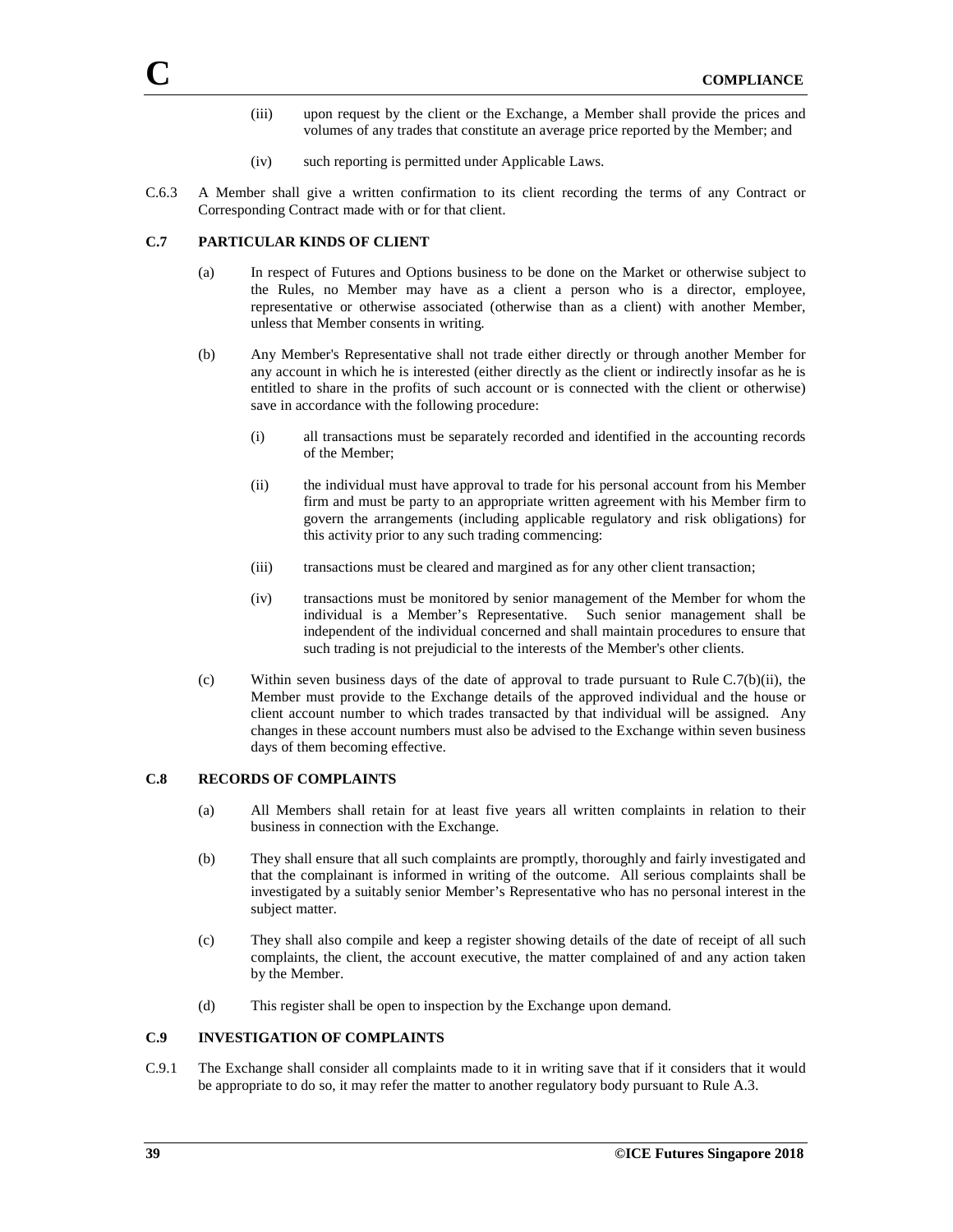- C.9.2 In the case of a complaint which, if substantiated, might constitute a breach of the Exchange's Rules, the Exchange may (subject to its power to refer the matter complained of pursuant to Rule A.3.1) authorise an immediate investigation or write to the Member or other person complained of (and any Member with whom such person was associated at the time of the matter complained of) requesting its or his comments or explanation or take such other or further steps (if any) as may be thought appropriate including the commencement of an investigation or disciplinary proceedings.
- C.9.3 The Exchange may inform the complainant in writing of any steps taken as a result of his complaint and of the result thereof.
- C.9.4 In the event of a complaint against the Exchange or any of its Directors, officers, employees, committees or panels (or any individual committee or panel member) (or agents in their capacity as such), such complaint shall be made and investigated in accordance with the Complaint Resolution Procedure issued by the Exchange from time to time.

# **C.10 AUTHORISATION, RULES AND CONDUCT COMMITTEE**

- C.10.1 There shall be an Authorisation, Rules and Conduct Committee appointed by the Exchange pursuant to Terms of Reference adopted by the Exchange.
- C.10.2 The ARC Committee shall be responsible for promotion of good regulatory practices. Without derogating from this, the ARC Committee shall have such powers as the Rules may from time to time provide including, without limitation, those powers mentioned in Section E.
- C.10.3 For the avoidance of doubt, the ARC Committee is a committee of the Exchange and has no executive powers independent of the Exchange. Accordingly, any reference in these Rules or the ICE Futures Contract Terms and Procedures to the ARC Committee shall be construed as being a reference to the Exchange acting by the ARC Committee, and any reference to a power of the ARC Committee shall be construed as being a power of the Exchange.

### **C.11 [NOT USED.]**

# **C.12 INSPECTIONS AND ENQUIRIES**

- C.12.1 Routine inspections and enquiries may be authorised by the Exchange who may itself carry out such inspections or make such enquiries, or authorise some other person or persons (including another exchange) to do so with it or on its behalf.
- C.12.2 In carrying out such inspection or enquiry, the Exchange shall have the same powers as an investigation panel would have under Rules E.3.3, E.3.4 and E.3.5 in respect of an investigation. Members (and other Persons Subject to the Rules) shall co-operate fully with all routine inspections and enquiries.
- C.12.3 If, in the course of such routine inspection or enquiry, the Exchange forms the provisional conclusion that there has been a breach of the Rules (or any arrangement, procedure or direction made, authorised or given thereunder), it may in an appropriate case deal with the matter itself and/or shall furnish to the chairman of the ARC Committee a report in writing of any action taken. Alternatively the Exchange shall report its provisional conclusion to the chairman of the ARC Committee which may itself make further enquiries. Unless otherwise directed, the Exchange shall forthwith inform the Member concerned or other person the subject of the inspection or enquiry, of his provisional conclusion and of the grounds thereof, and shall invite his comments or observations either orally or in writing.
- C.12.4 Subject to any direction as aforesaid, the Exchange shall continue its inspection or enquiry and on completion thereof it shall make a report in writing to the ARC Committee setting out its final conclusion, and making such recommendation as it considers appropriate. The ARC Committee shall consider such report, and shall then take one or more of the steps mentioned in Rule E.3.8.
- C.12.5 Any failure by the Exchange to comply with the above procedures or any of them shall not invalidate its conclusions or any steps taken in consequence thereof.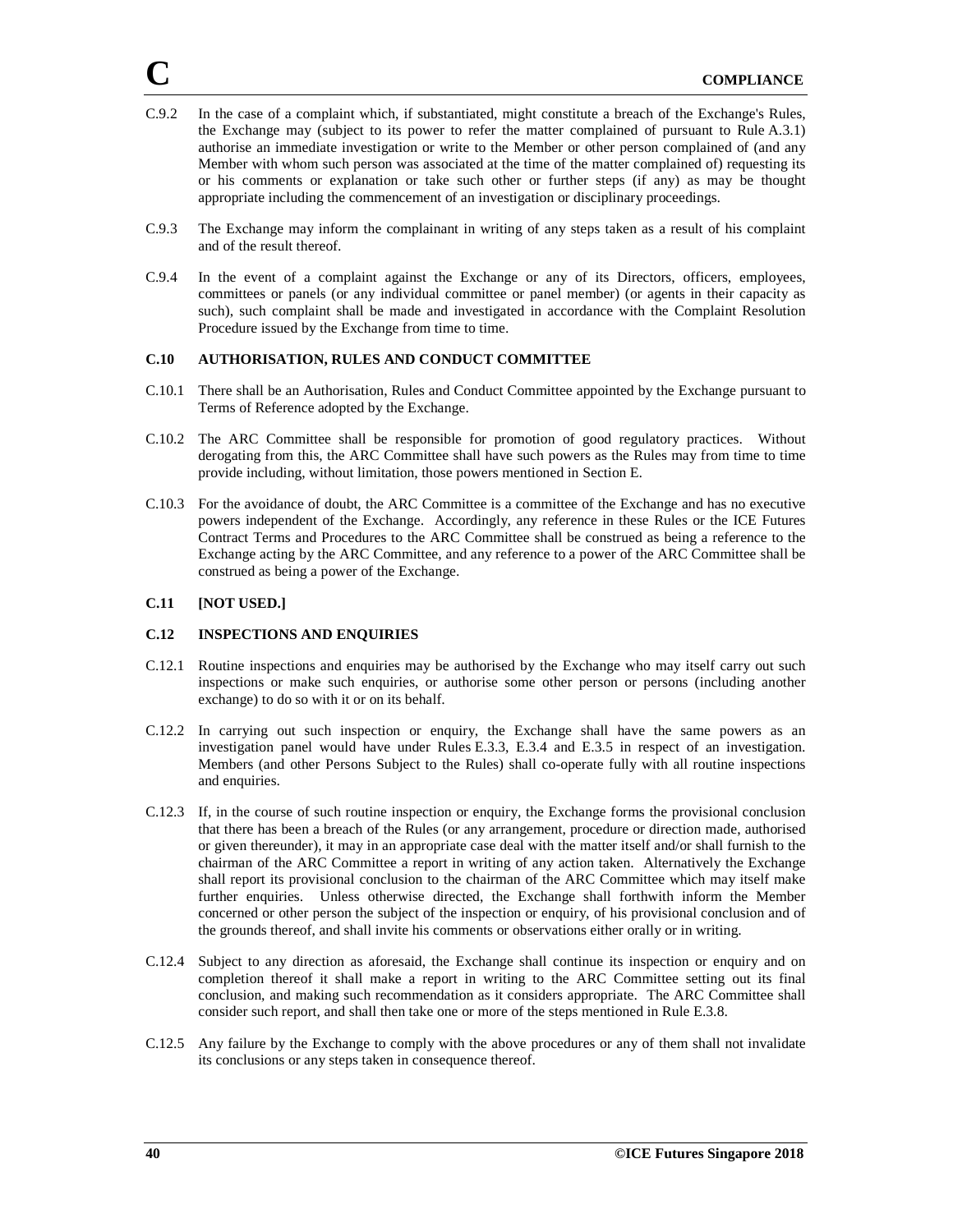- C.12.6 The provisions of Rules C.12.2, C.12.3 and C.12.4 shall be without prejudice to the rights of the Exchange under Rule D.7.2. Rules C.12.3 and C.12.4 shall not apply to any enquiry or inspection in respect of a Defaulter made under and within the meaning of Section D.
- C.12.7 The provisions of the Rules in C.12 shall be without prejudice to the provisions of the Electronic User Agreement.

# **C.13 DELIVERY PANEL**

- C.13.1 The Exchange shall be entitled to establish a Delivery Panel from time to time for the purposes of dealing with late performance, non-performance, disputes and other matters related to deliveries, as set out in the ICE Futures Contract Terms and Procedures.
- C.13.2 The Delivery Panel shall have such powers as the Rules and the ICE Futures Contract Terms and Procedures may from time to time provide, or such powers as the Exchange may confer.

# **C.14 INTERVIEWS**

If a person is formally summoned to an interview with the Exchange personnel, that person must attend the interview on pain of a fine for SGD 2,000 per day of non-attendance and possible exclusion from the Market until they take reasonable steps to make themselves available on an alternative date. Every letter from the Exchange advising of the interview shall indicate the penalty in order for it to apply.

### **C.15 INDEPENDENT COMPLAINTS COMMISSIONER**

The Exchange shall appoint a person to the office of Independent Complaints Commissioner for such term, at such remuneration and on such other conditions as they think fit. The Exchange shall be entitled to remove from office any Independent Complaints Commissioner.

The Independent Complaints Commissioner shall have such powers as the Complaint Resolution Procedure may from time to time provide.

### **C.16 FIDELITY FUND**

- C.16.1 For the purposes of this Rule C.16, "Member" shall mean a Member who has a CMS Licence.
- C.16.2 The Exchange shall, in accordance with Applicable Laws, maintain a fidelity fund to:
	- (a) compensate any person (other than an accredited investor as defined in the SFA) who suffers financial loss through the Defalcation committed, by a Member or Member's Representatives, in respect of any money or other assets that was entrusted or received by the Member or Member's Representatives for or on behalf of such person or by reason that the Member was a trustee of the money or other assets; or
	- (b) pay to a Member's Insolvency Practitioner to make up or reduce the total deficiency arising because the available assets of the Member are insufficient to satisfy any debts arising from such Member's trading on the Exchange that have been proved in the Insolvency of the Member.
- C.16.3 "Defalcation" for the purposes of this Rule C.16 refers to the misapplication, including any misappropriation, of any assets as contemplated under the SFA.
- C.16.4 All Members shall contribute to the fund in such manner and at such times as the Exchange may, having regard to the provisions of the SFA, determine from time to time and notify by way of Circular.
- C.16.5 Any person claiming compensation from the fund under this Rule shall act in accordance with the provisions of the SFA and the procedures determined by the Exchange and produce such documents in support of their claim as may be required by the Exchange.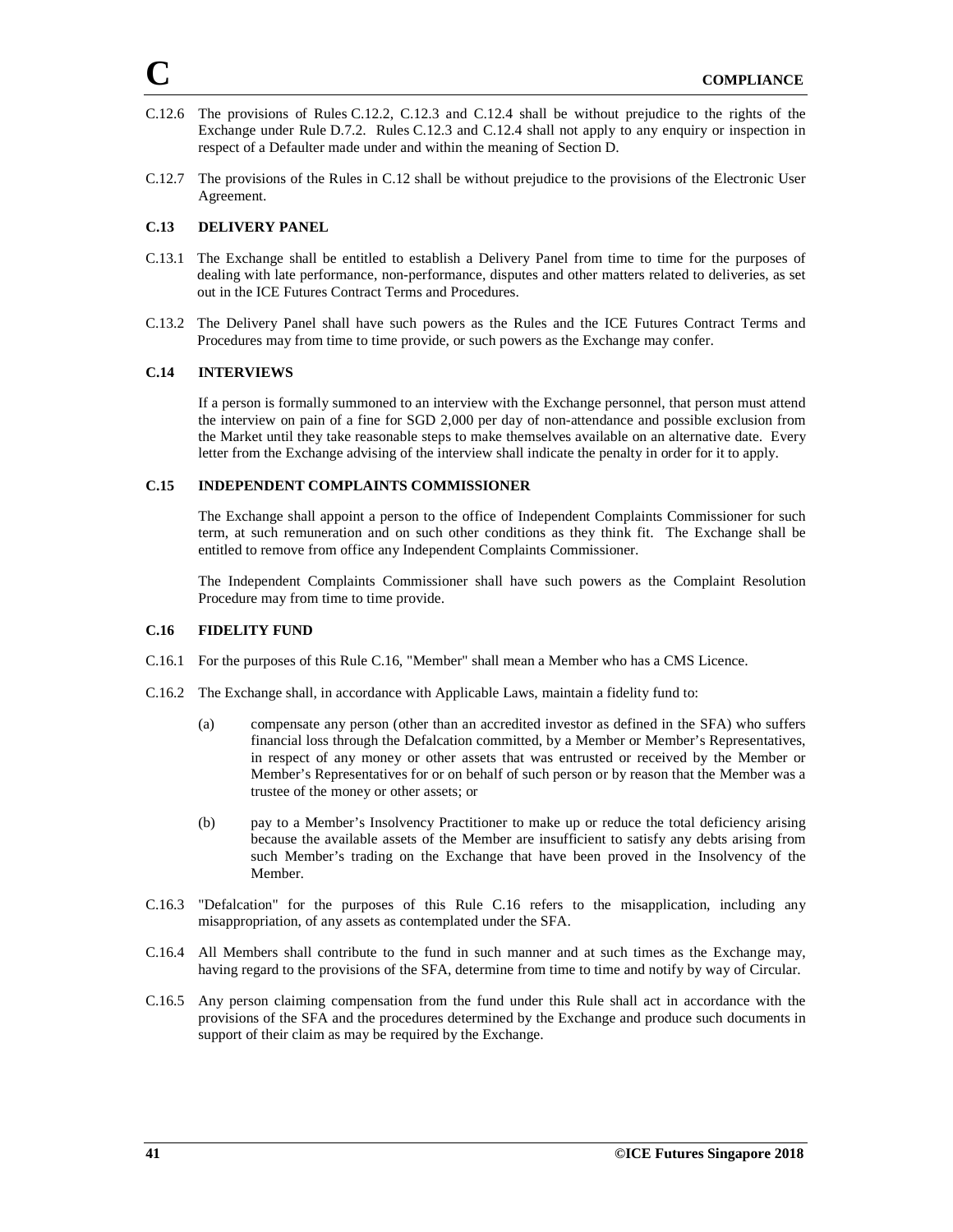# **SECTION D - DEFAULT**

| D.0  | Definitions and Interpretation |
|------|--------------------------------|
| D.1  | General                        |
| D.2  | [Not used.]                    |
| D.3  | <b>Events of Default</b>       |
| D.4  | Declaration of Default         |
| D.5  | <b>Default Proceedings</b>     |
| D.6  | Notification                   |
| D.7  | Procedures                     |
| D.8  | Delegation of Functions        |
| D.9  | Costs                          |
| D.10 | Co-operation with other Bodies |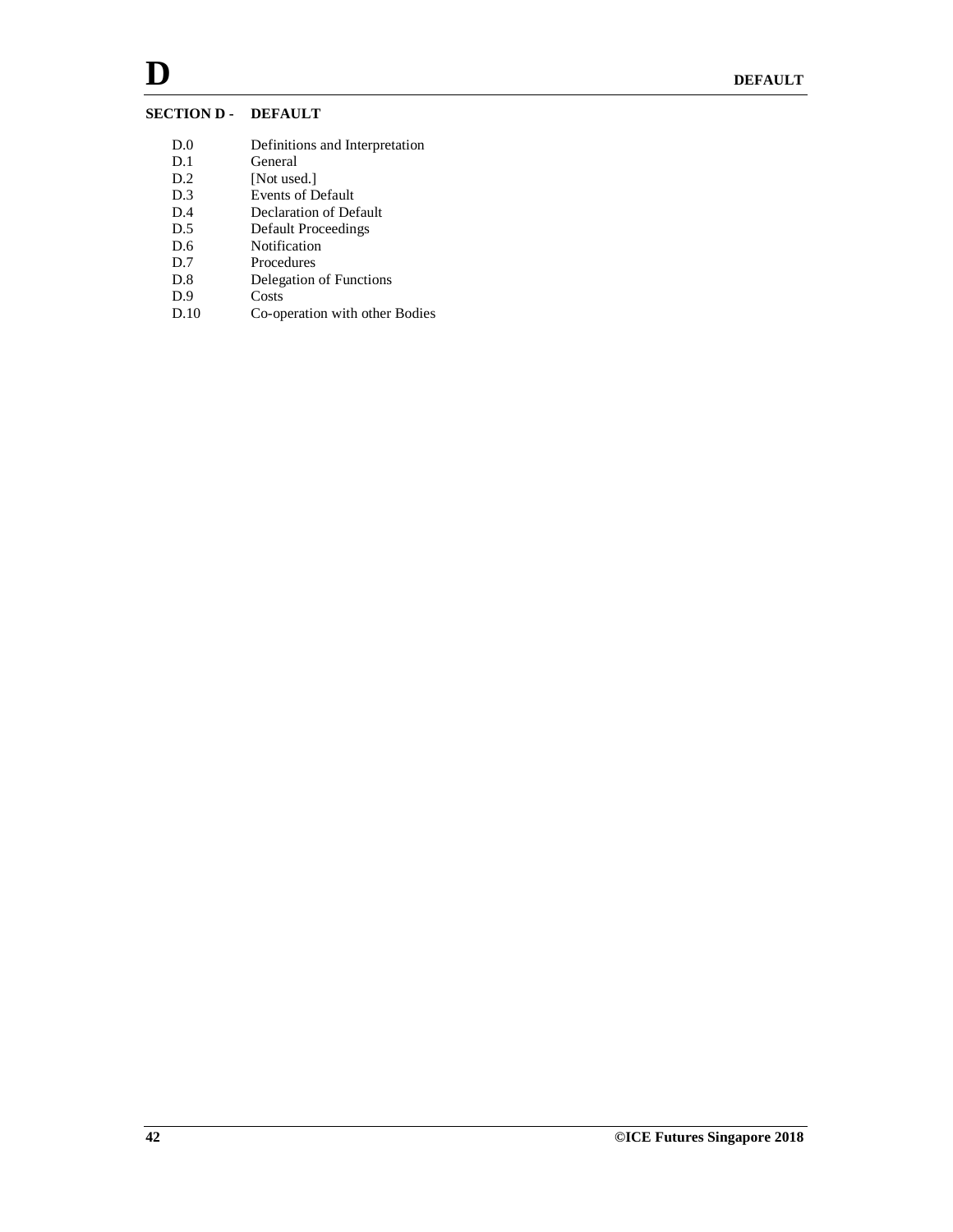# **D.0 DEFINITIONS AND INTERPRETATION**

In this Section D, the following words and expressions shall, unless the context otherwise requires, have the following meanings:

| <b>TERM</b>                 | <b>DEFINITION</b>                                                                                                                                                                                                                                                                                                                                                                                                                                                                                                                                                                            |
|-----------------------------|----------------------------------------------------------------------------------------------------------------------------------------------------------------------------------------------------------------------------------------------------------------------------------------------------------------------------------------------------------------------------------------------------------------------------------------------------------------------------------------------------------------------------------------------------------------------------------------------|
| "Closing-out Contract"      | means a Market Contract effected under the Rules or under the<br>Clearing House Rules, being a contract on the same terms as an<br>Unsettled Market Contract to which a Defaulter is party save as to<br>the price or premium and save that where the Defaulter is a Seller<br>under the terms of the Unsettled Market Contract, the Defaulter<br>shall be a Buyer under the terms of the Closing-out Contract and<br>vice versa and references to "Closing-out" shall be construed<br>accordingly;                                                                                          |
| "Counterparty"              | in relation to a Defaulter, means a person (other than the Clearing<br>House) party as principal to a Market Contract to which the<br>Defaulter is party;                                                                                                                                                                                                                                                                                                                                                                                                                                    |
| "Declared a Defaulter"      | in relation to a Member, means being declared a defaulter by the<br>Exchange under Rule D.4.1 or Rule D.4.2;                                                                                                                                                                                                                                                                                                                                                                                                                                                                                 |
| "Defaulter"                 | means a person who has been Declared a Defaulter;                                                                                                                                                                                                                                                                                                                                                                                                                                                                                                                                            |
| "Default Panel"             | means a panel from time to time appointed by the Exchange to<br>fulfil the function ascribed to such panel in this Section D;                                                                                                                                                                                                                                                                                                                                                                                                                                                                |
| "Default Proceedings"       | means proceedings taken by the Exchange under this Section D;                                                                                                                                                                                                                                                                                                                                                                                                                                                                                                                                |
| "Event of Default"          | has the meaning ascribed to it in Rule D.3.1;                                                                                                                                                                                                                                                                                                                                                                                                                                                                                                                                                |
| "Lot"                       | in respect of a Contract, has the meaning given in the relevant<br><b>Contract Terms:</b>                                                                                                                                                                                                                                                                                                                                                                                                                                                                                                    |
| "Market Contract"           | means any Contract or Corresponding Contract, excluding a<br>Contract or Corresponding Contract in respect of which the parties<br>have agreed to make and take delivery of a product of a<br>specification other than that provided for, or in a manner or at a<br>place or in terms other than those specified, in the relevant<br>Contract Terms. For the purposes of this Section D, where any<br>"Market Contract" is for more than one Lot there shall be deemed<br>to be a separate Contract in respect of each Lot and the term<br>"Market Contract" shall be construed accordingly; |
| "Segregated Client"         | means a person whose assets, if and when received by a Member<br>as collateral in respect of a Contract, is or would be client money<br>or client assets for the purposes of MAS Requirements;                                                                                                                                                                                                                                                                                                                                                                                               |
| "Unsettled Market Contract" | means a Market Contract in respect of which the rights and<br>liabilities of the parties thereto have not been discharged whether<br>by performance, compromise or otherwise.                                                                                                                                                                                                                                                                                                                                                                                                                |

# **D.1 GENERAL**

- D.1.1 Subject to Rule D.1.2, this Section D is without prejudice to, but in the case of any conflict take precedence over, any other provision of the Rules and the terms of any other agreement which apply to a Market Contract.
- D.1.2 All Contracts to which the Clearing House is central counterparty and the Defaulter is party under the Clearing House Rules shall be dealt with in accordance with the Clearing House Rules, which shall have priority over this Section D.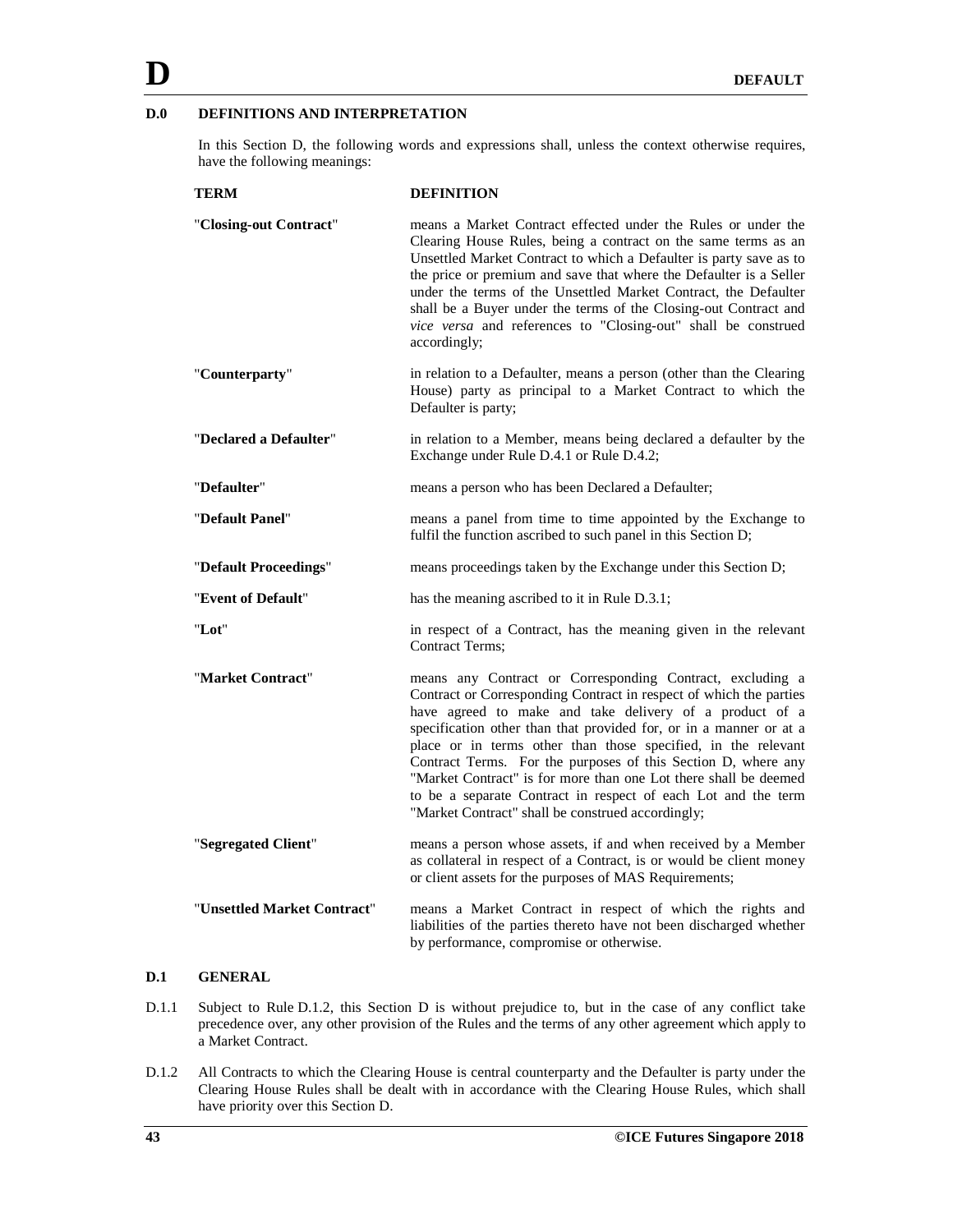# **D.2 [NOT USED.]**

# **D.3 EVENTS OF DEFAULT**

- D.3.1 An "Event of Default" shall occur in relation to a Member if the Exchange determines that the Member is or appears to be unable or likely to become unable to meet its obligations under one or more Market Contracts. Without prejudice to the generality of the foregoing, in making such determination, the Exchange may take any one or more of the following events or circumstances as sufficient grounds for determining that a Member is or appears to be unable or likely to become unable to meet his obligations under one or more Market Contracts:
	- (a) failure by a Member duly to perform or comply with any obligation to make payment or make or accept delivery under the terms of a Market Contract;
	- (b) failure by a Member to comply with any other obligation under a Market Contract or to satisfy any liability to provide margin;
	- (c) an Insolvency occurring in respect of a Member;
	- (d) a Member taking any corporate action or other step to authorise, institute or commence any of the actions referred to in (c) above;
	- (e) any execution, distress, sequestration, attachment or other process being levied or enforced against a Member against any substantial part of its revenues and assets and not being discharged within seven days of being so levied or enforced;
	- (f) a Member being refused an application for or being suspended or expelled from membership of a regulatory body or being in breach of the rules as to the financial requirements of membership of a regulatory body or a regulatory body taking or threatening to take any action in relation to the Member under Applicable Law, including the SFA or MAS Requirements or taking or threatening to exercise its powers under the Rules to restrict or prohibit the Member from entering into transactions or carrying on its business or dealing with its assets;
	- (g) any Authorisation or other authorisation necessary to carry on its business in the normal course being revoked, withheld or materially modified or failing to be granted or perfected or ceasing to remain in full force and effect;
	- (h) a Member failing to satisfy the Exchange at any time that it meets any minimum net worth or other financial requirement for membership from time to time stipulated by the Exchange, included as set out in the Membership Procedures as applicable;
	- (i) a Member being or being declared in default under the default rules of any exchange or clearing house or being declared in breach of the rules as to the financial requirements of membership of, or being refused membership of, or suspended or expelled from membership of, any exchange or clearing house;
	- (j) a Member, being a partnership, being dissolved; or
	- (k) any event that could be an Event of Default under the Clearing House Rules (regardless of whether the Member is a Clearing Member).
- D.3.2 An event or circumstance referred to in Rule D.3.1 shall, without limitation, be deemed to have occurred in relation to a Member being an unincorporated association or partnership if it occurs in relation to a person comprised in such unincorporated association or partnership.

# **D.4 DECLARATION OF DEFAULT**

D.4.1 Subject to Rule D.4.2, upon the occurrence of an Event of Default or at any time thereafter, if the Exchange, in its absolute discretion, considers that action should be taken under this Section D with respect to such Member the Exchange shall declare such Member to be a Defaulter by means of a Circular.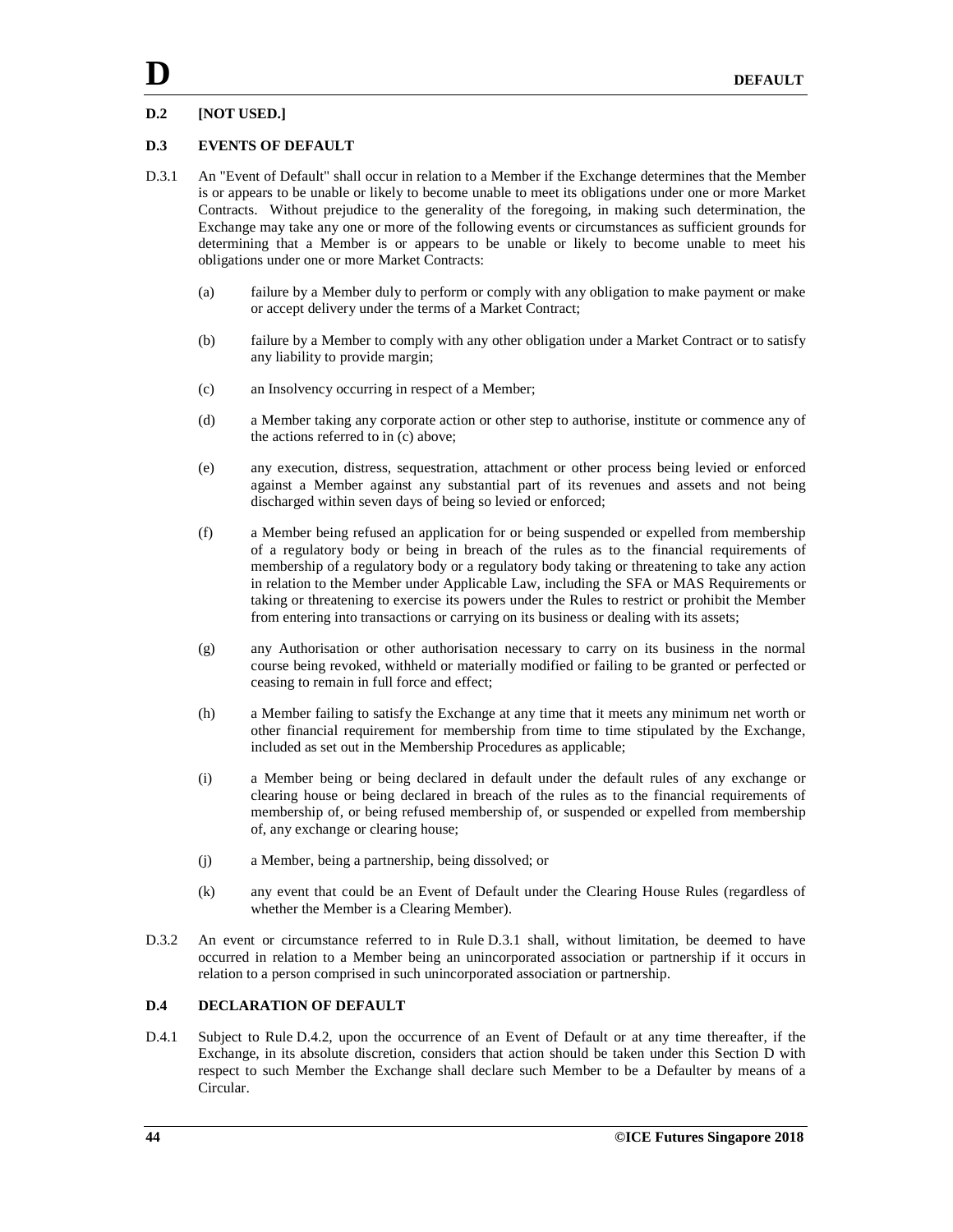- D.4.2 The Exchange may be directed by the MAS pursuant to Applicable Law to take action or not to take action (including not to take action under Rule D.4.1) or to take specified steps under this Section D.
- D.4.3 Subject to Rule A.4, the Exchange may consult with the Clearing House or any exchange or clearing house or any regulated market or central counterparty or Governmental Authority or any other relevant person before or at any time after taking action under this Section D in relation to a Defaulter.
- D.4.4 A Member who is Declared a Defaulter shall not enter into any Contract or Corresponding Contract (including, for the avoidance of doubt, a Closing-out Contract) with any person, and a Clearing Member or non-clearing Member shall not enter into any such Contract or Corresponding Contract with a Defaulter, after the time that it is Declared a Defaulter, (notwithstanding any order or instruction to do so given by a person other than the Default Panel) save in accordance with the Clearing House Rules.

# **D.5 DEFAULT PROCEEDINGS**

- D.5.1 If a dispute arises as to whether a Contract has been made or as to whether a contract is a Market Contract, the Exchange may direct that the parties to the dispute refer the dispute to arbitration in accordance with Section H or appeal against any award made in relation thereto or (where it is permissible to do so) commence court proceedings or otherwise apply to the court in respect thereof, within such time limit as the Exchange may direct for the purpose (but without prejudice to any shorter limitation period applicable by virtue of the terms of the Market Contract, Section D or otherwise) and promptly send to the Exchange a copy of any document commencing arbitration proceedings or other process or appeal, failing which both parties shall be deemed to have waived their rights in respect thereof (subject always to any contrary provision of the SFA) whereupon the Exchange shall determine the issue on such evidence (if any) as it may in its absolute discretion require. The Exchange may make such further procedural directions as it thinks fit for the purposes of this Rule.
- D.5.2 The Default Panel shall have the power to determine whether a contract is a Market Contract or whether a Market Contract is an Unsettled Market Contract for the purposes of exercising the powers of the Exchange under this Section D. Any dispute between the Defaulter, or a person party to a contract with the Defaulter, and the Default Panel as to whether a contract is a Market Contract shall be referred to the Exchange for final determination and the Exchange shall determine the issue on such evidence as may be presented to them. The decision of the Exchange shall be final, conclusive and binding.
- D.5.3 Subject to Rule D.5.1, no person may refer to arbitration under Section H any dispute arising as to whether a contract is a Market Contract or a Market Contract is an Unsettled Market Contract, or any dispute, claim or matter arising out of or in connection with any step taken under this Section D.

# **D.6 NOTIFICATION**

- D.6.1 As soon as reasonably practicable after a Member has been Declared a Defaulter, the Exchange will issue a Circular stating that the relevant Member is a Defaulter and may take such steps as it may in its absolute discretion consider appropriate in order that:
	- (a) Counterparties to Unsettled Market Contracts with the Defaulter, persons party to a Market Contract as agent for the Counterparty and such other persons as it thinks fit, are notified that a Member has been Declared a Defaulter;
	- (b) Counterparties to Unsettled Market Contracts with the Defaulter are notified of any decision taken under this Section D with respect to such Market Contracts to which they are party;
	- (c) if the Defaulter is party to a Market Contract as agent, (notwithstanding any prohibition on this in the Rules) its principal is notified that a default has occurred and the identity of the Counterparty to such Market Contract; and
	- (d) the Defaulter ceases to have access to the Trading Facilities and its membership is suspended.
- D.6.2 A Member shall forthwith give notice to the Exchange of the occurrence of any event or circumstances referred to in Rule D.3.1(c) to (k) inclusive in relation to the Member.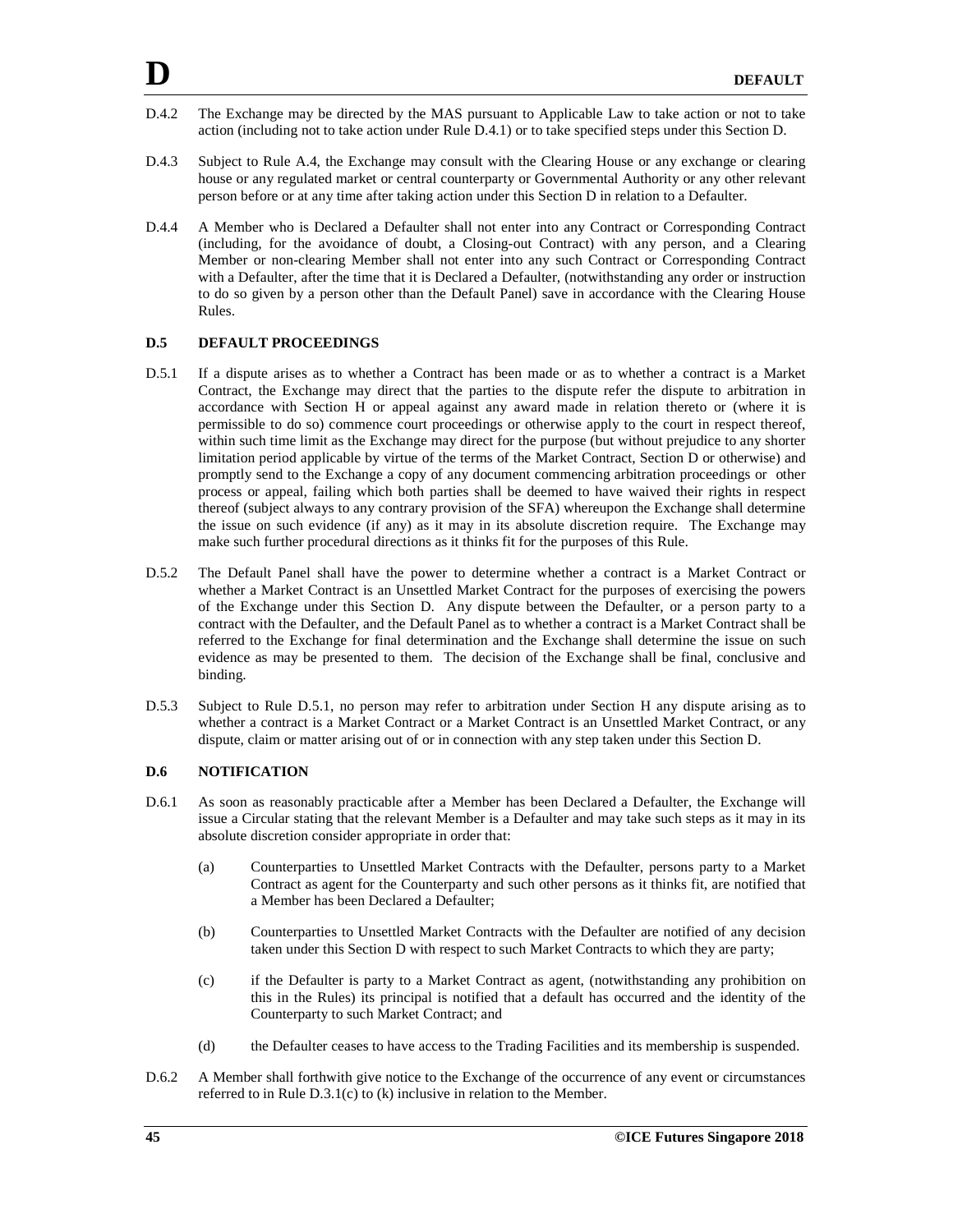D.6.3 The Defaulter and, where applicable, a Member party to a Market Contract or an alleged Market Contract with a Defaulter shall forthwith give notice to the Exchange of any dispute, claim or matter which it is proposed will be referred to arbitration under Section H or to the Exchange for resolution in accordance with Rule D.5.1.

# **D.7 PROCEDURES**

- D.7.1 The Exchange may from time to time prescribe procedures for the purposes of this Section D and to provide for the manner in which its rights or obligations under the SFA in relation to such Rules or Default Proceedings may be exercised by or on behalf of the Exchange.
- D.7.2 For the purposes of exercising its powers or fulfilling its obligations under this Section D or exercising its rights or fulfilling its obligations under the SFA in relation to such Rules, the Exchange shall have the right at all times through its employees or agents, without giving prior notice, to enter into any premises in which a Member carries on its business or maintains his records to examine and remove or take copies of or extracts from the trading, accounting, computer and other records of the Member and to operate any accounting or computing systems of the Member and to reproduce data to which the Exchange has access, for the purpose of obtaining the names and addresses of all Counterparties, details of all Unsettled Market Contracts entered into by the Member, details of money and other property held for the account of Segregated Clients and any other information which the Exchange considers to be necessary or desirable for the purpose of implementing this Section D.
- D.7.3 The Defaulter and each Member shall co-operate, and shall procure that its Member's Representatives shall co-operate, fully at all times with the Exchange and shall promptly provide such information as the Exchange or its employees or agents may request in connection with the implementation by the Exchange of this Section D or the exercise by it of its powers or the fulfilment by it of its obligations under the SFA in respect of such Rules including, without prejudice to the generality of the foregoing, information regarding Market Contracts entered into by the Defaulter.

# **D.8 DELEGATION OF FUNCTIONS**

The Exchange may from time to time appoint one or more persons to perform any of the functions on its behalf, save those referred to in Rules D.4.1 and D.7.1, which it may or may be required to exercise under this Section D and may appoint any professional adviser to advise or assist the Exchange with respect to carrying out its functions hereunder.

# **D.9 COSTS**

The Defaulter shall indemnify the Exchange for costs, charges and expenses which the Exchange may incur or suffer in taking any action under this Section D, including the costs or fees of any person appointed to perform any function on behalf of the Exchange, or to advise or assist with respect thereto, under Rule D.8.

# **D.10 CO-OPERATION WITH OTHER BODIES**

Subject to Rule A.4, the Exchange may pass on any details of or other information in its possession relating to a Defaulter or his Market Contracts to the Clearing House, the MAS or to any other of the persons referred to in Rule D.4.3 or to any other body or authority having responsibility for any matter arising out of or in connection with the default and otherwise co-operate with any such persons in connection with such default.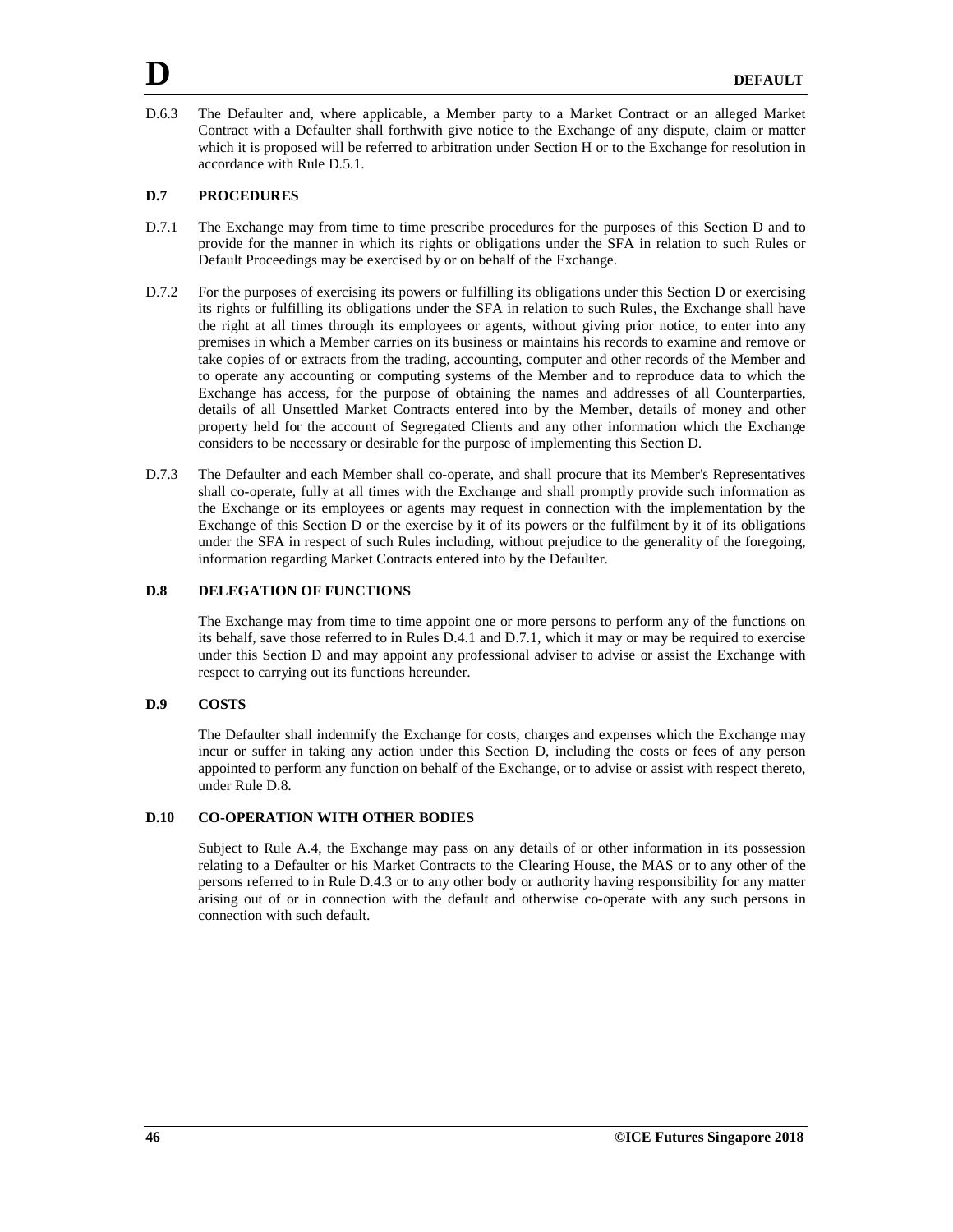# **SECTION E - DISCIPLINARY**

- E.1 Notification of Breach
- E.2 Breaches of Rules and Acts of Misconduct<br>E.3 Investigations
- E.3 Investigations<br>E.4 Disciplinary Pr
- E.4 Disciplinary Proceedings<br>E.5 Emergency Suspension
- E.5 Emergency Suspension<br>E.6 [Not used.]
- $[Not used.]$
- E.7 Summary Enforcement<br>E.8 General Offences
- General Offences
- E.9 Loss or Damage to Trading Facilities
- E.10 Other Offences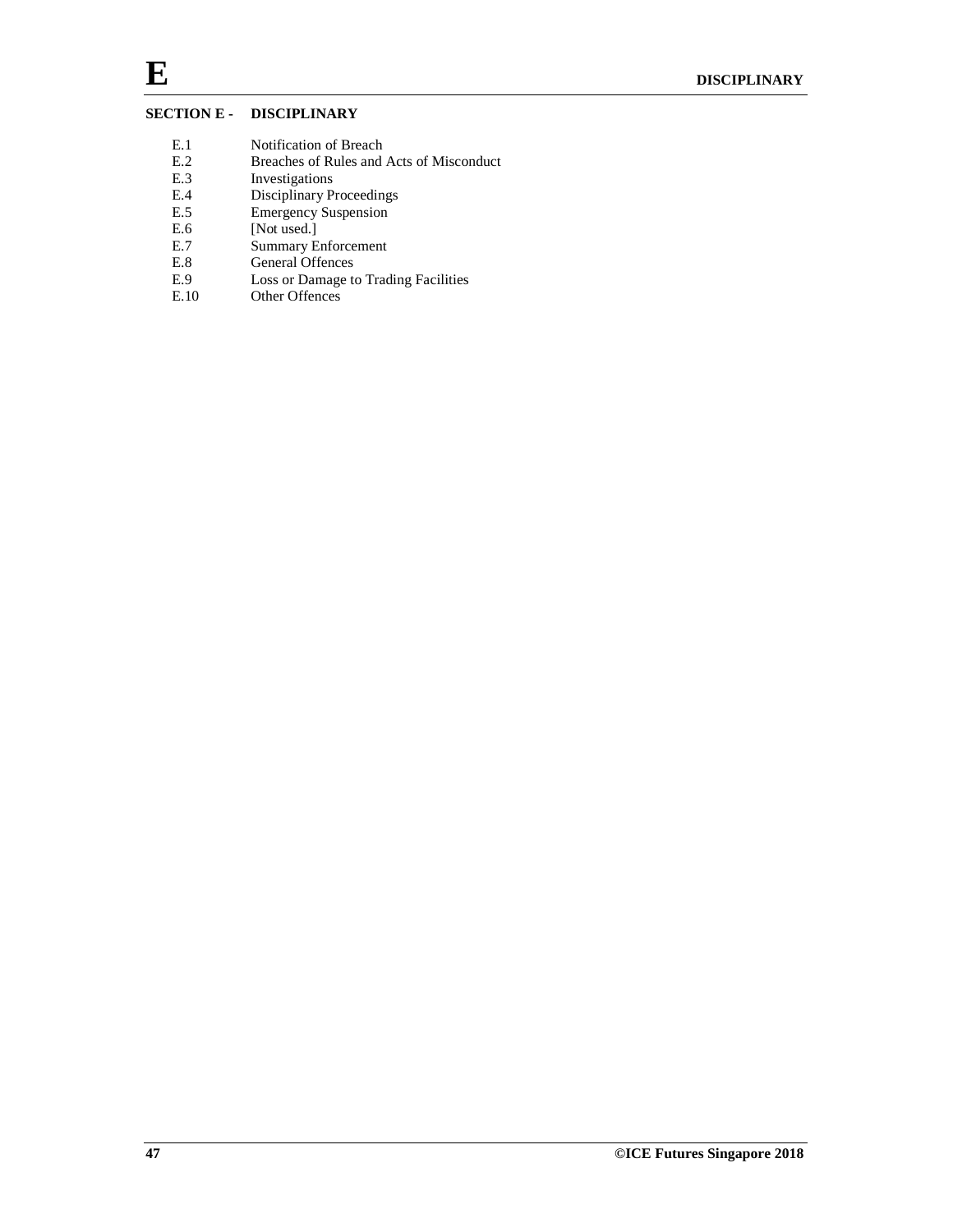## **E.1 NOTIFICATION OF BREACH**

All Members shall immediately notify the Exchange of any infringement of the Rules (including those prescribed under Rule A.9) or of any financial or commercial difficulty on the part of themselves or any Member or Person Subject to the Rules and, as soon as practicable thereafter, give the Exchange full particulars of the infringement or difficulty.

# **E.2 BREACHES OF RULES AND ACTS OF MISCONDUCT**

#### **Bringing the Exchange into Disrepute**

- E.2.1 (a) No Member and no other Person Subject to the Rules shall (or shall permit any Member's Representatives to) take any action or be guilty of any omission which in the opinion of the Exchange is liable to bring the Exchange or its Members into disrepute or otherwise be substantially detrimental to the interests or welfare of the Exchange.
	- (b) No Member and no other Person Subject to the Rules shall knowingly or recklessly permit the use of his or its services, facilities or membership by any person in a manner which is in the opinion of the Exchange liable to bring the Exchange or its Members into disrepute, impair the dignity or degrade the good name of the Exchange, create or maintain or exacerbate manipulations (or attempted manipulations) or corners (or attempted corners) or violations of the Rules (or arrangements, provisions or directions made or given thereunder) or otherwise be substantially detrimental to the interests or welfare of the Exchange.

#### **Conduct In Relation To Trading**

- E.2.2 (a) No Member (or other Person Subject to the Rules) shall in relation to Contracts or Corresponding Contracts entered into, or orders placed, on the Market or otherwise in accordance with the Rules:
	- (i) commit any act of fraud or bad faith;
	- (ii) act dishonestly;
	- (iii) engage or attempt to engage in extortion;
	- (iv) continue (otherwise than to liquidate existing positions) to trade or enter into such Contracts or Corresponding Contracts or provide margin to or accept margin from the Exchange when not in compliance with the minimum financial requirement currently in force in relation to the category of membership to which it belongs;
	- (v) knowingly disseminate false, misleading or inaccurate reports concerning any product or market information or conditions that affect or tend to affect prices on the Market;
	- (vi) manipulate or attempt to manipulate the Market, nor create or attempt to create a disorderly Market, nor assist its clients, or any other person to do so;
	- (vii) make or report a false or fictitious trade;
	- (viii) enter into any Contract or Corresponding Contract or fail to close out the same either intending to default in performance of the same or having no reasonable grounds for thinking that it would be able to avoid such default (provided that it shall not be sufficient to have intended to comply with any contractual or other provision governing the consequences of default); or
	- (ix) use or reveal any information confidential to the Exchange or another person obtained by reason of participating in any investigation or disciplinary proceedings.

#### **Market Abuse**

E.2.2A Members and other Persons Subject to the Rules whose behaviour amounts to any behaviour prohibited under Part XII of the SFA shall be in breach of the Rules.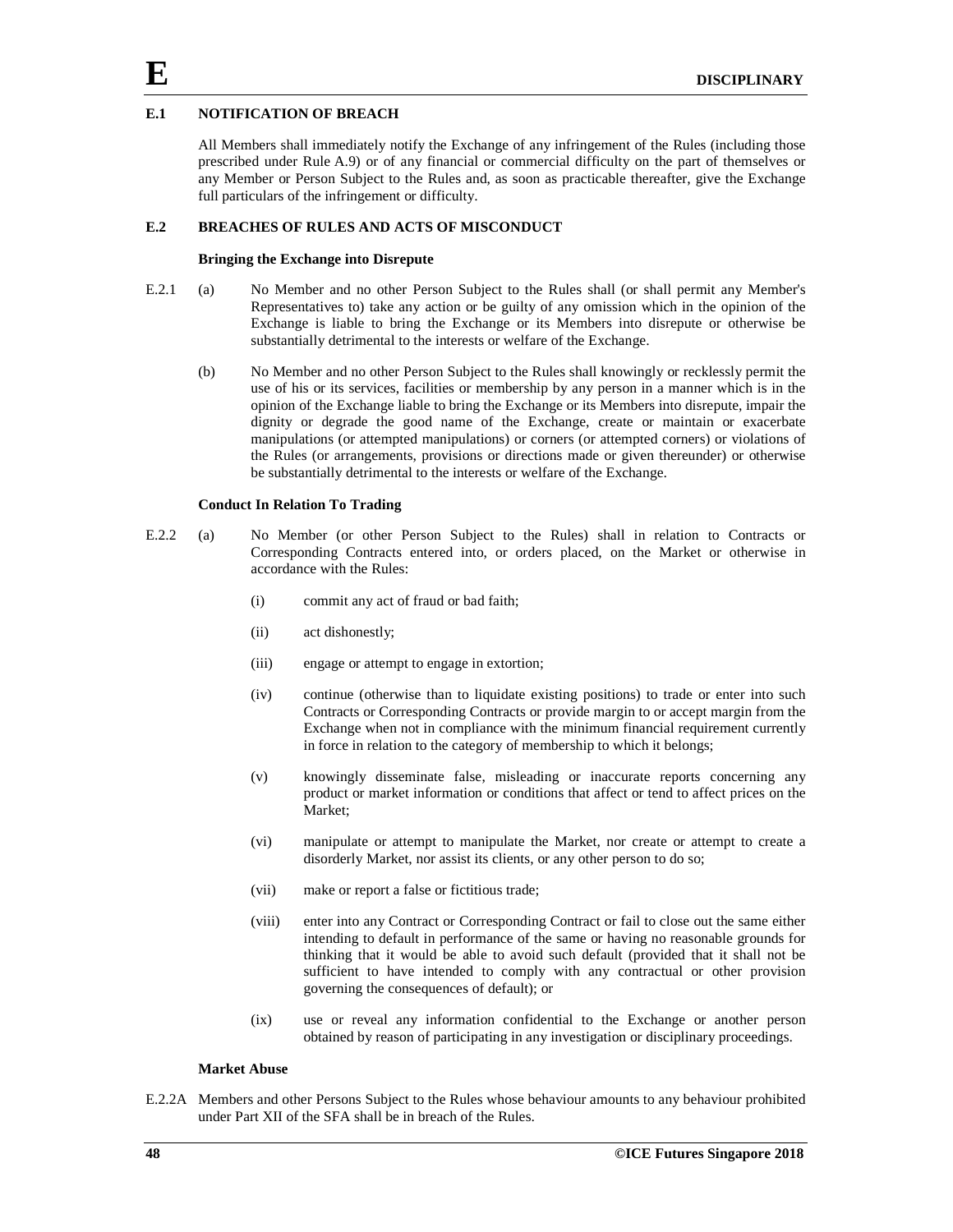## **Other Acts of Misconduct**

- E.2.3 For the purposes of these Rules, an act of misconduct is:
	- (a) any conduct contrary to Rule A.2.1;
	- (b) participation in conduct by a third party which would be a violation or attempted violation of these Rules if that third party were subject to these Rules;
	- (c) a failure to pay a fine or order for costs imposed by a Disciplinary Panel that had not been overturned by an Appeal Panel;
	- (d) any other event or practice which has developed or is developing on the Exchange and is thought to be capable of impairing the orderly conduct of business on the Exchange or affecting the due performance of contracts;
	- (e) provision to the Exchange of information (including information for the purpose of obtaining membership) which is false, misleading or inaccurate in a material respect;
	- (f) ceasing to meet eligibility criteria for membership as set out in the Rules without notifying the Exchange;
	- (g) any other matter of which the Exchange may, from time to time, notify Members through administrative notices issued to Members.
- E.2.4 The making of a Contract or Corresponding Contract by a Member with a client (whether or not a Member) otherwise than on the Market and not falling within Rule F.2.1(a) or (b) or any other breach of Rule F.2, shall constitute an offence. Any contract so made will be deemed not made by the Member subject to the Rules, save that the Member will be subject to disciplinary Rules and procedures.

# **E.3 INVESTIGATIONS**

- E.3.1 Investigations into alleged infringements of the Rules or an act of misconduct may be authorised by the Exchange.
- E.3.2 The Exchange shall issue a Notice of Investigation ("**NoI**") notifying the Member concerned that an investigation has been commenced. The NoI shall be sent to the Member or the person concerned and copied to the Member's compliance officer or other appropriate Member's Representative and shall contain a brief description of the matter under investigation.
- E.3.3 In the course of conducting an investigation, the Exchange may call for the assistance of such professional, legal or accounting advisers, clearing houses, exchanges, regulatory organisations and other advisers or persons as it thinks fit. Any external adviser appointed by the Exchange shall be required to treat all information obtained in the course of the investigation as confidential and to disclose it only to the Exchange.
- E.3.4 Members and other Persons Subject to the Rules shall co-operate fully with all such investigations (whether or not such Member or person is the direct subject of such investigation). Without limitation, each Member (and, so far as applicable, each Person Subject to the Rules) shall:
	- (a) promptly furnish to the Exchange such information and documentary and other material as may reasonably be requested (including, without limitation, in the case of Members details of the Member's own and clients' accounts);
	- (b) permit those persons appointed to carry out or assist in carrying out the investigation on reasonable notice, such notice being commensurate with the seriousness of the potential or alleged breach of the Rules and to enter any premises in any part of the world where the Member carries on its business or maintains its records during normal business hours for the purpose of carrying out such investigation. Each Member hereby irrevocably grants the Exchange a licence for this purpose and shall procure a licence to the Exchange from any affiliate person, agent or third party under its control that is necessary for this purpose;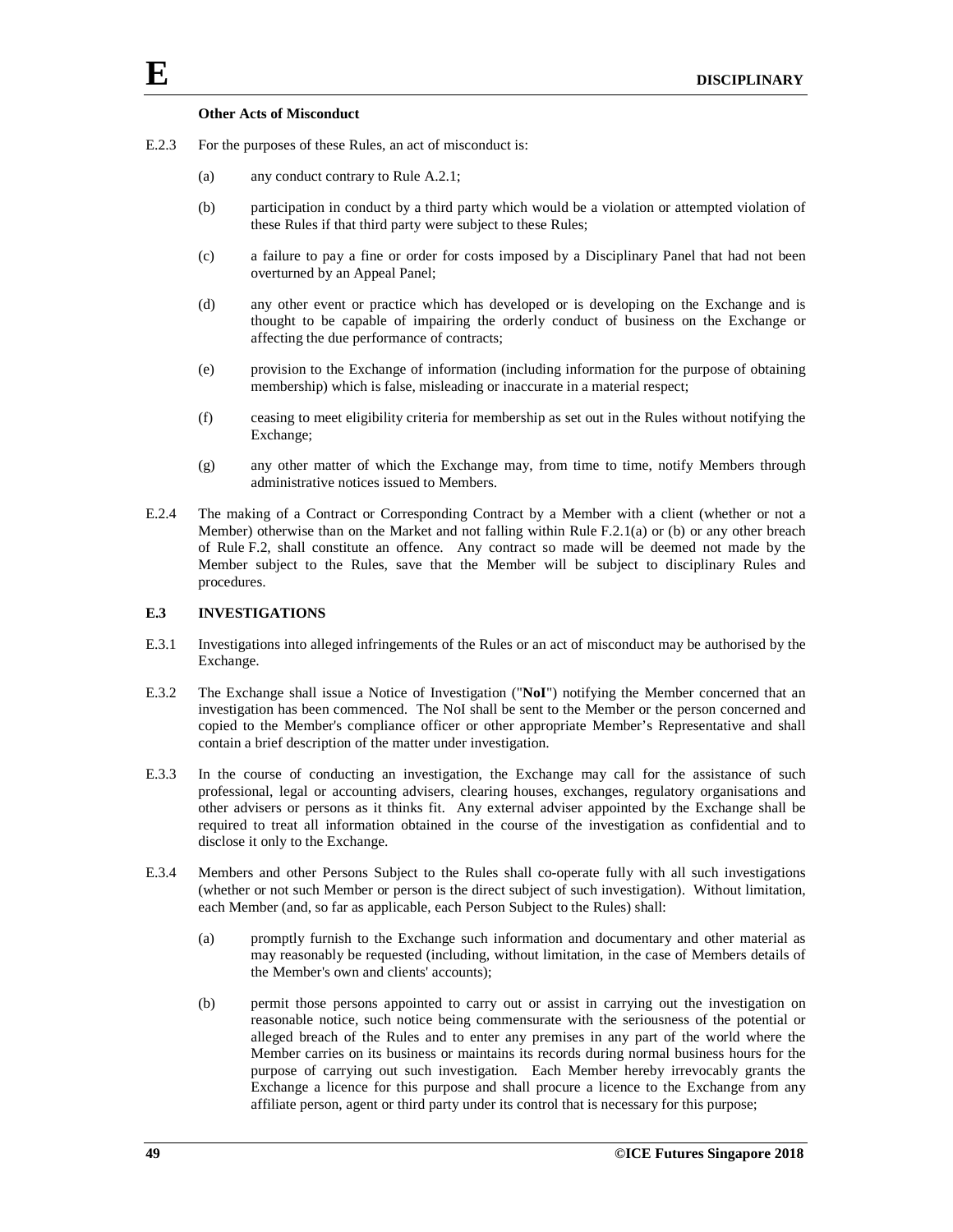- (c) make available for interview itself (if the Member is a natural person) and such of its Member's Representatives as may reasonably be requested; and itself answer, and procure that its Member's Representatives answer, truthfully and fully any question put by or on behalf of the Exchange. If a Member or Member's Representative fails to attend an interview with the Exchange or a scheduled hearing of the ARC Committee, Disciplinary Panel or Appeals Panel, the Member and/or Member's Representative may be fined SGD 2,000 per day of nonattendance and may be excluded from the Market until they take reasonable steps to make themselves available on an alternative date;
- (d) make available for inspection such documents, records or other material in its possession, power or control as may reasonably be required and, upon request, provide copies of the same;
- (e) use its best endeavours to ensure that so far as possible its agents give similar co-operation.
- E.3.5 Each Member and other Person Subject to the Rules authorises the Exchange to request any clearing house, exchange or regulatory body or person to furnish to the Exchange such information and documents as the Exchange may require in connection with an investigation.
- E.3.6 [Not used.]
- E.3.7 When, in the opinion of the Persons conducting the investigation, they have sufficient information, they shall make a written report to the Exchange who may, or may not, recommend to the ARC Committee that disciplinary proceedings should be commenced.
- E.3.8 The Exchange or the ARC Committee may, without prejudice to any other of their powers:
	- (a) decide that no further action should be taken and notify any Member or other person concerned in writing accordingly;
	- (b) in the event of a minor infringement or misconduct, issue a written warning (which shall be private save as provided for in paragraph (f) below) to the Member concerned (or, in the case of such an infringement or misconduct by some other person, that person with a copy to any Member with whom he was associated at the time of such infringement or misconduct);
	- (c) commence disciplinary proceedings (including, in an appropriate case, summary proceedings under Rule E.7.0 or Rule E.7.1);
	- (d) in the case of the ARC Committee, refer the matter back to the Exchange for further enquiry;
	- (e) [Not used.]
	- (f) report such of the findings of the investigation to such exchanges, clearing houses or other regulatory bodies as they think fit; or
	- (g) publish such findings and in such detail as they deem appropriate where the matter under investigation is considered of relevance to the market in general or in the public interest,

provided that the Exchange or the ARC Committee may, in an appropriate case, take more than one of the above actions or different actions in relation to different Members or other persons concerned in the same investigation.

## **E.4 DISCIPLINARY PROCEEDINGS**

#### **Commencement**

E.4.1 Disciplinary proceedings may be commenced by the ARC Committee only when it is satisfied (whether or not a formal investigation has taken place under the Rules) that there is *prima facie* evidence of an infringement of the Rules or misconduct by a Member or other Person Subject to the Rules. The ARC Committee shall only impose any sanction on a person that it determines is or was or should be held responsible (whether solely, jointly or by way of contribution) for the relevant conduct. If sanctions are to be imposed as a result of any conduct of a client of a Member, the relevant Member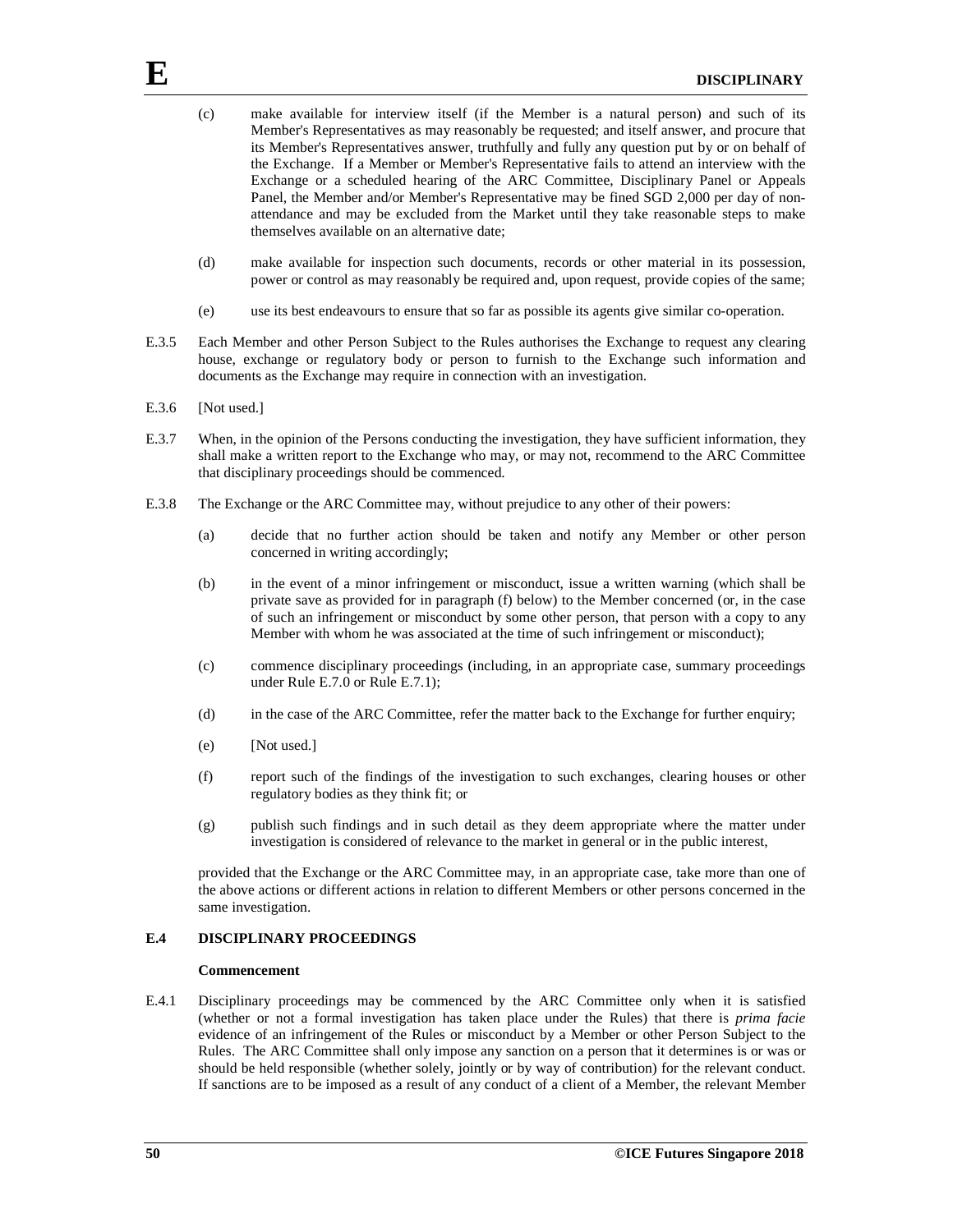may present information or evidence to the ARC Committee as to whether any sanctions should be limited to those set out in this Section E of the Rules.

- E.4.2 When the ARC Committee decide to commence disciplinary proceedings, they shall (subject to Rule E.7.0) direct that a written notice ("**Notice**") be sent to the Member (or, in the case of proceedings against some other person, that person and any Member with whom he was associated at the time of the matter in question), which shall set out the alleged act of misconduct or infringement, including a summary of facts relied upon.
- E.4.2.1 The Member or other person the subject of a Notice shall, if it wishes, have twenty working days (or such further time as the ARC Committee may in its absolute discretion allow) from the service of the Notice in which to provide a statement of defence (the "**Defence**") responding to all or any of the allegations, stating its intended pleas and what admissions of fact, if any, it makes. Where no defence has been served and no settlement has been reached, the Exchange will deem the Member or other person the subject of Notice to have accepted the facts and matters alleged in the Notice.
- E.4.2.2 Having seen and considered the Defence, the ARC Committee may, if it deems appropriate, continue to proceed with the disciplinary proceedings and refer the matter to the Disciplinary Panel or may choose to discontinue disciplinary proceedings or deal with the matter as set out in Rule E.3.8.
- E.4.3 Without adjournment or reference back to the ARC Committee, the Disciplinary Panel, or a quorum of the ARC Committee hearing a case summarily, may amend a Notice by deletion, alteration or addition, or may vary the Rule breach alleged or add another Rule breach, provided that they are of the opinion that:
	- (a) the amendment or variation is material to the course of conduct under investigation;
	- (b) the essential character of the allegation or Rule breach has not been changed; and
	- (c) the Member would not be prejudiced in any defence it might wish to put before the Disciplinary Panel.

In any other circumstances, and in particular should a Disciplinary Panel, or a quorum of the ARC Committee hearing a case summarily, determine that a separate or unrelated course of misconduct or an infringement of the Rules may have been revealed, it may order an adjournment to enable the matter to be investigated further or, in the case of the Disciplinary Panel, may refer the matter back to the ARC Committee for further examination.

#### **Settlement**

E.4.3.A The Member and/or the person alleged to have committed the infringement may attempt to settle the disciplinary proceedings at any stage (including any appeal) with the Exchange. The terms of any settlement shall be agreed between the Exchange and the individual or Member as the case may be and submitted in writing to the chairman of the ARC Committee, or in his absence a quorum of this ARC Committee for ratification. Upon ratification, the terms of the settlement shall take effect. In the event the settlement is not ratified, the disciplinary proceedings shall continue.

# **Appointment of Disciplinary Panel**

- E.4.4 (a) Disciplinary Panels shall be appointed, as required, by the Exchange. A Disciplinary Panel shall consist of a chairman sitting alone or together with one or two other persons; such persons that are appointed to the Disciplinary Panel may be persons drawn from market practitioners, lawyers or other suitable persons. Serving members of the ARC Committee or Directors shall not be appointed to a Disciplinary Panel. Expert assessors may be appointed, at the discretion of the ARC Committee or the Disciplinary Panel itself, to sit with and advise the Disciplinary Panel but not to vote. No person shall serve on or sit with a Disciplinary Panel if he has a personal or financial interest, in or has been involved in any investigation into, or previous Disciplinary Panel hearing on, the matter under consideration.
	- (b) The Member and/or the person alleged to have committed the infringement and the Exchange may object to any particular appointment to the Disciplinary Panel which objection will be determined in the first instance by the chairman of the Disciplinary Panel and, in the event that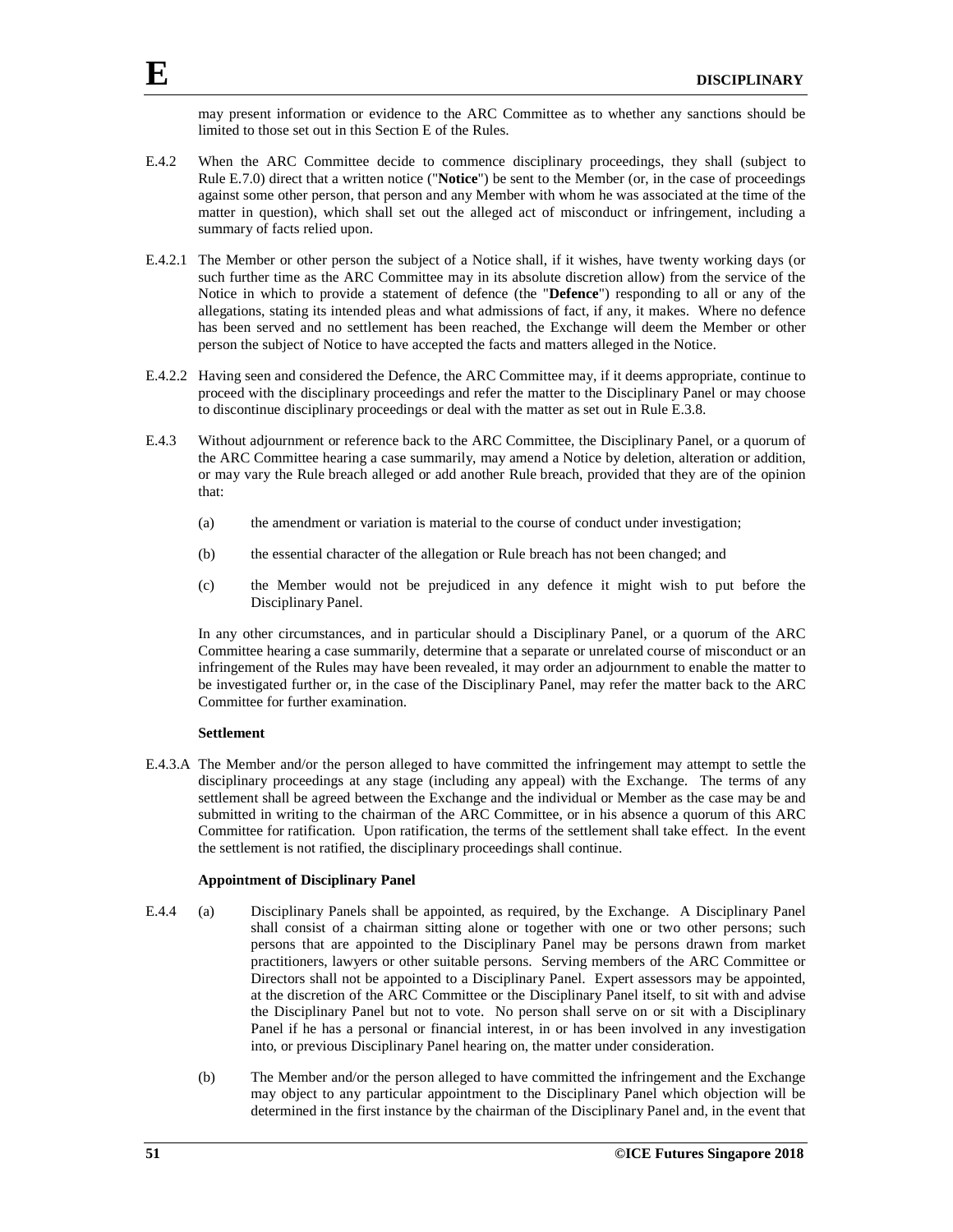the objection is against the chairman of the Disciplinary Panel, then this will be determined by the chairman of the Appeals Panel.

- (c) In the event of equality of votes, the chairman shall have a second or casting vote.
- (d) In the event of any member of the Disciplinary Panel having or acquiring a personal or financial interest in the outcome or in any other way being or becoming incapacitated or permanently unavailable, the chairman of the Disciplinary Panel (or in the case of the chairman of the Disciplinary Panel, the chairman of the Appeals Panel) may direct that the Disciplinary Panel shall continue to act with a reduced number or appoint another person to take the place of the retiring member of the Disciplinary Panel (and the disciplinary proceedings shall then proceed as if such person had been originally appointed in lieu of the first person) or may direct that a new Disciplinary Panel should be appointed to re-hear the matter.
- E.4.5 [Not used.]
- E.4.6 [Not used.]
- E.4.7 [Not used.]

#### **Proceedings of Disciplinary Panels**

- E.4.8 The Disciplinary Panel shall investigate the alleged misconduct or infringement and determine whether there has been a violation of the Rules and, if so, the appropriate sanction (if any) to be imposed. In carrying out this function, the Disciplinary Panel may adopt such procedures as it thinks fit. Without limitation:
	- (a) it may request from the Exchange or the Member (or the person concerned and any Member) such further statements, information, documents or other evidence as it may think fit, or either party to the proceedings may adduce further evidence as they consider necessary, within time limits agreed by the Disciplinary Panel;
	- (b) the Disciplinary Panel, or its chairman sitting alone, may deal with such matters as it considers appropriate at a pre-hearing review, issue directions and take such other steps as it considers appropriate for the clarification of the facts and issues and for the just and expeditious determination of the case;
	- (c) it may, if it considers appropriate, but only with the agreement of the Exchange and the Member concerned (or the person concerned and any associated Member), decide to determine the case upon written submissions and evidence placed before it;
	- (d) in all other cases, the Exchange and the Member (or the person concerned and any Member) shall be given the opportunity (and may be required by the Disciplinary Panel upon reasonable notice) to attend and give evidence before the Disciplinary Panel and be questioned. The Exchange or the Member (or the person concerned and associated Member, as the case may be) may call witnesses to give evidence and be questioned;
	- (e) the Member (or the person concerned and any associated Member) and the Exchange may be assisted or represented by any person who may or may not be legally qualified;
	- (f) any person who is subject to the Rules may be required (and any other person may be requested) by the Disciplinary Panel (upon reasonable notice) to attend and give evidence. The Member (or person concerned and any associated Member) shall be given notice of every hearing at which any person is to give evidence. Both the Member (or the person concerned and associated Member, as the case may be) and the Exchange shall be allowed the opportunity of examining and cross-examining any person who attends to give evidence;
	- (g) the Disciplinary Panel may call for any person to attend its hearings. Save for this, all hearings shall be in private unless the Member requests otherwise and the Exchange and the Disciplinary Panel consent;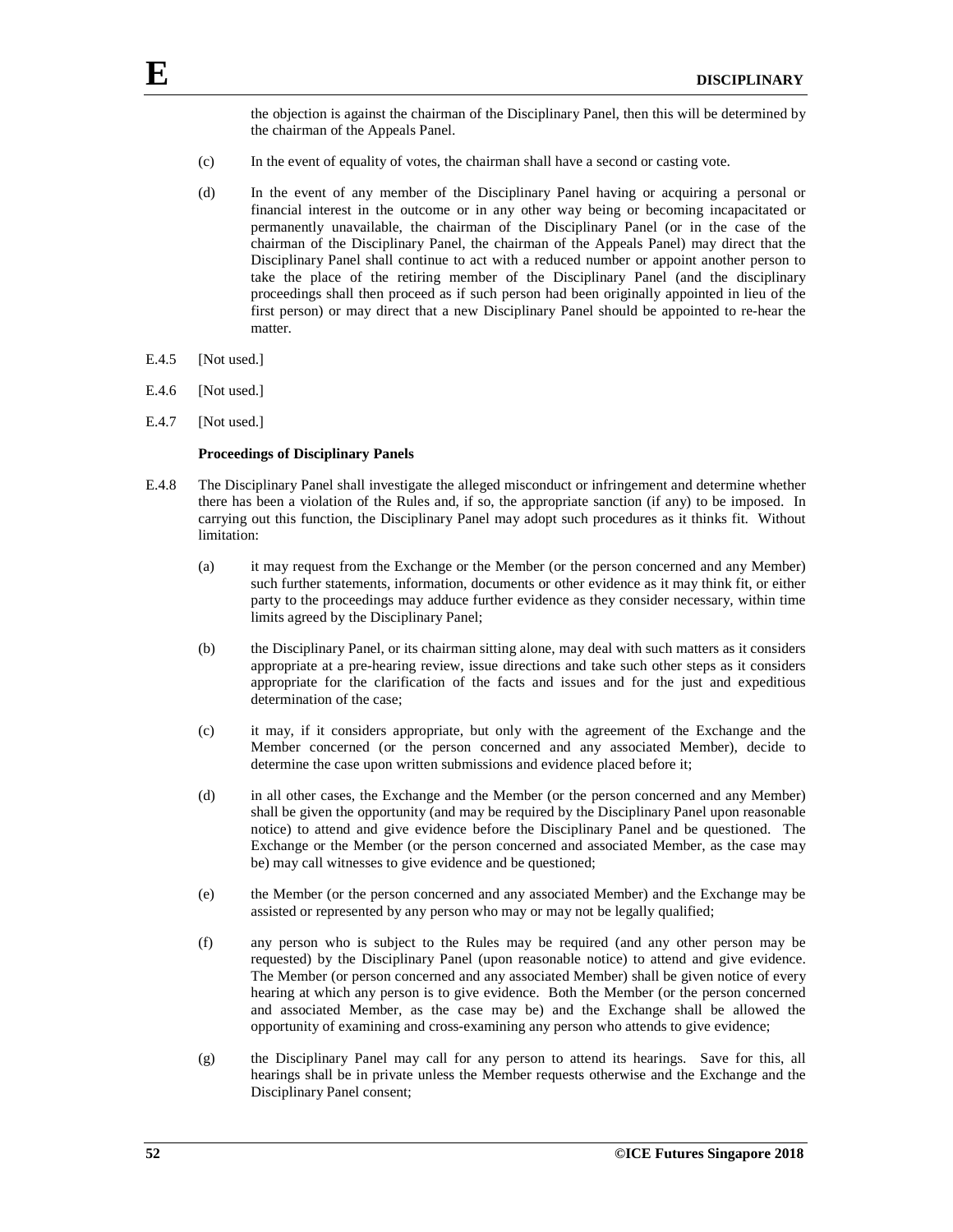- (h) the Disciplinary Panel shall not be bound by any rule of law or court procedure concerning admissibility of evidence and may accept as conclusive any finding of fact made by a court or any regulatory body;
- (i) the Disciplinary Panel shall apply the civil standard of proof on the balance of probabilities, with the cogency of evidence required being commensurate with the seriousness of the alleged infringement;
- (j) the Disciplinary Panel may consult with legal advisers;
- (k) a Member's disciplinary record shall not be disclosed to the Disciplinary Panel until the Disciplinary Panel shall have declared itself satisfied that an infringement has been proved. The Disciplinary Panel shall then bespeak such record from the Exchange and shall be entitled to take it into account when selecting the appropriate sanction;
- (l) the Disciplinary Panel may receive submissions from the Exchange on the appropriate sanction. Such submissions shall be made available to the Member and/or person concerned who shall have the right to make final submissions on penalty.
- E.4.9 If the Exchange or Member (or person concerned and any associated Member or either of them) should fail to meet a time limit imposed by the Disciplinary Panel or fail to attend a hearing, the Disciplinary Panel may, in its absolute discretion, allow an extension of time, adjourn its proceedings or proceed, if necessary in the absence of the Member (or the person and Member, or either of them).
- E.4.10 The findings of the Disciplinary Panel, and particulars of any sanction, shall be notified in writing to the Member concerned (or the person concerned and any associated Member). Such findings and sanction shall be deemed conclusive and binding upon expiry of the time permitted for appeal or receipt by the Exchange of any earlier written notice that such right of appeal will not be exercised.

#### **Sanctions**

- E.4.11 The sanctions which may be imposed on a Person Subject to the Rules by a Disciplinary Panel shall not exceed the following:
	- (a) the issue of a public or private warning or reprimand;
	- (b) the issue of a public or private notice of censure;
	- (c) in the case of an individual, disqualification (either indefinitely or for a fixed term) from being a Director or member of a committee or any panel of the Exchange;
	- (d) in the case of a Member, disqualification (either indefinitely or for a fixed term) of any of its Member's Representatives from being a Director or member of a committee or any panel of the Exchange;
	- (e) a fine of any amount, to be paid on such terms as may be prescribed by the Exchange by Circular;
	- (f) in the case of an individual entitled to enter or access the Market, suspension or curtailment of his right to do so (which may include suspension of his registration as a Responsible Individual) for a fixed term of up to a maximum of 36 months;
	- (g) [Not used.]
	- (h) a recommendation to the Exchange that they expel a Member from membership of the Exchange, or in the case of other Persons Subject to the Rules, permanently remove their right to access the Trading Facilities of the Exchange under Rule B.7.1(a);
	- (i) the issue of an order requiring the Member found to have committed the breach (or the person found to have committed the breach and the Member with whom he was associated at that time, or either of them) to take such steps including making an order for compensation, as the Disciplinary Panel may direct to remedy the situation including, without limitation, making an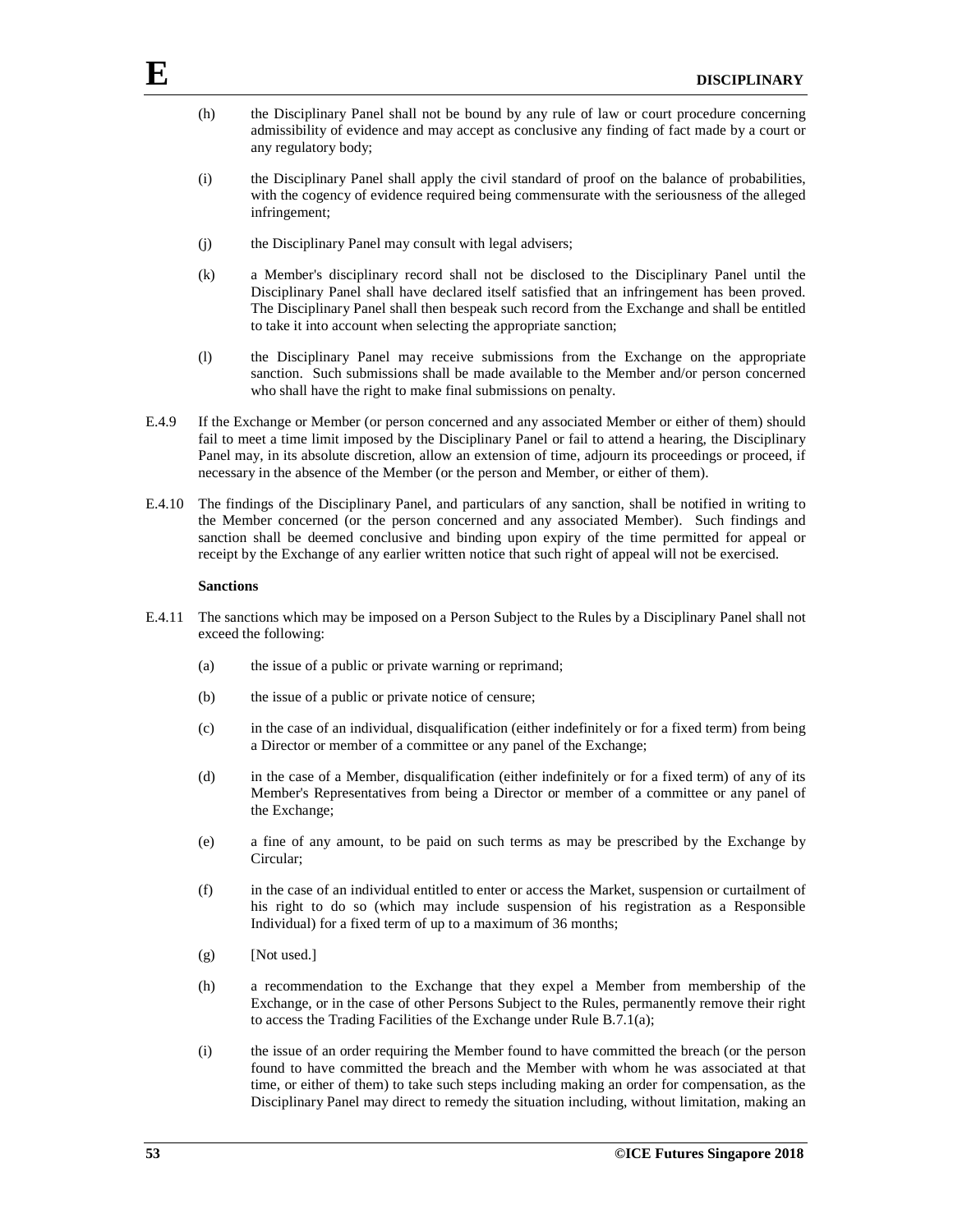order for restitution to any affected person when the Member (or person concerned) has profited (or avoided a loss) from an act of misconduct at that person's expense;

- (j) [Not used.]
- (k) any combination of the foregoing.

Where a Person Subject to the Rules is expelled pursuant to Rule B.7.1(a) or has any or all of his rights of membership suspended pursuant to Rule B.7.1(b) or Rule B.7.2 (as applicable), the ARC Committee may make such directions;

- (i) as they think fit in respect of his open Contracts or Corresponding Contracts (including, without limitation, directions for the reduction, transfer or elimination of them);
- (ii) to the effect that where a Person Subject to the Rules is expelled, they may reapply for registration with the Exchange at any time after the date specified in the notice of sanction. Such reapplication will only be considered if all costs and fines associated with the notice of sanction are paid in a timely fashion.
- E.4.12 (a) The contravention of any sanction imposed or direction made under or pursuant to Rule E.4.11 may be treated for all purposes as an infringement of the Rules. The lack of enforcement or actioning by the Exchange of a recommendation to impose any sanction shall not constitute a breach of the Rules by the Exchange.
	- (b) A Disciplinary Panel may order any party to the proceedings to pay costs as it thinks appropriate, including but not limited to, administration costs, costs incurred in the investigation, preparation, and presentation of the case.

#### **Publication of Findings**

E.4.13 The ARC Committee shall give such publicity as they consider appropriate to any finding of, or any sanction imposed or other order made by a Disciplinary Panel or by an Appeals Panel, or any ratified settlement, provided that if the ARC Committee shall determine that no publicity shall be given as aforesaid, they shall record in the minutes of their meeting the reasons for the said determination. The provisions of this Rule are without prejudice to the right of the Exchange under Rule A.4.1 or otherwise to disclose confidential information to other regulatory or law-enforcement bodies.

#### **Appeal**

- E.4.14 The Exchange shall from time to time appoint persons who shall not be Directors or serving members of the ARC Committee, to serve on Appeals Panels. An Appeals Panel shall consist of a chairman sitting alone or together with one or two other persons who are not prevented from serving on the Appeals Panel by reason of the matters contained in Rule E.4.4 and shall not, for the avoidance of doubt, include any person sitting on the relevant Disciplinary Panel for the same or a related matter. The chairman of the Appeals Panel shall be a lawyer.
- E.4.15 (a) Within 14 days of receiving notice in writing of a finding or order of a Disciplinary Panel, or such longer period as the Exchange may in its absolute discretion direct, a defendant or the Exchange, or both, may request an Appeals Panel be convened to hear its appeal by lodging with the Exchange a notice of appeal in writing and by delivering a copy thereof to any other party. A notice of appeal shall set out the grounds of the appeal and shall contain a brief statement of all matters relied on by the appellant. The grounds of the appeal may be any one or more of the following:
	- (i) the Disciplinary Panel misdirected itself; or
	- (ii) the Disciplinary Panel's decision was:
		- (aa) one which no reasonable Disciplinary Panel could have reached;
		- (bb) unsupported by the evidence or was against the weight of the evidence; or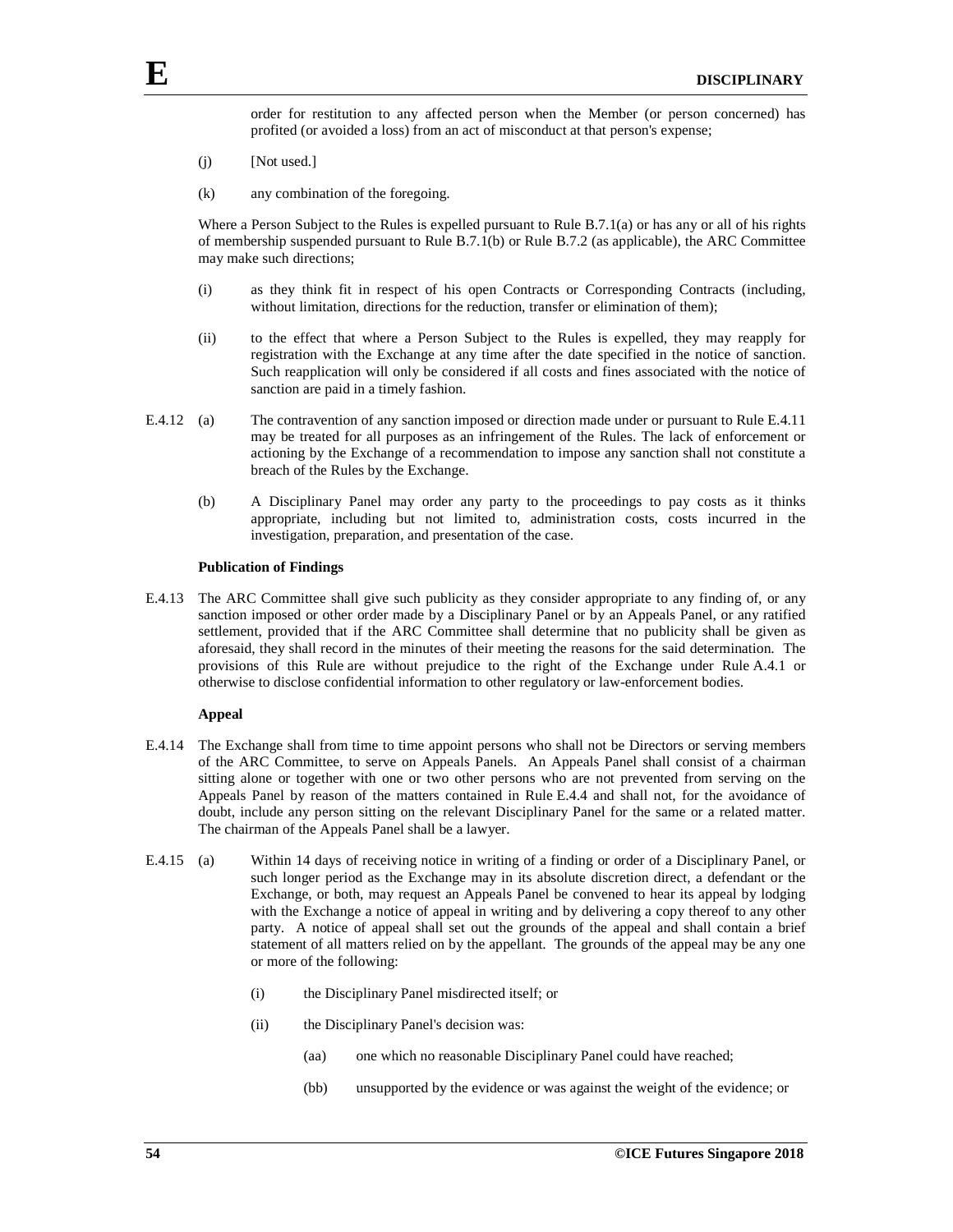- (cc) based on an error of law, or a misinterpretation of the Exchange Rules; or
- (iii) the sanction imposed by the Disciplinary Panel was excessive or, in the case of an appeal by the Exchange, was insufficient or inappropriate; or
- (iv) new evidence is available and that, had it been made available, the Disciplinary Panel could reasonably have come to a different decision. This will not apply if the evidence could have been adduced before the Disciplinary Panel by the exercise of reasonable diligence;

but no party may otherwise appeal against the Disciplinary Panel's finding of infringement, or order;

- (b) In the case of appeal against a sanction, the Appeals Panel may affirm, vary or revoke the sanction, in all cases, within the limits set out in Rule E.4.11. In the case of appeal pursuant to Rule E.4.15(a)(i), (ii) or (iv), the Appeals Panel may make such order or give such direction as it considers just including, if thought fit, in relation to an appeal pursuant to Rule  $E.4.15(a)(ii)$ , a direction for a rehearing of the case by another Disciplinary Panel.
- (c) On receipt of a notice of appeal, the Exchange will constitute an Appeals Panel from among those persons authorised under Rule E.4.14 above.
- E.4.16 An Appeals Panel may adopt such procedure as it thinks fit and just, including without limitation the procedures described in Rule E.4.8. The appellant and the respondent may appear, make representations and (subject to the restriction on adducing new evidence in Rule E.4.15(a)(iv)) call witnesses, who may be examined and cross-examined.
- E.4.17 (a) The decision of an Appeals Panel shall be final and binding and there shall be no further appeal. The decision shall be notified to the appellant in writing as soon as possible.
	- (b) Rule E.4.12(b) shall apply to the Appeals Panel as though the reference therein to the Disciplinary Panel were to the Appeals Panel.

### **E.5 EMERGENCY SUSPENSION**

Notwithstanding and without prejudice to any other provision of the Rules (including without limitation this Section E of the Rules) the Exchange may, upon reasonable belief that immediate suspension is necessary to protect the interests of the Exchange and its Members or to ensure an orderly market, suspend for up to seven working days the right of any Member's Representative (including clients or customers) to enter the Market to trade. Such decisions shall be reviewed by the Exchange within that period, and may be extended subject to such arrangements as the Exchange thinks fit.

**E.6** [Not used.]

#### **E.7 SUMMARY ENFORCEMENT**

- E.7.0 (a) Subject to paragraph (b) below, where in all the circumstances of a case the ARC Committee considers summary enforcement of the Rules to be apt, it may, instead of referring disciplinary proceedings to a Disciplinary Panel, summarily hear and determine the case itself. The sanctions which may be imposed by the ARC Committee are those set forth in Rule E.4.11 save that:
	- (i) the sanction of expulsion shall not be available to the ARC Committee;
	- (ii) the maximum sanction of suspension which may be imposed by the ARC Committee on an individual is limited to three calendar months; and
	- (iii) the maximum fine which may be imposed by the ARC Committee is limited to SGD 50,000 for an individual and SGD 100,000 for a Member in respect of each offence.

In the conduct of a summary hearing under this Rule the ARC Committee shall conform to such procedures as may from time to time be prescribed for the purpose by the Exchange.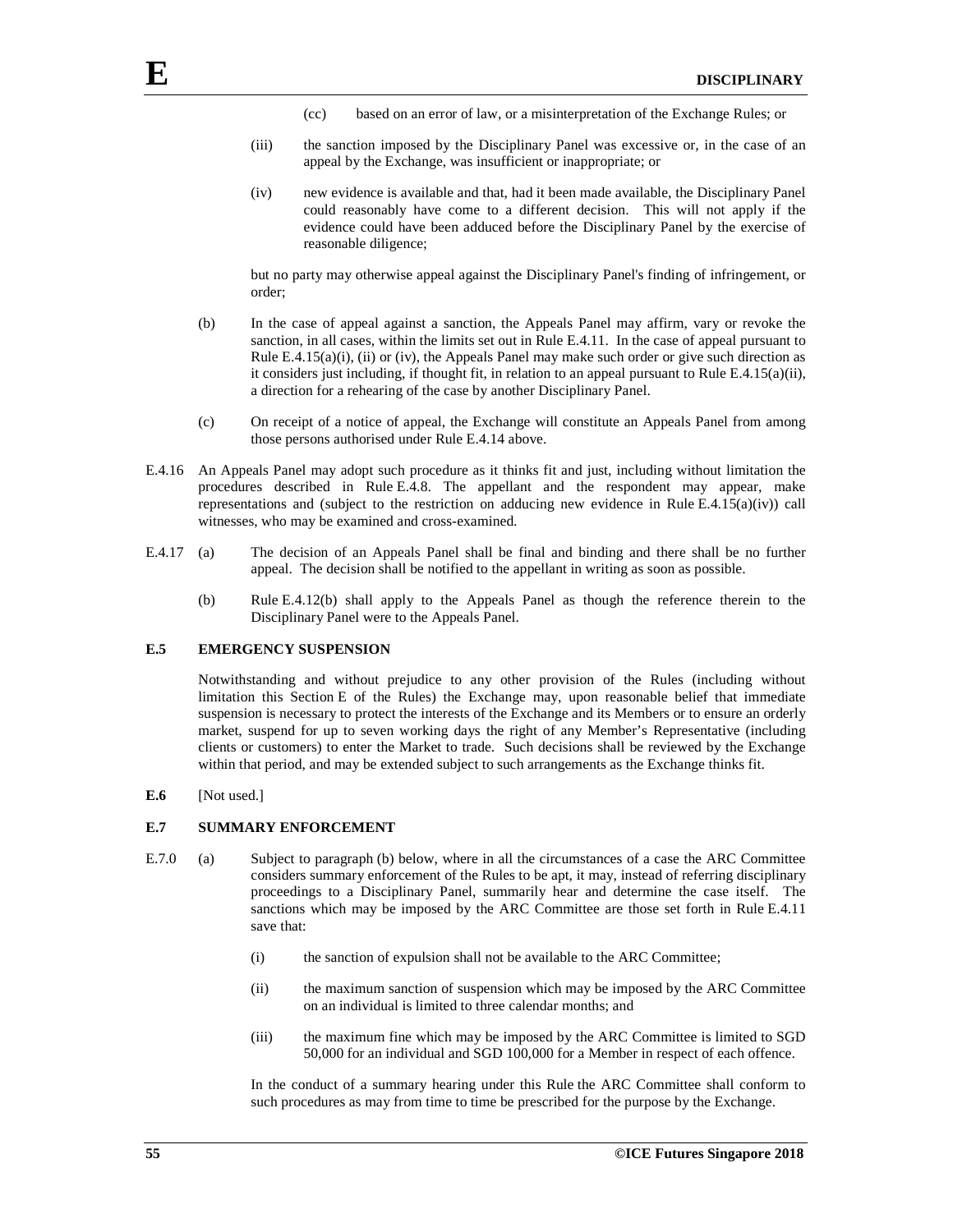- (aa) In connection with a summary hearing under this Rule the ARC Committee may order any party to the proceedings to pay costs as it thinks appropriate, including but not limited to, administration costs, costs incurred in the investigation, preparation and presentation of the case.
- (b) Where an alleged infringement or misconduct falls outside those mentioned in Rule E.7.1, before commencing a summary hearing under paragraph (a) above, the ARC Committee shall inform the Member or other person concerned that such person may object to summary enforcement. If the person concerned so objects, the case shall not proceed under this Rule but shall be referred to a Disciplinary Panel under Rule E.4.1.
- (c) A Member, or other person proceeded against, may appeal to a Disciplinary Panel against a summary determination of the ARC Committee under paragraph (a) above. Notice of appeal shall be lodged with the Exchange within seven days of notification of the Committee's determination. Rule E.4.8 shall apply to the proceedings of the Disciplinary Panel, modified as the Disciplinary Panel may consider appropriate to the case. The determination of the Disciplinary Panel on appeal from the ARC Committee shall be final and binding. There shall be no further appeal.
- E.7.1 Without prejudice to the powers of investigation and discipline contained in Rules E.3.1, E.4.1 and E.5, or to the summary jurisdiction of the ARC Committee under Rule E.7.0, an infringement or contravention of or a failure to observe or comply with any provision of the Rules appearing in Rule E.8 (except paragraph (a) thereof) or in Section G (Trading) may be summarily dealt with under Rule E.7.2.
- E.7.2 The Exchange or such other persons as may be duly authorised by the ARC Committee may take summary disciplinary measures, including, without limitation, the imposition of fixed penalty fines and fixed terms of exclusion from the Market (or any part thereof), in respect of any infringement, contravention or failure mentioned in Rule E.7.1. The Exchange, under the authority of the ARC Committee, may from time to time by Circular or other written notice to Members prescribe the procedure governing the taking of summary disciplinary measures under this Rule, any procedure for appeal and any other matter incidental thereto, including the limitation of summary measures either generally or in particular classes of case.
- E.7.3 A failure to observe any sanction imposed under Rule E.7.0 or Rule E.7.2 shall be treated as an infringement of the Rules. The lack of enforcement or actioning by the Exchange of any sanction shall not constitute a breach of the Rules by the Exchange.
- E.7.4 Any summary decision of the ARC Committee or the Exchange shall be notified to the relevant Member and may be circulated by the Exchange to the compliance officer or other appropriate Member's Representative or published by way of Circular.

# **E.8 GENERAL OFFENCES**

A Person Subject to the Rules is prohibited from doing any act which may bring the Exchange into disrepute. Such acts as may include, but are not limited to:

- (a) physical or verbal abuse of an Exchange official in the course of his duties;
- (b) abusive and/or disorderly behaviour;
- (c) any act which, in the opinion of the Exchange, may be prejudicial to the good reputation of the Exchange; and
- (d) any other act prescribed under this Rule by the Exchange.

# **E.9 LOSS OR DAMAGE TO TRADING FACILITIES**

E.9.1 Damage or loss to the property of the Exchange or the Trading Facilities will be paid for by the Member causing such damage or loss to the property unless the Member can satisfy the Exchange that the damage or loss to property was caused by a third party named by the Member.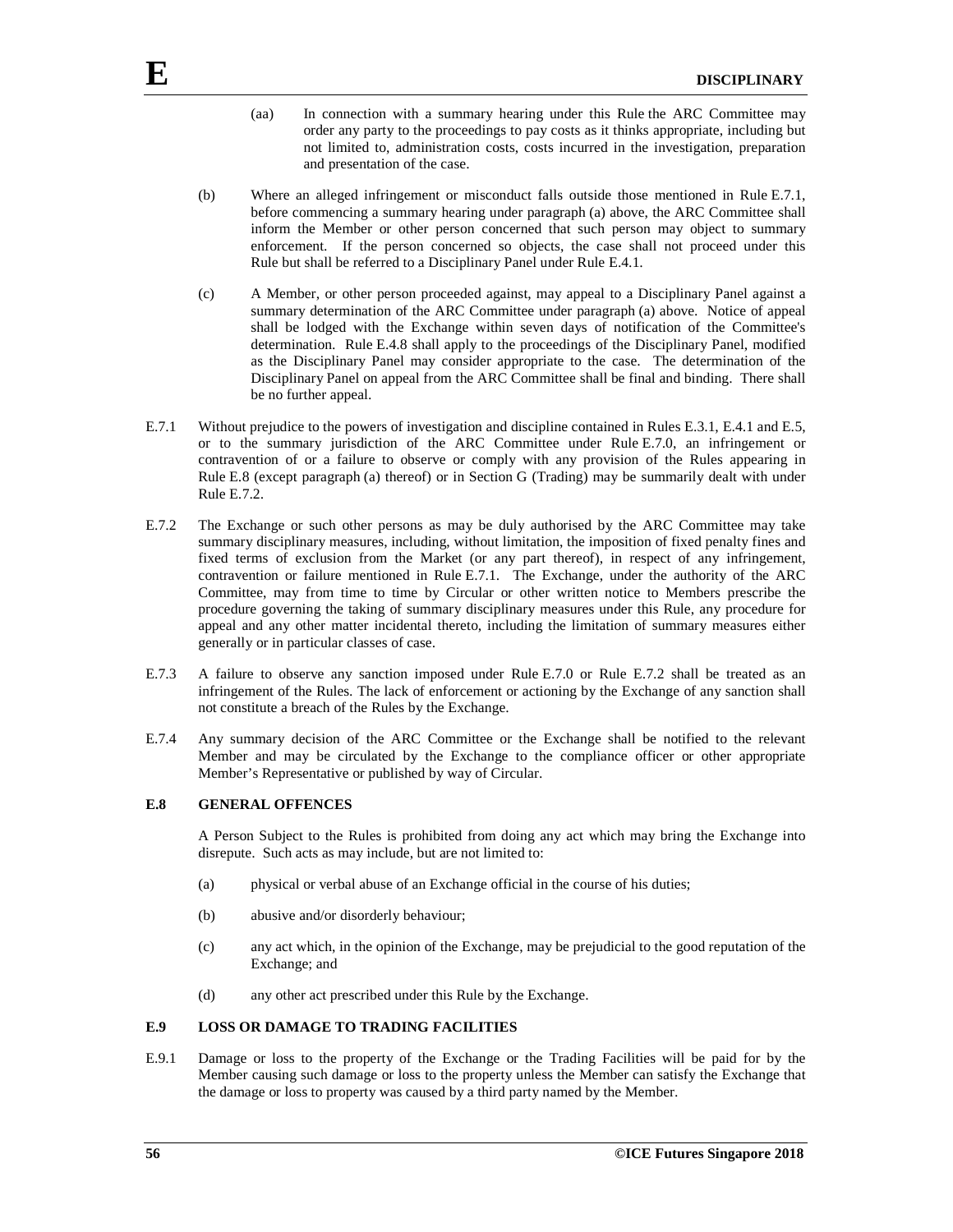E.9.2 All other forms of damage or loss to property to the Exchange or the Trading Facilities will be charged to the Members when no individual or individuals can be held responsible.

# **E.10 OTHER OFFENCES**

## E.10.1 **EFRP Reports**

The Exchange may, by Circular, require Members to report every EFRP transaction conducted under Rule F.5A to the Exchange in such manner and within such time as it may prescribe. Failure to comply with any such requirements shall be an offence.

# E.10.2 **Rules**

The Exchange may, by Circular, prescribe fixed penalty fines to be imposed on a Member who has, or appears to have, failed to comply with any obligation under the Rules.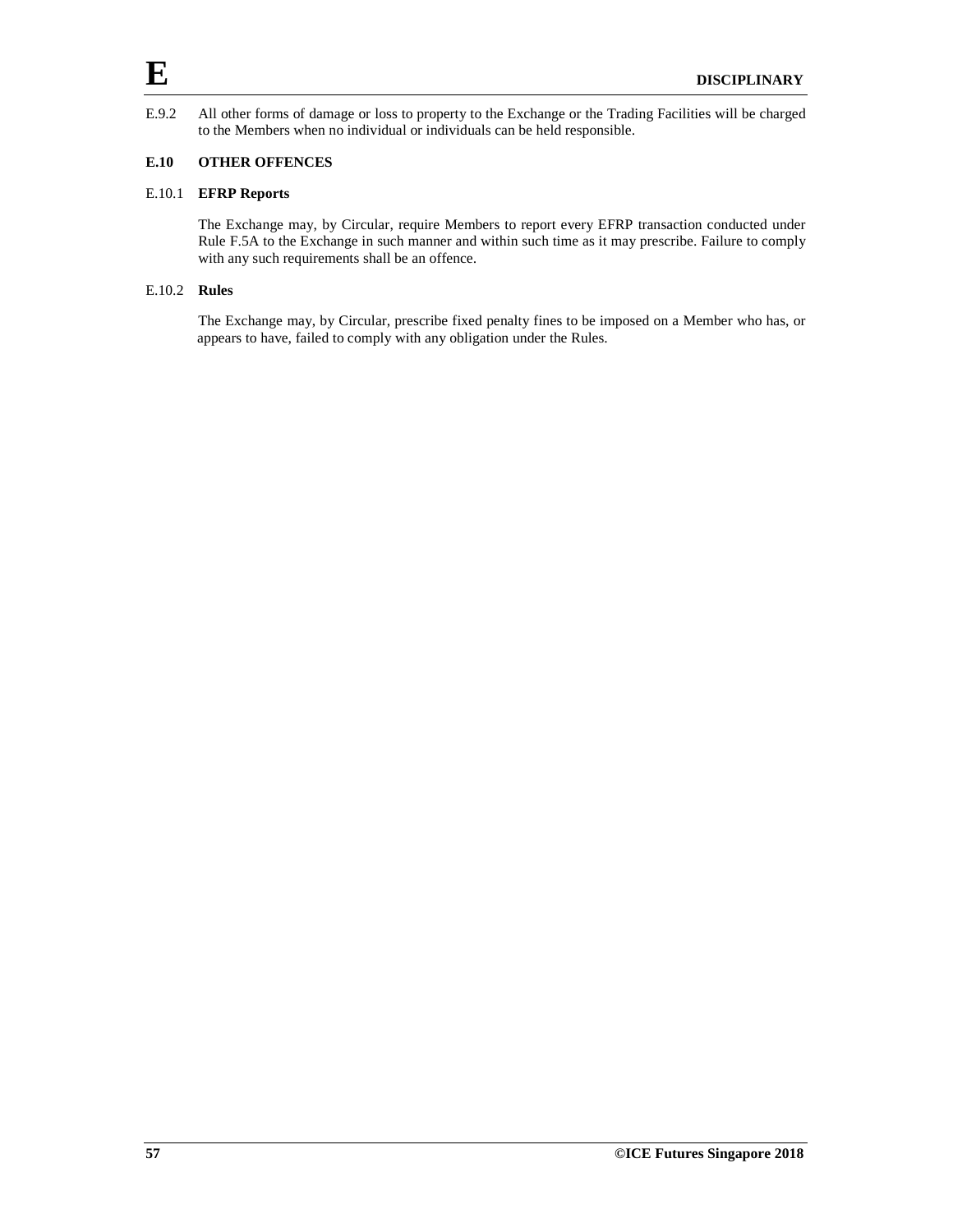# **SECTION F - CONTRACTS**

- F.1 Contracts with Clearing House
- F.2 Contracts in the making of which a Member is Subject to the Rules<br>F.3 Transaction Records
- F.3 Transaction Records<br>F.4 Deposits and Margins
- F.4 Deposits and Margins<br>F.5 [Not used.]
- F.5 [Not used.]<br>F.5A EFRPs
- EFRPs
- F.6 Transfer of Contracts<br>F.7 Block Trades
- **Block Trades**
- F.8 Position Transfers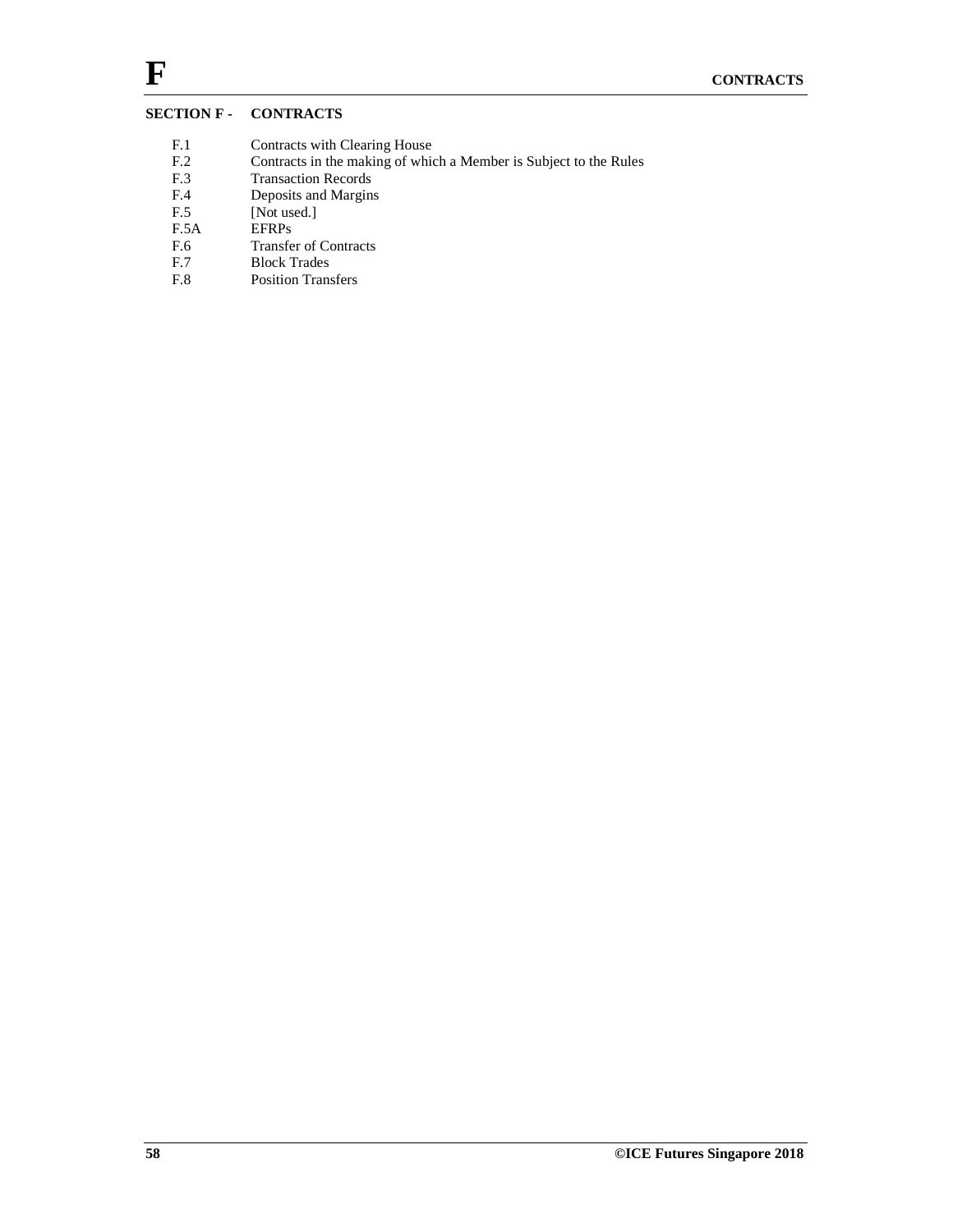# **F.1 CONTRACTS WITH CLEARING HOUSE**

F.1.1 Contracts shall arise only at the times, and subject to the conditions, set out in the Clearing House Rules. In the event of any conflict between this Rule F.1 and the Clearing House Rules, the Clearing House Rules shall prevail.

### **Platform Trades**

- F.1.2 The following Rules apply to a Platform Trade that is matched between one Member and another Member (the "**Counterparty**") which may be the same person as the first-mentioned Member pursuant to Rules F.1.3 and F.1.4. Pursuant to the Clearing House Rules, two Contracts arise at the time of such matching, which for the purposes of this Rule F.1 shall be called the "**ICE Futures Singapore Matched Contracts**".
- F.1.3 The two ICE Futures Singapore Matched Contracts arising in accordance with Rule F.1.2 shall be between the following parties:
	- (i) one Contract between the Clearing House and the following counterparty or counterparties acting as Buyer (the "**First Leg Contract**"):

#### *(Own Business Platform Trades of the Member)*

- (A) if the Member is a Clearing Member and is clearing a Platform Trade for Own Business, the Member;
- (B) if the Member is entering into a Platform Trade for Own Business and is not a Clearing Member (or, if it is a Clearing Member, and has, by act or omission, established settings in the ICE Clearing Systems such that it will not clear the relevant Platform Trade in either such capacity) the Clearing Member that has been selected by the Member as Clearing Member for the Platform Trade ("**Clearing Member A**"), provided that Clearing Member A is party to a Clearing Agreement with the Member (such Member, not being Clearing Member A, for the purposes of this Rule F.1 a "**non-clearing Member**");
- (C) [Not used.]

*(Client account Platform Trades of the Member)*

- (D) if the Member is a Clearing Member and is clearing a Platform Trade for the account of its client, the Member; and
- (E) if the Member is not a Clearing Member and is entering into a Platform Trade for the account of a client, the Clearing Member that has been selected by the Member as Clearing Member for the Platform Trade ("**Clearing Member B**"), provided that Clearing Member B is party to a Clearing Agreement with the Member or its client (such Member or its client, not being Clearing Member B, for the purposes of this Rule F.1 a "**non-clearing counterparty**"); and
- (F) [Not used.]
- (G) [Not used.]
- (ii) another Contract between the Clearing House and a counterparty or counterparties acting as Seller in the same way as set out in Rule F.1.3(i) above but with respect to the Counterparty (the "**Second Leg Contract**").
- F.1.4 Upon two ICE Futures Singapore Matched Contracts arising in accordance with Rules F.1.3(i)(B), (D) and (E), up to two Corresponding Contracts shall also arise between the following parties:
	- (i) in the case of Rule F.1.3(i)(B), the non-clearing Member and Clearing Member A;
	- (ii) [Not used.];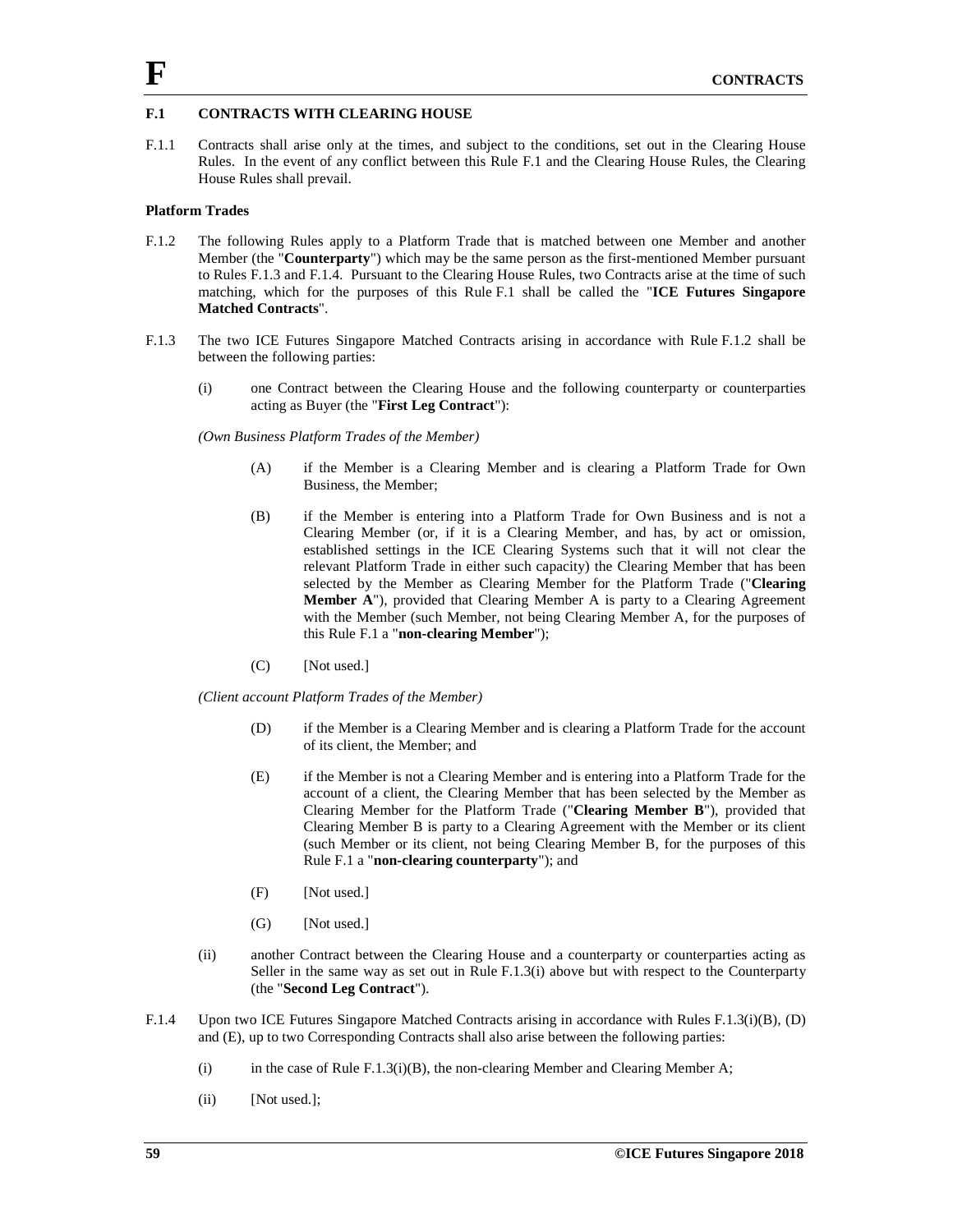- (iii) in the case of Rule F.1.3(i)(D), the client and the Member; and/or
- $(iv)$  in the case of Rule F.1.3(i)(E), the non-clearing Counterparty and Clearing Member B,
- $(v)$  [Not used.]
- (vi) [Not used.]

as applicable, in respect of the First Leg Contract and/or Second Leg Contract (with respect to the Counterparty). A party to a First Leg Contract may also be a party to a Second Leg Contract if it is the Clearing Member in respect of both legs and acts in a different capacity or for different clients in respect of the same Platform Trade. In such circumstances, any Corresponding Contracts arising in accordance with this Rule F.1.4 will arise separately with respect to the First Leg Contract and Second Leg Contract.

The terms of any such Corresponding Contracts shall be as set out in the Clearing House's Customer-CM Transactions Standard Terms, but on economic terms identical to the terms of the relevant ICE Futures Singapore Matched Contract, except that:

- (A) if the party to the ICE Futures Singapore Matched Contract is the seller under the ICE Futures Singapore Matched Contract it shall be the buyer under the Corresponding Contract and *vice versa*;
- (B) it is not a cleared Contract (with the result that certain terms applicable only to cleared Contracts will not apply pursuant to the Customer-CM Transactions Standard Terms); and
- (C) it shall be subject to such amended or different terms and conditions as are or have been agreed between the parties, to the extent not inconsistent with the Customer-CM Transactions Standard Terms.

#### **Block Trade and EFRP Contracts ("ICE Futures Singapore Block Contracts")**

- F.1.5 The following Rules apply to an ICE Futures Singapore Block Trade which is agreed between two different Members (for the purposes of this Rule F.1.5 the "**Non-Crossed Transaction**"). The relevant details may be reported to the Exchange by one Member ("**Block Member A**") who is party to the Non-Crossed Transaction, through ICE Block, pursuant to the Rules and in such a manner that may be prescribed by the Exchange from time to time. The other Member party to the Non-Crossed Transaction ("**Block Member B**") must confirm acceptance of the relevant details through ICE Block. Pursuant to the Clearing House Rules, two ICE Futures Singapore Block Contracts arise at the time of receipt by the Exchange in its system of such confirmation of acceptance, provided that complete and correct data in respect of the transaction has been received.
- F.1.6 The two ICE Futures Singapore Block Contracts arising in accordance with Rule F.1.5 shall be established in the same way and between such parties as set out in Rule F.1.3(i) and (ii) above, but with respect to Block Member A and Block Member B.
- F.1.7 Upon an ICE Futures Singapore Block Contract arising under Rule F.1.5 above, up to two Corresponding Contracts shall be established in the same way and between such parties as set out in Rule F.1.4 above, but with respect to Block Member A and Block Member B.
- F.1.8 This Rule F.1.8, and Rules F.1.9 and F.1.10, apply to an ICE Futures Singapore Block Trade where both the buy and sell sides of the ICE Futures Singapore Block Trade are reported to the Exchange by the same Member (for the purposes of this Rule F.1.8, a "**Crossed Transaction**"). The relevant details may be reported to the Exchange by the Member ("**Block Member A**") through ICE Block pursuant to the Rules and in such a manner that may be prescribed by the Exchange from time to time. Pursuant to the Clearing House Rules, two ICE Futures Singapore Block Contracts arise at the time of receipt by the Exchange in the ICE Clearing Systems of correct and complete details relating to the Crossed Transaction.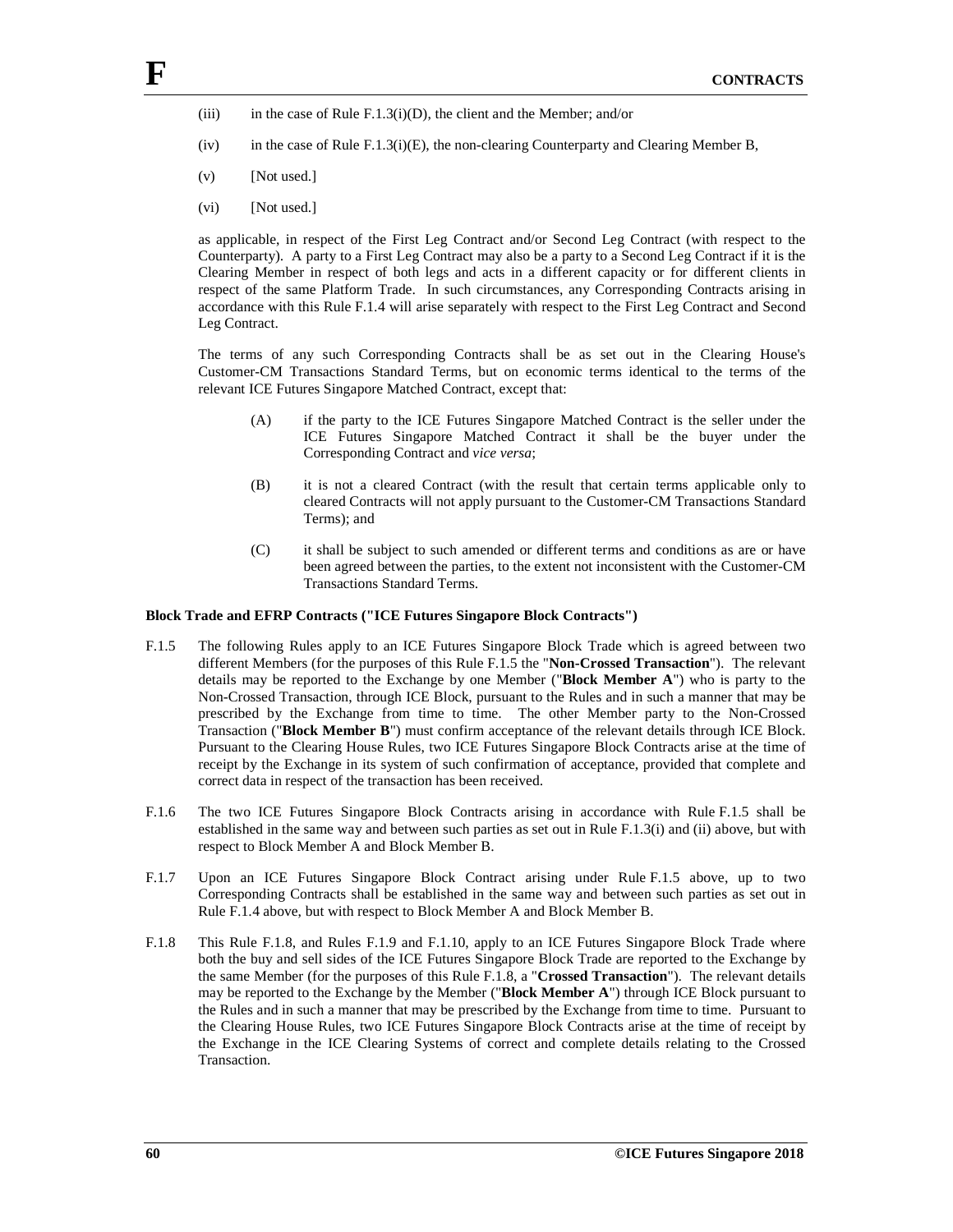- F.1.9 The two ICE Futures Singapore Block Contracts arising in accordance with Rule F.1.8 shall be established in the same way and between such parties as set out in Rule F.1.3(i) and (ii) above but with respect to Block Member A.
- F.1.10 Upon an ICE Futures Singapore Block Contract arising under Rule F.1.8 above, up to two Corresponding Contracts shall be established in the same way and between such parties as set out in Rule F.1.4 above, but with respect to Block Member A.

# **General Provisions**

- F.1.11 Subject to any Rules and procedures made pursuant to Rule F.6, an ICE Futures Singapore Matched Contract or ICE Futures Singapore Block Contract to which a Clearing Member becomes a party pursuant to Rule F.1 (and which has not been allocated by such Clearing Member to, and accepted by, another Clearing Member in accordance with Clearing House Rules) shall be recorded with the Clearing House in the name of such Clearing Member in accordance with and subject to the Clearing House Rules.
- F.1.12 An ICE Futures Singapore Matched Contract or ICE Futures Singapore Block Contract may be allocated from one Clearing Member, being the person initially party to such contract pursuant to Rule F.1.3, F.1.5 or F.1.9 ("**Clearing Member A**") to another Clearing Member ("**Clearing Member B**") if both such Clearing Members record their agreement to such allocation in the ICE Clearing Systems on the same day that the relevant ICE Futures Singapore Matched Contract or ICE Futures Singapore Block Contract arose. Subsequent to such agreement having been recorded, the original ICE Futures Singapore Matched Contract or ICE Futures Singapore Block Contract between Clearing Member A and the Clearing House shall be terminated simultaneously with a replacement ICE Futures Singapore Matched Contract or ICE Futures Singapore Block Contract, on the same terms as the terminated Contract, arising between Clearing Member B and the Clearing House and being recorded with the Clearing House in the name of Clearing Member B, in accordance with and subject to the Clearing House Rules. Any related Corresponding Contract to which Clearing Member A was party shall also simultaneously terminate and be replaced by a Corresponding Contract to which Clearing Member B is party.
- F.1.13 [Not used.]
- F.1.14 If the Clearing House takes any action in relation to a Contract, without limitation including pursuant to Clearing House Rules 103 (Delay in performance by the Clearing House), 104 (Invoicing back and specification of terms), 107 (Conversion to other Eligible Currency), 109 (Alteration of Rules, Procedures, Guidance and Circulars), 110 (Extension or Waiver of Rules) or 112 (Force majeure and similar events), each affected Clearing Member may take equivalent action (or, if it cannot take equivalent action, it is not advisable to do so or equivalent action would not deal with the matter in hand, other appropriate action) against the relevant Member under the Corresponding Contract, including but not limited to terminating, and/or modifying the non-economic terms of, such Corresponding Contract and/or making adjustments to any determination of amounts paid or payable under the relevant Clearing Agreement.
- F.1.15 Each Member agrees and acknowledges that any Clearing Member selected by it for any Matched Transaction, if applicable, does not guarantee the Clearing House's performance of any of the Clearing House's obligations under the Rules, any Contract or any Corresponding Contract. In the event that the Clearing House defaults in or defers or varies the payment or performance of any obligation otherwise owed by it in respect of a Contract corresponding to a Corresponding Contract, the Clearing Member will be entitled to make a corresponding deduction, withholding or other reduction from, or tolling or deferring of any payment or performance otherwise owed by it under such Corresponding Contract and/or to make its performance under such Corresponding Contract conditional on performance by the Clearing House under the related Contract. Where any such deduction or forbearance may be attributable to Corresponding Contracts between the relevant Clearing Member with more than one Member, the Clearing Member shall allocate such deduction among such Members on a *pro rata* basis. If such defaulted or delayed payment is subsequently obtained by the Clearing Member from the Clearing House (in whole or in part), the Clearing Member shall thereupon be liable to make the corresponding payment or performance (or portion thereof) to the Member pursuant to the Corresponding Contract.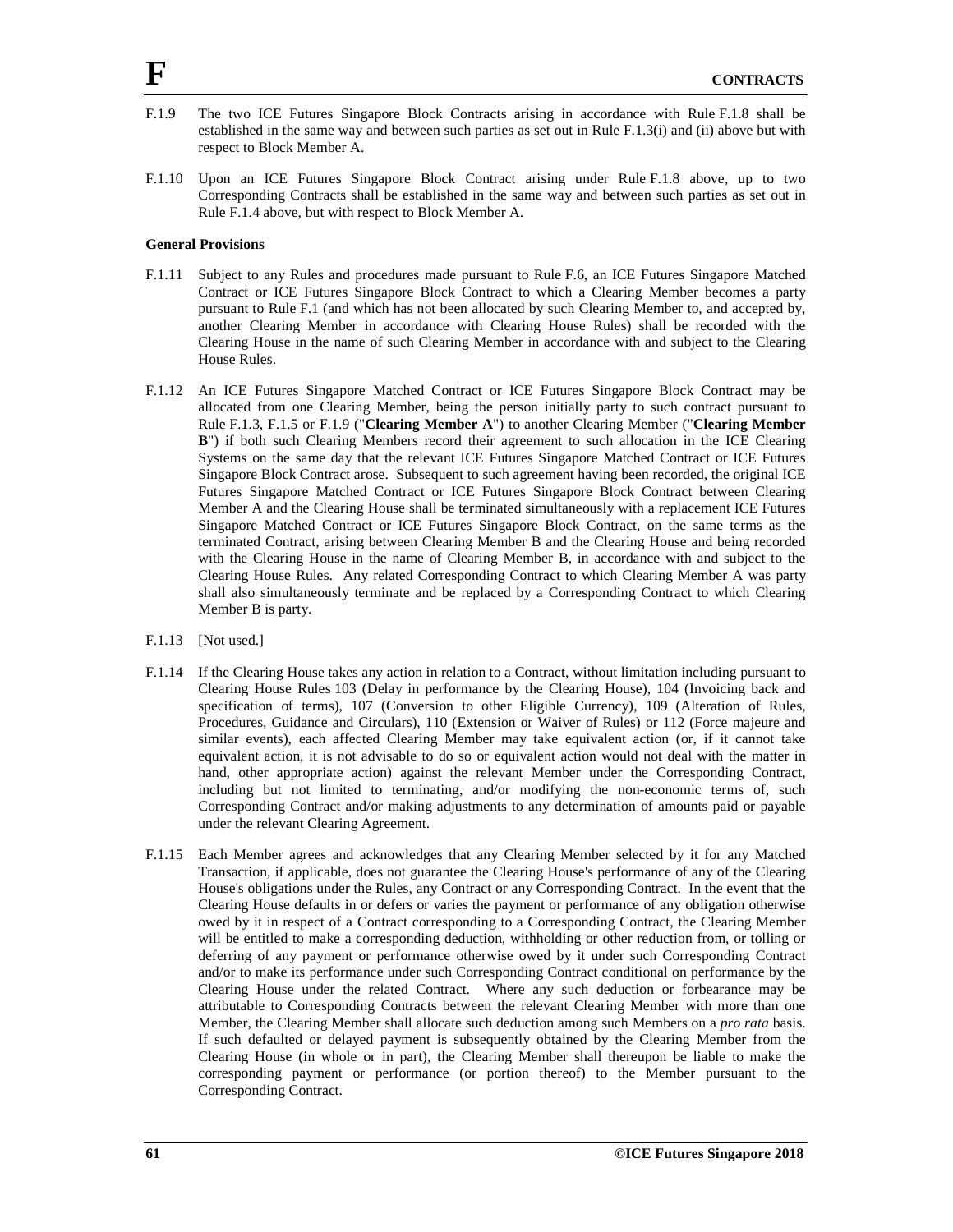- F.1.16 Each Corresponding Contract will automatically terminate without any obligation or liability of any party to such Corresponding Contract in the event that the Contract to which it relates is void or voided, pursuant to the Clearing House Rules, at the same time as the relevant Contract terminates and without need for any further action on the part of any person.
- F.1.17 A Clearing Member may be suspended, have its membership with the Clearing House terminated or be subject to Default Proceedings (within the meaning of Section D) by the Clearing House. Members that are not Clearing Members should be aware that such events may have effects upon Corresponding Contracts or agency relationships or their ability to enforce their rights under Corresponding Contracts or agency relationships. Members should refer to the Clearing House Rules for further details and to other references to "Customers" in the Clearing House Rules, in addition to the relevant risk disclosures made by the Clearing House and each Clearing Member.
- F.1.18 Each Member is hereby deemed to acknowledge, represent and agree that:
	- (i) in entering into Contracts and Corresponding Contracts, Members will act as principal and not as agent, subject to the Clearing House Rules;
	- (ii) except as further detailed in the Clearing House Rules, the Clearing House has no obligation or liability to a Member that is not a Clearing Member, whether in tort, contract, restitution, in respect of any Contract, pursuant to the Rules or otherwise, (except any liability for fraud, death or personal injury or any other liability which under Applicable Laws may not be excluded); and
	- (iii) in accordance with the Clearing House Rules, the Clearing House has the right to suspend or terminate the clearing of transactions, either generally or in relation to a particular Clearing Member, without notice.

#### **F.2 CONTRACTS IN THE MAKING OF WHICH A MEMBER IS SUBJECT TO THE RULES**

- F.2.1 A Member is subject to the Rules when entering into Contracts and contracts of the following kinds:
	- (a) a Corresponding Contract made with a client otherwise than on the Market in conformity to Rule C.6.2(a);
	- (b) a Corresponding Contract made with a client otherwise than on the Market, not conforming to Rule C.6.2(a) only because the relevant matching contract (within the meaning of that Rule save as to the time it is made) is made or procured by the Member after and not before the matching of the Contract;
	- (c) a Contract made on the Market which is allocated to and accepted by the Member;
	- (d) a Corresponding Contract arising between the Clearing Member and its client which is a Member, pursuant to a Clearing Agreement to which they are both a party; and
	- (e) any other Contract made or required or permitted to be made under the Rules including, without limitation, Section D.
- F.2.2 [Not used.]

### **F.3 TRANSACTION RECORDS**

- (a) All Members shall keep proper and complete accounting and other records relating to all Contracts and Corresponding Contracts made on the Market or Contracts entered into otherwise in accordance with the Rules, whether for a Member's own or a client's account, and containing such details as the Exchange or the ARC Committee may from time to time prescribe. Separate accounts shall be kept in relation to each client and all orders and accounts shall be given a unique and clearly identifiable reference.
- (b) All orders executed on the Market or otherwise in accordance with the Rules shall be promptly recorded in writing (or such other permanent form as may from time to time be permitted) by the Member in its own records and reported to the Exchange (or, if the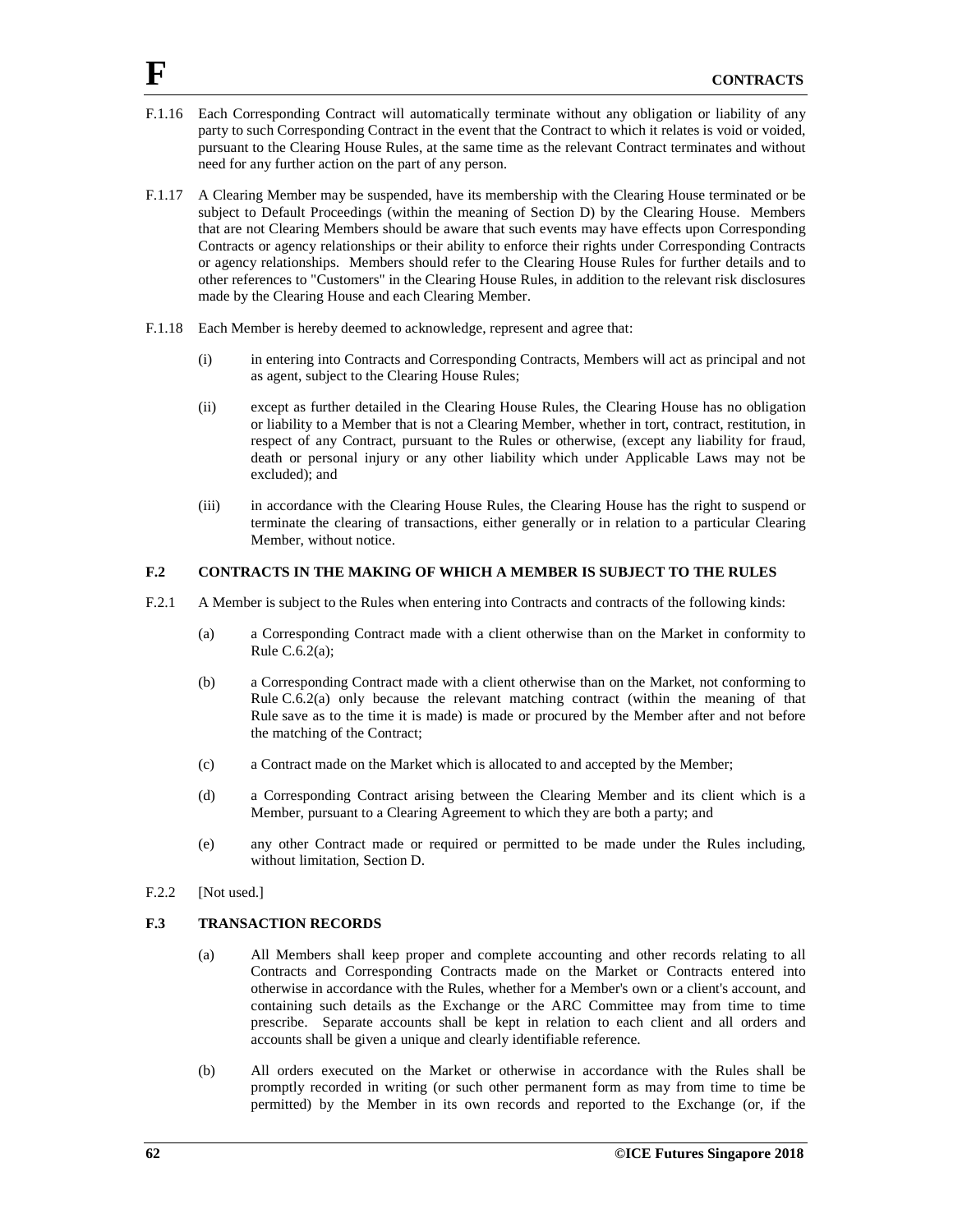Exchange permits, to the Clearing House on behalf of the Exchange) in such manner and together with such particulars as the Exchange may from time to time require. The Exchange shall (and is hereby authorised to) present and confirm particulars of all Contracts to the Clearing House on behalf of Members by means of the ICE Clearing Systems.

- (c) Members shall keep daily records of such open positions and shall comply with such reporting requirements as the Exchange or the ARC Committee may from time to time prescribe. The Exchange may request the Clearing House to disclose to the Exchange details of Contracts and open positions of Members.
- (d) Such records shall be maintained for a reasonable period of time (which shall be not less than five years) and shall be open to inspection by the Exchange.
- (e) The provisions of the Rules in F.3 shall be without prejudice to the provisions of the Electronic User Agreement regarding record keeping which shall supplement the Rules in F.3.
- (f) [Not used.]

#### **F.4 DEPOSITS AND MARGINS**

Members shall charge (by cash or such other collateral as may from time to time be approved by the Exchange) to clients who are not Members in respect of each Corresponding Contract:

- (a) at least such initial margin, if any, as shall for the time being be prescribed by the Exchange in respect of Products of that kind; and
- (b) such variation margin, if any, as the Exchange shall for the time being determine in respect of Products of that kind;

subject always to such conditions and exceptions as may be specified by the Exchange or by the ARC Committee.

#### **F.5 [NOT USED.]**

#### **F.5A EFRPs**

- F.5A.1 These Rules shall apply to all EFRPs (including, for the avoidance of doubt, EFRPs entered on ICE Block by an ICE Block Member).
	- (a) EFRPs are available in respect of those Products and Contract Months as determined by the Exchange from time to time. Such transactions in such Products are not subject to the Trading Procedures unless specifically referred to.
	- (b) Details of the EFRP must be reported to the Exchange in accordance with Trading Procedure 16B or by any other means determined by the Exchange from time to time. The transaction details specified in Trading Procedure 16B shall be displayed on the ICE Platform and made available during the Trading Day.
	- (c) In respect of EFRPs, upon demand by the Exchange, EFRP executing Members must provide satisfactory evidence that the EFRP has been executed in accordance with these Rules and the Trading Procedures.
	- (d) EFRPs shall only be registered within price parameters as defined by the Exchange from time to time.
	- (e) A decision by the Exchange not to record or accept an EFRP or not to present any EFRP to the Clearing House is final.
	- (f) All Members and Persons Subject to the Rules must ensure that, on bringing the transactions on-Exchange, they comply with all applicable Rules.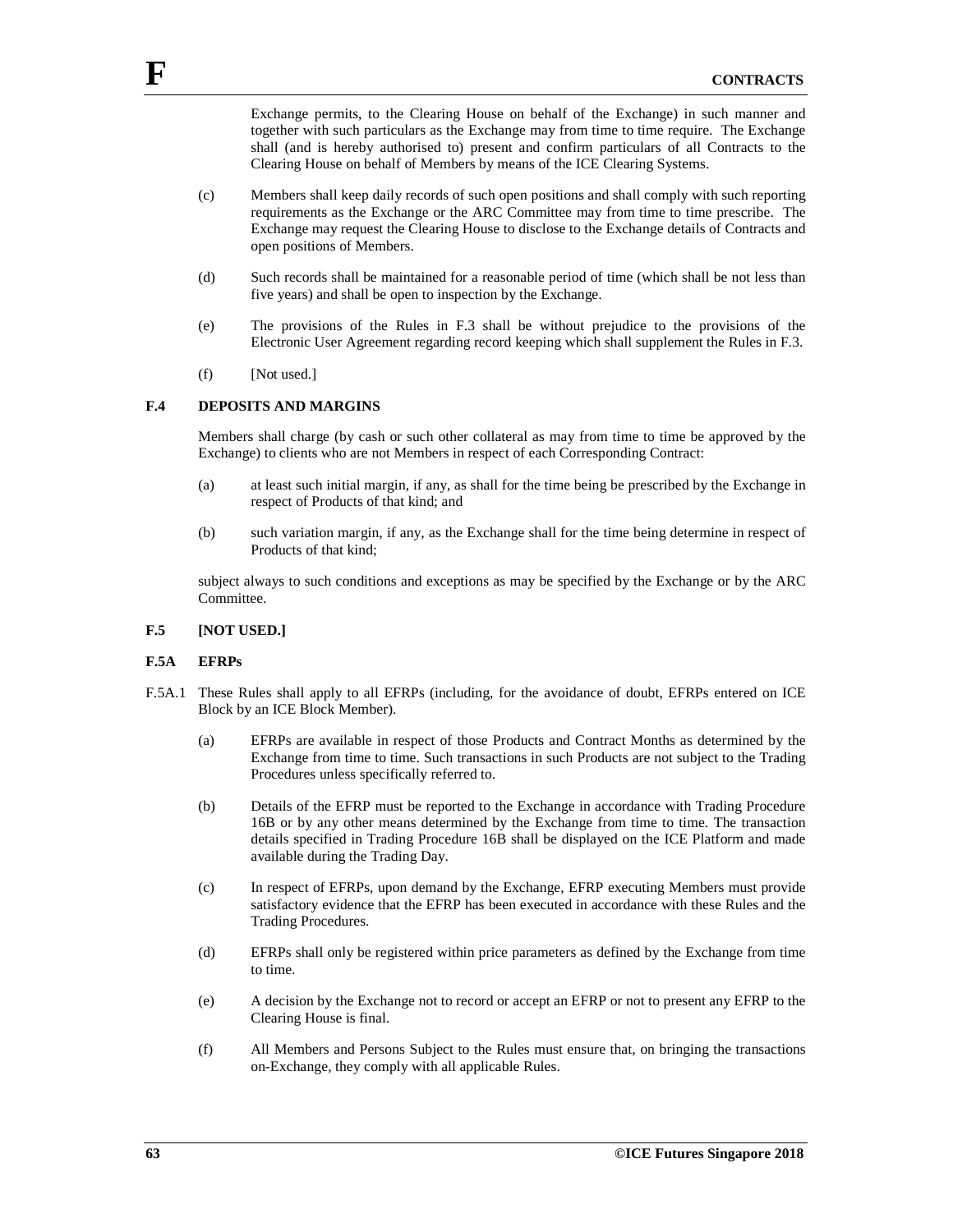# **F.6 TRANSFER OF CONTRACTS**

The Exchange may from time to time make, add to or amend Rules and procedures providing for the transfer of Contracts between the Exchange and/or the Clearing House and another exchange or its clearing house.

#### **F.7 BLOCK TRADES**

- F.7.1 (a) Block Trades may take place in respect of Products designated by the Exchange from time to time as Products that may be traded as Block Trades pursuant to the Rules.
	- (b) Block Trades may be organised only during such ICE Platform Trading Hours of the Block Trade Contract concerned and on such Trading Days as the Exchange may from time to time prescribe.
	- (c) Any Member is permitted to arrange Block Trades subject only:
		- (i) to the Member's Representative arranging the Block Trade on behalf of the Member, having such individual registration with the Exchange or otherwise as is required by Applicable Laws;
		- (ii) in the case of a Trade Participant, to the Block Trade being in respect of business for his Own Business and the counterparty with whom he arranges the Block Trade being another Member;
		- (iii) to Members having completed such form of registration or enrolment as may be prescribed by the Exchange from time to time;
		- (iv) to ICE Block Members having being approved by the Exchange and completed such form of registration or enrolment as may be prescribed by the Exchange from time to time;
	- (d) Where a General Participant enters into a Block Trade with or on behalf of a client who is not a Member of the Exchange, it must comply with all Applicable Laws, including in relation to suitability and appropriateness.
	- (e) [Not used.]
	- (f) A Member must not disclose the identity of the party to a Block Trade order to potential counterparties unless the Member has previously received that party's permission to do so. Members may disclose the terms of Block Trade orders in furtherance of bilateral negotiations, which may include indicating that the negotiations have ended.
	- (g) Members are not permitted to facilitate the execution of Block Trades on a system or facility which is accessible to multiple participants that allows for the electronic matching or the electronic acceptance of anonymous bids and offers.

#### **Minimum Volume Thresholds**

- F.7.2 (a) The Minimum Volume Thresholds in respect of each Block Trade Contract that can be traded as a Block Trade shall be determined by the Exchange and published from time to time. A Contract may be subject to one Minimum Volume Threshold for Block Trades which are to be published and separate Minimum Volume Thresholds for Block Trades which are not to be published or for which publication is to be deferred.
	- (b) Members are, subject to Rule F.7.1 above, permitted to enter into Block Trades which involve the trading of two or more different Products or Block Trades that involve the trading of two or more different Contract Months of the same Product.
	- (c) An order for a Block Trade for two or more Contract Months of the same Product may be matched with Block Trade orders for individual Contract Months provided that each such order meets or exceeds the Minimum Volume Threshold for that Product or combination.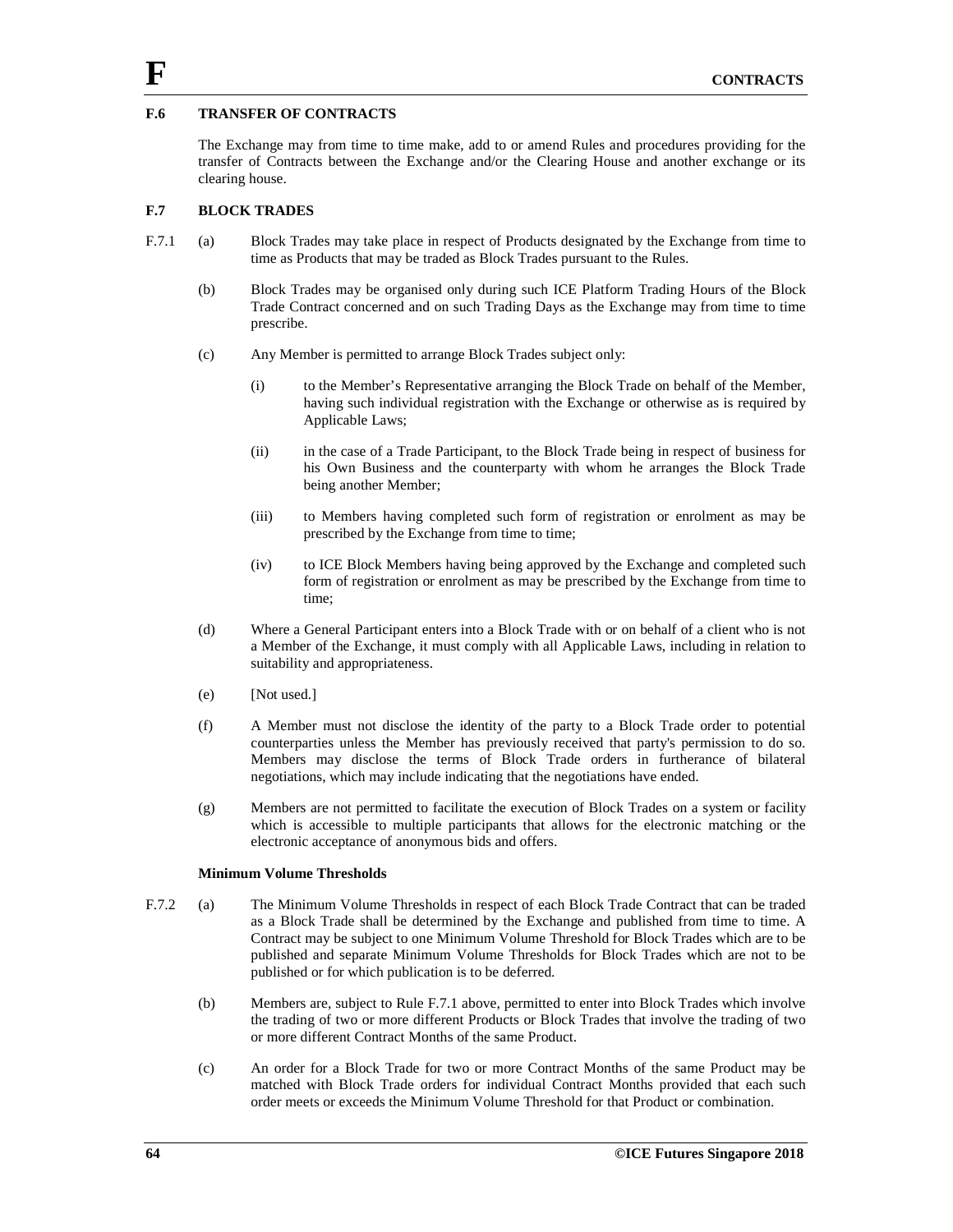(d) Applicable requirements relating to Block Trades, and the Minimum Volume Thresholds that apply, shall be determined by the Exchange and published from time to time. A breach of any guidance, policy or procedures published under this Rule F.7.2 relating to Block Trades by a Member or Person Subject to the Rules may constitute a breach of the Rules by such Member or person.

#### **Aggregation of Lots**

F.7.3 In respect of Products designated by the Exchange as Block Trade Contracts, Members must not aggregate separate orders in order to meet the Minimum Volume Thresholds.

Members may aggregate separate orders provided each such separate order meets or exceeds the Minimum Volume Threshold for the relevant Product or are received from the same client. Members may also aggregate orders for funds which are operated by the same fund manager and traded by the same fund manager, pursuant to the same strategy.

Likewise Members may not combine separate orders in respect of different Products to generate an inter-contract spread trade, unless each such separate order is for the same client or meets or exceeds the Minimum Volume Threshold for the relevant Product.

In the case of Option Contracts designated as Block Trade Contracts, where a Member receives a Block Trade order which meets or exceeds the relevant minimum volume threshold, he may aggregate orders on the matching side only, in order to facilitate execution of the Block Trade.

F.7.4 When arranging a Block Trade and, in particular, when aggregating orders on the matching side to facilitate arrangement of a Block Trade in accordance with the Rules, (and in particular with Rule F.7.3) Members must ensure that they act with due skill, care and diligence; and the interests of the client(s) are not prejudiced.

#### **Price**

F.7.5 Members shall ensure, when arranging or organising Block Trades, that the price of any Block Trade being quoted represents the Fair Market Value for that trade*.* On each occasion of quoting a Block Trade price, the Member must, at the time, make it clear to the potential counterparty(ies), whether a Member or a client who is not a Member of the Exchange, that the price being quoted is a Block Trade price and not the prevailing market price.

When determining a Block Trade price, a Member should, in particular, take into account the prevailing price and volume currently available in the Market, the liquidity of the Market and general market conditions, but shall not be obliged to obtain prices from other Members, unless this would be appropriate in the circumstances.

Prices of Block Trades will not be included in the determination or calculation of any Exchange index or settlement price.

### **Submission of Details of Block Trades**

- F.7.6 Once a Block Trade has been organised the Members must submit the Block Trade details to the Exchange in accordance with Trading Procedure 17.
- F.7.7 A decision by the Exchange not to record or accept a Block Trade or not to present details of the Block Trade to the Clearing House is final.

# **F.8 POSITION TRANSFERS**

F.8.1 (a) Once a Contract arises under the Clearing House Rules, that Contract may not be transferred to another Member's name without the agreement of the Clearing House and unless in accordance with this Rule F.8. Members may transfer positions in accordance with relevant Clearing House processes and the Clearing House Rules in the following instances: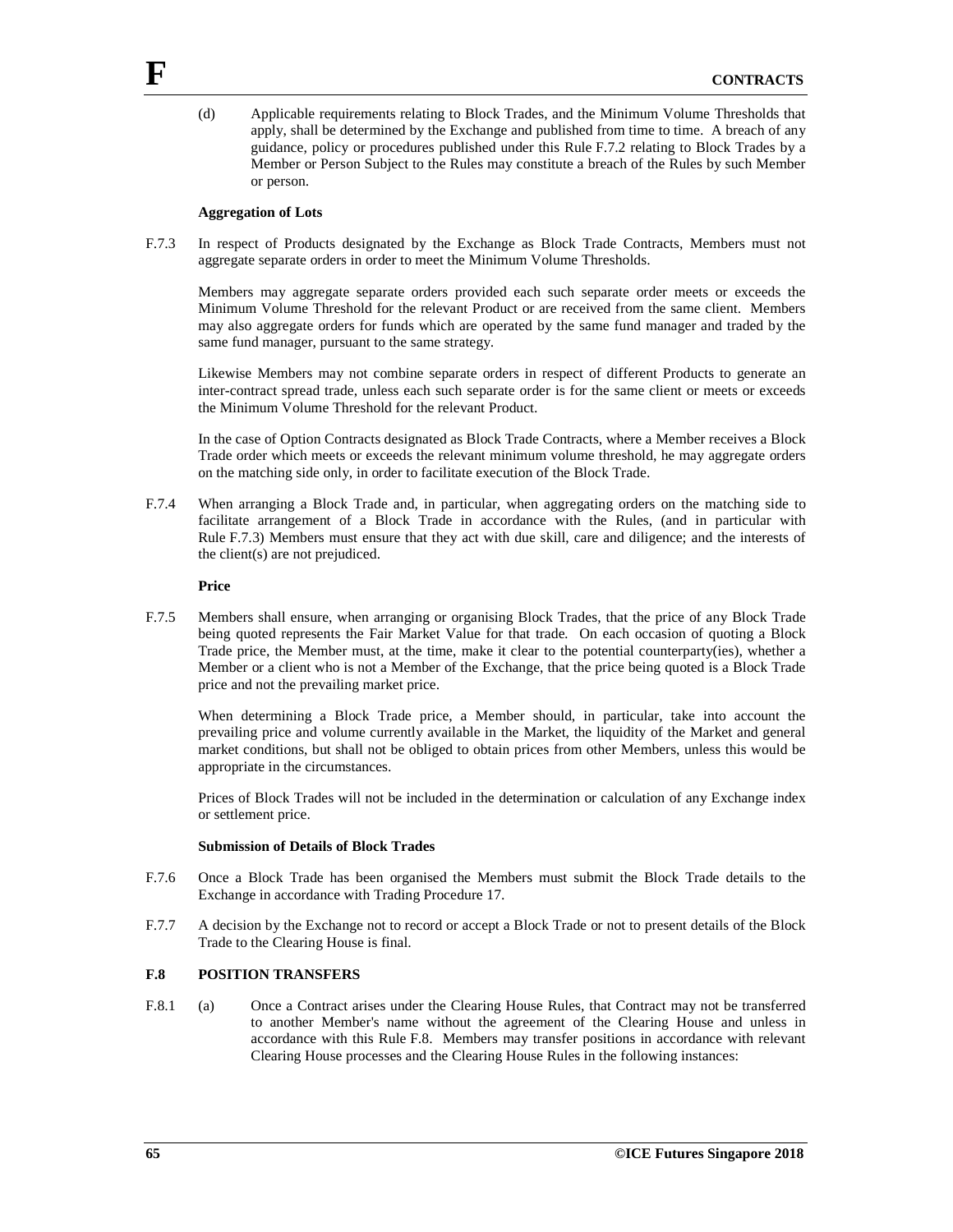- (i) transfers of open Contracts from one Member to another Member made at the request of a client where no change in the underlying position at the client level is involved; or
- (ii) transfers of open Contracts from one account to another account on the books of the same Member made at the request of a client where no change in the underlying position at the client level is involved.
- (b) Position transfers input in accordance with Rule F.8.1(a)(i)-(ii) above may be submitted on any Trading Day for the Contract Month up until the close of the ICE Clearing Systems or expiry of the relevant Contract Month on the last Trading Day of such Contract Month, subject to guidance from the Exchange.

Position transfers where Rule  $F(8.1(g)(i)-(iv))$  below applies may be submitted on any Trading Day for the Contract Month up to five Trading Days before the expiry of the relevant Contract Month, subject to guidance from the Exchange. Requests for such transfers must be provided at least one Trading Day prior to the transfer date.

- (c) Position transfers which have the effect of off-setting (closing-out) existing open positions are not permitted in the spot month of a Contract.
- (d) Position transfers in Futures Contracts and Option Contracts may be effected at:
	- (i) the prior day's settlement price; or
	- (ii) at the original market price,

subject to such approvals from the Clearing House as may be required.

- (e) [Not used.]
- (f) For all such position transfers, the Member receiving the positions must record the transferred Contracts on its books at either the original dates or the transfer date, in accordance with the price at which the positions were transferred.
- (g) Position transfers shall not be permitted if there is any change in the beneficial ownership of the Contracts involved except for the following, at the discretion of the Exchange and on submission of such details as requested by the Exchange:
	- (i) position transfers made for the purpose of combining the positions held by two or more funds which are operated by the same fund manager and traded by the same fund manager, pursuant to the same strategy, into a single account so long as the transfers do not result in the liquidation of any open positions, and the pro rata allocation of interests in the consolidating account does not result in a significant change in the value of the interest of any fund participant;
	- (ii) such other position transfer as the Exchange, in its discretion, shall exempt in connection with, or as a result of, a merger, asset purchase, consolidation or similar non-recurring corporate transaction between two or more entities where one or several entities become the successor in interest of one or several other entities;
	- (iii) with the consent of the Member(s) and the approval of the Exchange, the transfer of existing positions between accounts or between Members when the situation so requires and such transfer is in the best interests of the Exchange or the Market; and
	- (iv) for purposes of this Rule, a change in beneficial ownership shall not be deemed to have occurred with respect to:
		- (a) position transfers between firms which are 100% owned by the same person; and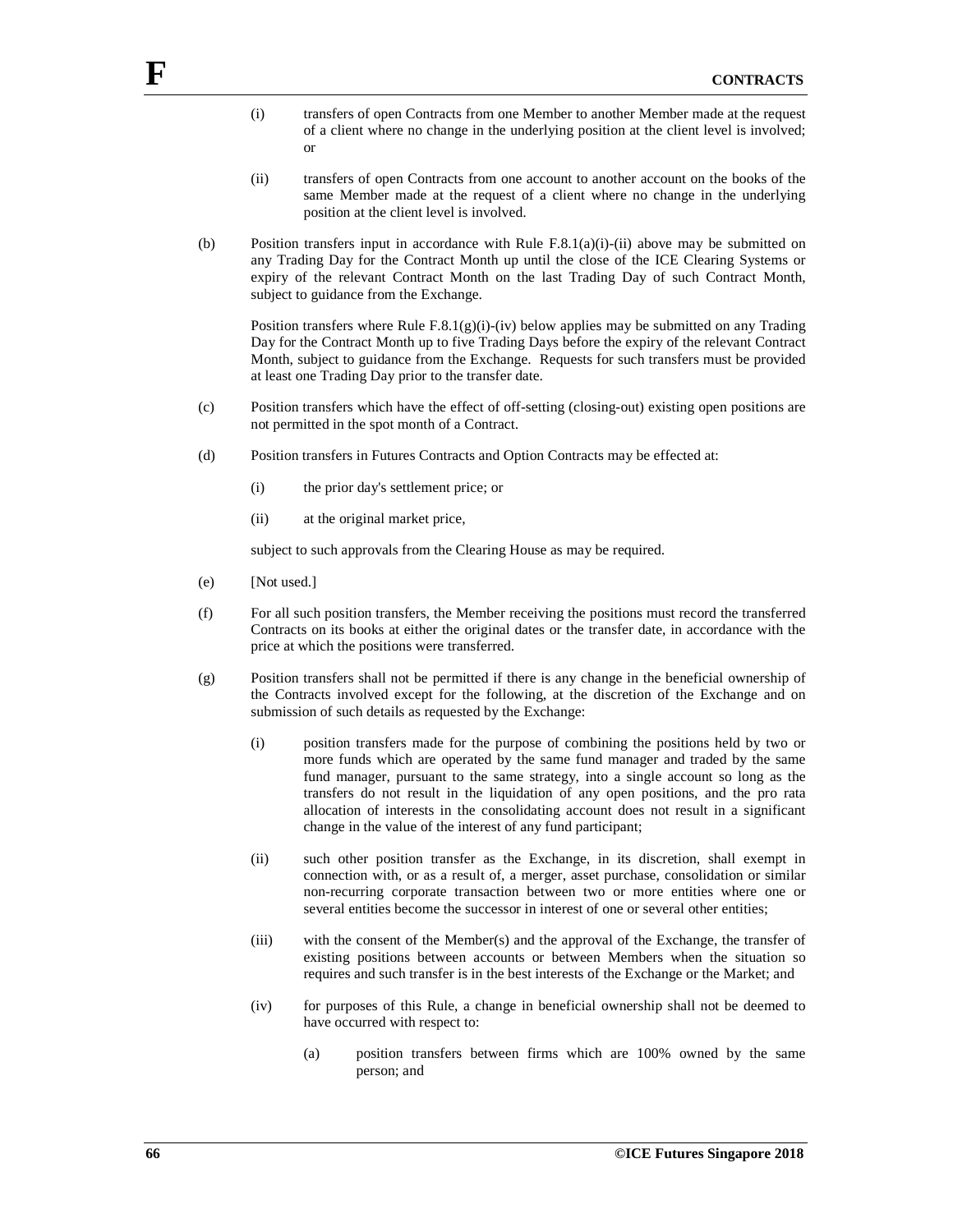- (b) position transfers between any person and any entity owned 100% by such person.
- (h) The Exchange may review position transfers at any time. When reviewing position transfers, the Exchange may seek further explanations or supporting documentation from Members in order to confirm its understanding of the nature of the transaction. Processing of a position transfer will not preclude the Exchange from instigating disciplinary proceedings in the event that it transpires that the position transfer may have been in contravention of applicable Exchange Rules.
- (i) If a Member who is a Clearing Member is in default with regard to the Clearing House, the Clearing House shall have discretion to transfer any or all of the rights, liabilities and obligations of the Defaulter (as defined in Section D) in respect of any Contract to another Clearing Member without reference to the Exchange.

# **F.9 TRANSACTION REPORTING**

F.9.1 Each Member acknowledges and agrees that the Exchange shall be authorised to submit the terms of a Contract (and any related Corresponding Contract) to any Repository as a delegate for the Clearing House, Clearing Member and any relevant client, as applicable, save where the relevant Clearing Member notifies the Clearing House or the Exchange in writing that it does not require the Exchange to act as such (whether generally or in respect of particular clients or kinds of Contract).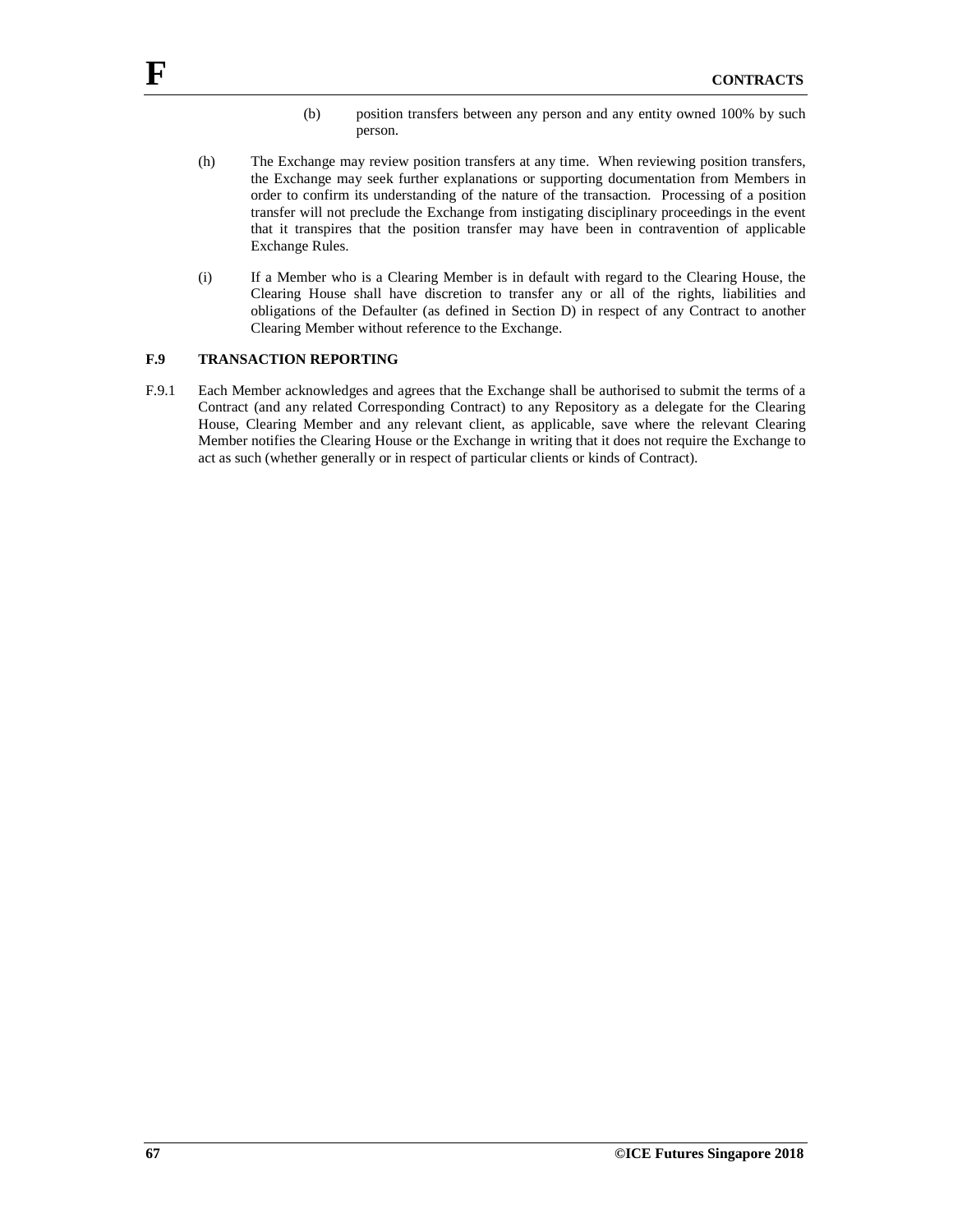# **SECTION G - TRADING**

| G.1  | Generally                                        |
|------|--------------------------------------------------|
| G.2  | <b>Exchange Policies and Procedures</b>          |
| G.2A | [Not used.]                                      |
| G.2B | [Not used.]                                      |
| G.2C | [Not used.]                                      |
| G.2D | [Not used.]                                      |
| G.2E | [Not used.]                                      |
| G.2F | Contracts Traded by Members on the ICE Platform  |
| G.3  | Validity of Contracts                            |
| G.4  | Prior Arrangement Prohibited                     |
| G.5  | Orders Given on a Not Held Basis                 |
| G.6  | [Not used.]                                      |
| G.6A | <b>Matching Orders</b>                           |
| G.7  | Priority of Orders                               |
| G.8  | Disclosure, Withdrawal and Withholding of Orders |
| G.9  | Abuse of Orders                                  |
| G.10 | Qualification to Trade on the Market             |
| G.11 | Limitation on Members' Trading Staff             |
| G.12 | [Not used.]                                      |
| G.13 | Price Limits                                     |
| G.14 | <b>Emergency Closures</b>                        |
| G.15 | <b>Trading Disputes</b>                          |
| G.16 | Order Receipt and Order Entry Records            |
| G.17 | Open Interest                                    |
| G.18 | [Not used.]                                      |
| G.19 | [Not used.]                                      |
| G.20 | Disorderly Trading                               |
| G.21 | ICE Futures Singapore Markers ("Markers")        |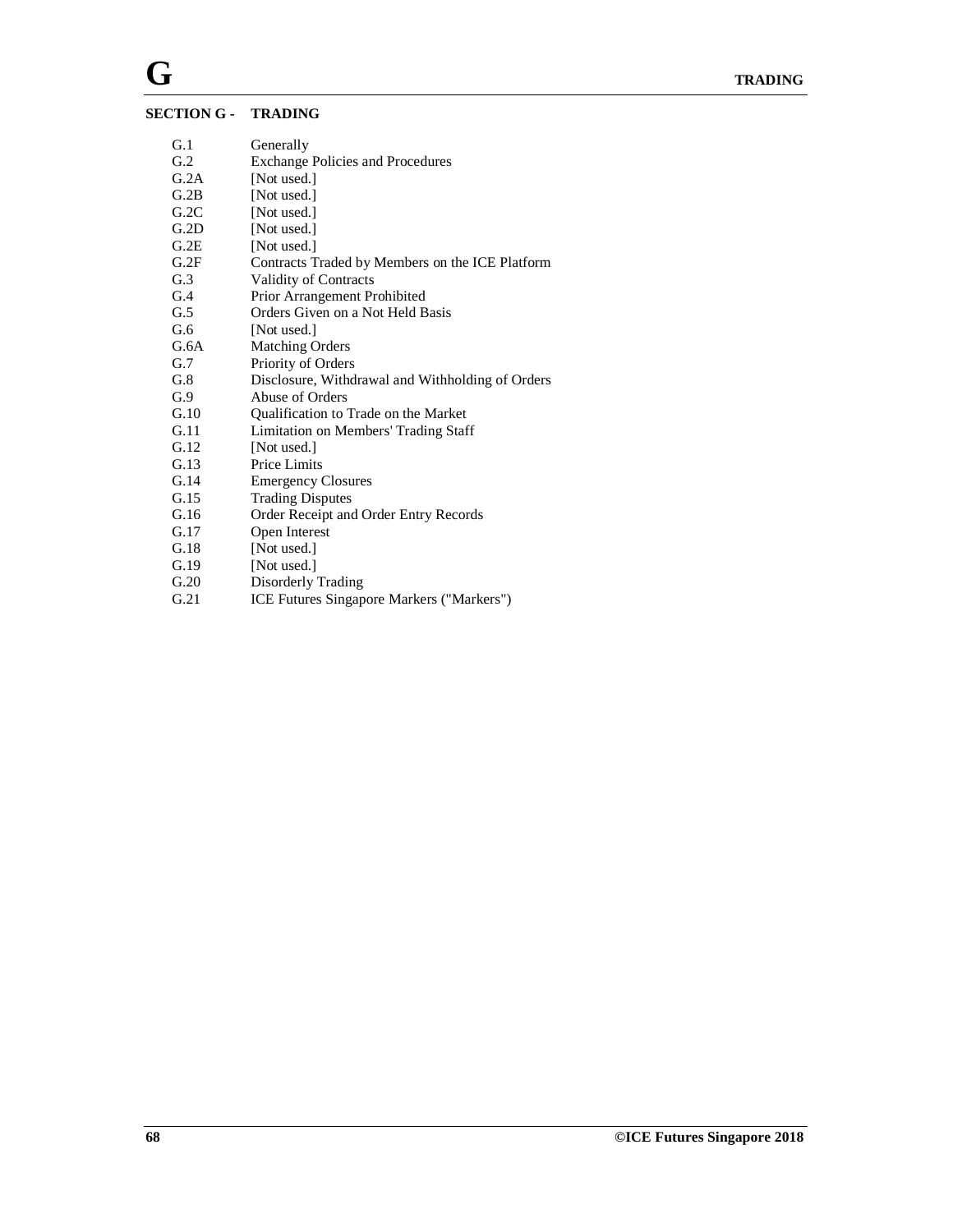### **G.1 GENERALLY**

Contracts shall be executed on the Market in accordance with this Section G and such procedures as are for the time being prescribed under Rule G.2.

The Exchange shall from time to time determine those Products that shall be traded.

### **G.2 EXCHANGE POLICIES AND PROCEDURES**

- (a) The Exchange may from time to time by Circular or other written notice to Members and Persons Subject to the Rules prescribe procedures governing trading on the ICE Platform and the registration of EFRPs, Block Trades and Cross Trades on the Market and other aspects of business conducted on the Market.
- (b) A breach of any policy, guidance document or any procedures prescribed under this Rule G.2 by a Person Subject to the Rules will constitute a breach of the Rules by such person.
- **G.2A** [Not used.]
- **G.2B** [Not used.]
- **G.2C** [Not used.]
- **G.2D** [Not used.]
- **G.2E** [Not used.]

### **G.2F CONTRACTS TRADED BY MEMBERS ON THE ICE PLATFORM**

An order executed or matched on the ICE Platform by, for or following any submission by or on behalf of a Member shall give rise to Contract(s) in accordance with Rule F.1 and Clearing House Rules.

# **G.3 VALIDITY OF CONTRACTS**

- (a) To be a valid Contract made on the Market, the Contract must give rise to a Contract under Clearing House Rules that is not void or voided and must be:
	- (i) executed on the ICE Platform only by a registered Responsible Individual using his appropriate ITM; and
	- (ii) executed in accordance with either Rule G.5 or G.6.A; or
	- (iii) expressly authorised by the Exchange in its absolute discretion, pursuant to Trading Procedure 8.5; or
	- (iv) expressly authorised by the Exchange in its absolute discretion.
- (b) Once a bid or offer made on the Market has been accepted in whole or in part, there is no right of withdrawal by the Exchange or a Member, subject to each of: (i) Rule G.15; (ii) any power exercisable by the Exchange pursuant to Section D; (iii) any power exercisable by the Clearing House treating a Contract as void or voided; and (iv) the default rules set out in the Clearing House Rules.
- (c) Acceptance of a bid or offer gives rise to a Contract between the two parties in accordance with the Clearing House Rules and as further described in Rule F.1, subject to each of: (i) Rule G.15; (ii) any power exercisable by the Exchange; and (iii) the Clearing House treating a Contract as void.

# **G.4 PRIOR ARRANGEMENT PROHIBITED**

It shall be an offence for a Member or Member's Representatives to prearrange a Contract made or intended to be made on the Market, except a Contract made or to be made under Rule F.5.A or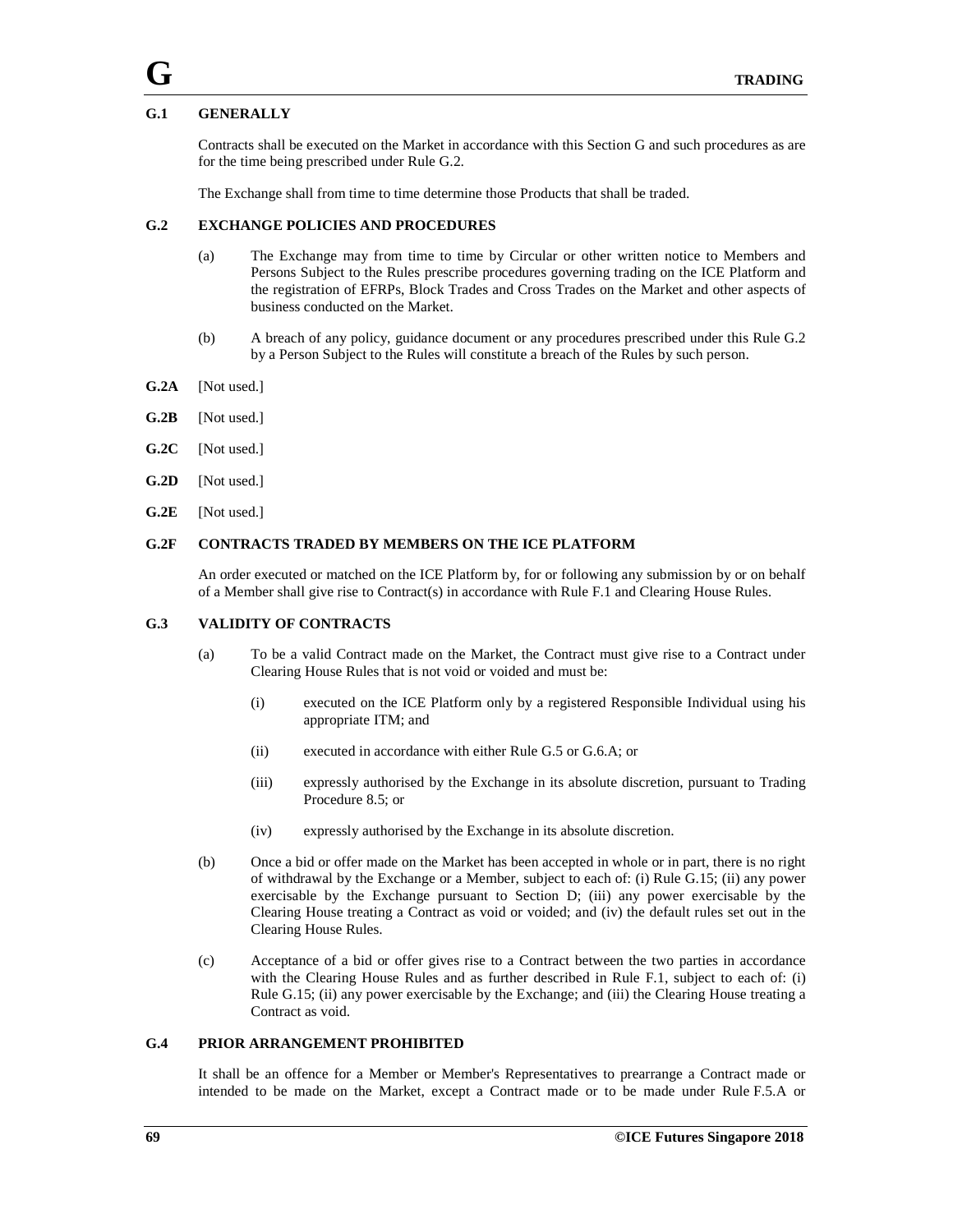Rule F.7. It shall also be an offence for a Member or Member Representative to engage in pre-execution communications, except in accordance with the following procedures:

- (a) for the purposes of this Rule, pre-execution communications shall mean communications for the purpose of discerning interest in the execution of a transaction in a Product prior to the terms of an order being submitted to the ICE Platform;
- (b) a Member or Member Representative may engage in pre-execution communications subject to it complying with the following conditions:
	- (i) if a customer order is involved, the customer has previously consented to such communications being made on its behalf;
	- (ii) the details of such communications shall not be disclosed to any person who is not a party to the communications;
	- (iii) no order shall be entered, and no trade shall be executed, to take advantage of information conveyed during such communications, except in accordance with this Rule; and
	- (iv) each order that results from pre-execution communications shall be executed in accordance with Rule G.6A.

#### **TRADING PRACTICES**

# **G.5 ORDERS GIVEN ON A NOT HELD BASIS**

A Member given an order to work on a not held basis has discretion to work the order in the best interests of the client. The exact terms of this discretion are not prescribed by the Exchange but will be agreed between each Member and its individual clients.

A Member may only work an order on a not held basis when it has specific instructions to do so. Any arrangements to work all of a particular client's orders on a not held basis should be supported by prior agreement. However, irrespective of whether an order is being worked on a not held basis, Members are required to immediately execute the order on the ICE Platform should the order become capable of execution. It shall be an offence to withhold an order which is capable of immediate and full execution for the purpose of soliciting matching business.

# **G.6 [NOT USED.]**

### **G.6A MATCHING ORDERS**

- G.6A.1 Without prejudice to the obligations of a Member under Applicable Law, including, without limitation, Regulation 47D of the SF(LCB)R, a Cross Trade is defined either as a single Responsible Individual simultaneously executing matching buy and sell orders for different beneficial account owners, or by separate Responsible Individuals registered with the same Member trading together for different beneficial account owners.
- G.6A.2 Pursuant to Rule G.4, any matching orders arising from pre-execution communications or prearrangement must be entered to the ICE Platform either:
	- (a) by submission to the ICE Platform as a Cross Trade in accordance with this Rule G.6A; or
	- (b) by submission as a Block Trade or EFRP where the transaction has been made in accordance with applicable Rules and procedures.
- G.6A.2A Matching orders may be submitted to the ICE Platform as Cross Trades through the following methods:
	- (a) the Order Book Method a method by which matching business is entered into the order book as two separate orders; and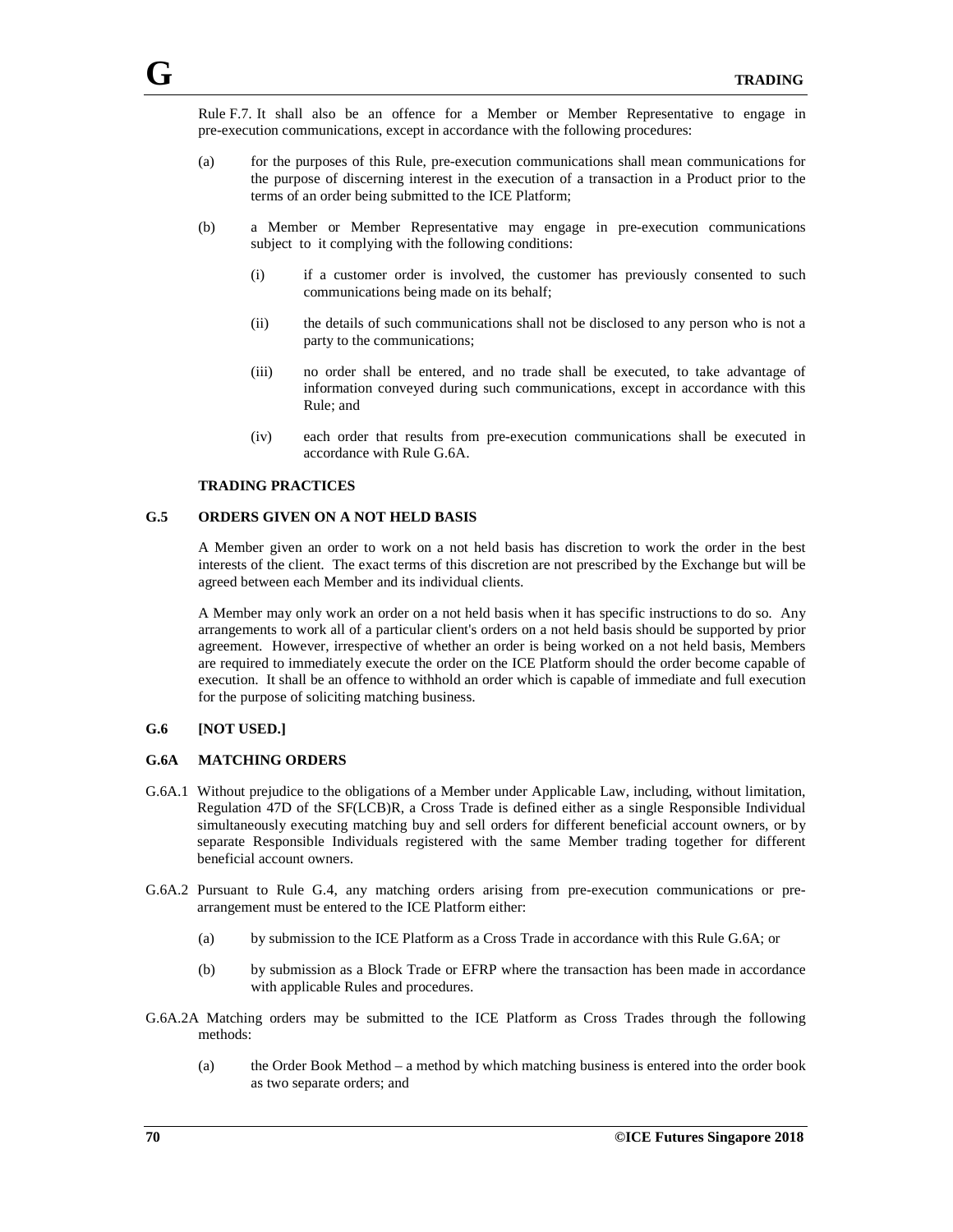(b) the Crossing Order Method – a method by which matching business is entered into the order book as a single order containing a matching bid and offer.

The Exchange shall designate which methods may be used for each Product or group of Products by Circular.

- G.6A.3 Subject to the provisions of this Rule G.6A, once a Member or a Member's Representative has procured matching business through pre-execution communications, the process for the submission of matching orders must be initiated without delay, using the designated method for the Product concerned.
- G.6A.4 In relation to matching orders which are submitted to the ICE Platform using the Order Book Method, where no bid and/or offer exists in the Market for the relevant Product, and where Members have matching orders, one side of the order shall be submitted to the ICE Platform without delay (the "**first submission**") and the matching order may only be submitted to the ICE Platform when a period of at least five seconds has elapsed since the first submission. If the matching order is to be submitted, the applicable buy or sell order must be submitted as soon as practicable and in any event no later than thirty seconds after the first order was submitted. Where a Member wishes to match a client order with an order where that Member is acting in a proprietary capacity, it shall enter the client order first and also comply with the requirements under Applicable Law in trading against its client. Where matching orders are both client orders, the Member shall determine which client order to enter first in accordance with Applicable Laws. Such orders may be filled by existing orders.
- G.6A.5 A bid and/or offer must not be submitted to the ICE Platform deliberately to circumvent the procedures set out in Rule G.6A.4.
- G.6A.6 [Not used.]
- G.6A.7 [Not used.]
- G.6A.8 [Not used.]
- G6A.9 Where matching orders are to be submitted to the ICE Platform using the Order Book Method, the price of the trade must be representative and must be:
	- (a) (i) within the prevailing best bid and offer price on the ICE Platform; or
		- (ii) at the best bid or offer where the differential between such best bid and offer is the minimum price movement for the Product concerned (such trade must also meet any applicable minimum volume thresholds which the Exchange may set by Circular from time to time); or
	- (b) where a bid but no offer, or an offer but no bid, exists on the ICE Platform, better than such bid or offer as the case may be; and
	- (c) in any event, at a price which represents a fair value for the trade.
- G.6A.9A In relation to matching orders which are submitted to the ICE Platform using the Crossing Order Method, such orders must be submitted without delay once the terms of the Crossing Order have been agreed. Crossing Orders must contain the quantity and price at which execution is sought and the submitting Member or Member's Representative must not enter an RFQ until the Crossing Order has been activated. Upon receipt by the ICE Platform, the Crossing Order will be time-stamped and will automatically initiate an RFQ, which will be exposed to the market for a prescribed time period before the ICE Platform central processing system seeks to execute the Crossing Order. The prescribed time period shall be five seconds, or such other period as the Exchange may specify by Circular. Immediately following such period, the Crossing Order will be activated, at which point it will be evaluated against other orders in the order book. Matching of orders shall occur through application of the trade matching algorithm for the Product concerned, subject to the over-riding condition that the price of a resultant trade must represent a fair value for such trade.
- G.6A.10 A Member or a Responsible Individual may deliberately seek to effect a trade involving two wholly or partially matching orders provided the requirements in these Rules are met.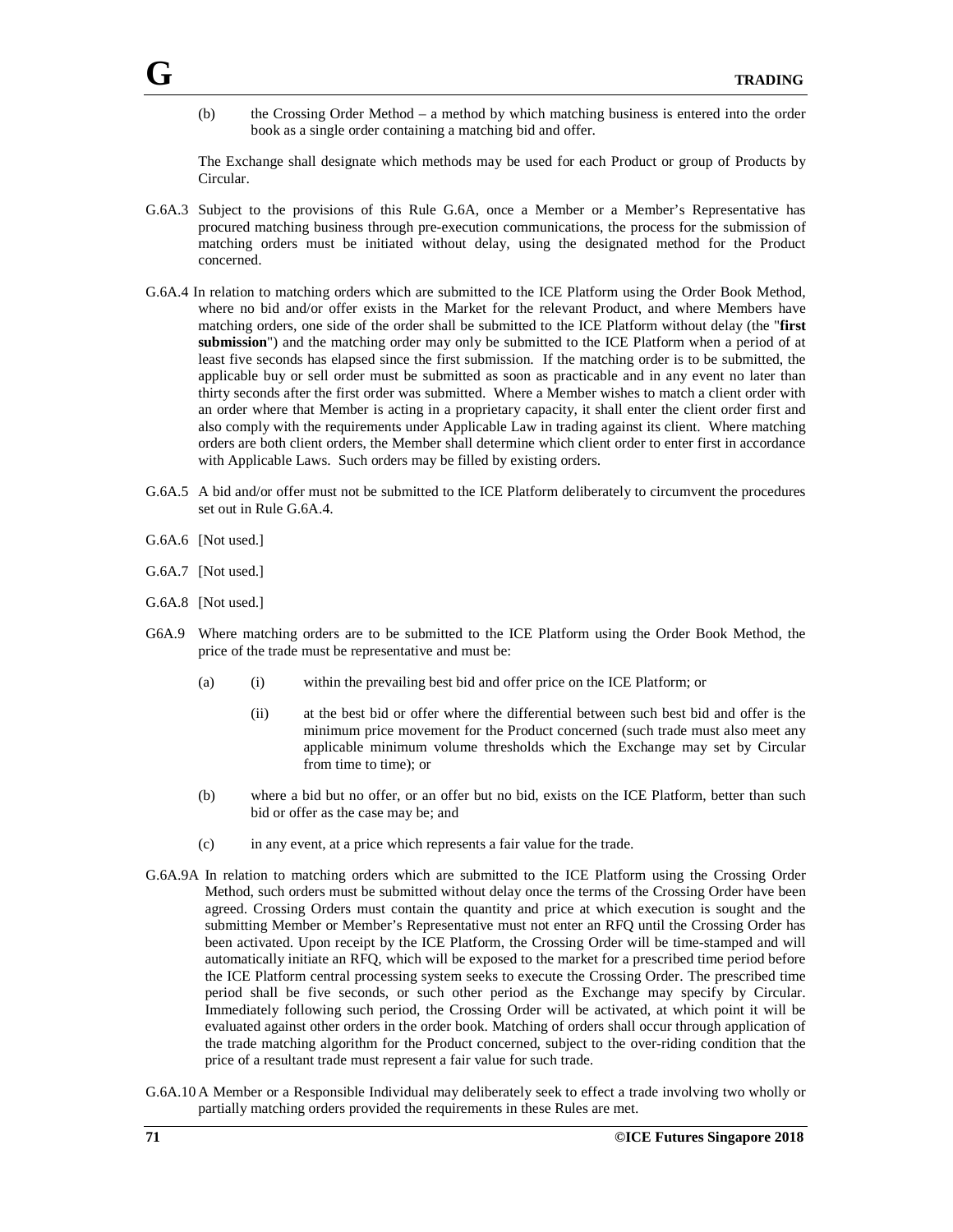- G.6A.11 Members and Responsible Individuals must ensure that, when executing client business by way of a Cross Trade, they comply fully with relevant Exchange Rules and Applicable Laws, and, in particular:
	- (i) they act with due skill, care and diligence and in compliance with any applicable best execution requirements, applicable client order handling rules and the Member's allocation policy;
	- (ii) the interests of the client or clients, as the case may be, are not prejudiced;
	- (iii) they are in compliance with the terms and conditions applicable between the relevant Member and client; and
	- (iv) they are in compliance with Rule C.6.
- G.6A.12 The Exchange shall monitor trades made by the Member resulting from the simultaneous entry of bid and offer orders which are not filled by existing orders.

### **G.7 PRIORITY OF ORDERS**

- (a) A Member undertaking Own Business or business on account of any of its Member's Representatives or other persons associated or connected to such persons, as well as on account of other clients, shall always give priority to the orders of such other clients. However, this Rule does not require Members with house or other proprietary orders already entered in the ICE Platform when a client order is received at the same price, to give precedence to that client order.
- (b) The orders of clients must be dealt with fairly and, subject to paragraph (a) above, in their due turn.

### **G.8 DISCLOSURE, WITHDRAWAL AND WITHHOLDING OF ORDERS**

- G.8.1 A Person Subject to the Rules must neither withdraw nor withhold a client's order in whole or in part for his own benefit or the benefit of any other person. Nor shall a Person Subject to the Rules procure another Person Subject to the Rules to act in contravention of this Rule G.8.1.
- G.8.2 All client orders must be shown in whole or in part to the Market immediately upon receipt subject to Rule G.8.5 below.
- G.8.3 A Member or Person Subject to the Rules must not disclose any order to another client or to any other person, unless so requested by the Exchange or other Regulatory Authority or organisation, without first showing the order to the Market in accordance with Rule G.8.2 above.
- G.8.4 [Not used.]
- G.8.5 In the case of orders to be shown on the ICE Platform:
	- (a) All orders must be entered into the ICE Platform in full (but not necessarily shown in full) upon receipt by the Member and designated as active unless:
		- (i) the order gives the Member discretion as to the time when the order is to be displayed on the ICE Platform, in which case such order must be entered immediately into the ICE Platform in full but can be designated as inactive until the Member exercises its discretion as to when the order must immediately be shown on the ICE Platform by being designated active;
		- (ii) the Member has discretion to vary the price of the order, in which case such order must be entered immediately in full and designated active for the base price. When the Member exercises its discretion in relation to the change, the order must be amended immediately;
		- (iii) the order is subject to a condition which requires the Member to withhold the order in line with the client's requirements, in which case the order must be entered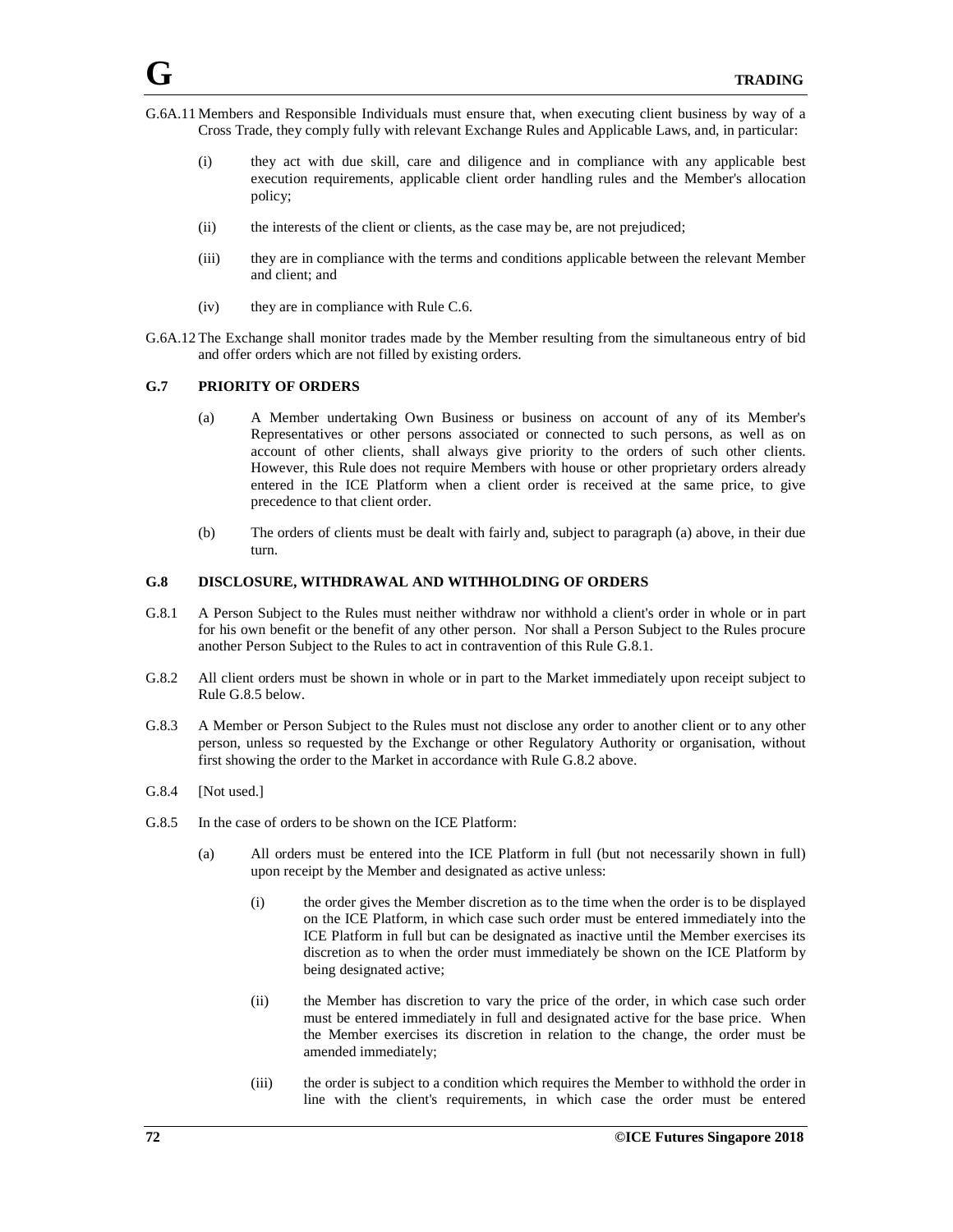immediately in full but can be designated inactive until the condition is met when it must immediately be shown on the ICE Platform by being made active;

- (iv) the client has given the Member instructions to work an order on a not held basis.
- (b) Any order designated active in the ICE Platform must be entered to show at least the minimum quantity as determined by the Exchange from time to time.
- (c) A Member may only disclose any order to other clients once all or part of the order has been displayed on the ICE Platform in accordance with Rule G.8.2 unless the order is being worked on a not held basis.

### **G.9 ABUSE OF ORDERS**

- (a) A Member must not take advantage of a client's order for its own benefit, the benefit of another Member or the benefit of any Member's Representative, whether by trading ahead of the client's order or otherwise.
- (b) A Member shall not be taken as having taken advantage of a client's order merely because it executes a Cross Trade in accordance with the provisions of this Section G.

#### **TRADERS**

## **G.10 QUALIFICATION TO TRADE ON THE MARKET**

- (a) A person wishing to register as a Responsible Individual with the Exchange for the purpose of conducting Exchange business on the ICE Platform must be a person employed by or representing a Member who has permission to access the ICE Platform pursuant to Rule B.6.
- (b) Before the Exchange will register a person as a Responsible Individual, a person intending to be a Responsible Individual must attend and complete such training course in the use of the ICE Platform, and pass such written or practical examination or assessment as is for the time being prescribed under this Rule by the Exchange.
- (c) A Member must first register a person with the MAS as an appointed representative (or otherwise comply with Section 99B of the SFA) or with such other individual registration as is required by Applicable Laws if that person is to arrange Block Trades or EFRPs, as applicable.

#### **G.11 LIMITATION ON MEMBERS' TRADING STAFF**

(a) A General Participant or Trade Participant may register any number of Responsible Individuals for the purpose of trading on the ICE Platform without limitation on the number of Responsible Individuals who may have access to the ICE Platform at any one time, subject to the requirements of Rule B.11 and the Rules generally.

### **G.12 [NOT USED.]**

#### **G.13 PRICE LIMITS**

- G.13.1 [Not used.]
- G.13.2 For a Product trading on the ICE Platform:
	- (a) The Exchange may implement procedures to establish the maximum price fluctuations on the Market in respect of each Product, and to provide for any consequential restriction or suspension of business.
	- (b) The absence of such procedures shall not prevent the exercise of any other power under the Rules to curtail or suspend trading on the Market.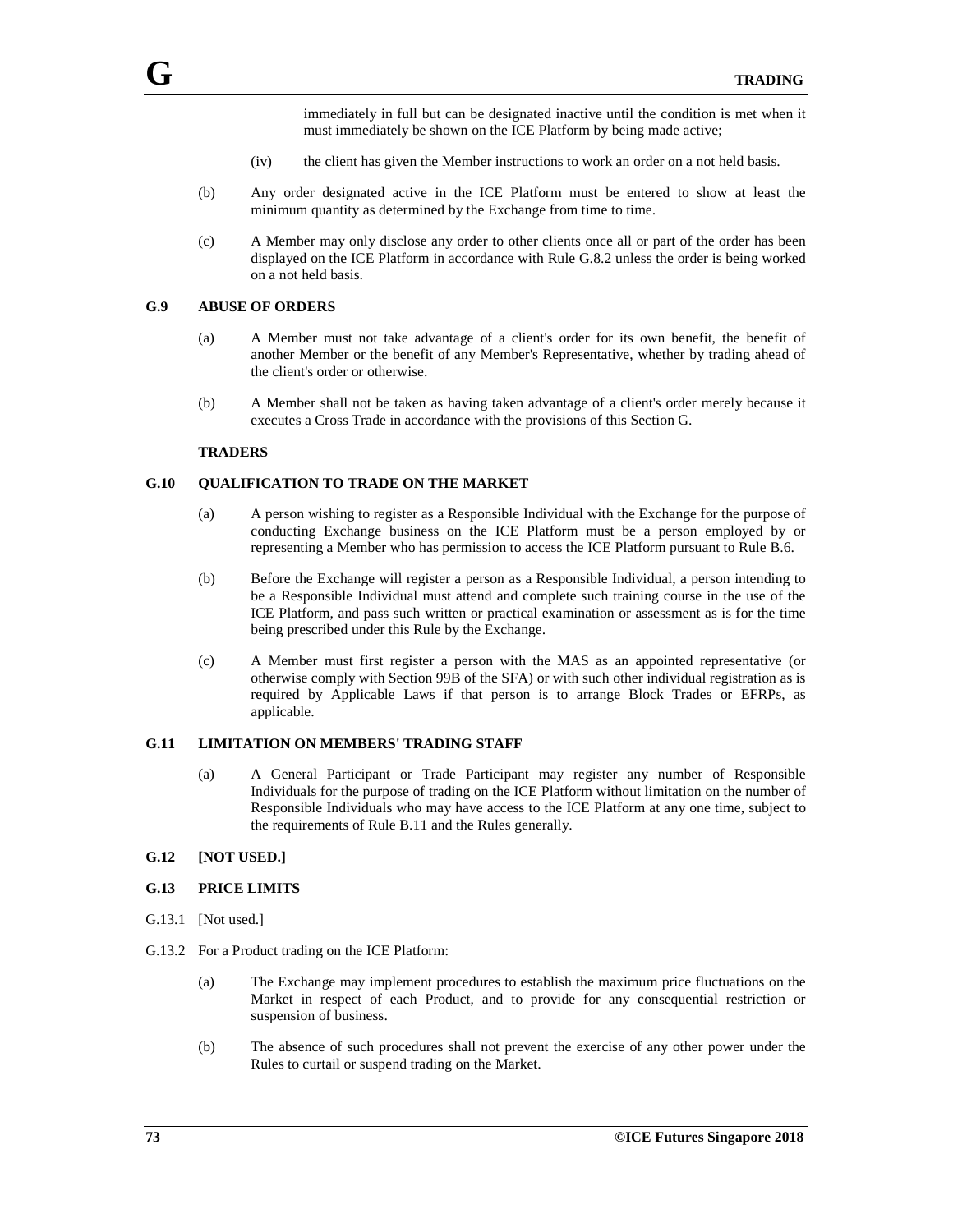#### **G.14 EMERGENCY CLOSURES**

- (a) Trading on the Market may be temporarily suspended by the Exchange in the event of a fire alert, bomb scare or other alarm or in such other event, which in the opinion of the Exchange makes suspension of trading necessary in the interests of the Exchange, or its Members, or is needed in order to maintain a fair and orderly market. Trading will be resumed as soon as reasonably practicable following any such interruption.
- (b) The Exchange may declare that trading on the ICE Platform has been suspended and will remain so until all the consequences of such an event have been remedied to their satisfaction. If, as a result of action under (a) above, trading in respect of any Product may not be resumed before the end of the trading session, or at a time which, in the opinion of the Exchange, would leave sufficient time before the end of the trading session as would allow the determination of a representative settlement price, the Exchange will either:
	- (i) declare the trading session suspended and determine the settlement prices; or
	- (ii) declare that trading continue pursuant to alternative trading arrangements, as appropriate. Notification of alternative trading arrangements will be made by way of Circular, notice or such other means of communication as the Exchange sees fit.

#### **G.15 TRADING DISPUTES**

If the price of a Matched Transaction or Contract (for the purposes of this Rule G.15, the "trade") made, or alleged to be made, on the ICE Platform is the subject of a dispute on the day of trade, then the market participant (who need not be a Member or party to such trade) who disputes the price of such trade shall notify the Exchange within such period of time as the Exchange may specify.

Once notified, the Exchange may, in its absolute discretion, apply or vary procedures pursuant to Trading Procedure 11 to determine whether the price of such trade is unrepresentative.

The Exchange may investigate any trade which has been cancelled or where the price of such trade is adjusted due to the determination of the Exchange that it was executed at an unrepresentative price.

If a trade made, or alleged to be made on the ICE Platform, is disputed on the day of trade on the basis that it may have been made in breach of the Rules, then the market participant (who need not be a Member or party to such trade) who disputes the validity of the trade, shall notify the Exchange within such period of time as the Exchange may specify.

Once notified, the Exchange may, in its absolute discretion, make such enquiries in accordance with Rule C.12 to determine the validity of the trade.

#### **G.16 ORDER RECEIPT AND ORDER ENTRY RECORDS**

- (a) Where client orders are not submitted to the ICE Platform immediately, at any Member location, into an order routing system or Front End Application, all such orders must be recorded immediately when they reach the Member either on an order slip and, time-stamped on a time-stamping machine unique to each Member, or entered into an electronic order system which must record the time of such entry.
- (b) Additionally in the case of an order for a Block Trade or EFRP and Contingent Agreements to Trade, the time that the verbal agreement of the terms of the relevant transaction is reached and the person reaching such agreement on behalf of the Member must also be recorded in such a manner immediately upon such agreement.

All Members are required to have a time-stamping machine or electronic order recorder, or have access to an order routing system or a Front End Application at all locations where orders are received.

(c) If an order is to be transmitted to another location or locations before being shown to the Market, a further order slip must be completed and time-stamped or a further electronic record made for each location.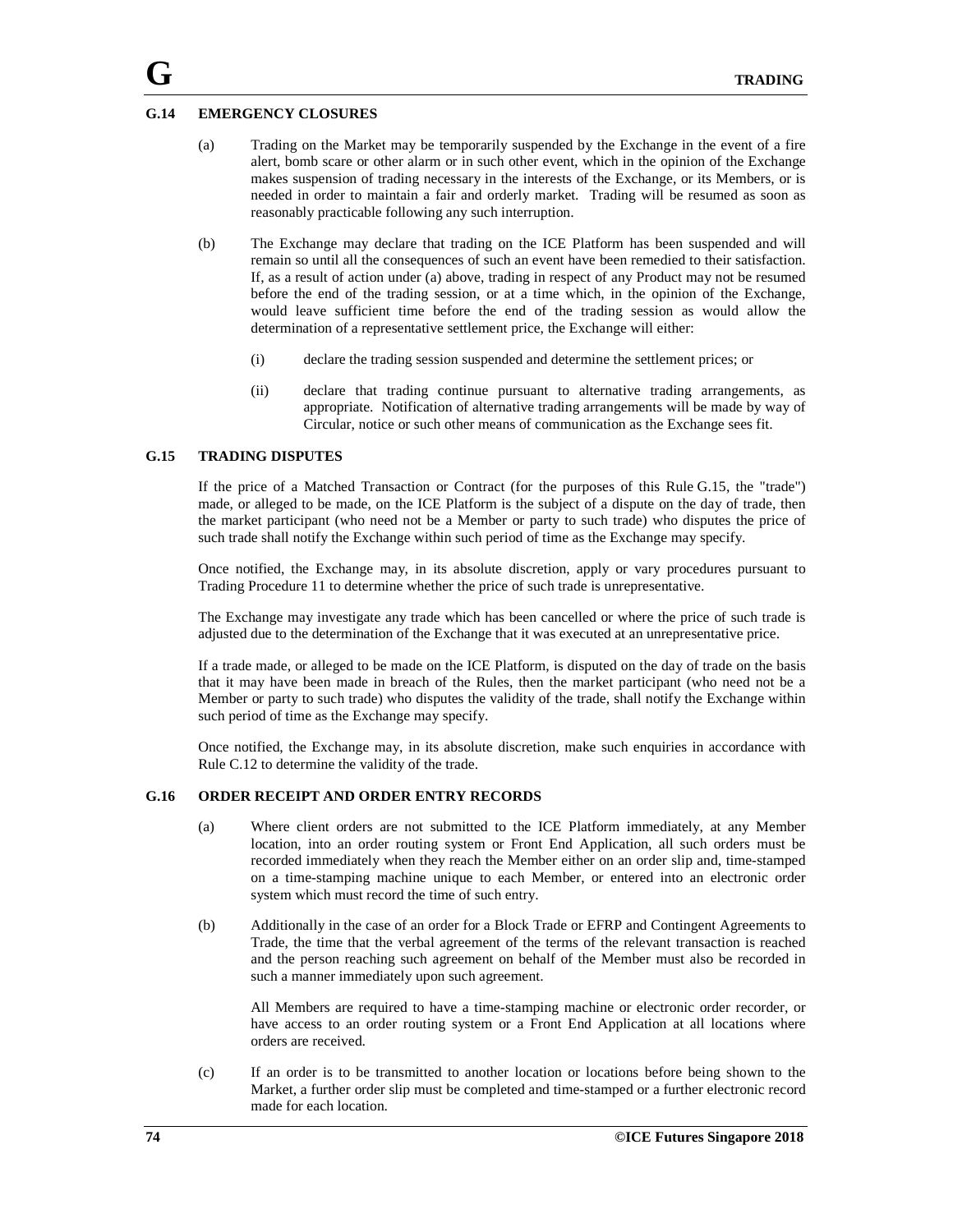- (d) In the case where orders are submitted through an order routing system or a Front End Application, Members must ensure that there is an adequate audit trail of submission of orders to the Trading Server and that their systems arrangements meet the Exchange requirements for orders and that their Front End Applications meet the Exchange's Front End Application Conformance Criteria.
- (e) Members must ensure that all trade and transaction records include such information required by the Exchange which, at a minimum, must include all information under Trading Procedure 3.1.2 and be in accordance with Rule F.3.
- (f) The Exchange may from time to time prescribe additional information that may be required to be recorded on order and trade records. Members must ensure that all such required information is recorded and provided in accordance with the relevant provisions in the Rules.

## **G.17 OPEN INTEREST**

- G.17.1 A Member's open interest in any Exchange Future or series of an Option, is the number of lots, long or short, which the Member holds either for its Own Business or on behalf of clients which will either be:
	- (a) offset by trading out in the Market;
	- (b) in the case of Options, exercised or held to expiry;
	- (c) in the case of Futures, offset by the exercise of a relevant Option; or
	- (d) taken to delivery or cash settlement.
- G.17.2 The open interest figures published daily by the Exchange are calculated on the basis of the number of Contracts held by Members which remain open.
- G.17.3 Members' positions are maintained in sub-accounts as set out in the Clearing House Rules.
- G.17.4 (a) Open interest at the close of business on a Trading Day for each sub-account will be calculated using the method set out above after a cut-off time on the subsequent Trading Day, and will include any settlements and position adjustments carried out before the cut-off time. The cut-off time will be notified by the Exchange to Members from time to time.
	- (b) In respect of certain Products notified to Members by the Exchange from time to time the Exchange will calculate an indicative 'open interest' figure on the last Trading Day of each Contract Month in respect of the expiring Contract Month. Such indicative open interest figure will be calculated on the basis of the number of contracts held by Members at the close of business on the last Trading Day in such Contract Month.
	- (c) In respect of such Products notified to Members under Rule G.17.4(b) Members will be permitted to perform settlements and position adjustments in respect of positions in the expiring Contract Month after the cessation of trading in such Contract Month up to the last Trading Day cut-off time, which will be as notified by the Exchange to Members from time to time. Members must ensure that positions in the expiring Contract Month which should not be maintained gross in accordance with Rule G.17.5 are settled on the last Trading Day of the expiring Contract Month prior to the last Trading Day cut-off time.
- G.17.5 In cases where clients, including certain in-house departments, hold both long and short positions, Members will need to determine, in accordance with Applicable Law or otherwise, whether these should be maintained gross or whether, or to what extent, they should be netted or otherwise closed out.
- G.17.6 Once positions have been netted or otherwise closed out, they may not subsequently be re-opened by Members themselves other than by trading in the Market, except that Members wishing to re-open positions in order to effect deliveries on behalf of clients or otherwise may apply to the Exchange for permission to do so.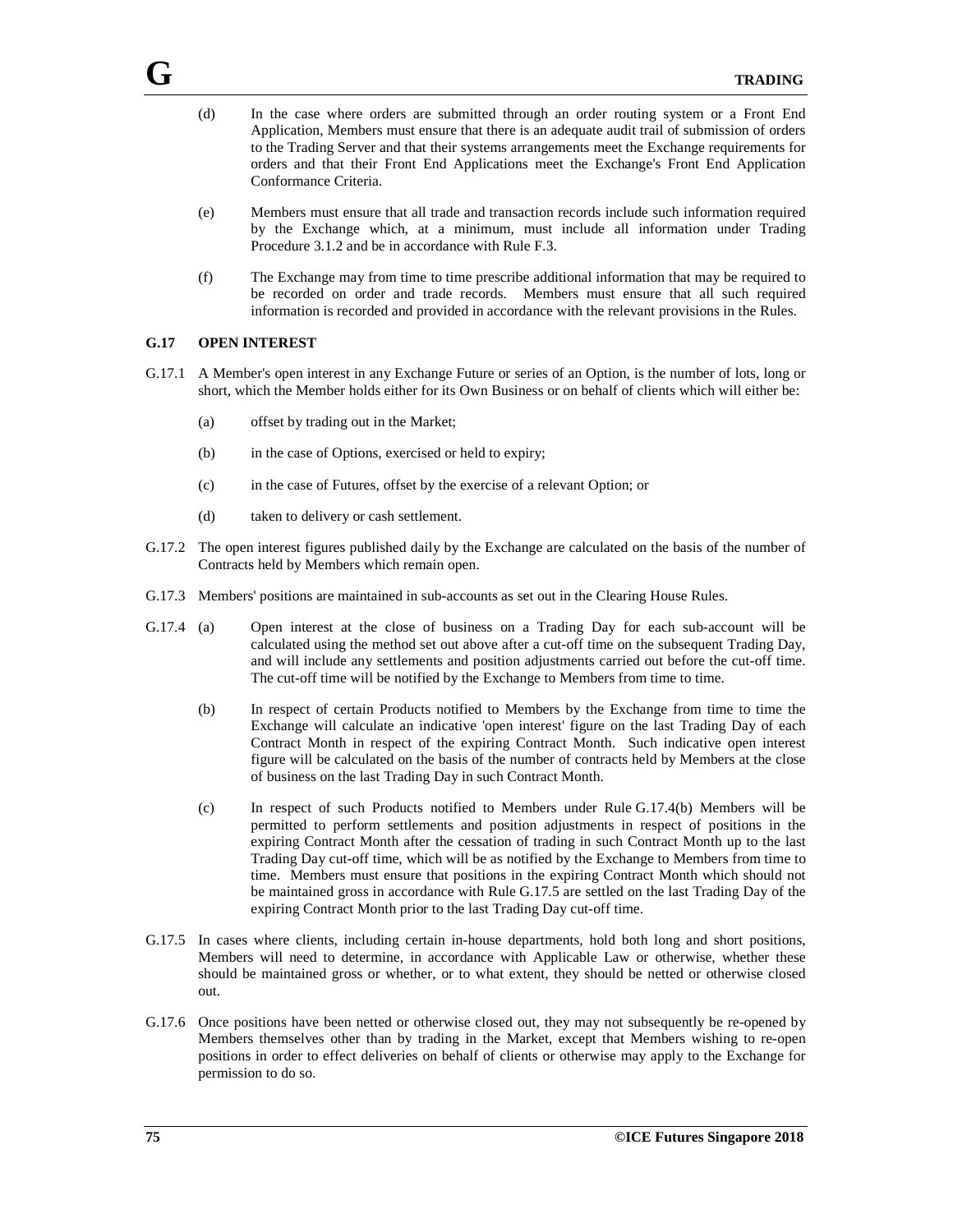# **G.18 [NOT USED.]**

## **G.19 [NOT USED.]**

## **G.20 DISORDERLY TRADING**

It shall be an offence for a Responsible Individual or Member to engage in disorderly trading whether by high or low ticking, aggressive bidding or offering, or otherwise.

## **G.21 ICE FUTURES SINGAPORE MARKERS ("MARKERS")**

- G.21.1 The Exchange shall determine from time to time those Products and Contract Months which may be published as tradable and/or non-tradable Markers.
- G.21.2 Members may execute trades in the tradable Markers daily, during the trading hours as determined by the Exchange from time to time.
- G.21.3 Bids and offers in Markers are displayed in the ICE Platform with a price of zero representing the relevant Marker price. For those Products and Contract Months where it is permitted to trade at a premium or discount to the Marker price, the price of such Markers will be prefixed by a plus or minus sign as appropriate. For example, trades in a Marker at  $+1$  cent will be at a premium of 1 cent to the Marker price for that specific Marker while those executed at -1 cent will be at a discount of 1 cent to the Marker price.
- G.21.4 Markers will appear in the ICE Systems with the previous Trading Day's Marker price as representing the relevant Marker price for that Trading Day. This price will be replaced with the Marker price as determined by Exchange staff in accordance with Trading Procedures 2.4.12 – 2.4.19, and published daily.
- G.21.5 The Exchange may, in its absolute discretion, vary the means of calculation of the Marker prices or exclude trades from the calculation of the marker price if the Exchange feels it is in the best interests of the Exchange to do so.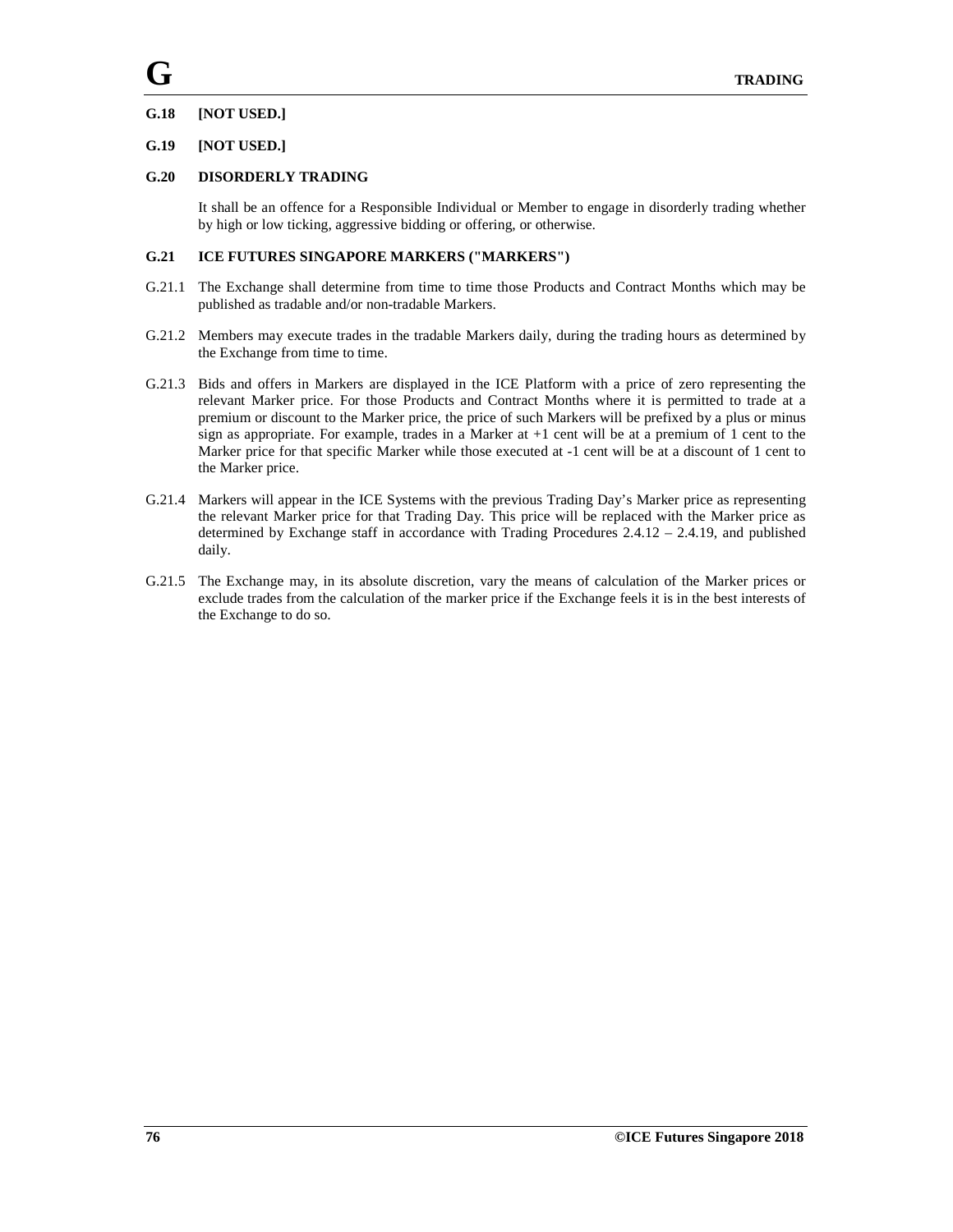# **SECTION H - ARBITRATION**

- H.1 Arbitration of Disputes between Members or between a Member and the Clearing House
- H.2 Arbitration of Exchange Disputes between Member(s) and the Exchange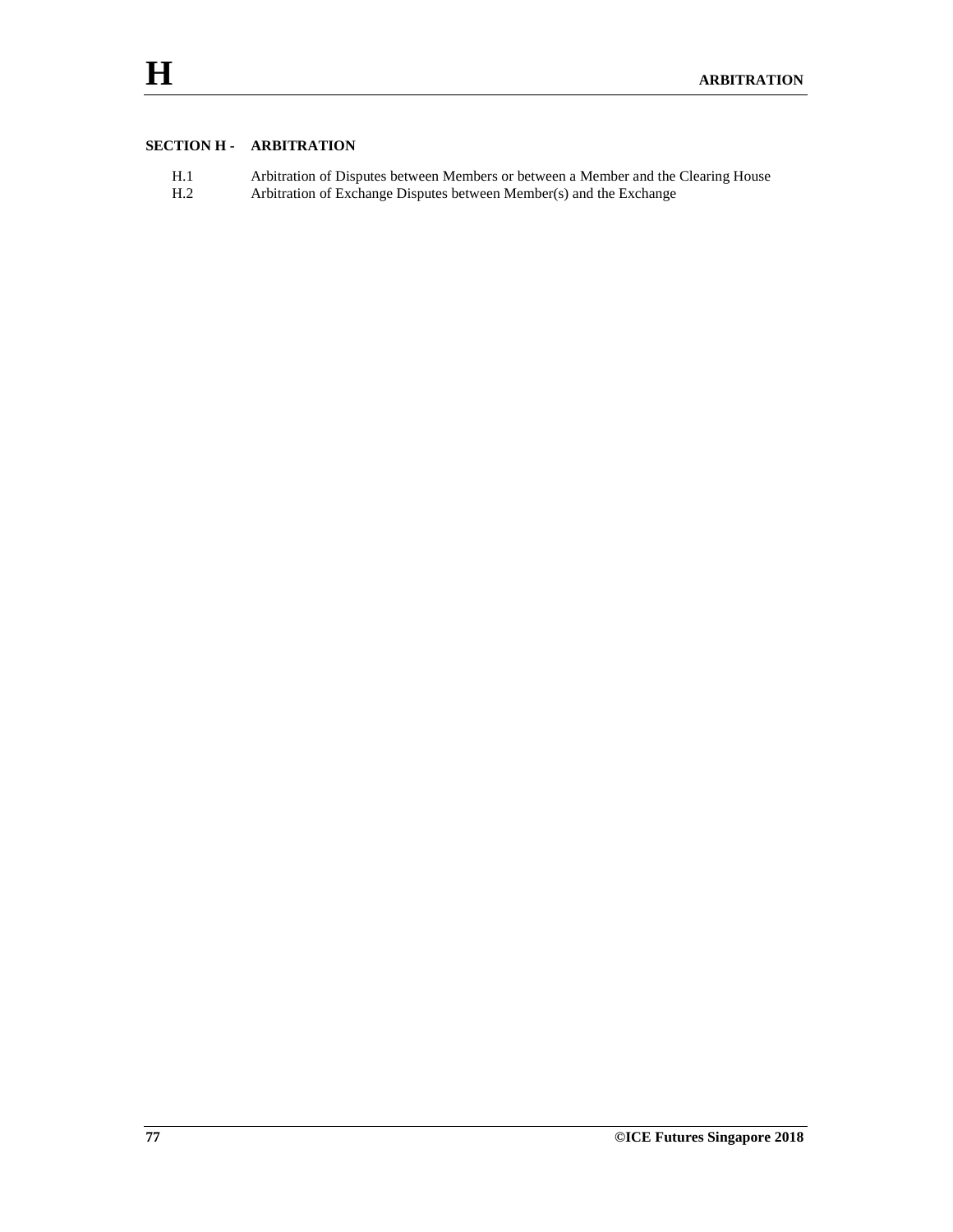### **H.1 ARBITRATION OF DISPUTES BETWEEN MEMBERS OR BETWEEN A MEMBER AND THE CLEARING HOUSE**

#### H.1.1 **SCOPE**

A dispute arising out of or in relation to any Contract between two or more Members or between a Member and the Clearing House, including any question regarding the existence, validity or termination of such Contract and any other dispute set out in these Rules or the ICE Futures Singapore Contract Terms and Procedures referenced as being subject to resolution in accordance with this Section H (a "**Dispute**") shall be referred for final and binding resolution by arbitration in Singapore in accordance with the following provisions of this Rule H.1.

This Rule H.1:

- (a) shall not apply to any Dispute between: (i) a Member and any of its clients; and (ii) a Clearing Member and any of its clients;
- (b) shall not apply to any Dispute which is required to be settled by a Delivery Panel in accordance with Rule I.20;
- (c) shall not apply to any Dispute of a Member or other third party against the Exchange; which Dispute shall be settled in accordance with Rule C.9.4 and the Complaint Resolution Procedures, provided such Dispute constitutes an 'eligible complaint' as defined therein;
- (d) shall not apply to any Dispute between one or more Members and the Exchange that is not settled in accordance with Rule C.9.4 and the Complaint Resolution Procedures, or which otherwise is or is required to be settled in accordance with Rule H.2; and
- (e) is not intended to extend to Disputes which, under these Rules or the ICE Futures Contract Terms and Procedures, are expressly required to be resolved under the rules of another body or are required to be so handled under Applicable Laws.

### H.1.2 **ROLE OF THE CLEARING HOUSE**

- (a) In the event that the Clearing House is a party to one or more Disputes under this Rule H.1, each of which arises under one or more Contracts, the Clearing House may: (i) in the case of a Dispute as to whether a Contract is valid or void (or other similar Disputes), match the relevant Contract with the corresponding Contract which arose (or was purported to arise) from the same Matched Transaction; or (ii) in the case of a Dispute relating to a delivery, where a Buyer under a Contract has been matched by the Clearing House with a Seller under another Contract for the purposes of making delivery between them in satisfaction of delivery obligations to or of the Clearing House, match such underlying Contracts. In respect of a Dispute which reference to arbitration has been made under this Rule H.1 where the Clearing House has matched a pair of Contracts in accordance with this Rule H.1.2, a party to such Dispute may:
	- (i) in the case of a Dispute between the Clearing House and a Buyer, request the joinder of the Seller under the matched Contract;
	- (ii) in the case of a Dispute between the Clearing House and a Seller, request the joinder of the Buyer under the matched Contract or;
	- (iii) in the case that the Clearing House is a party to two or more such Disputes, to which a Buyer and a Seller are parties, request the consolidation of such Disputes before the Arbitration Panel first constituted.

Such request for joinder under paragraph (i) or (ii) shall be decided by the Arbitration Panel constituted to decide the Dispute for which the request for joinder is made, having regard to all the circumstances of the case.

Such request for consolidation under paragraph (iii) shall be decided by the Exchange, in the event that an Arbitration Panel has not yet been constituted, or where one or more Arbitration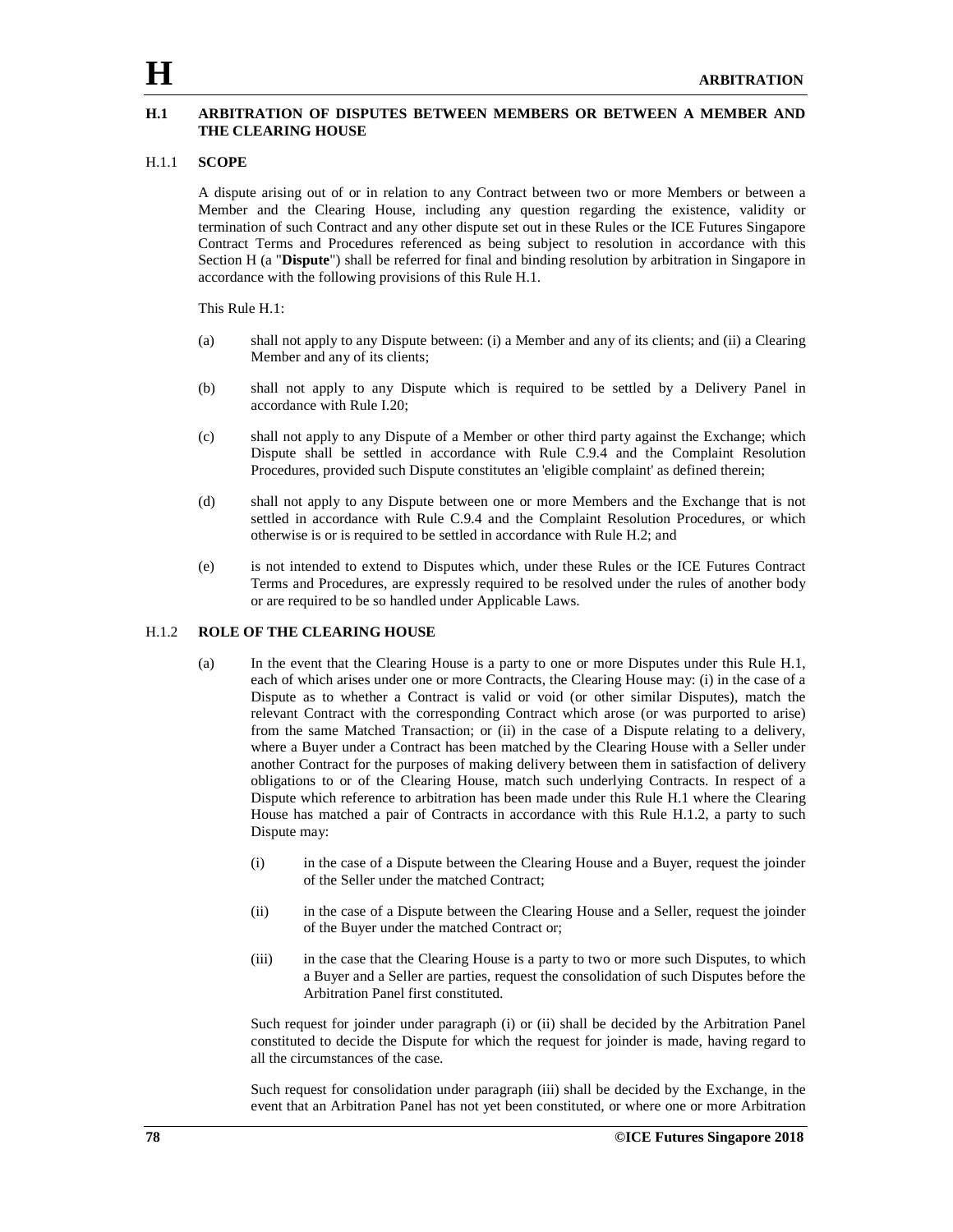Panels have already been constituted, by the Arbitration Panel appointed in the arbitration first commenced, having regard to all the circumstances of the case.

- (b) In any Dispute under this Rule H.1 to which the Clearing House, a Buyer and a Seller are parties (whether by operation of paragraph (a) or otherwise) and which arises under one or more Contracts which have been matched by the Clearing House in accordance with Rule H.1.2(a) and in respect of which reference to arbitration has been made under this Rule H.1, the Clearing House may elect to call upon a Seller and a Buyer to conduct such Dispute between them in accordance with the following provisions:
	- (i) the Clearing House shall give notice in writing of such election to the Buyer, the Seller and the Exchange;
	- (ii) the Seller and the Buyer shall, at their own expense, each argue the Clearing House's case against the other, subject to the provisions of this Rule;
	- (iii) copies of all pleadings, correspondence and documents shall be given to the Clearing House and the Clearing House shall be entitled to submit any additional arguments to the Arbitration Panel (as defined in Rule H.1.3) in support of its own case, in which case it shall supply copies of such submissions to the Seller and the Buyer;
	- (iv) the Arbitration Panel shall have the power to call upon the Clearing House to disclose documents which are in its custody, power or possession relating to the arbitration to the same extent as the other parties to the arbitration; and
	- (v) the Arbitration Panel shall in its award determine the rights of each of the Seller, the Buyer and the Clearing House in respect of the relevant transactions. If the Clearing House is found liable to one party in respect of a breach of a Contract and the other party is also found liable to the Clearing House in respect of the same breach of a Contract which has been matched by the Clearing House as mentioned in paragraph (a) above, then the liability of the Clearing House shall be deemed to be a foreseeable consequence of that breach and the Clearing House shall be entitled to be indemnified by the other party in respect of such liability.
- (c) The Clearing House shall be bound by an arbitration award made against it in pursuance of an arbitration conducted pursuant to this Rule H.1, whether it participates in the arbitration or not.

### H.1.3 **APPOINTMENT AND CONSTITUTION OF ARBITRATION PANEL**

- (a) Any party to a Dispute may refer such Dispute to arbitration after giving four clear Trading Days' notice in writing of his intention to do so to the other party or parties and to the Exchange. Where the parties are situated in different countries such notices shall be given by cable, telex or facsimile transmission or otherwise by the most expeditious means of written communication available.
	- (i) Upon a reference to arbitration under this Rule, the Exchange shall appoint an arbitration panel consisting of representatives of three Members and designate one such representative as the chairman (the "**Arbitration Panel**"), within seven clear Trading Days of the reference to arbitration.
	- (ii) Not more than one member on the Arbitration Panel shall be a Director. No member of the Arbitration Panel shall act in any arbitration in which he, or a Member which he represents, is or becomes directly or indirectly interested in the subject matter in dispute.
- (b) The Arbitration Panel shall have authority to determine the Dispute in accordance with this Rule H.1 notwithstanding any failure or refusal of the other party to concur in the reference unless the Exchange determines that another arbitration tribunal has jurisdiction over the Dispute and that the Dispute shall be referred to that tribunal.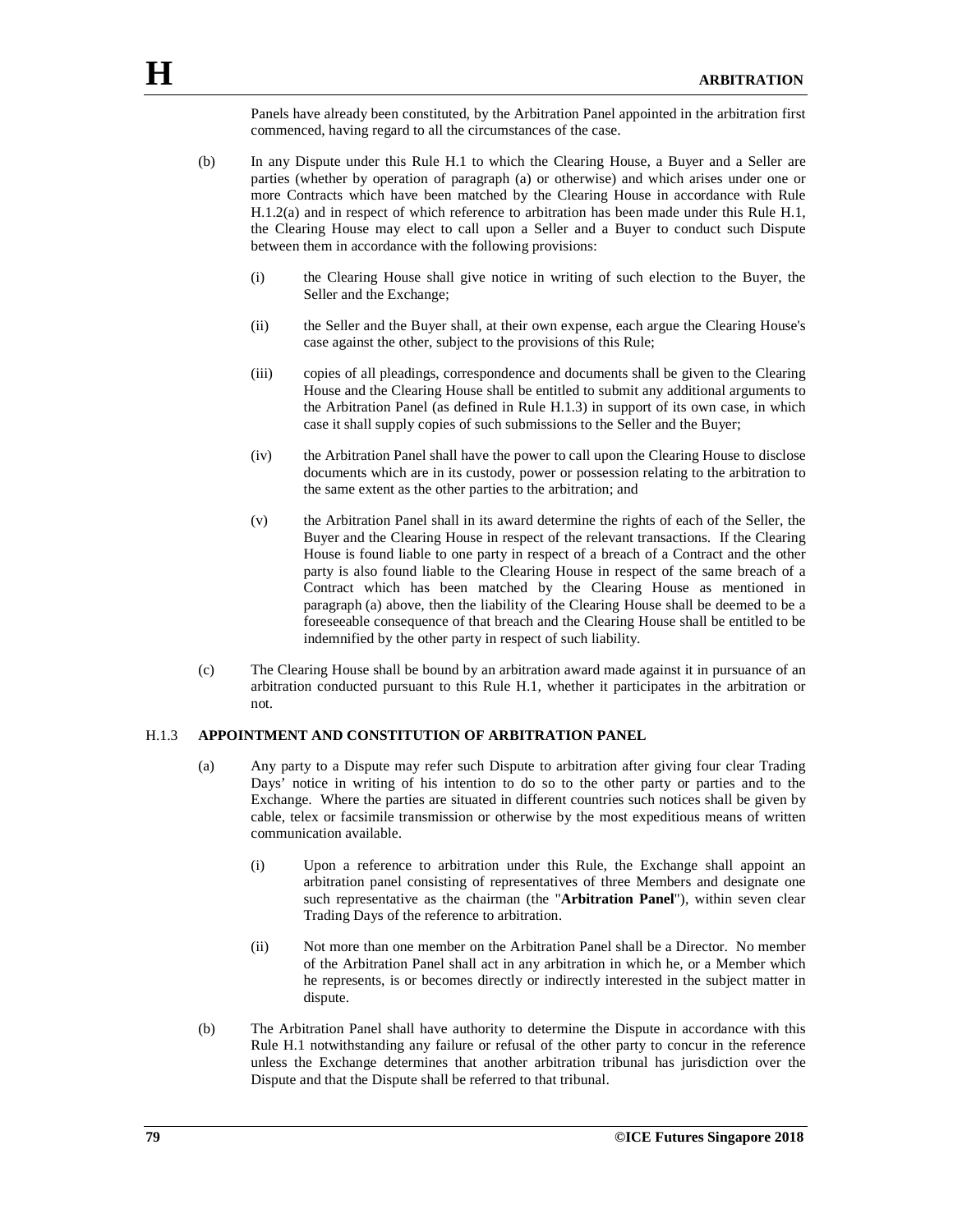- (c) In the event of a member of the Arbitration Panel being or becoming so interested, dying or in any other way being or becoming, in the opinion of the Exchange, unable to act, the Exchange may revoke the appointment of such member and appoint as soon as practicable another person of the same class (i.e. a person who is or is not one of the Directors, as the case may be) to take his place and the arbitration shall thereupon proceed as if such other person had been originally appointed in lieu of the first-mentioned person.
- (d) In the event of disagreement between the members of the Arbitration Panel, the decision of the majority shall prevail and in the event of an equality of votes the chairman shall have a second or casting vote.
- (e) The award shall state the reasons of the Arbitration Panel and a note thereof shall be entered by the Exchange in a book to be kept for that purpose.
- (f) The award of the Arbitration Panel shall be signed by its chairman, and when so signed shall be final and binding in all cases. Judgment upon the award may be entered or the award enforced through any other procedure in any court of competent jurisdiction.

### H.1.4 **ARBITRATION PROCEDURE**

- (a) The party (or parties) referring any Dispute to arbitration under this Rule H.1 (including any Seller or Buyer required to participate in such arbitration pursuant to Rule H.1.2, as appropriate, the "**Claimant**") shall communicate its statement of claim in writing to the other party or parties to the Dispute (the "**Respondent**"), together with a copy of the Contract and the evidence on which he intends to rely, and provide a copy of the same to the Exchange and Arbitration Panel within 14 clear Trading Days of the reference to arbitration (or the election referred to in Rule H.1.2(b)(i), where applicable).
- (b) The Respondent shall, not later than 22 clear Trading Days after the receipt of the Claimant's statement of case and copy Contract and said evidence, if any, communicate its statement of defence in writing to the Claimant, together with a copy of such other evidence on which he intends to rely, and provide a copy of the same to the Exchange and Arbitration Panel.
- (c) The Claimant may, not later than 15 clear Trading Days after the receipt of the Respondent's statement of defence and said evidence, if any, communicate its statement of reply together with any further evidence on which he intends to rely to the Respondent and provide a copy of the same to the Exchange and Arbitration Panel.
- (d) No further document stating the claim of one party against the other or the answer to any claim shall be admitted in the arbitration without the express prior consent of the Arbitration Panel, which may determine any application for such consent in its absolute discretion.
- (e) Notwithstanding the foregoing, the Arbitration Panel shall be entitled to require either party to the Dispute to provide such documents or information in written form as the Arbitration Panel may in its absolute discretion consider necessary to enable it to determine the Dispute. Subject to compliance with any such requirement the Arbitration Panel shall determine the Dispute and shall issue its award within 3 months of the date of the reference to arbitration.
- (f) In the event of either party failing to comply with any time limit prescribed by this Rule H.1.4 or prescribed by the Arbitration Panel pursuant to this Rule H.1.4, the Arbitration Panel shall be entitled to proceed to determine the Dispute notwithstanding such failure.
- (g) Each party to the Dispute shall inform the Arbitration Panel whether it requests a *viva voce* hearing with or without the attendance of witnesses not later than 14 clear Trading Days after the communication of the statement of defence in accordance with paragraph (b) above. After considering the parties' views, the Arbitration Panel shall in its discretion determine whether to hold a *viva voce* hearing with or without the attendance of witnesses or whether to decide the case on a documents only basis.
- (h) The Arbitration Panel shall conduct the arbitration in accordance with these Rules. To the extent that any matters are not covered by these Rules, the Arbitration Panel shall have the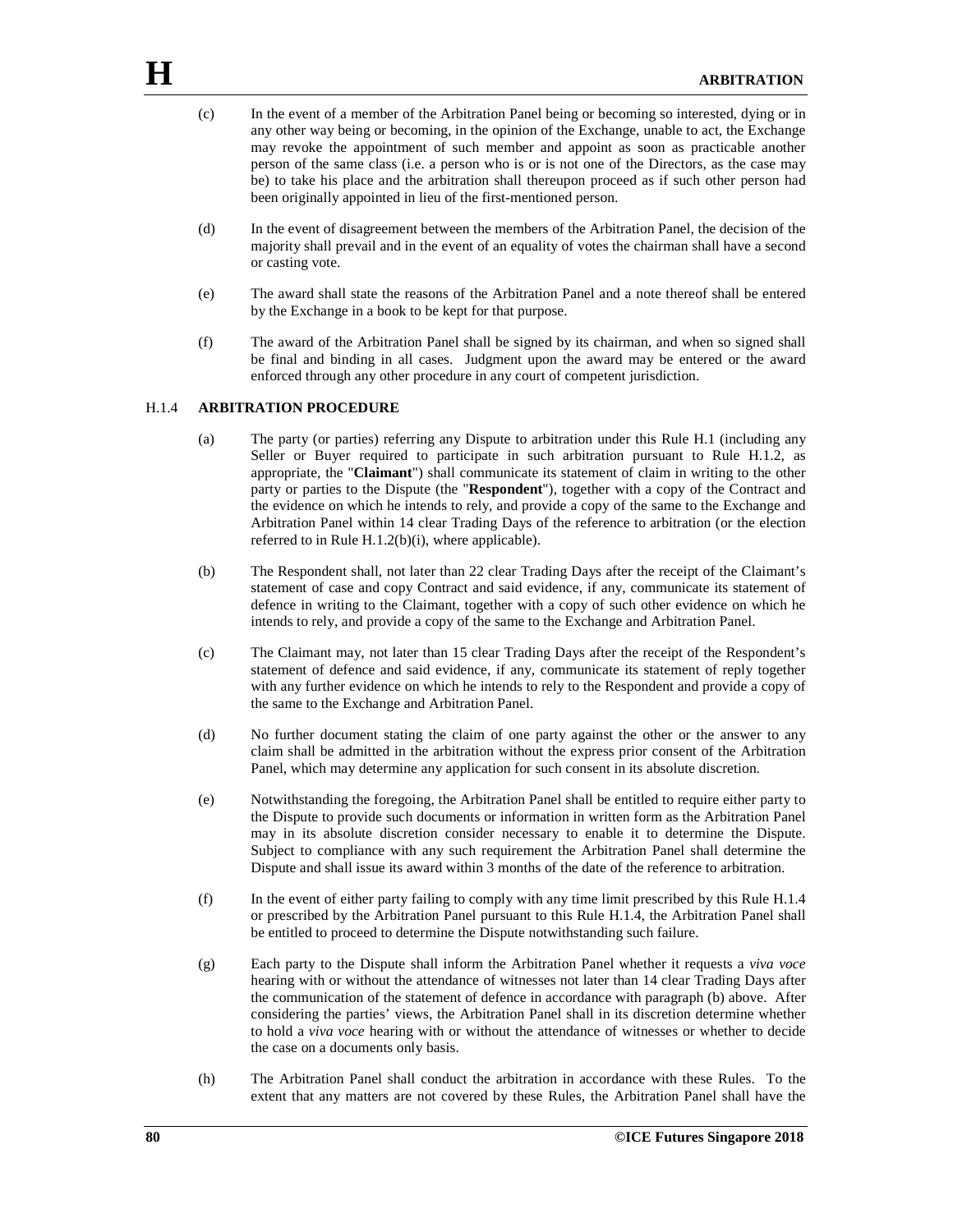power to determine such matters as it considers appropriate to ensure the fair, expeditious, economical and final determination of the Dispute and the enforceability of any award.

- (i) In all cases the Arbitration Panel shall act fairly and impartially and shall ensure that each party has a reasonable opportunity to present its case.
- (j) The Arbitration Panel shall determine any disputes as to its jurisdiction.
- (k) The Arbitration Panel shall have the power to obtain and receive oral and documentary evidence and to decide in its discretion on the admissibility and weight of any such evidence, including whether to apply strict rules of evidence.
- (l) The Arbitration Panel shall not assume the powers of *amiable compositeur* or decide the Dispute *ex aequo et bono* unless the parties to the Dispute have agreed to grant it such powers.
- (m) The Arbitration Panel may, on such terms as it thinks fit, extend the period within which either it, the Exchange or a party to the Dispute is required, by this Rule H.1 or by any order or direction made or given by the Arbitration Panel, to complete (or "commit" or "perform") any act notwithstanding that the said period may have expired.
- (n) Should a reference to arbitration under this Rule H.1 be withdrawn by any party to the reference, the Exchange or the Arbitration Panel shall be entitled to require payment by any party to the reference of their fees, expenses and costs in connection with the arbitration.

#### H.1.5 **NO OTHER LEGAL PROCEEDINGS**

No party to a Contract or alleged Contract and no other person claiming under any such party, shall bring any claim against any other such party in respect of any Dispute which is required to be referred to arbitration pursuant to this Rule H.1 or otherwise resolved as provided by the Rules.

#### H.1.6 **REGISTRATION FEE**

A registration fee of SGD 200 for Members (or such other sums as the Exchange may from time to time prescribe) shall be paid to the Exchange upon each reference of a dispute to arbitration by the Claimant. The registration fee is not returnable under any circumstances.

#### H.1.7 **DEPOSIT**

The Claimant shall deposit with the Exchange the sum of SGD 2,000 (or such other sum as the Exchange may from time to time prescribe by Circular) on account of the Exchange's and the Arbitration Panel's fees and expenses in connection with the arbitration. The Arbitration Panel may in its absolute discretion call from time to time for further sums to be deposited by either party on account of such fees and expenses. In the event of failure to make any such deposit as aforesaid the Arbitration Panel may, notwithstanding anything contained in this Rule H.1, postpone or discontinue the arbitration proceedings.

### H.1.8 **APPLICATION OF DEPOSIT**

Any sum deposited in accordance with Rule H.1.7 shall be applied towards payment of the total fees and expenses of the Exchange and the Arbitration Panel without prejudice to the incidence of liability therefor as between the parties to the dispute under the award of the Arbitration Panel or Rule H.1.11 below. Any balance of such sums shall thereafter be returned to the depositor in such proportions as the Arbitration Panel in its absolute discretion sees fit.

### H.1.9 **FAILURE TO PARTICIPATE**

If any party refuses or fails to refer or participate in the reference of any Dispute to arbitration where required in accordance with this Section H (whether or not any other party to the dispute is a Member) or refuses or fails to perform any award of the Arbitration Panel, he shall be deemed to have infringed this Rule H.1.9 and be subject to disciplinary proceedings accordingly.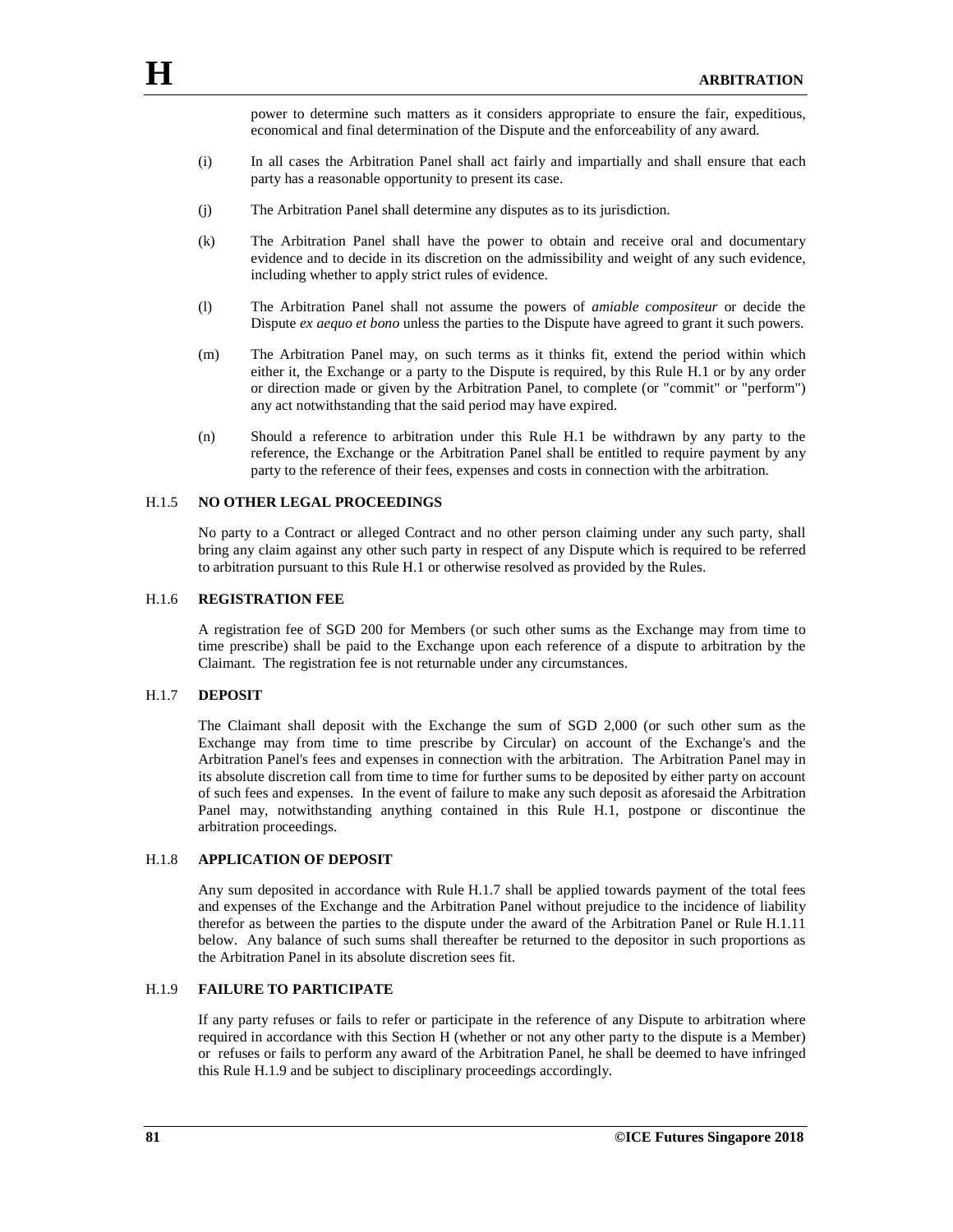## H.1.10 **SUSPENSION**

The fact of a Member being suspended or expelled shall not affect the rights of any person to arbitration under this Rule H in respect of any Contract entered or allegedly entered into by the Member.

### H.1.11 **COST OF ARBITRATION**

The total amount of the costs of the arbitration shall be fixed by the Arbitration Panel in its discretion. Such costs shall be borne by the losing party unless otherwise specified by the Arbitration Panel.

## H.1.12 **ARBITRATION AWARD**

- (a) The award shall be sent by the Arbitration Panel to the Exchange as soon as reasonably practicable. Upon receipt thereof the Exchange shall invite each party in writing to take up the award, stating the sum payable under paragraph (b) below.
- (b) Either party may take up the award by sending to the Exchange written notice of his wish to do so accompanied by a cheque or draft, payable to the Exchange, for the sum of the fees and expenses mentioned in Rule H.1.11, less the aggregate of sums deposited with the Exchange under Rule H.1.7; provided that where one party has taken up the award the other may not do so unless the first party's cheque or draft shall fail to be paid. The Exchange shall receive such payment for the persons entitled to the said fees and expenses under the award or this Rule H.
- (c) Upon the taking up of the award, and payment of the cheque or draft mentioned in paragraph (b) above, the Exchange shall send the award to the party taking it up and a copy thereof to the other party. Liability for payment of the fees and expenses shall be settled between the parties in accordance with the award.
- (d) In the event that neither party shall take up the award within four weeks from the date on which the Exchange shall have invited them to do so, the Exchange may, on behalf of the persons thereto entitled under the award or this Rule H.1, recover payment of the sum payable under paragraph (b) above from the party who made the reference to arbitration.

### H.1.13 **GOVERNING LAW**

For the purpose of all proceedings pursuant to this Rule H.1 by arbitration or otherwise, any Contract shall be deemed to have been made in Singapore, any correspondence in reference to the offer, the acceptance, the place of payment or otherwise notwithstanding, and Singapore shall be regarded as the place of performance. Disputes shall be settled according to the law of Singapore whatever the domicile, residence, or place of business of the parties to the Contract may be or become.

### H.1.14 **SERVICE OF NOTICES**

Any notice or other document which is to be served on or delivered to any party in connection with an arbitration under this Rule H may be sent by prepaid post to the usual or last known address or place of business of that party and shall be deemed to have been received on the day it is delivered. Notices may also be served by telex, cable, facsimile transmission or any other means of reproducing words in visible form.

## H.1.15 **APPLICABILITY OF RULES**

The version of this Section H applying to any dispute referred to arbitration pursuant to this Rule H.1 shall be that operative at the time of the reference.

### H.1.16 **DISCLOSURE OF AWARD**

The Arbitration Panel may recommend to the Exchange that any matter coming to its attention in the course of an arbitration should be the subject of an investigation or disciplinary proceedings. The Arbitration Panel may accordingly disclose such of its award and the statements and evidence presented to it as it thinks fit for this purpose. Such recommendation shall not, however, normally be made until after the Arbitration Panel has made its award.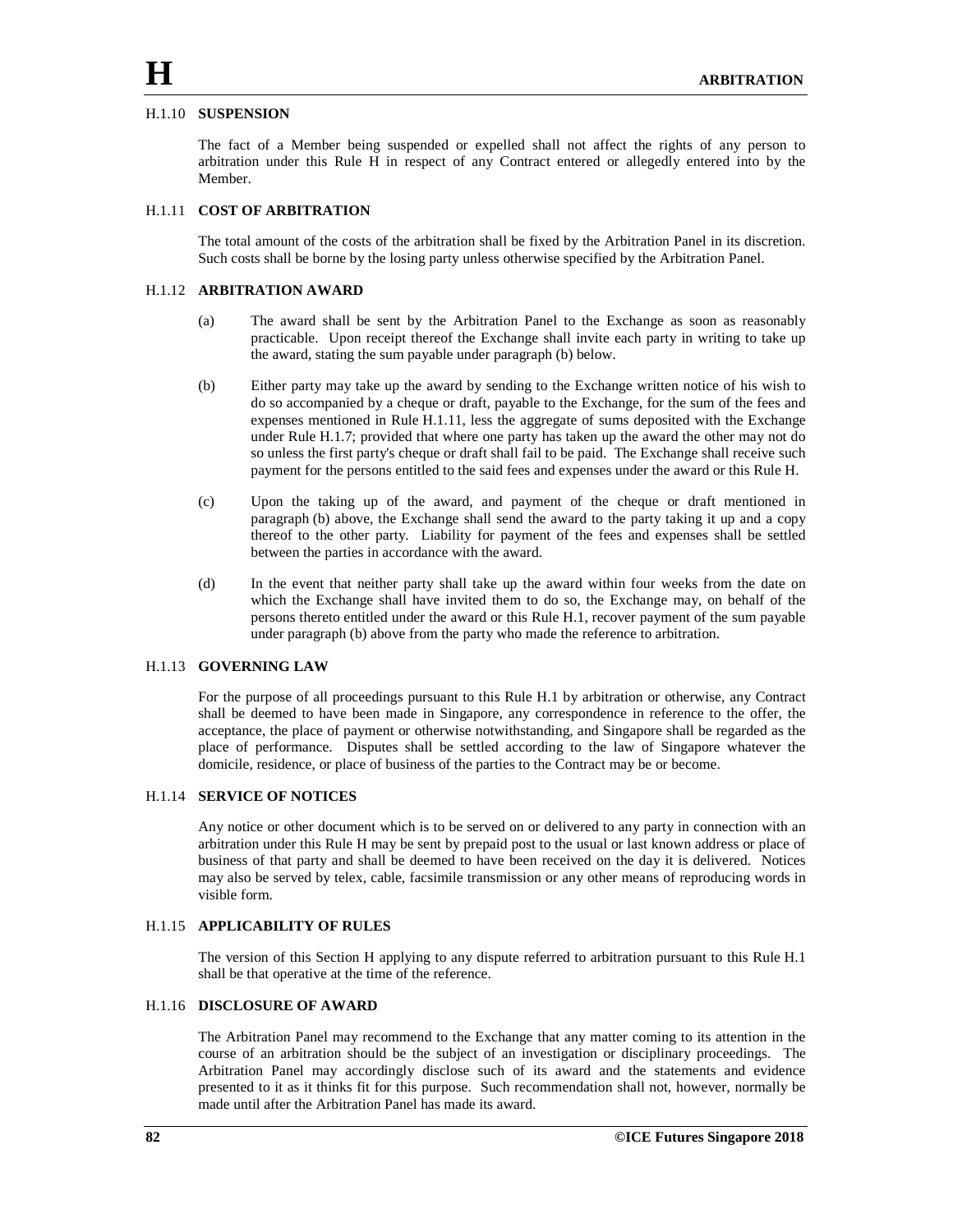### **H.2 ARBITRATION OF EXCHANGE DISPUTES BETWEEN MEMBER(S) AND THE EXCHANGE**

- H.2.1 Any dispute, difference, controversy or claim (of any and every kind or type, whether based on contract, tort, statute, regulation, or otherwise) arising out of, in relation to, or in connection with these Rules, the ICE Futures Contract Terms and Procedures, the Electronic User Agreement, or any Contract, including any dispute as to the existence, construction, validity, interpretation, enforceability, termination or breach of these Rules, the ICE Futures Contract Terms and Procedures, the Electronic User Agreement or any Contract, between one or more Members and the Exchange (an "**Exchange Dispute**") subject to any dispute resolution procedure set out in these Rules, the ICE Futures Contract Terms and Procedures, the Complaint Resolution Procedures (a "**Resolution Process**") shall be referred to and finally resolved by arbitration in accordance with the Arbitration Rules of the Singapore International Arbitration Centre (the "**SIAC Rules**") for the time being in force, which rules are deemed to be incorporated by reference into this Rule H.2. No Exchange Dispute may be so referred to arbitration pursuant to this Rule H.2 where any award in respect of such Exchange Dispute referred to a Resolution Process has been issued and is final and binding pursuant to the terms of such Resolution Process. In the event of a conflict between any provision of a Resolution Process and the terms of this Rule H.2, the terms of such Resolution Process shall prevail. In the event of a conflict between any provision of the SIAC Rules and this Rule H.2, this Rule H.2 shall prevail.
- H.2.2 The seat of arbitration will be Singapore and the language of the arbitration proceedings shall be English.
- H.2.3 The tribunal will comprise three arbitrators appointed in accordance with the SIAC Rules. Tribunal members shall not be current or former employees or directors of any Member that is a party to the arbitration, current or former employees of the Exchange or any persons with a material interest or conflict of interest in the outcome of the Exchange Dispute.
- H.2.4 The tribunal shall have the power on the application of any party to an existing arbitration, to require one or more Members to be joined to an existing arbitration. Each Member agrees that it may be joined as an additional party to an arbitration involving the Exchange and another Member.
- H.2.5 If more than one arbitration is begun under this Rule H.2 or a Resolution Process, whether between different parties or pursuant to two different agreements or documents, and the Exchange or a Member, being a party to such arbitrations, serves notice upon the tribunals concerned that it believes two or more arbitrations are substantially related and that the issues should be heard in one set of proceedings, the tribunal appointed in the first-filed of such proceedings shall have the power to determine whether, in the interests of justice and efficiency, the proceedings should be consolidated and heard together before that tribunal. For the avoidance of doubt, such consolidation shall occur where the Exchange is not involved in such arbitrations in any capacity other than as a party to the relevant dispute.
- H.2.6 In the case of such joinder or consolidation, the tribunal shall make a single, final award determining all Exchange Disputes between the relevant parties in those proceedings. Each Member and the Exchange irrevocably waives any right to challenge any award or order of any tribunal by reason of the fact that it arises from a joined or consolidated arbitration. Each Member and the Exchange hereby irrevocably waives any right to challenge any award or order of any tribunal appointed under the Electronic User Agreement by reason of the fact that it arises from a consolidated arbitration.
- H.2.7 The award of the tribunal will be final and binding on the parties thereto from the day it is made. Judgment upon the award may be entered or the award may be enforced, through any other procedure in any court of competent jurisdiction.
- H.2.8 The provisions of this Rule H.2 may not be varied by any Member or Members, save where each Member that is a party to the Exchange Dispute or arbitration proceedings, and the Exchange agree in express written terms.
- H.2.9 The commencement of any arbitral proceedings shall be without prejudice to and shall not limit in any way the right of the Exchange to instigate any breaches of these Rules or impose any other sanction under these Rules, including in accordance with Sections C, D and E.
- H.2.10 Each Member that now or hereafter has a right to claim sovereign immunity from suit or sovereign immunity from enforcement for itself or any of its assets shall be deemed to have waived any such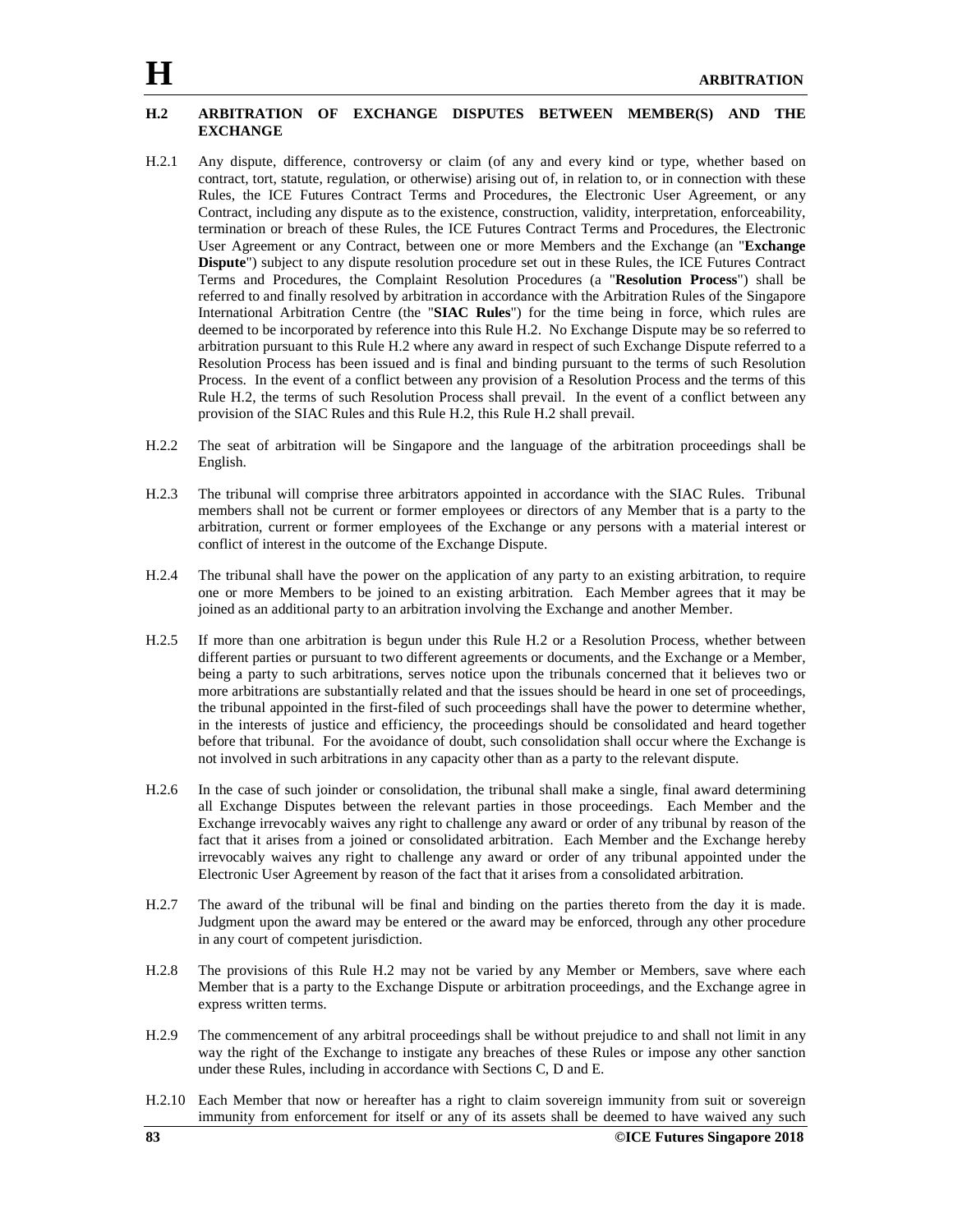immunity to the fullest extent permitted by Applicable Laws. Such waiver shall apply in respect of any immunity from:

- (i) any proceedings commenced pursuant to this Section H;
- (ii) any judicial, administrative or other proceedings to aid an arbitration commenced pursuant to this Section H; and
- (iii) any effort to confirm, enforce, or execute any decision, settlement, award, judgment, service of process, execution order or attachment (including pre-judgment attachment) that results from any judicial or administrative proceedings commenced pursuant to this Section H.
- H.2.11 The rights and obligations of a Member under the Rules and in relation to any Contract are of a commercial and not a governmental nature.
- H.2.12 No Member shall raise or in any way whatsoever assert a defence of sovereign immunity in relation to any claim or enforcement proceedings arising from a Dispute or Exchange Dispute.
- H.2.13 Any arbitration or reference to arbitration made under this Rule H.2 shall be deemed to be an arbitration or reference under the International Arbitration Act (Chapter 143A of Singapore).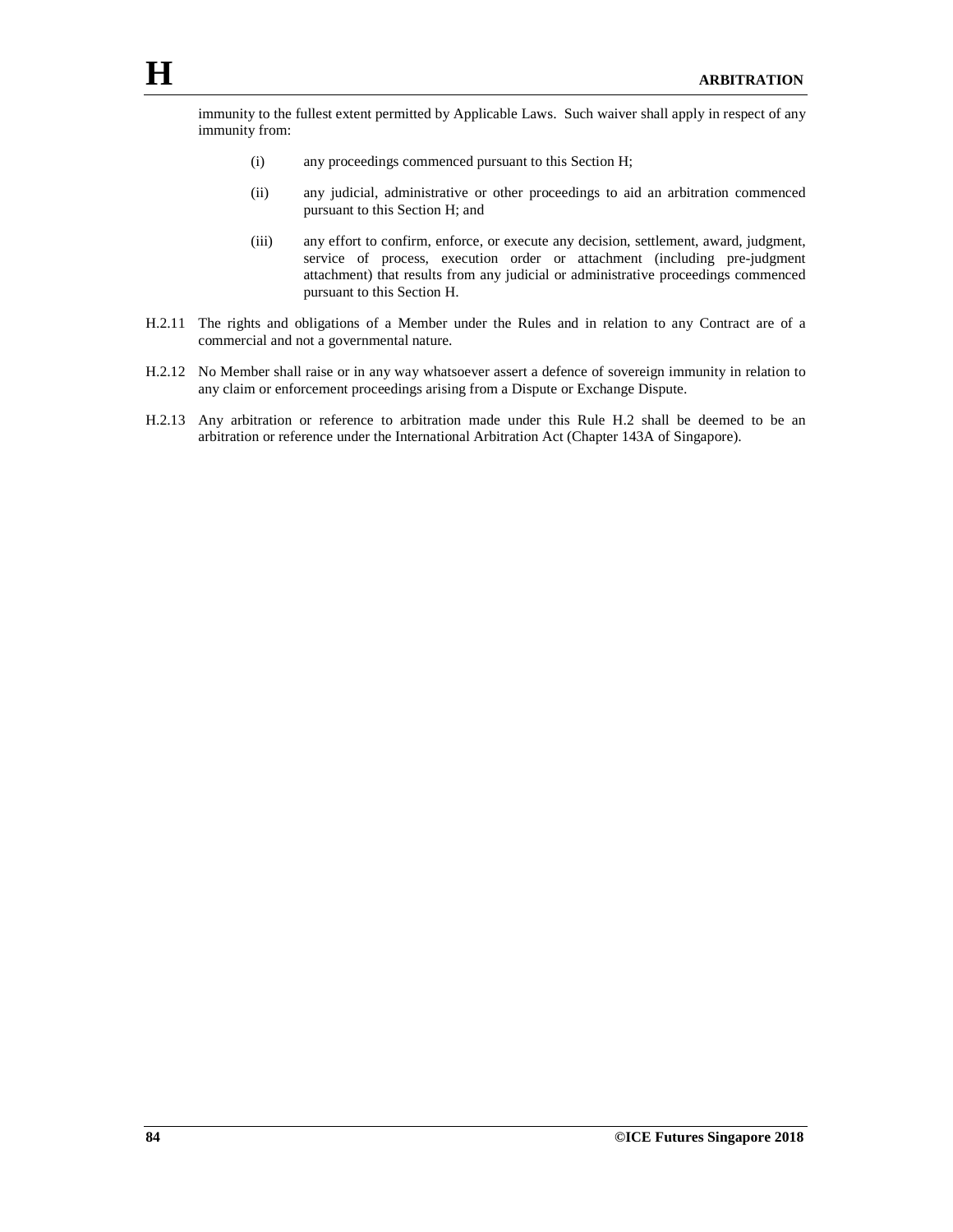# **SECTION I - GENERAL PROVISIONS ON CONTRACTS**

- I.1 Procedures<br>I.2 [Not used.] [Not used.] I.3 Contract Months and Contract Dates
- 
- I.4 Headings<br>I.5 War or Go
- War or Government Intervention
- I.6 New Legislation<br>I.7 Arbitration
- Arbitration
- I.8 Law and Jurisdiction
- I.9 Contract Security<br>I.10 Exchange Monito
- Exchange Monitoring
- I.11 Exchange Powers
- I.12 Settlement to Market
- I.13 Final Settlement Price for Cash Settled Currency Futures Contracts
- I.14 Application of General Rules
- I.15 Further Amendment of Contract Terms
- I.16 Regulatory Functions<br>I.17 Trade Emergency Pane
- Trade Emergency Panel
- I.18 Definitions and Interpretation<br>I.19 Non-performance
- I.19 Non-performance<br>I.20 Delivery Panel
- I.20 Delivery Panel<br>I.21 Appeals Proced
- I.21 Appeals Procedure<br>I.22 Publication of a De
- Publication of a Determination
- I.23 Environmental Compliance and Liability<br>I.24 [Not used.]
- [Not used.]
- I.25 [Not used.]<br>I.26 PRIIPS Res
- PRIIPS Restrictions; In relation to European Economic Area retail customers only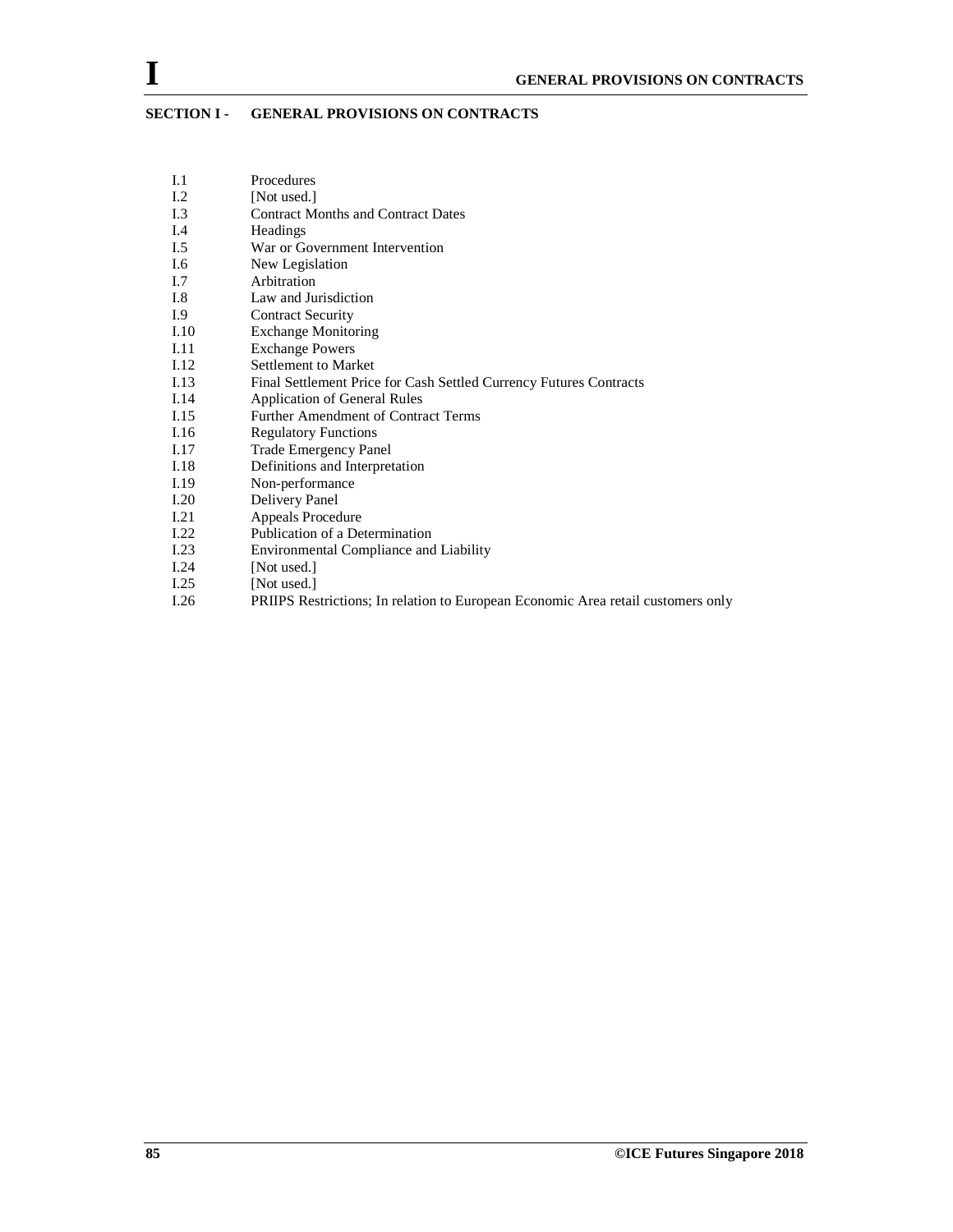### **I.1 PROCEDURES**

All Contracts shall be subject to such Contract Procedures as may from time to time be adopted by the Exchange, provided always that, if any conflict between the Contract Procedures and the Contract Terms shall arise, the provisions of the Contract Terms shall prevail and provided further that no Contract Procedure shall be adopted other than for the regulation of administrative matters affecting Contracts (which shall include, without limitation, all such matters as are regulated by the Contract Procedures first adopted with this Rule). The Exchange may at its discretion at any time revoke, alter or add to the Contract Procedures and any such amendment shall be circulated to the Members and shall have such effect on existing as well as new Contracts as the Exchange may direct.

### **I.2 [NOT USED.]**

### **I.3 CONTRACT MONTHS OR CONTRACT DATES**

Trading shall be permitted in respect of such spot and forward months ("**Contract Months**") or spot and forward dates ("**Contract Dates**") in a particular Product as the Exchange shall determine from time to time, including such groups of contract months and groups of contracts dates as determined by the Exchange from time to time.

### **I.4 HEADINGS**

The construction of this Section I shall not be affected by the headings thereto which are included for convenience only.

### **I.5 WAR OR GOVERNMENT INTERVENTION**

- I.5.1 If the Exchange, after consultation with the Clearing House, determines in its absolute discretion that one of the following conditions is satisfied:
	- (a) a state of war exists or is imminent or threatened and is likely to affect the normal course of business;
	- (b) a government of any nation, state or territory, or any alliance of government, or any institution of such government or alliance, has proclaimed or given notice of its intention to exercise controls which appear likely to affect the normal course of business; or
	- (c) the Association of Southeast Asian Nations, the European Union or a similar supranational or multinational institution thereof has introduced, varied, terminated or allowed to lapse any provision, so as to be likely to affect the normal course of business, or has given notice of its intention to do so,

then Contracts for such Contract Months or Contract Dates as the Exchange shall specify (which may, if the Exchange so determines, include Contracts under which a tender has been made) shall, upon the Exchange's formal announcement that such condition is satisfied, be invoiced back at the official quotation in respect of each such Contract Month or Contract Date fixed by the Clearing House for the date of the announcement or for such one of the six business days (not counting any day on which there was no official quotation) immediately preceding the date of the announcement as the Exchange shall in its absolute discretion specify in the announcement.

- I.5.2 In respect thereof, accounts shall be made up by the Clearing House on that basis for each Member contracting with it. Settlement of such accounts shall be due immediately and shall be treated as complete and final notwithstanding any further change of circumstances.
- I.5.3 In the case of a Contract Month or Contract Date for which there is no official quotation, Contracts shall, for the purpose of this Rule I.5, be invoiced back at the market value as determined by the Exchange.
- I.5.4 The Exchange's formal announcement under this Rule I.5 shall be made by Circular.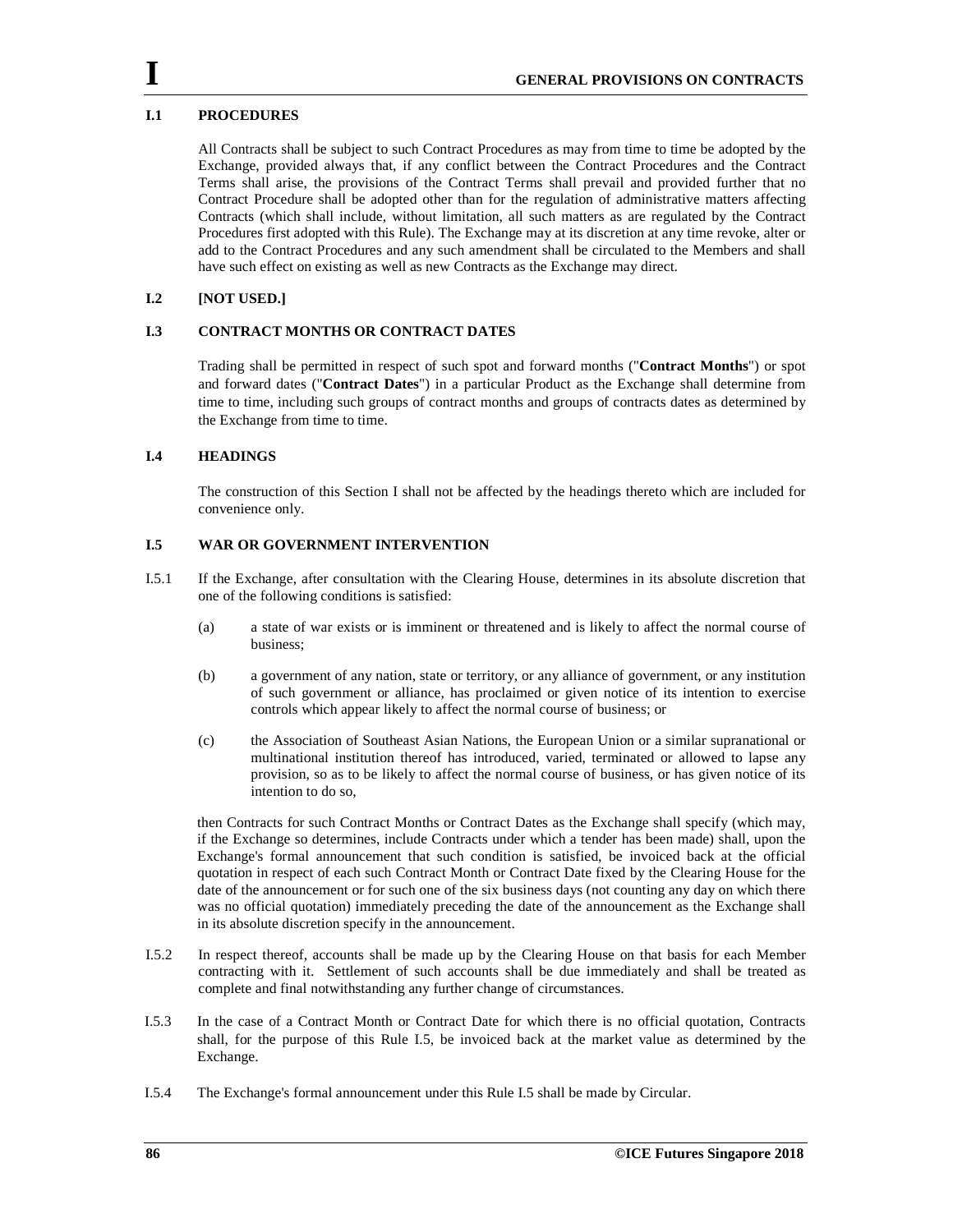I.5.5 The decision of the Exchange under this Rule I.5 as to the price at which Contracts are invoiced back shall be binding on both parties and no dispute as to such price may be referred to arbitration, but the completion of invoicing back shall be without prejudice to the right of either party to refer disputes arising out of a Contract to arbitration under Section H of the Rules.

### **I.6 NEW LEGISLATION**

- I.6.1 If the Exchange, after consultation with the Clearing House, in its absolute discretion, determines that a change of legislative or regulatory provisions of Singapore, any other country or any international organisation, or of institutions or market organisations in any country or group of countries, (including without prejudice to the generality of the foregoing, a change in respect of duties or taxes) has affected, is affecting or is likely to affect the normal course of business, the Exchange shall have the power (without prejudice to their powers under any other provision of the Rules) to vary this Section I in any way it deems necessary or desirable for the preservation of the orderly course of business.
- I.6.2 Such variation may be made notwithstanding that it may affect the performance or value of existing Contracts (or such existing Contracts as may be specified by the Exchange). Without limiting its powers hereunder, the Exchange will use its best endeavours to keep any such variation to the minimum that they consider reasonably necessary to deal with the situation.
- I.6.3 The Exchange's powers under this Rule I.6 shall be exercisable by Circular. Any variation made under this provision shall take effect at such time and for such period as the Exchange shall prescribe, but (without prejudice to the preceding paragraph) shall not take effect earlier than the publishing of the relevant Circular.
- I.6.4 Every Contract affected by a variation under this Rule I.6 shall remain in full force and effect subject to such variation and shall not be treated as frustrated or repudiated except so far as may be allowed in the Exchange's Circular.
- I.6.5 Any Circular published by the Exchange under this Section may be varied or revoked by a subsequent Circular.

## **I.7 ARBITRATION**

Any dispute arising out of a Contract shall (subject to any contrary provision in this Section I, including, without limitation, Rules I.20.1, I.20.10 and I.20.12) be referred to arbitration under Section H.

In any case where an invoicing back price has been fixed in accordance with this Section I, the fixing of such price shall not limit the jurisdiction of the board of arbitration to make such award as it deems fit in the circumstances.

All cash settlements and invoicing back prices fixed by the Exchange under the Contract Rules shall be final and binding on all parties. No dispute arising from or in relation to any cash settlement or invoicing back price fixed by the Exchange under the Contract Rules shall be referred to arbitration under Section H, but the completion of cash settlement or invoicing back shall be without prejudice to the right of either party to refer any other dispute arising out of the Contract to arbitration under Section H or to any action under the Clearing House Rules.

### **I.8 LAW AND JURISDICTION**

This Section I and every Contract and all non-contractual obligations arising out of or in connection therewith, are governed by and shall be governed by and construed in accordance with the laws of the Republic of Singapore and, subject to Rule I.7, any matter arising therefrom shall be subject to the jurisdiction of the courts of Singapore.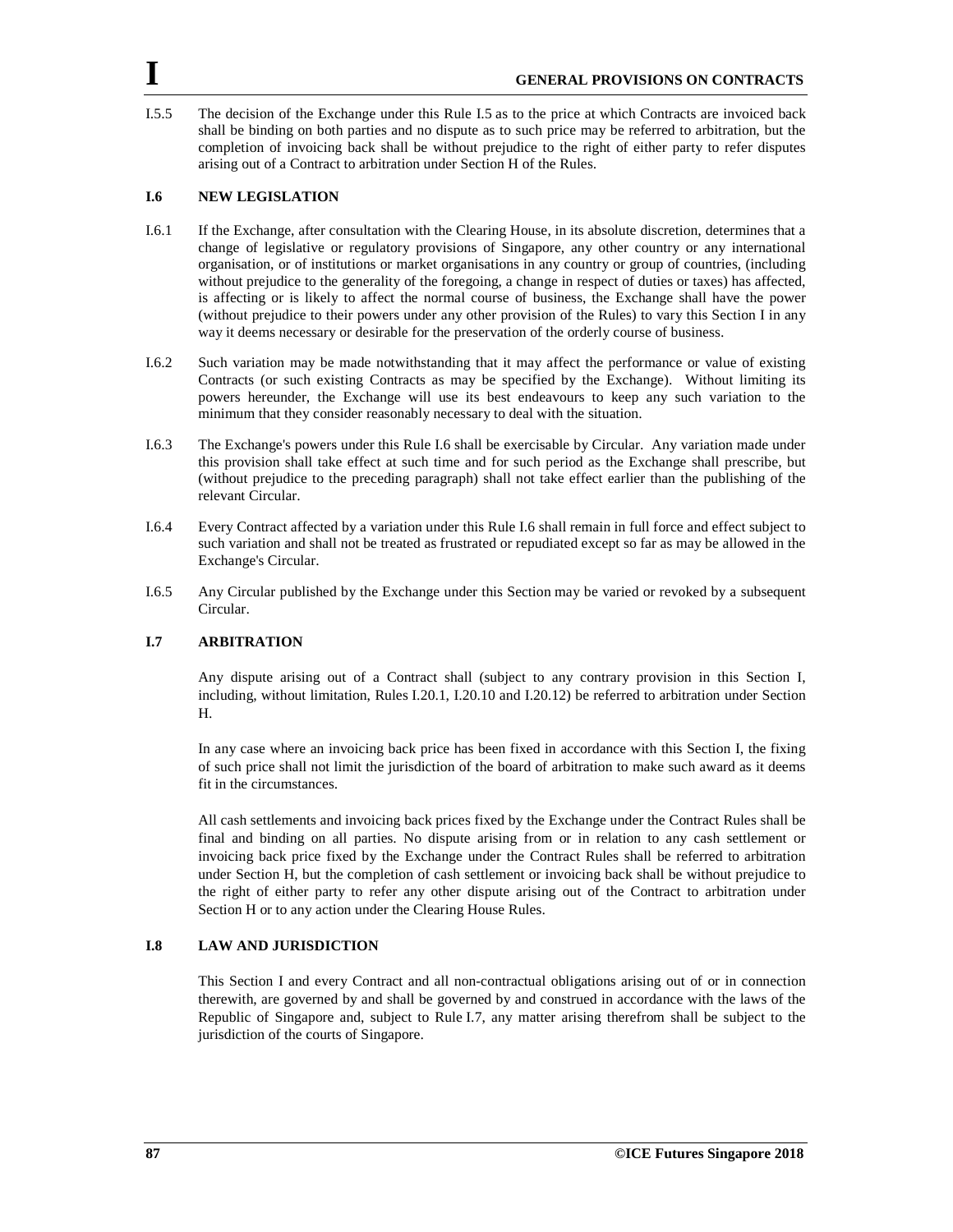### **I.9 CONTRACT SECURITY**

The Clearing House may call for such additional margin, at any time and from time to time, as may be deemed necessary and in accordance with the Clearing House Rules to ensure satisfaction of all obligations relating to a Contract.

## **I.10 EXCHANGE MONITORING**

In order to assist the Exchange in monitoring the performance of Contracts (but without obliging it to do so and without prejudice to any other power which it might have), the Exchange may, at any time and from time to time, require Members and the Clearing House to supply to it such information as it thinks fit. The Exchange may require such information to be supplied to it through the Clearing House.

### **I.11 EXCHANGE'S POWERS**

The provisions of this Section I shall be without prejudice to any powers given to the Exchange by other provisions of the Rules.

### **I.12 SETTLEMENT TO MARKET**

At the request of the Exchange or otherwise, the Clearing House may apply a system of settlement or marking to market or revaluation to Contracts in accordance with the Clearing House Rules. Accordingly, references in this Section I to:

- (a) a Contract shall be construed as including settlement obligations arising in accordance with the Clearing House's system; and
- (b) the price at which the Buyer or Seller contracted to buy or sell shall be construed as the price for the time being registered on behalf of the Buyer or Seller by the Clearing House under such system,

and all terms of a Contract shall be construed to allow the application of such a system.

## **I.13 FINAL SETTLEMENT PRICE FOR CASH SETTLED CURRENCY FUTURES CONTRACTS**

If, for any reason, the relevant index or other value on which final settlement of any cash settled FX Contract is based is not published at the end of the relevant Trading Day for such Product, or the Exchange believes there is an error in the calculation of the index or other value, or the Exchange is otherwise unable to issue a final settlement price on such day and alternative settlement procedures are not otherwise specified in the relevant Contract Terms, then the Exchange may:

- I.13.1 determine a final settlement price that reflects the true market value at the time of final settlement based upon another pricing source or otherwise at its discretion; or
- I.13.2 postpone the determination of the final settlement price until such time as the relevant pricing data (as set out in the applicable Contract Terms) is available.

## **I.14 APPLICATION OF GENERAL RULES**

I.14.1 Each Contract shall be subject to the Rules. Each Contract shall also be subject to the Clearing House Rules. The Clearing House Rules shall prevail in the event of any inconsistency between the Clearing House Rules and the relevant Contract Terms. The Clearing House Rules provide that the Clearing House is a party as principal to each Contract, whether as Buyer or Seller and that its counterparty is the relevant Clearing Member. This Section I shall be construed accordingly and, in particular, references to "Buyer" and "Seller" shall include the Clearing House unless the context otherwise requires.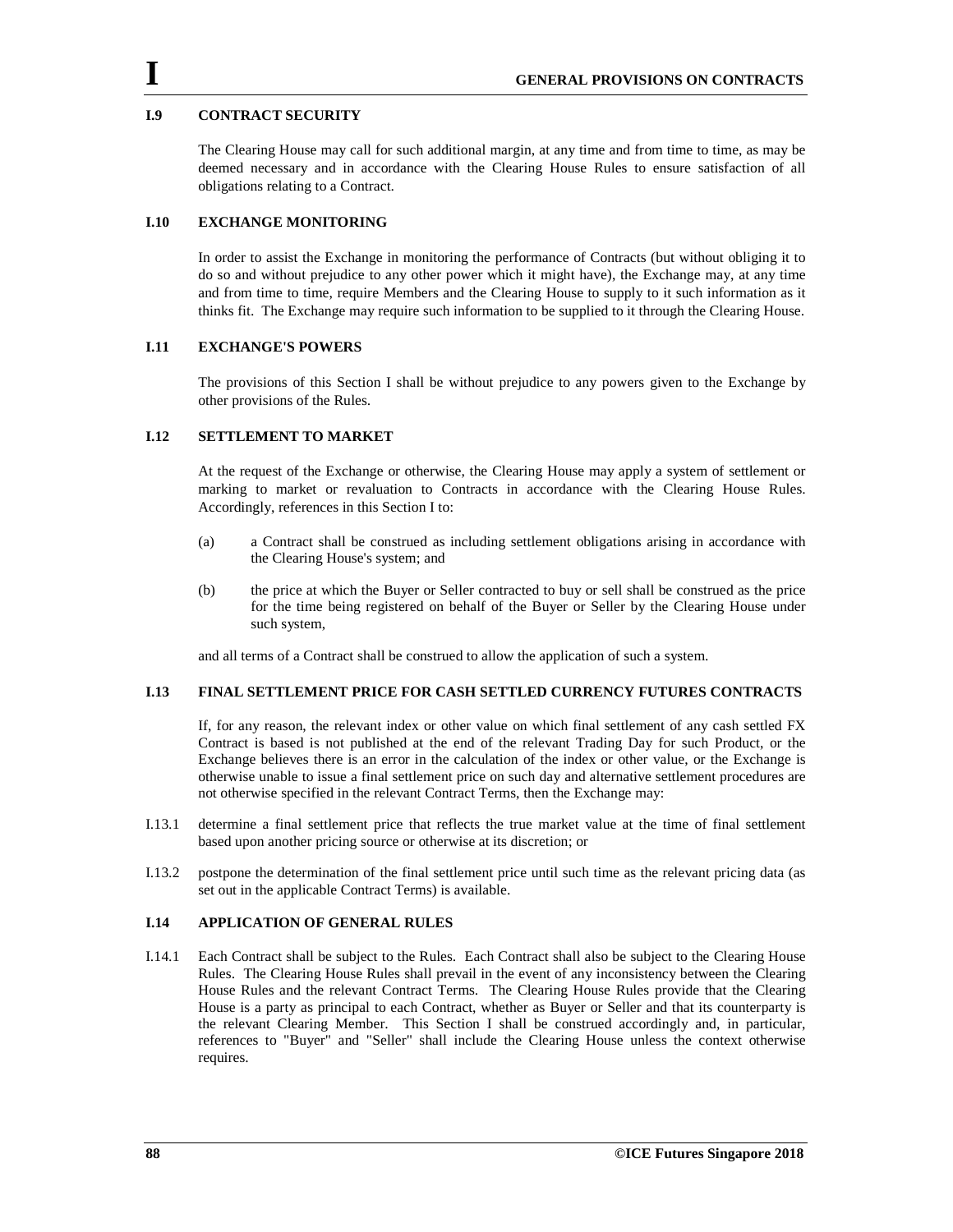

I.14.2 The provisions of neither the Convention relating to a Uniform Law on the International Sale of Goods, of 1964, nor the United Nations Convention on Contracts for the International Sale of Goods, of 1980, shall apply to Contracts.

## **I.15 FURTHER AMENDMENT OF CONTRACT TERMS**

- I.15.1 In respect of any Contract, the Contract Terms may from time to time be amended pursuant to this Rule I.15 without prejudice to any right contained elsewhere in the Rules to amend the Contracts Terms. Such an amendment may, according to its terms, have effect on existing as well as new Contracts, and in such case, all Contracts declared to be affected shall forthwith (or at such time as the terms of the amendment shall indicate) automatically be modified in conformity to the amendment.
- I.15.2 The Exchange shall not propose an amendment under this Rule I.15 on terms affecting existing Contracts if the amendment is in their opinion likely to affect the market price of the Product. The restraint imposed by this paragraph (b) shall not apply in respect of:
	- (a) Contract Months which, in the case of Contracts as the Exchange shall specify, are for the time being more distant than the ninth forward Contract Month;
	- (b) Contract Months which, in the case of Contracts as the Exchange shall specify, are for the time being more distant than the sixth forward Contract Month;
	- (c) [Not used.]
	- (d) Contract Dates which, in the case of Contracts as the Exchange shall specify, fall within a month which is for the time being more distant than the third forward Contract Month; or
	- (e) Contract Months which, in the case of Contracts as the Exchange shall specify, are for the time being more distant than the third forward Contract Month.
- I.15.3 In this Rule I.15, references to the amendment of the Contract Terms include additions to and the partial revocation of the Contract Terms.

### **I.16 REGULATORY FUNCTIONS**

- I.16.1 Where the Exchange considers that circumstances have arisen, or are reasonably likely to arise, in which it would be desirable for any of the Contract Terms to be varied in the interests of ensuring the orderly operation and evolution of the Market or pursuant to any of the Exchange's other regulatory functions, the Exchange shall have the power (without prejudice to its powers under any other provision of the Rules) to vary any of the Contract Terms in any way it deems appropriate to respond to such circumstances in accordance with the Exchange's regulatory functions. Such circumstances may include, without limitation:
	- (a) where the provisions for the specification, pricing, settlement or other aspects of a Contract are no longer representative of practices in the underlying market to which a Contract relates;
	- (b) where, without changes to the provisions for the specification, pricing, settlement or other aspects of a Contract, there is a risk of material detriment being caused to the market for that Contract, whether in terms of liquidity, reputation or otherwise;
	- (c) where a Contract may, without variation, cease to be a viable hedging tool; or
	- (d) where any aspect of the current business on the Market in respect of any Contract is, in light of any other current or anticipated circumstances, at risk of being conducted otherwise than in an orderly manner and/or so as to afford proper protection to participants in the Market, and such risk may be addressed by changes to the Contract Terms.
- I.16.2 Such variation may be made notwithstanding that it may affect the performance or value of existing Contracts (or such existing Contracts as may be specified by the Exchange). Without limiting their powers hereunder, the Exchange will use its reasonable endeavours to keep any such variation to the minimum that they consider reasonably necessary to respond to the circumstances in question.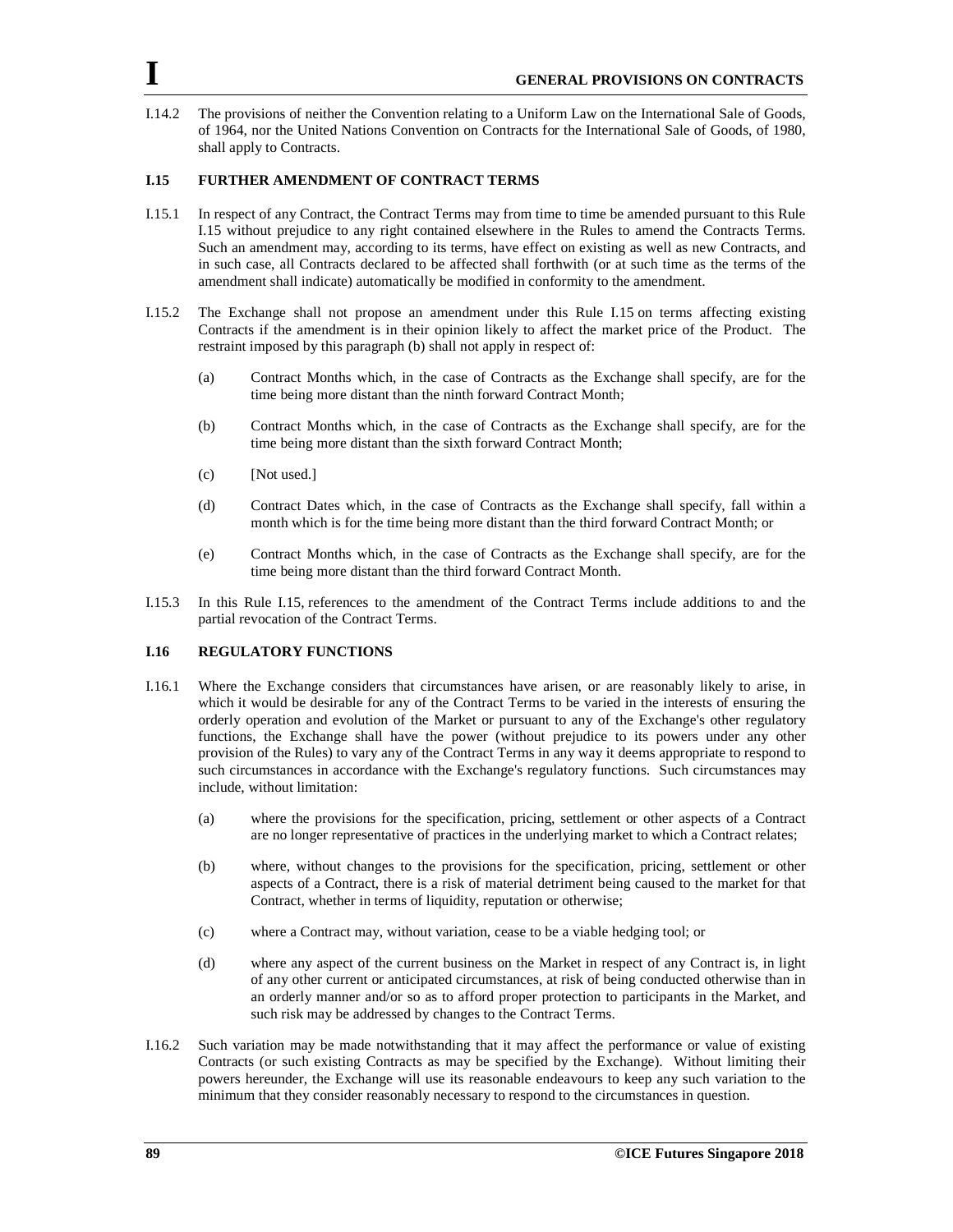- I.16.3 The Exchange's powers under this Rule I.16 shall be exercisable by Circular. Any variation made under this provision shall take effect at such time and for such period as the Exchange shall prescribe, but (without prejudice to the preceding paragraph) shall not take effect earlier than the publication of the relevant Circular. The Exchange shall seek to give Members prior notice but, where deemed necessary, changes may take effect immediately upon the posting of such Circular or at such other time as the Exchange prescribes.
- I.16.4 Every Contract affected by a variation under this Rule I.16 shall remain in full force and effect subject to such variation and shall not be treated as terminated or frustrated or repudiated except so far as may be allowed in the relevant Circular.
- I.16.5 Any Circular published by the Exchange under this Rule I.16 may be varied or revoked by a subsequent Circular.

### **I.17 TRADE EMERGENCY PANEL**

- I.17.1 In the event of the Exchange identifying or suspecting the development or possible development of a situation or practice referred to below, it shall forthwith refer the matter to a panel (the "**Trade Emergency Panel**") being a minimum of three people comprising: two Clearing House senior executives nominated for this purpose by the Clearing House; or non-executive Directors. The Trade Emergency Panel may take such professional advice as it sees fit in coming to any decision.
- I.17.2 If, in the opinion of the Trade Emergency Panel, an excessive position or unwarranted speculation or any other undesirable situation or practice affecting or capable of affecting the Market is developing, or has developed, it may take any steps whatsoever to provide for, correct or check the further development of such situation or practice and may give directions to Members accordingly. Such steps may (without prejudice to the generality of this Rule I.17), if the Trade Emergency Panel thinks fit, extend to trading which occurred before or on the date that such step is instigated.
- I.17.3 A Member contravening a direction of the Trade Emergency Panel under this Rule I.17 shall be liable to the same sanctions (including expulsion or suspension from membership) as if a breach of the Rules were committed.

## **I.18 DEFINITIONS AND INTERPRETATION**

I.18.1 In this Rule I.18 and in Rules I.19 to I.22, unless the context otherwise requires:

#### **TERM DEFINITION**

- "Party" means the Seller or the Buyer under a Contract, which shall not include the Clearing House (except where the context otherwise requires).
- I.18.2 Any discretion that may be exercised by a person or body under Rules I.19 to I.22, will be exercised in the absolute discretion of such person or body.

#### **I.19 NON-PERFORMANCE**

- I.19.1 If it appears to the Clearing House that a Party has, or may have, failed to perform its obligations under a Contract, the Clearing House will, as soon as practicable, take such steps as it deems appropriate to achieve an amicable settlement between the Parties to the affected Contracts. If such steps have not led or are not likely to lead to settlement within five days of the failure (or apparent failure) having come to the attention of the Clearing House, the Clearing House will refer the matter to the Exchange. Subject to Rules I.19.2 and I.19.3, if a reference is made to the Exchange under this Rule I.19.1, the Exchange will refer such matter to the Delivery Panel under Rule I.20.1.
- I.19.2 If a reference is made to the Exchange under Rule I.19.1 but an amicable solution is notified to the Exchange by the Parties involved prior to the referral of the matter to the Delivery Panel under Rule I.20.1 by the Exchange, the Exchange will either:
	- (a) refer such matter to the Delivery Panel under Rule I.20.1; or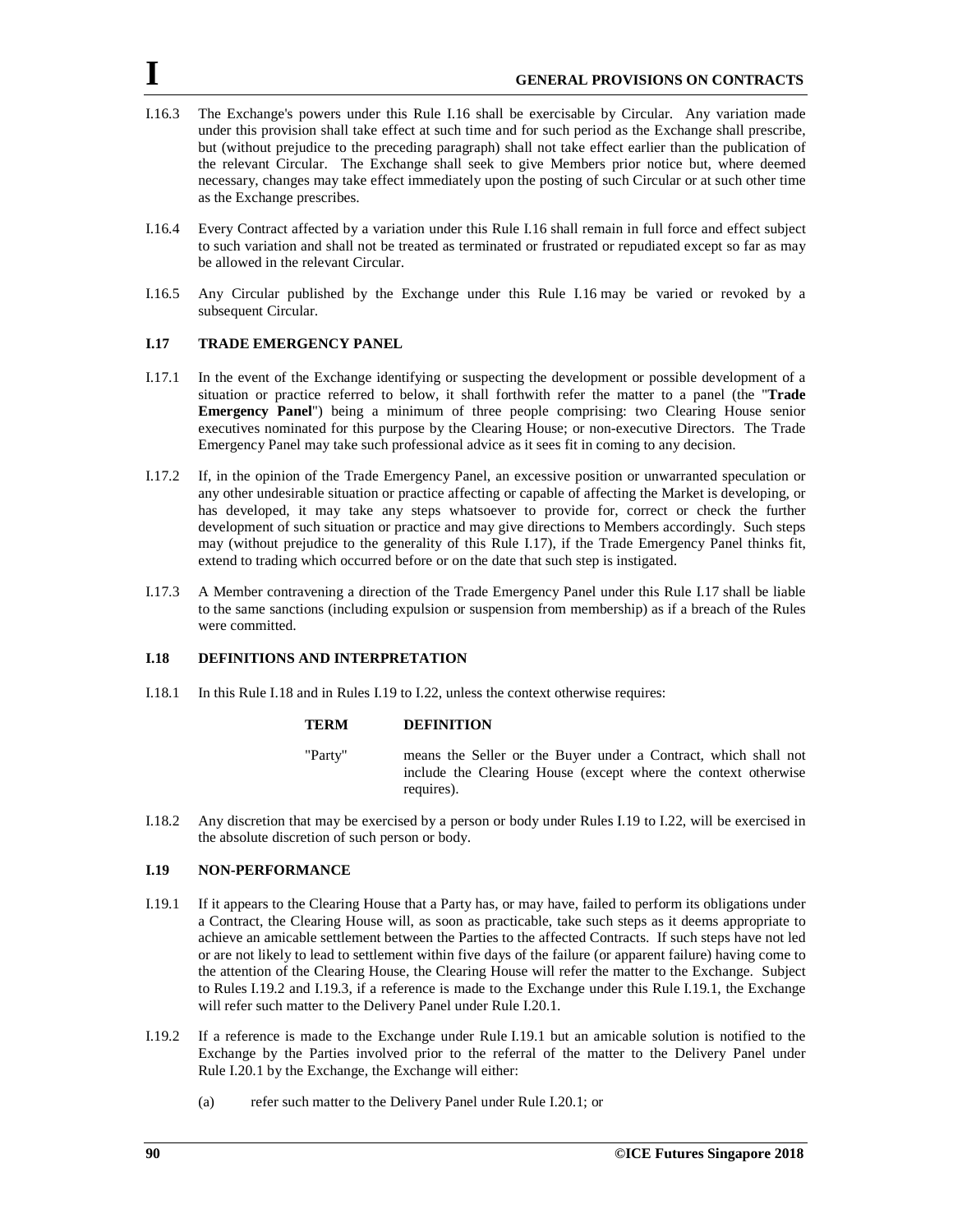(b) not refer such matter to the Delivery Panel under Rule I.20.1 but make such determination as it appears to the Exchange, in its discretion, to be expedient concerning the settlement of such Contract and shall convey its determination to the Parties and to the Clearing House.

Such determination shall be binding on the Parties and the Clearing House and no dispute as to such determination may be referred to arbitration, but shall be without prejudice to the right of either Party to refer any other failure (or apparent failure) of a Party in the performance of its obligations under a Contract or any related dispute to arbitration under Section H of the Rules.

- I.19.3 If it comes to the attention of the Exchange, other than pursuant to Rule I.19.1, that a Party to a Contract has, or may have, failed to perform its obligations under a Contract, the Exchange may refer such matter to the Delivery Panel under Rule I.20.1.
- I.19.4 [Not used.]
- I.19.5 [Not used.]

### **I.20 DELIVERY PANEL**

- I.20.1 The Exchange may, in respect of a delivery under a Contract, refer any dispute to the Delivery Panel, but shall refer any matter to the Delivery Panel:
	- (a) in the circumstances stated in Rules I.19.1, I.19.2(a) or I.19.3.
	- (b) [Not used.]
	- (c) [Not used.]

The Exchange will not refer a dispute or matter in respect of a delivery under a Contract to the Delivery Panel if a Party has been Declared a Defaulter under Section D of the Rules or the default rules of the Clearing House. The Exchange will notify the Clearing House and each of the Parties to the affected Contracts that a dispute or matter has been referred to the Delivery Panel.

- I.20.2 Following a reference made to the Delivery Panel by the Exchange under Rule I.20.1, the Exchange may, in its discretion, require both Parties, or either of them, to pay to the Exchange a fee of SGD 5,000, unless the Exchange determines, in its discretion, to waive or reduce the fee.
- I.20.3 Following the referral of a dispute or matter to the Exchange, the Exchange may constitute a Delivery Panel. Any member of the Delivery Panel shall have no direct or indirect interest in any Party (or any client or underlying client of a Party) or the dispute or matter to be determined.
- I.20.4 Any objection raised by a Party to any member of the Delivery Panel being appointed to the Delivery Panel shall be determined by the Exchange, as the case may be, at their discretion.
- I.20.5 The Delivery Panel shall meet at any time in person or by telephone.
- I.20.6 The Delivery Panel may, in its discretion, require the Parties to the affected Contracts to present written submissions and evidence in support of their claim, to the Delivery Panel by such time and in such form as the Delivery Panel may direct. An oral hearing will only take place if the Delivery Panel, in its discretion, considers it to be necessary. A Party may be assisted by or represented by any person who may be legally qualified at that oral hearing if the Delivery Panel, in its discretion, considers it to be necessary. The Delivery Panel will determine the dispute or matter on such evidence as it thinks is relevant, notwithstanding that such evidence may not be admissible in a court of law, and make one or more of the directions contemplated by Rule I.20.9 below.
- I.20.7 The Delivery Panel may obtain legal advice from the Exchange's legal advisers.
- I.20.8 The Delivery Panel may obtain expert advice from any expert appointed by the Exchange. The identity of a Party will not be disclosed to an expert nor will the identity of any expert be disclosed to a Party. Each Party will have the opportunity to respond to the substance of any expert advice obtained by the Delivery Panel.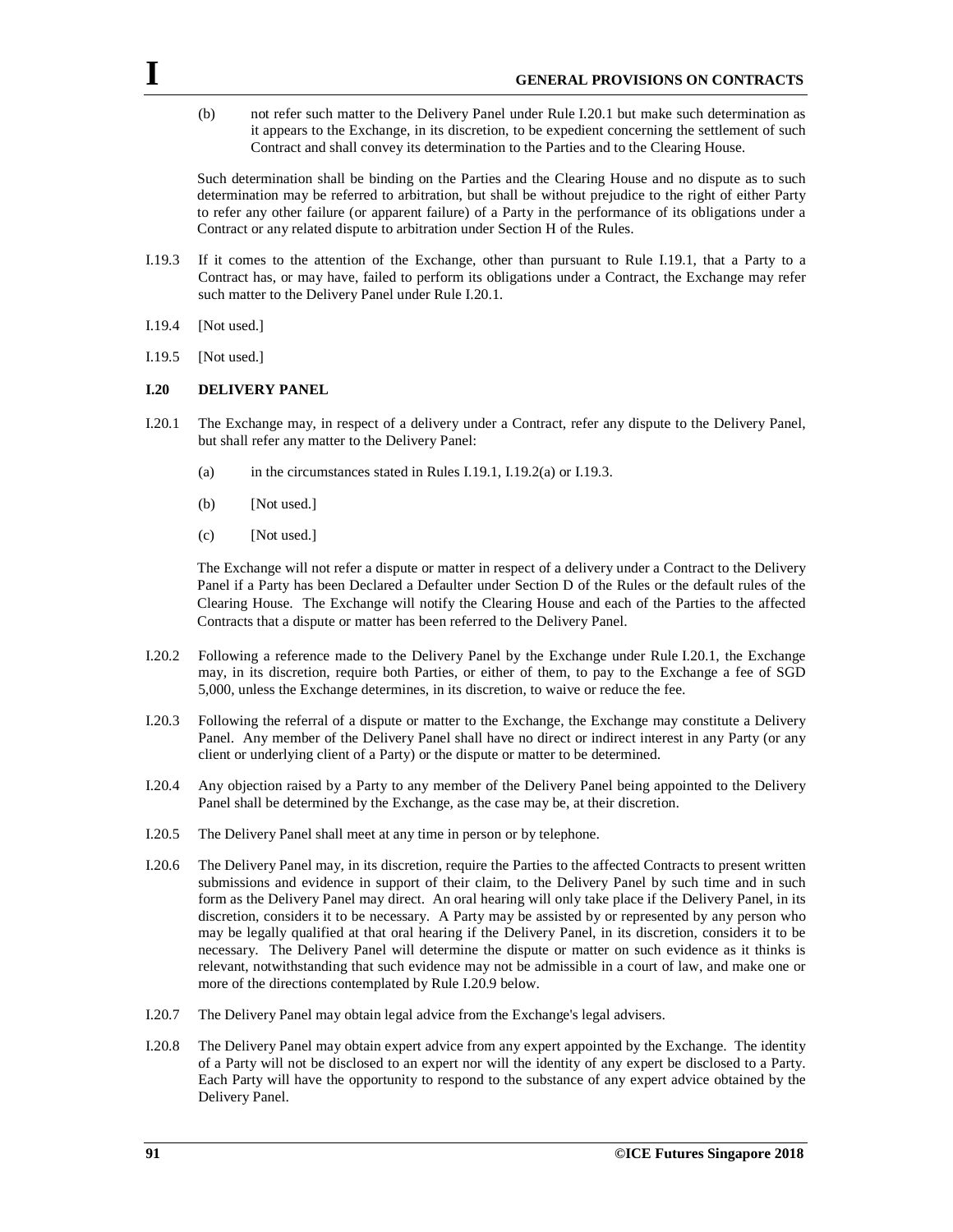I.20.9 Following the determination of any dispute or matter pursuant to Rule I.20.6, the Delivery Panel shall report in writing its findings, (which shall include, as may be appropriate, whether a Party has failed to perform its delivery obligations under a Contract), to the Exchange, the Clearing House and to each of the Parties to the affected Contracts.

The Delivery Panel may, either at the same time or in advance of its written findings being available, make any one or more of the following directions, except that if it determines that an event of force majeure has occurred which has hindered or prevented the performance of a Contract by five business days after the due date for delivery of the product under a Contract, the Delivery Panel shall only be entitled to make the direction referred to in paragraphs (b) and (c) below:

- (a) direct a Party as to how delivery under the affected Contracts should proceed;
- (b) direct the Clearing House to invoice back one or more of the affected Contracts at a price to be set by the Delivery Panel in its discretion, taking into account any information it considers to be relevant for this purpose which may have been supplied by the Exchange. The price for invoicing back may, at the Delivery Panel's discretion, take account of any compensation that it may consider should be paid to or by a Party.

In the event of any delay to the invoicing back process, the Delivery Panel may, at its discretion, in advance of it setting a price for invoicing back, and in agreement with the Clearing House, direct the Clearing House to make an interim payment to a party. The amount of the interim payment will be set by the Delivery Panel at its discretion. In such an event, the price for invoicing back shall take account of the interim payment as appropriate; or

- (c) direct any of the Parties to pay to the Exchange costs in an amount determined by the Delivery Panel in its discretion. Such costs may include, but shall not be limited to: the fees and expenses of members of the Delivery Panel or any expert; any legal costs; and expenses which the Exchange or the Clearing House may incur or be subjected to in respect of such dispute or matter.
- I.20.10 The determination of a matter by the Delivery Panel shall be without prejudice to the powers of the Exchange to take such action under Section E of the Rules as it considers in its discretion appropriate. Without prejudice to the foregoing, in the case where the Delivery Panel finds that a Party has failed to perform its obligations under a Contract, the Exchange may issue a fine under Section E of the Rules.
- I.20.11 A Party shall comply with any finding, determination or direction made by the Delivery Panel under this Rule I.20. A direction by the Delivery Panel made under Rules I.20.9(a) and (b) shall be immediately binding upon the Parties to the affected Contracts. Any finding, determination or direction by the Delivery Panel made under Rule I.20.9(c), shall be deemed conclusive and binding upon expiry of the time permitted for appeal or receipt by the Exchange of any earlier written notice that such right of appeal will not be exercised. Any Party who refuses or fails to comply with or perform any finding, determination or direction made under this Rule I.20, shall be deemed to have infringed this Rule I.20 and such infringement will constitute a breach of the Rules by such Party and may be the subject matter of disciplinary proceedings under Section E of the Rules.
- I.20.12 In respect of a dispute or matter which has been referred to the Delivery Panel under Rule I.20.1 and determined by a Delivery Panel, no finding, determination or direction made under Rule I.20 in respect of such dispute or matter, including, without limit, any issue or dispute arising out of or in connection with the invoicing back price determined by the Delivery Panel under Rule I.20.9(b), shall be referred to arbitration under Section H of the Rules. This Rule I.20.12 shall be without prejudice to the right of a Party to refer any other matter or dispute to arbitration under Section H of the Rules.
- I.20.13 In the event of a member of the Delivery Panel:
	- (a) becoming directly or indirectly interested or involved in any Party (or any client or underlying client of a Party) or the dispute or matter to be determined other than as a result of being a member of the Delivery Panel;
	- (b) dying; or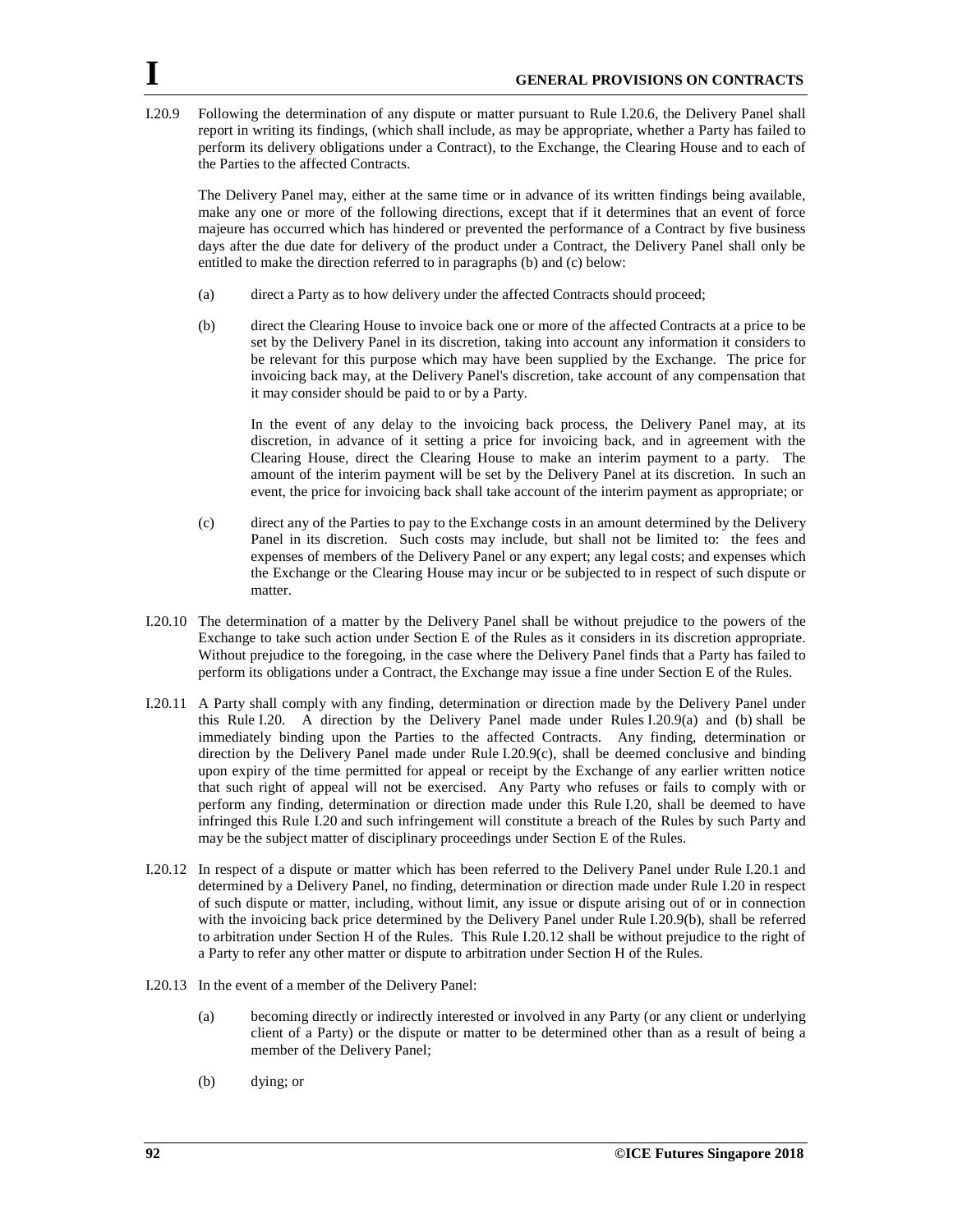(c) in any other way being or becoming, in the opinion of the Exchange, incapacitated from acting on the Delivery Panel,

the Exchange may appoint another person to take such Delivery Panel member's place, and the Delivery Panel shall thereupon proceed to determine the dispute or matter as if such other person had been originally appointed to the Delivery Panel.

### **I.21 APPEALS PROCEDURE**

- I.21.1 A Party to an affected Contract or the Exchange may appeal against any finding, determination or direction made by the Delivery Panel under Rule I.20.9(a) or (c). Such notice of appeal shall be lodged in writing with the Exchange within ten business days of the Delivery Panel's finding, determination or direction.
- I.21.2 A notice of appeal under Rule I.21.1 shall set out the grounds of the appeal and shall contain a brief statement of all matters relied on by the appealing Party. The grounds of the appeal shall be any one or more of the following:
	- (a) the Delivery Panel misdirected itself;
	- (b) the Delivery Panel's finding, determination or direction under Rule I.20.9(a) or (c) was:
		- (i) one which no reasonable Delivery Panel could have reached; or
		- (ii) based on an error of law, or a misinterpretation of the Rules or the Contract Terms; or
	- (c) the finding, determination or direction under Rule I.20.9(a) or (c) of the Delivery Panel was excessive, insufficient or inappropriate; or
	- (d) new evidence is available which, had it been before the Delivery Panel, could reasonably have led to a different finding, determination or direction under Rule I.20.9(a) or (c). This will not apply if the appealing Party could have produced the evidence to the Delivery Panel had he made reasonable efforts to obtain it,

but no Party may otherwise appeal under Rule I.21.1.

- I.21.3 Upon receipt of a notice of appeal, the Exchange shall convene a panel (the "**Delivery Appeals Panel**") comprising three members, which shall not include any member of the Delivery Panel which made the finding, determination or direction under Rule I.20.9(a) or (c) that is the subject of the appeal. Any member of the Delivery Appeals Panel shall have no direct or indirect interest in any Party (or any client or underlying client of a Party), the dispute or matter determined by the Delivery Panel or the subject of the appeal.
- I.21.4 The appealing Party and, if applicable, the other Party, may at the discretion of the Delivery Appeals Panel, present written submissions in support of, or in contention of, the ground for appeal, to the Delivery Appeals Panel by such time and in such form as the Delivery Appeals Panel may direct. An oral hearing of the appeal will only take place if the Delivery Appeals Panel in its discretion considers it to be necessary. A Party may be assisted by or represented by another person at that oral hearing if the Delivery Appeals Panel, in its discretion, considers it to be necessary. The Delivery Appeals Panel will consider the finding, determination or a direction under Rule I.20.9(a) or (c) of the Delivery Panel, review the evidence before the Delivery Panel and such further evidence as may be put to the Delivery Appeals Panel. No new evidence of fact may be adduced unless the Delivery Appeals Panel is satisfied that there is good reason why such evidence was not presented to the Delivery Panel and only if such evidence is relevant, notwithstanding such evidence may not be admissible in a court of law.
- I.21.5 The Delivery Appeals Panel may:
	- (a) dismiss or allow the appeal;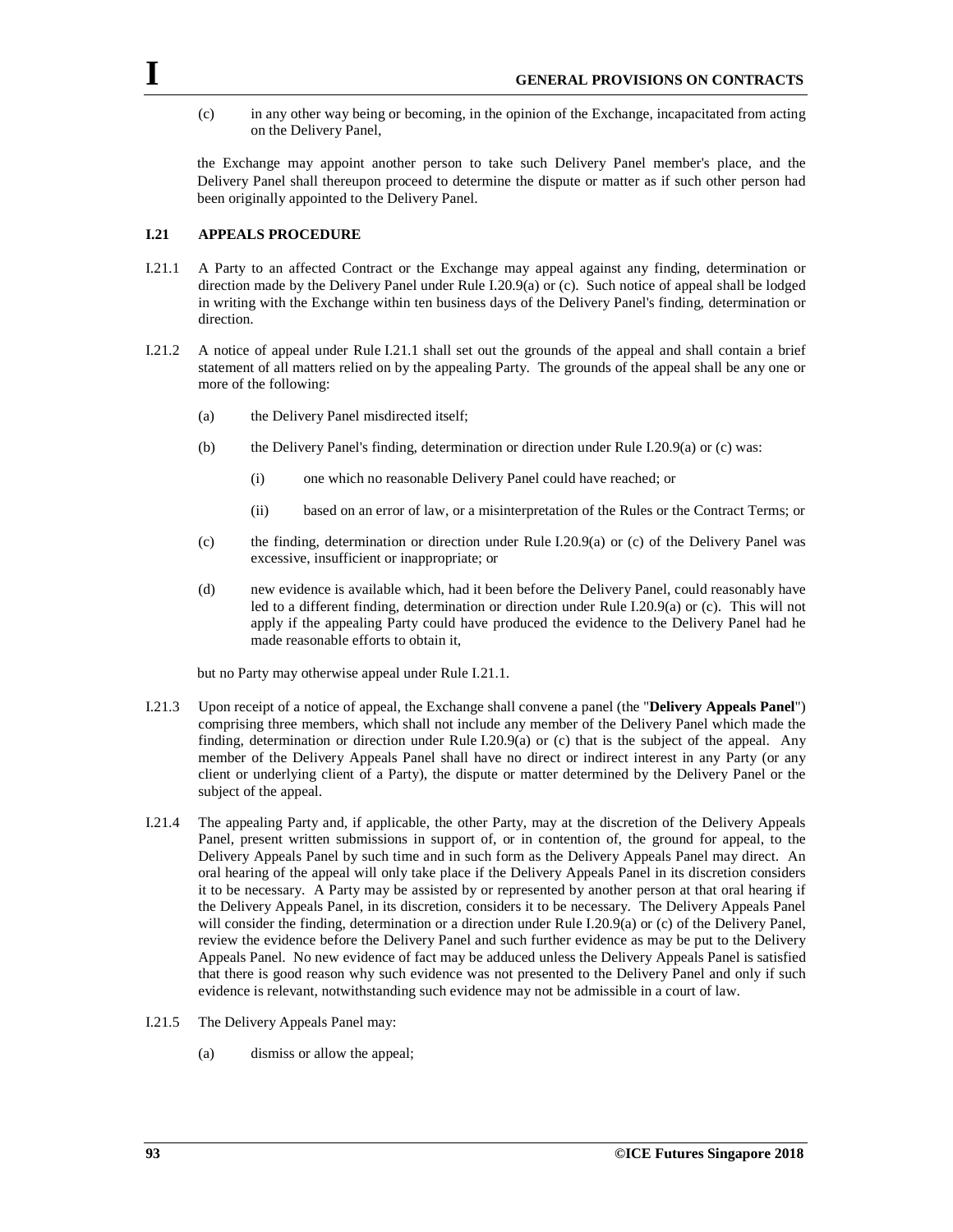- (b) confirm or amend the finding, determination or a direction under Rule I.20.9(a) or (c) (including increasing or decreasing the amount of costs payable by a Party in respect of a direction made under Rule I.20.9(c)); or
- (c) substitute its own finding, determination or direction under Rule I.20.9(c) (which may include increasing or decreasing any finding, determination or direction imposed).

Notwithstanding the foregoing, if an appeal is upheld in respect of a direction under Rule I.20.9(a) or any finding or determination upon which a Delivery Panel made a direction under Rules I.20.9(a) or (b), the Delivery Appeals Panel may only direct a Party to pay an amount of compensation or costs as it determines in its discretion to be appropriate.

- I.21.6 The Delivery Appeals Panel may, at any stage, approve the settlement of any issue between the Parties to the affected Contracts on such terms as it considers expedient or satisfactory. Any withdrawal of an appeal by an appealing Party must be in writing and lodged with the Exchange. The Exchange may direct such Party to pay to the Exchange costs in accordance with Rule I.21.7.
- I.21.7 The Delivery Appeals Panel may direct a Party to pay to the Exchange costs in an amount determined by it, in its discretion. Such costs may include, but shall not be limited to: the fees and expenses of any member of the Delivery Appeals Panel or any expert; any legal costs; and expenses which the Exchange or the Clearing House may incur or be subjected to in relation to the appeal.
- I.21.8 The finding, determination or direction of the Delivery Appeals Panel shall be final and binding and there shall be no further appeal. The decision shall be notified in writing to the appealing Party, any other Party to the affected Contracts, the Delivery Panel which made the finding, determination or direction, the Clearing House and the Exchange.
- I.21.9 A Party shall comply with any decision of the Delivery Appeals Panel. Any Party who refuses or fails to comply with or perform any decision or direction made, or action taken, under this Rule I.21, shall be deemed to have infringed this Rule I.21.9 and such infringement will constitute a breach of the Rules by such Party and may be the subject matter of disciplinary proceedings under Section E of the Rules.
- I.21.10 Following the lodgement of a notice of appeal with the Exchange under Rule I.21.1, the Exchange may, in its discretion, require the appealing Party, to pay to the Exchange a fee of SGD 5,000, unless the Exchange determines, in its discretion, to reduce or waive the fee.
- I.21.11 Rules I.20.4, I.20.5, I.20.7 and I.20.8 shall apply to the Delivery Appeals Panel as though the reference therein to the Delivery Panel were to the Delivery Appeals Panel.

### **I.22 PUBLICATION OF A DETERMINATION**

Notwithstanding Rule A.4.1, the Exchange shall give such publicity as it considers appropriate in its discretion, to any finding, determination or direction made by a Delivery Panel or decision or direction made by a Delivery Appeals Panel. This Rule I.22 is without prejudice to the right of the Exchange under Rule A.4.3, or otherwise, to disclose confidential information to other regulatory or law enforcement bodies.

### **I.23 ENVIRONMENTAL COMPLIANCE AND LIABILITY**

- I.23.1 In this Rule I.23, the following terms have the following meanings:
	- (a) The term "**Buyer**" means, in relation to a delivery under a Contract under the Clearing House Rules, the Member or the Clearing House, whichever is obliged to receive delivery of a Commodity (whether itself or through another Person).
	- (b) The term "**Commodity**" means any kind of property which is capable of being delivered pursuant to a Contract.
	- (c) The term "**Environment**" means all or any of the following media (whether alone or in combination): air (including the air within buildings or other natural or man-made structures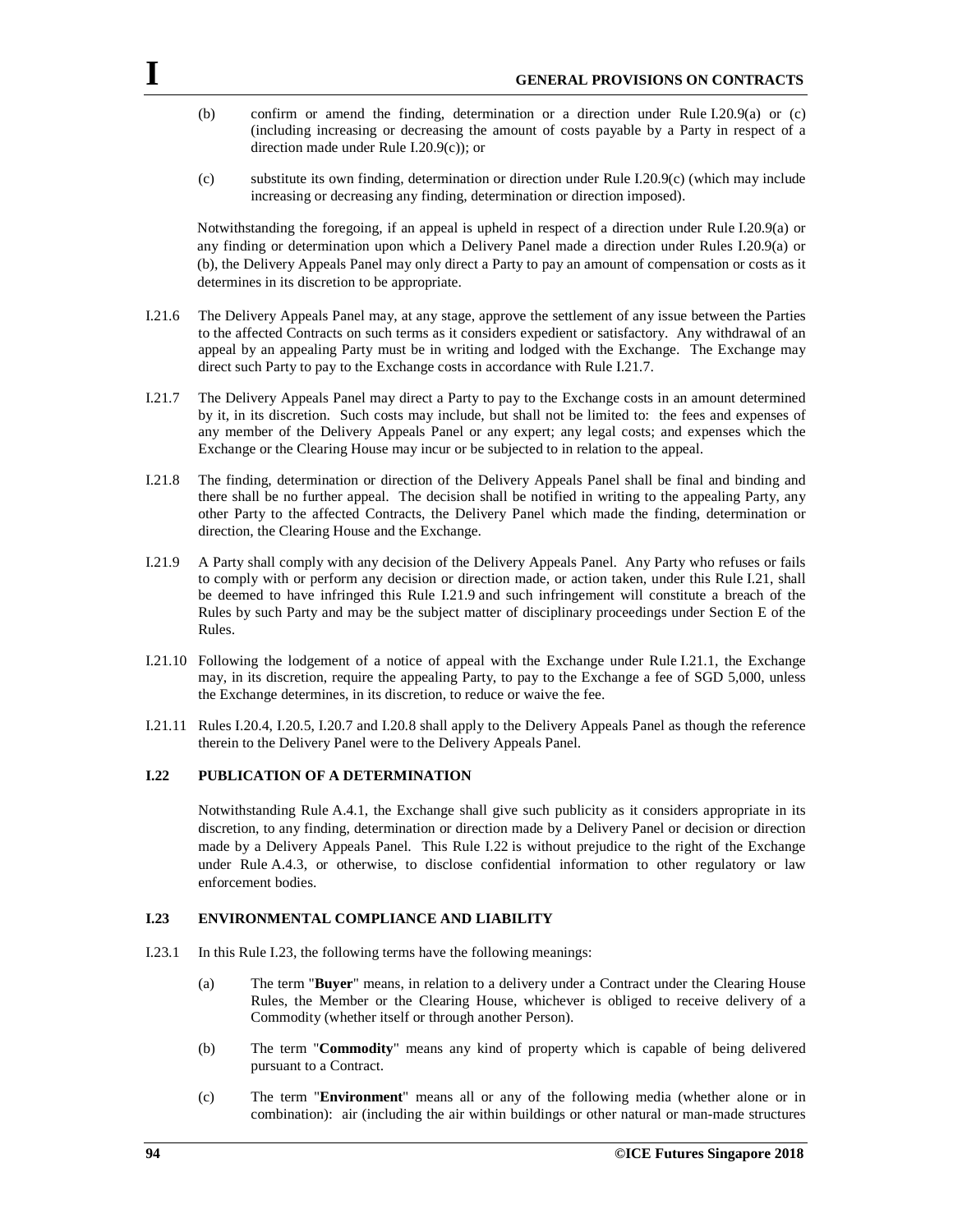whether above or below ground), water (including surface water, sub-surface water, groundwater, coastal, marine or inland waters or waterways, and water within drains, sewers or other natural or man-made structures), land (including surface land, land under water, soil and sub-soil), any natural resource and any ecological systems and living organisms supported by these media.

- (d) The term "**Environmental Law**" means, as in force from time to time, any national, federal, supranational, state, regional, provincial, local or other law, treaty, directive or other lawful requirement, and including, without limitation, common law, any statute, ordinance, rule, regulation, code, lawful requirement, guidance, statutory guidance note, published practice or concession, order, judgment or ruling of any Governmental Authority, in each case governing or relating to pollution, the protection of the Environment, noise, nuisance, health, safety or natural resources, or the use, sale, delivery, registration, handling, transportation, treatment, storage, disposal, release or discharge of Hazardous Materials.
- (e) The term "**Environmental Permit**" means any licence, approval, authorisation, permission, certificate, certification, registration, notification, waiver, order or exemption that is issued, granted or required under Environmental Law.
- (f) The term "**Hazardous Material**" means all chemicals, materials, substances, preparations or articles, whether natural or man-made and whether solid, liquid or gaseous, which are defined or regulated as toxic, hazardous, noxious, radioactive, flammable, corrosive or caustic or as a pollutant, contaminant or waste or words of similar import under any Environmental Law or Environmental Permit, or which may otherwise be capable, whether alone or in combination, of causing harm to any human or other living organism or the Environment.
- (g) The term "**Person**" means any individual, partnership, firm, body corporate, association, trust, unincorporated organisation or other entity.
- (h) The term "**Seller**" means, in relation to deliveries under a Contract under the Clearing House Rules, the Member or the Clearing House, whichever is obliged to make delivery of a Commodity (whether itself or through another Person).
- (i) The term "**Transferee**" means a Person nominated by a Buyer to whom a transfer or delivery is to be made under a Contract and includes reference to the Buyer where transfer or delivery is to be made to the Buyer.
- (j) The term "**Transferor**" means a Person nominated by a Seller by whom a transfer or delivery is to be made under a Contract and includes reference to the Seller where transfer or delivery is to be made by the Seller.
- I.23.2 Without prejudice to Rule A.7 of the Rules, and without prejudice to Rule 111 of the Clearing House Rules, neither the Exchange nor the Clearing House is responsible for, and neither shall have any liability whatsoever in respect of, any application, notification, reporting, data or information sharing, registration, certification, authorisation, investigation, remediation or the taking or not taking of any other action or thing that may be required by any Environmental Law or Environmental Permit in respect of any Commodity or Contract. In particular but without limitation, neither the Exchange, nor the Clearing House, shall be responsible for, or have any liability whatsoever in respect of, the taking or not taking of any of the following actions:
	- (a) any pre-registration, registration or other action in connection with any Hazardous Material or other substance, preparation, article or material that is the subject of, or part of, any Commodity or Contract.
	- (b) [Not used.]
	- (c) [Not used.]
	- (d) [Not used.]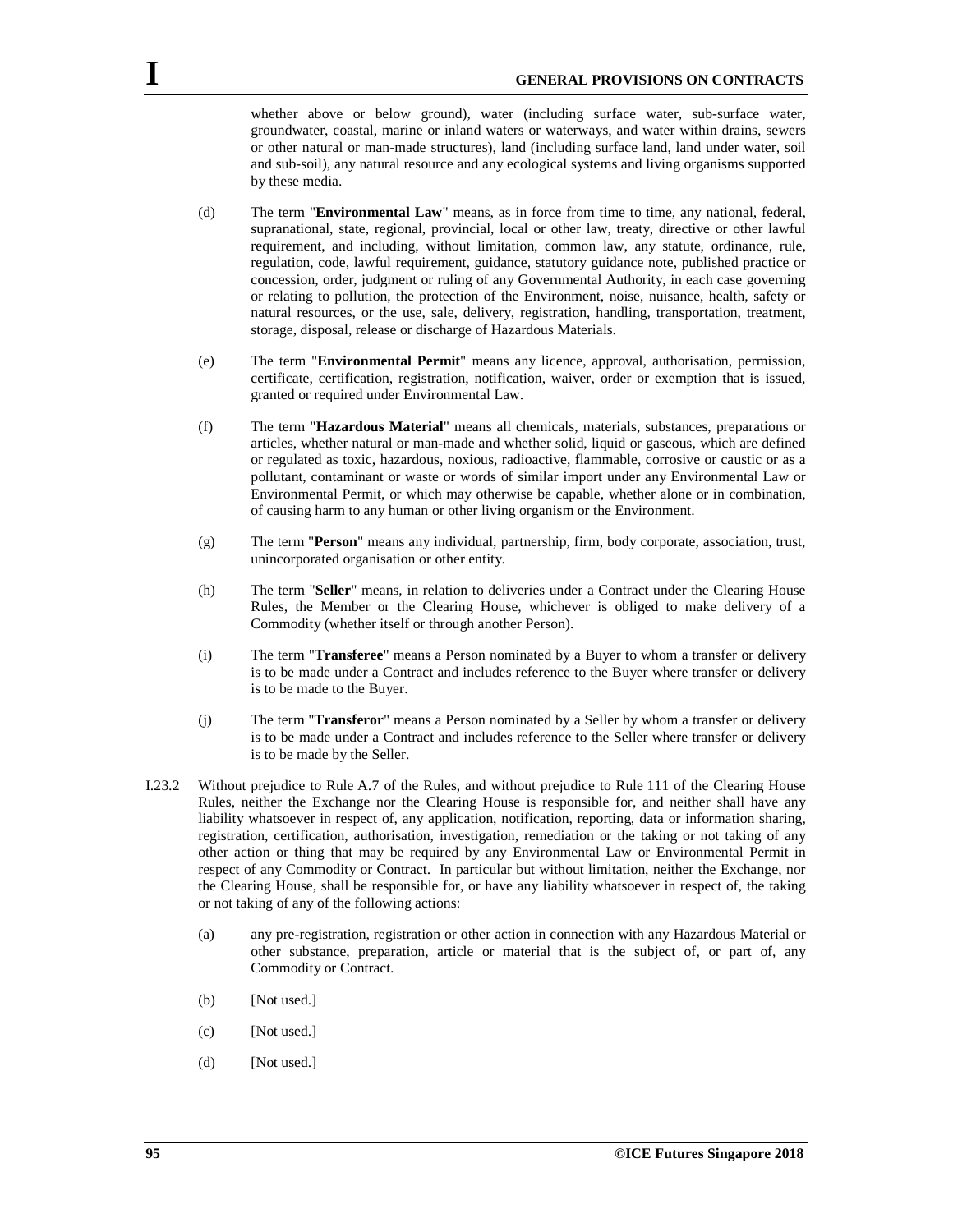

- I.23.3 Without prejudice to Rule A.7 of the Rules, and without prejudice to Rule 111 of the Clearing House Rules, neither the Exchange, nor the Clearing House, is responsible for, and neither shall have any liability whatsoever in respect of:
	- (a) the condition, safety or compliance or non-compliance with any Environmental Law or Environmental Permit;
	- (b) the presence of any Hazardous Material or occurrence of any contamination related to; or
	- (c) any other liability or obligation arising under Environmental Law or Environmental Permit related to,

any barge, installation, equipment, vehicle, land, water or other location or area used in connection with the sale, delivery, registration, handling, transportation, treatment, management, storage, disposal, release or discharge of any Commodity. Further, neither the Exchange, nor the Clearing House, shall be responsible for, or have any liability whatsoever in respect of the condition or safety of any Commodity delivered pursuant to any Contract.

- I.23.4 Each Member delivering a Commodity pursuant to a Contract shall comply, and shall be deemed to represent and warrant that it has complied, fully with any application, notification, reporting, data or information sharing, registration, certification, authorisation, investigation, remediation or the taking or not taking of any other action or thing required by any Environmental Law or Environmental Permit and applicable to such Commodity, including, without limitation, as related to the condition or safety of such Commodity. In particular but without limitation, such Member shall comply, and shall be deemed to represent and warrant that it has complied, fully with any and all requirements specified in Rule I.23.2 to the extent applicable to such Commodity.
- I.23.5 Neither the Buyer nor the Seller, nor their Transferees or Transferors, shall have any claim against the Exchange or the Clearing House, whether in contract, tort or restitution, as a fiduciary or under any other cause of action, for any loss, liability, cost, damage or expense incurred or suffered as a result of any non-compliance with any Environmental Law or Environmental Permit, the condition of or any hazard posed by any Commodity, or the presence of any Hazardous Material or occurrence of any contamination.
- **I.24 [NOT USED.]**
- **I.25 [NOT USED.]**

## **I.26 PRIIPS RESTRICTIONS; IN RELATION TO EUROPEAN ECONOMIC AREA RETAIL CUSTOMERS ONLY**

(a) The Exchange understands that some Members may offer trading services related to PRIIPs Contracts traded on the Exchange to EEA Retail Investors where they are permitted to do so and where the Exchange is permitted to provide such access. In such circumstances, EEA Retail Investors may also have direct trading access to PRIIPs Contracts traded on the Exchange. The Exchange has therefore produced Key Information Documents in the English language in relation to its PRIIPs Contracts. Translated versions of English language Key Information Documents may also be published by the Exchange at its discretion from time to time as set forth in Rule I.26(b). These steps are being taken in order to provide a more efficient basis for compliance with the PRIIPS Regulation and the PRIIPS RTS for Members whose clients are EEA Retail Investors. To the extent permitted under the PRIIPs Regulation, the Exchange undertakes no duty of care for the contents of any Key Information Documents and makes no warranty, representation or undertaking as to the accuracy of any Key Information Document. The Exchange has not considered the specific circumstances of any Member or EEA Retail Investor. Persons should only trade in PRIIPs Contracts based on their own assessments of the risks and should take their own financial, tax and legal advice. Members are responsible for verifying whether the Key Information Documents produced by the Exchange are sufficient for their purposes or their clients' purposes, for adding any further disclosures as may be required for their clients and for assessing the suitability and appropriateness for their clients of any PRIIPs Contracts traded on the Exchange. Effective as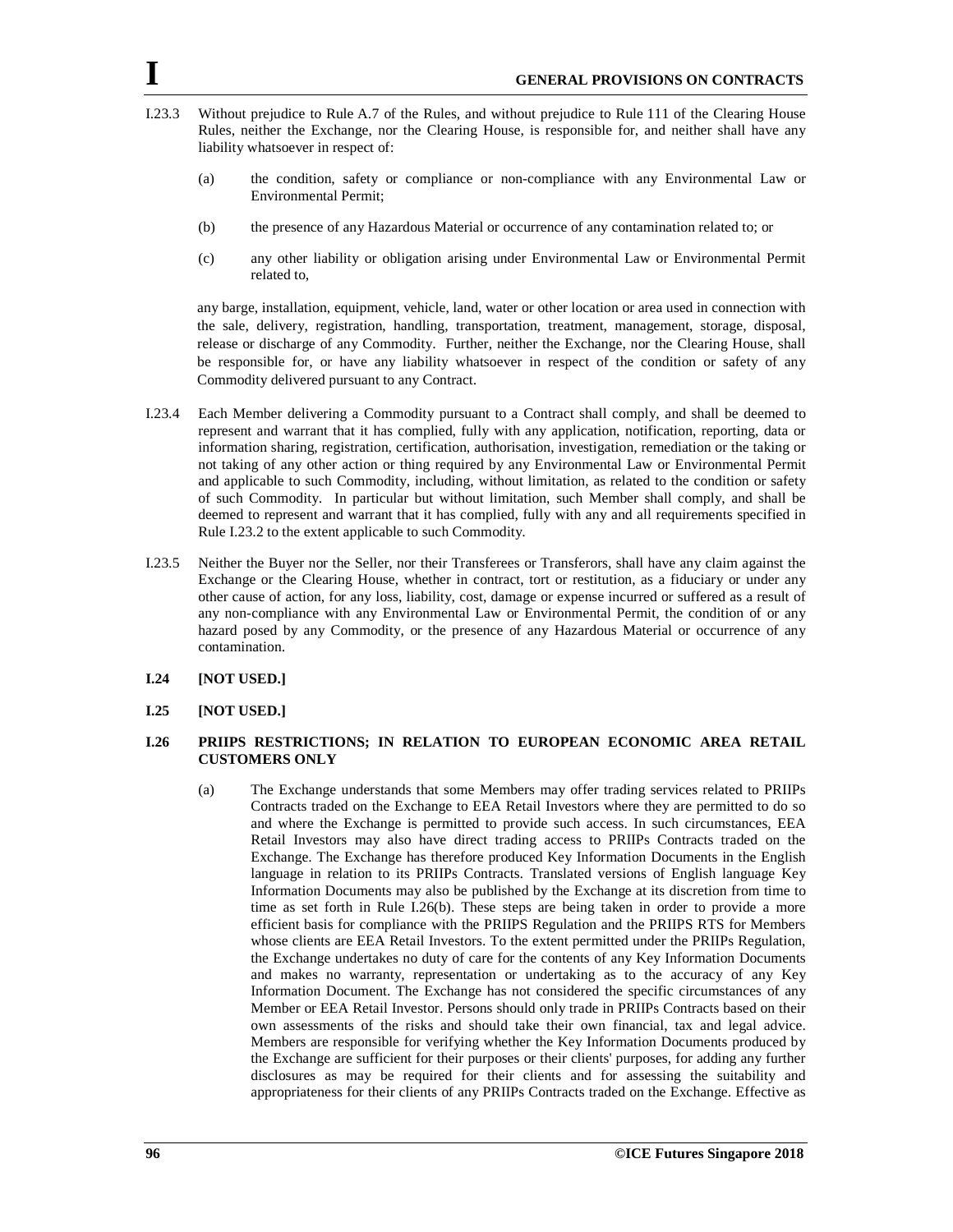from 1 January 2018, no Member shall offer, sell, distribute or otherwise make available any PRIIPs Contracts to any EEA Retail Investor, unless:

- (i) for PRIIPs Contracts offered to EEA Retail Investors in EEA Member States where the Exchange has produced a Key Information Document in English or a translated Key Information Document in either case only where English or such other language is an official language of that EEA Member State: the Key Information Document has been provided to the EEA Retail Investor by the Member in accordance with Rule I.26(c)-(h) in good time and in accordance with the PRIIPs Regulation and PRIIPs RTS (together with any necessary Member-specific disclosures) before such EEA Retail Investor is bound by any contract or offer relating to a PRIIPs Contract; or
- (ii) for PRIIPs Contracts offered to EEA Retail Investors in EEA Member States where the Exchange has not produced a translated Key Information Document in an official language of that EEA Member State: a key information document (which may be faithfully and accurately translated from the Key Information Document or otherwise produced in an official language of the EEA Member State in which the EEA Retail Investor is located) has been provided to such EEA Retail Investor by the Member in accordance with Rule I.26(c)-(h) (with the references in Rule I.26(c)-(h) to the Key Information Document being construed as references to the local language key information document produced by the Member, and references to the Exchange's website being construed as a reference to the website used by the Member to publish or make available the local language key information document produced by the Member) in good time and in accordance with the PRIIPs Regulation and PRIIPs RTS (together with any necessary Member-specific disclosures) before the EEA Retail Investor is bound by any contract or offer relating to a PRIIPs Contract.
- (b) The Exchange will initially only produce and publish English language Key Information Documents for PRIIPs Contracts but may publish any translated Key Information Documents in other languages at its sole discretion. As a result:
	- (i) unless the Exchange chooses to do so, at its discretion, the Exchange will not be responsible for producing, publishing or providing EEA Retail Investors with Key Information Documents in any official language of the EEA Member State in which the EEA Retail Investor is located nor for ensuring that any applicable requirements under the PRIIPs Regulation or PRIIPs RTS have been satisfied for any local language key information document produced by Members;
	- (ii) the Exchange is not a 'manufacturer' of any PRIIPs for purposes of the PRIIPs Regulation with respect to any offer to any EEA Member State other than those in which English is an official language or otherwise where a translated Key Information Document in a non-English language is published on its website; and accordingly, any Member or other person offering such products in such EEA Member State will itself be the 'manufacturer' for purposes of the PRIIPs Regulation, since PRIIPs Contracts for which no such translation is provided are not intended by the Exchange for distribution to EEA Retail Investors in such EEA Member States; and
	- (iii) any Member which produces and makes available to EEA Retail Investors any local language key information documents for PRIIP Contracts in any language or format that has not been produced and published by the Exchange agrees to indemnify the Exchange for any losses or liabilities suffered by the Exchange as a result of the Member publishing and making available to such EEA Retail Investors such key information documents which are misleading or inaccurate or are inconsistent with: (A) the English language Key Information Document produced by the Exchange produced for that PRIIP Contract (or any revised versions of the same); (B) the relevant parts of any legally binding pre-contractual and contractual documents; or (C) the requirements of Article 8 of the PRIIPs Regulation (and as further specified in the relevant PRIIPs RTS).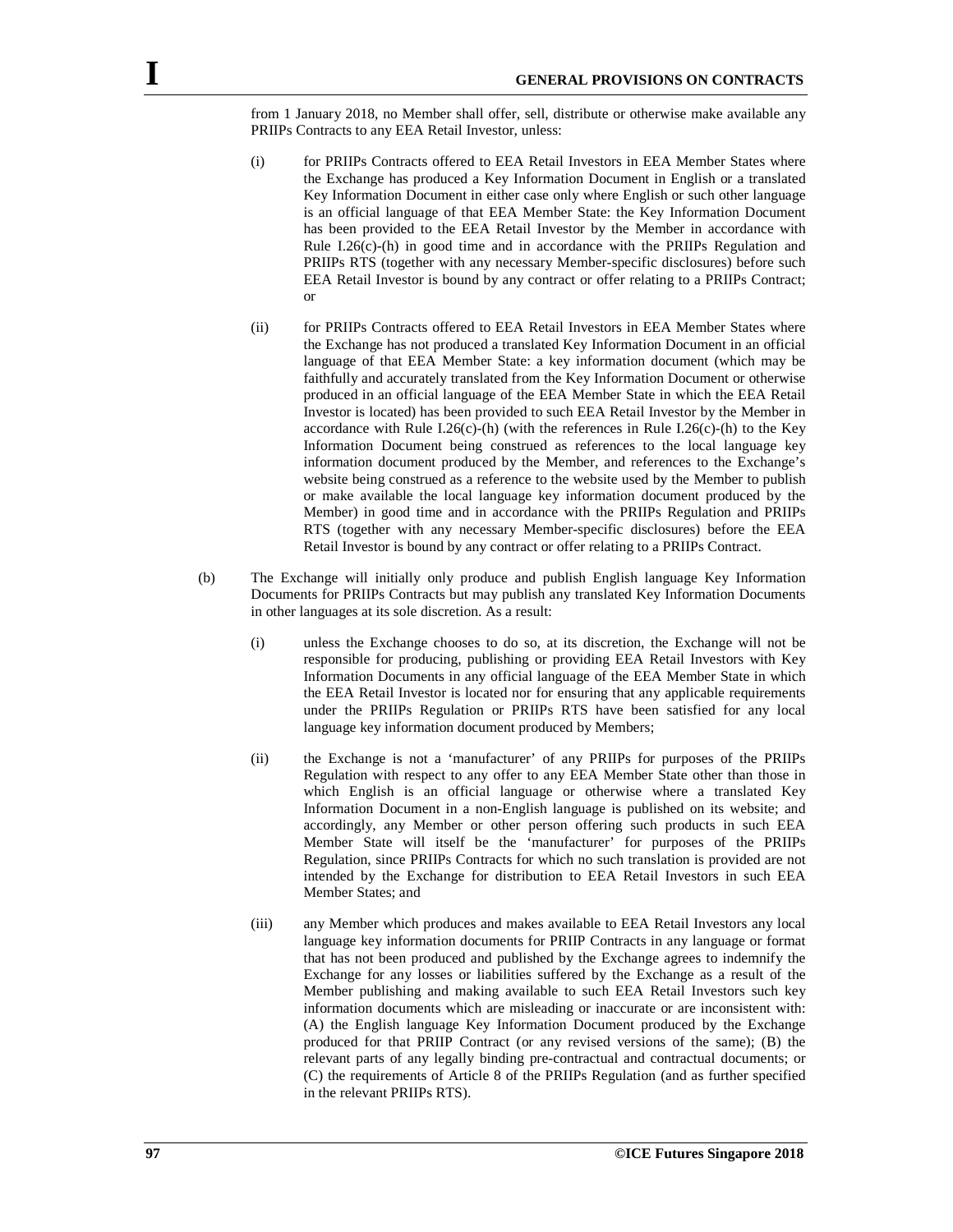- (c) Subject to Rule I.26(d)-(f), Members must provide relevant Key Information Documents to EEA Retail Investors by:
	- (i) providing the EEA Retail Investor with a paper copy of the relevant Key Information Document;
	- (ii) providing the EEA Retail Investor with a link to the address on the Exchange's website that contains the relevant Key Information Document; or
	- (iii) providing the EEA Retail Investor with the relevant Key Information Document on a Durable Medium other than paper.
- (d) Members must provide a paper copy of the relevant Key Information Document to EEA Retail Investors for any PRIIPs Contracts that are being made available to the EEA Retail Investor if the relevant PRIIPs Contracts are being made available on a face-to-face basis, unless the EEA Retail Investor requests otherwise.
- (e) If a Member provides the relevant Key Information Document for any PRIIPs Contract that is being made available to an EEA Retail Investor by providing a link to the Exchange's website pursuant to Rule I.26(ii):
	- (i) the Member must retain evidence that the EEA Retail Investor has regular access to the internet (this requirement is satisfied if the EEA Retail Investor has provided an email address for the purposes of the EEA Retail Investor's business with the Member);
	- (ii) the Member must give the EEA Retail Investor a choice between receiving the relevant Key Information Document on paper or by means of a link to the Exchange's website, and the Member must, retain evidence of the EEA Retail Investor's choice to receive the relevant Key Information Document via the Exchange's website;
	- (iii) the Member must notify the EEA Retail Investor of his right to request a paper copy of the relevant Key Information Document free of charge;
	- (iv) the Member must provide a paper copy of the relevant Key Information Document to that EEA Retail Investor when requested by the EEA Retail Investor and free of charge;
	- (v) the Member must provide electronic or written notification to the EEA Retail Investor of the specific address on the Exchange's website for the relevant Key Information Document; and
	- (vi) where revised versions of the relevant Key Information Document are available the Member must provide previous versions of the relevant Key Information Document if any previous versions are requested by the EEA Retail Investor.
- (f) If the Member provides the relevant Key Information Document for any PRIIPs Contract that is being made available to an EEA Retail Investor in a Durable Medium other than paper pursuant to Rule I.26(iii):
	- (i) the Member must retain evidence that the EEA Retail Investor has regular access to the internet (this requirement will be satisfied if the EEA Retail Investor has provided an email address for the purposes of the EEA Retail Investor's business with the Member); and
	- (ii) the Member must give the EEA Retail Investor a choice between receiving the relevant Key Information Document on paper or in a Durable Medium other than paper; and the Exchange will, and the Member must, retain evidence of the EEA Retail Investor's choice to receive the Key Information Document in a Durable Medium.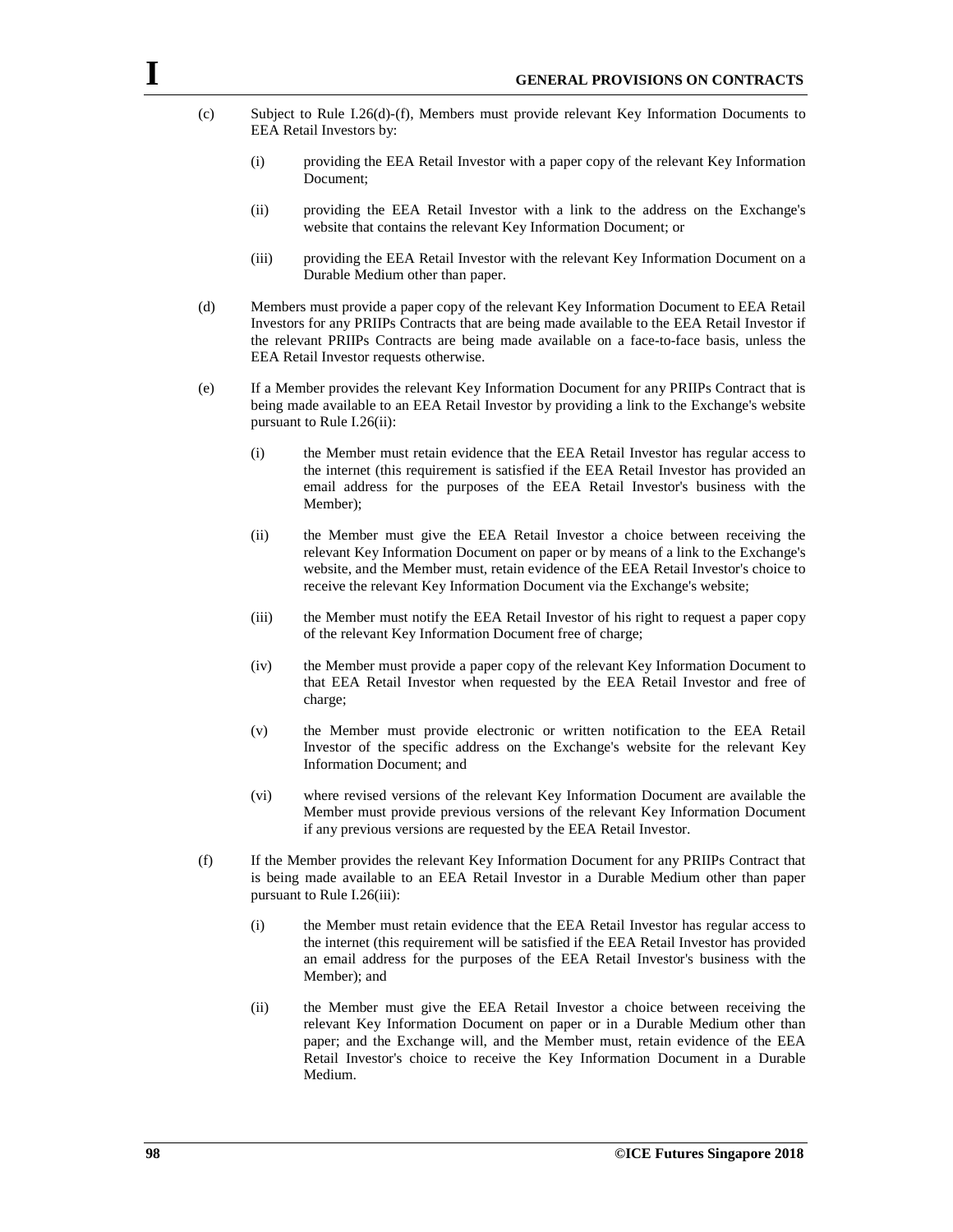|                            |                                                                                                                                                                                                                                                                                                                                                                                                        | <b>GENERAL PROVISIONS ON CONTRACTS</b>                                                                                                                                                                                                                                                                                                                                                                                                                                                                                          |  |
|----------------------------|--------------------------------------------------------------------------------------------------------------------------------------------------------------------------------------------------------------------------------------------------------------------------------------------------------------------------------------------------------------------------------------------------------|---------------------------------------------------------------------------------------------------------------------------------------------------------------------------------------------------------------------------------------------------------------------------------------------------------------------------------------------------------------------------------------------------------------------------------------------------------------------------------------------------------------------------------|--|
| (g)                        | Members must have adequate systems, controls and policies to ensure compliance with the<br>requirements of Rules I.26(a)-(f) and, at the request of the Exchange, be able to show evidence<br>of any such systems, controls, policies and, subject to Applicable Law, evidence that those<br>requirements have been met in relation to any single EEA Retail Investor that is a client of a<br>Member. |                                                                                                                                                                                                                                                                                                                                                                                                                                                                                                                                 |  |
| (h)                        | Members whose clients offer PRIIPs Contracts to EEA Retail Investors must procure that all<br>such clients agree to terms equivalent to those set forth in this Rule I.26 as regards their<br>dealings with EEA Retail Investors and the position and liability of the Exchange.                                                                                                                       |                                                                                                                                                                                                                                                                                                                                                                                                                                                                                                                                 |  |
| (i)                        | In this Rule I.26, the following words and expressions shall, unless the context otherwise<br>requires, have the following meanings:                                                                                                                                                                                                                                                                   |                                                                                                                                                                                                                                                                                                                                                                                                                                                                                                                                 |  |
| "Durable Medium"           |                                                                                                                                                                                                                                                                                                                                                                                                        | means a durable medium as defined in point $(m)$ of Article $2(1)$ of Directive<br>2009/65/EC;                                                                                                                                                                                                                                                                                                                                                                                                                                  |  |
| "EEA Retail Investor"      |                                                                                                                                                                                                                                                                                                                                                                                                        | means a retail investor as defined in Article $4(6)$ of the PRIIPs Regulation<br>who is located in a Member State of the European Economic Area;                                                                                                                                                                                                                                                                                                                                                                                |  |
| "Key Information Document" |                                                                                                                                                                                                                                                                                                                                                                                                        | means the key information document drawn up by the Exchange (including<br>any non-English language translated key information document produced<br>by the Exchange at its discretion) and published on its website (including<br>any revised versions produced by the Exchange from time to time) for a<br>PRIIPs Contract for purposes of facilitating compliance with the PRIIPs<br>Regulation. The key information documents (and any revised versions)<br>published by the Exchange can be found on the Exchange's website; |  |
| "PRIIP"                    |                                                                                                                                                                                                                                                                                                                                                                                                        | means a packaged retail and insurance-based investment product as defined<br>in Article 4(3) of the PRIIPs Regulation;                                                                                                                                                                                                                                                                                                                                                                                                          |  |
| "PRIIPs Contract"          |                                                                                                                                                                                                                                                                                                                                                                                                        | means a Contract that is (or is determined by the Exchange from time to<br>time as likely to be or to have a material risk of being) a PRIIP;                                                                                                                                                                                                                                                                                                                                                                                   |  |
| "PRIIPs Regulation"        |                                                                                                                                                                                                                                                                                                                                                                                                        | means Regulation (EU) No 1286/2014 of the European Parliament and of<br>the Council of 26 November 2014 on Key Information Documents for<br>packaged retail and insurance-based investment products (PRIIPs), as<br>amended from time to time;                                                                                                                                                                                                                                                                                  |  |
| "PRIIPs RTS"               |                                                                                                                                                                                                                                                                                                                                                                                                        | means any regulatory technical standards adopted by the European<br>Commission pursuant to the PRIIPs Regulation, as amended from time to<br>time.                                                                                                                                                                                                                                                                                                                                                                              |  |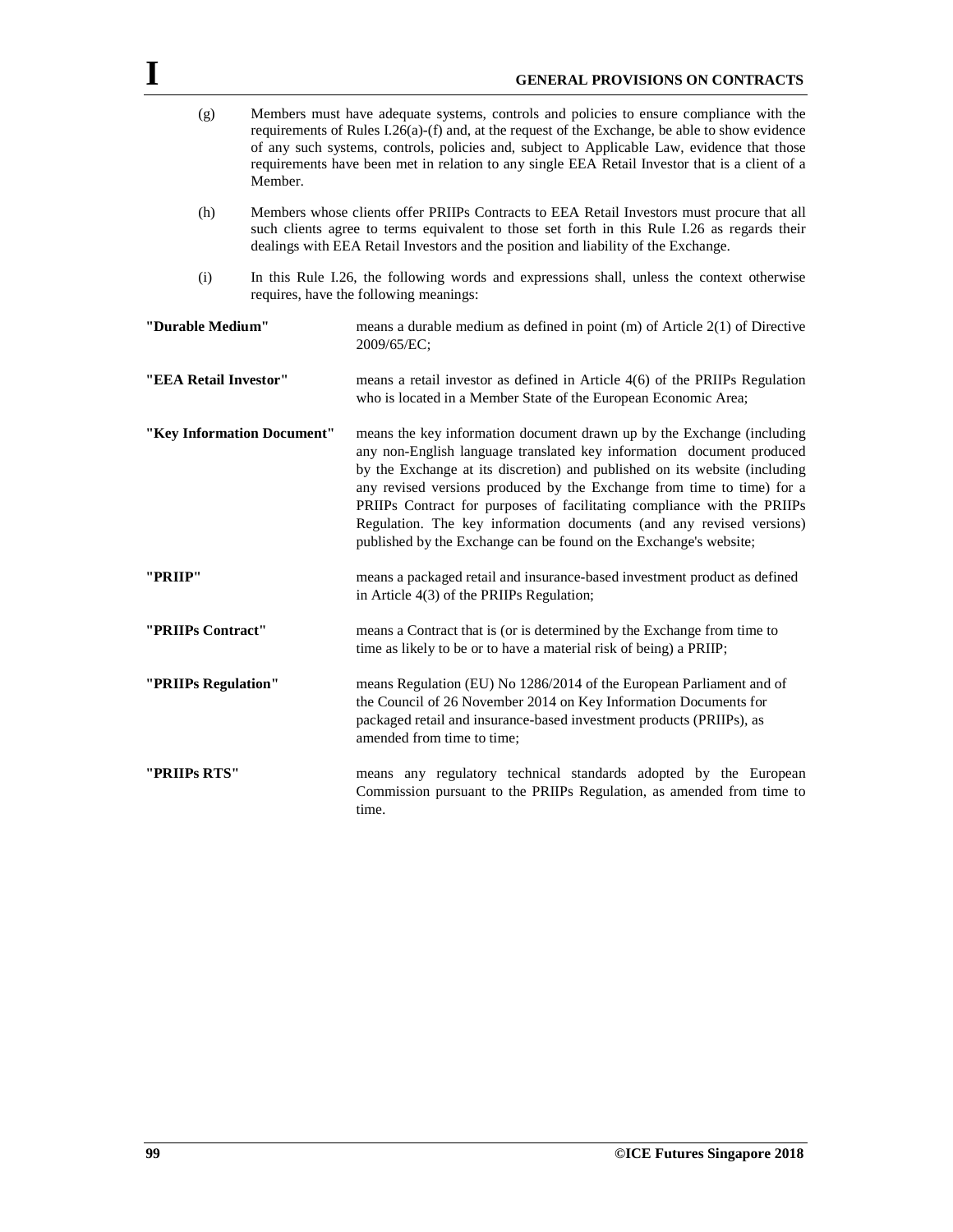## **SECTION J - POSITION REPORTING, ACCOUNTABILITY AND LIMITS**

- J.1 Definitions<br>J.2 Reporting of J.2 Reporting of Positions<br>J.3 Limits and Exemptions
- Limits and Exemptions
- J.4 Bona Fide Hedging Positions<br>
J.5 Risk Management Positions
- Risk Management Positions
- J.6 Arbitrage and Spread Positions<br>J.7 Aggregation of Positions
- Aggregation of Positions
- J.8 Position Accountability
- J.9 Enforcement of Limits<br>J.10 Exchange Access to Po
- Exchange Access to Position Information
- J.11 Emergency Powers Not Limited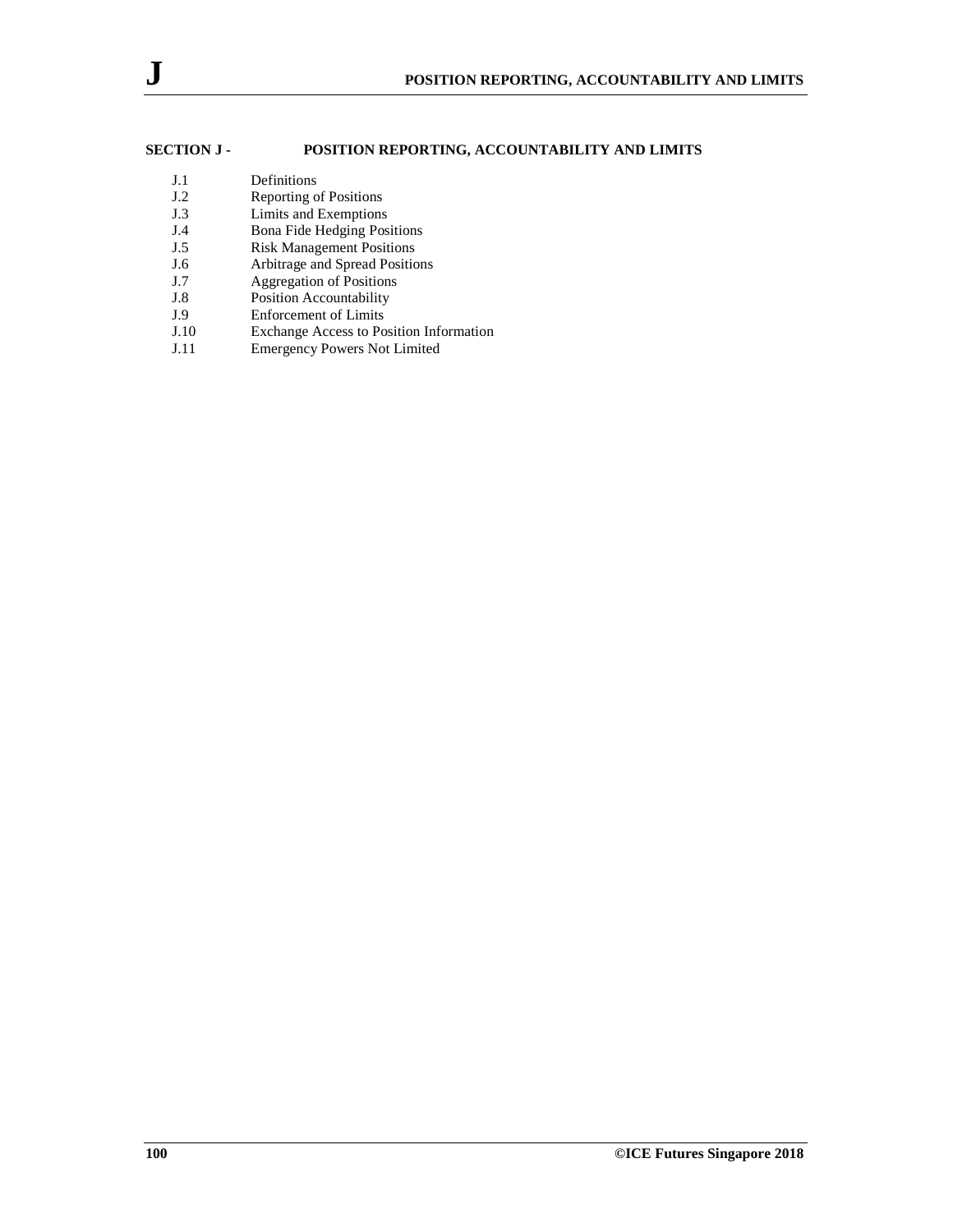### **J.1 DEFINITIONS**

For purposes of this Section J, the following terms shall have the meanings set out opposite each:

| "Accountability Level"        | shall mean a threshold for positions held set by the<br>Exchange which if exceeded may trigger enhanced<br>reporting requirements;                                                 |
|-------------------------------|------------------------------------------------------------------------------------------------------------------------------------------------------------------------------------|
| "Expiry Limit"                | shall mean the maximum permitted holding in the<br>expiring Contract Month of a designated contract;                                                                               |
| "Futures Equivalent Contract" | shall mean an Option Contract that has been converted<br>to a futures equivalent contract in accordance with<br>Rule $J.9$ :                                                       |
| "Limit"                       | unless the context otherwise requires, shall mean a<br>limit, whether a Position Limit, Expiry Limit or<br>otherwise, but shall not include an Accountability<br>Level:            |
| "Person"                      | shall mean either an individual or an entity; and                                                                                                                                  |
| "Position Limit"              | shall mean the maximum permitted holding in a<br>designated contract or Contract Month either by a<br>single account or across multiple accounts controlled<br>by the same entity. |

### **J.2 REPORTING OF POSITIONS**

- (a) Each Member or Person that owns, controls, or carries for another Person an account with reportable positions in any Exchange contract, as specified by the Exchange, in a single Contract Month of a Future or a single Contract Month for a put or call Option (regardless of strike price), shall submit to the Exchange:
	- (i) an account identification form as specified by the Exchange for each account; and
	- (ii) a daily report with respect to such positions, in a form acceptable to the Exchange, containing the account numbers and the number of open contracts in each such Futures Contract Month that equals or exceeds the applicable reporting level specified in paragraph (b), and such other information as the Exchange may require.

In addition, with respect to any Person that owns, controls or carries positions that meet or exceed All Month or Any One Month Accountability Level of any Future or Option, the Member shall report to the Exchange the positions carried by such Person in all Contract Months of that Future or Option, regardless of size. Without limiting any provision of the Rules, Members shall provide such additional information with respect to positions, and the ownership of such positions, as may be requested by the Exchange.

(b) The reportable levels for all Products will be as notified by the Exchange to Members from time to time.

#### **J.3 LIMITS AND EXEMPTIONS**

(a) Limits on Contracts may be imposed at the discretion of the Exchange from time to time. The nature of the Limits and the Contracts affected shall be notified to the Members from time to time:

A Member shall not carry a position that exceeds the Limits on behalf of any Person unless the Member has confirmed that such Person has received an exemption from the Exchange.

All Limits shall be calculated on a net futures-equivalent basis by product and will include Contracts that aggregate into one or more source Products ("**Combined Contracts**"). Such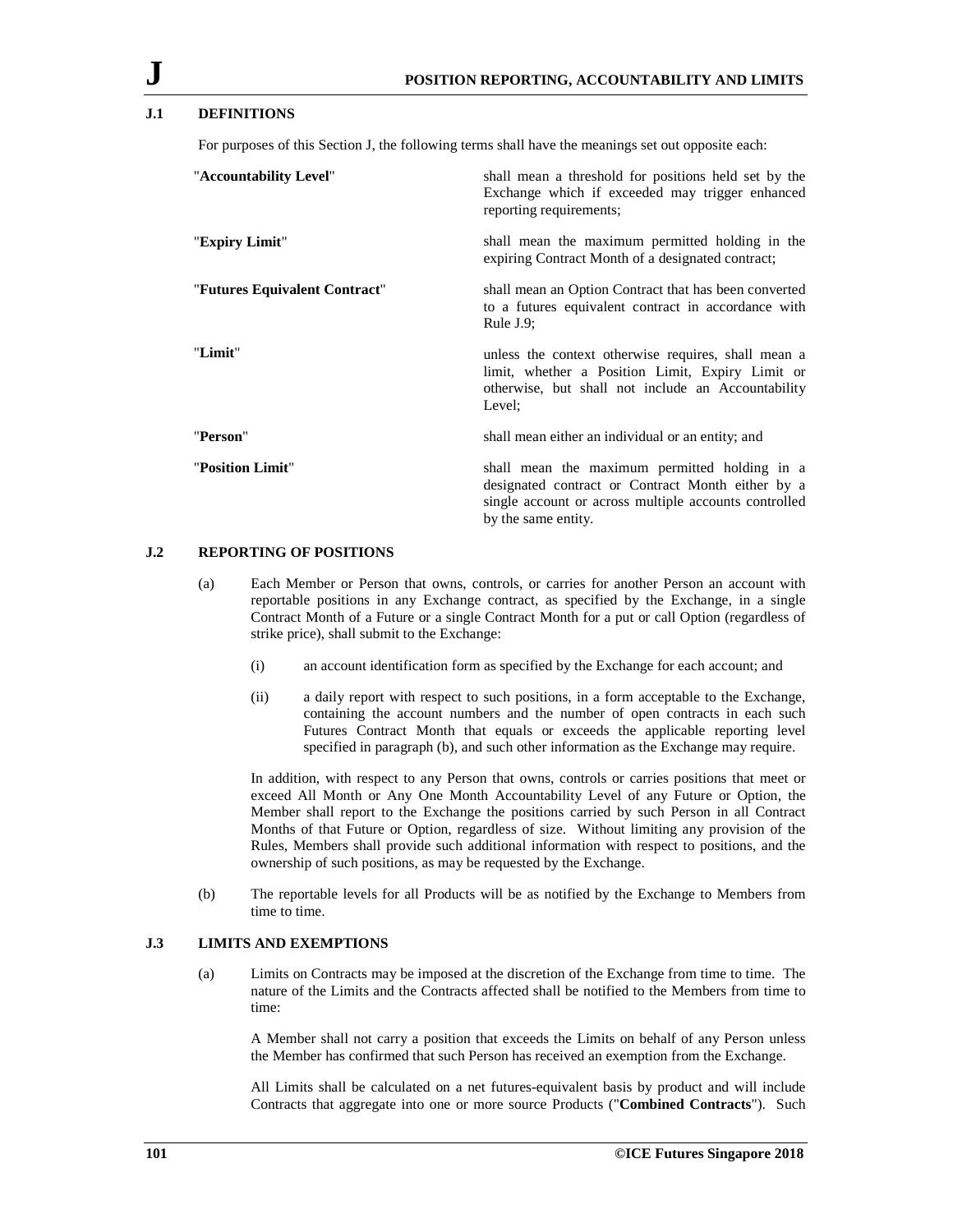Products and how they aggregate into a Combined Contract shall be published by the Exchange from time to time.

The Exchange may require compliance with Position Limits and Accountability Level on a Futures-only basis to the source Products into which other Products are combined.

(b) The Person seeking an exemption from Limits shall file a written request in the form required by the Exchange, which shall include:

for the purposes of all Limits:

- (i) a description of the size and nature of the exemption sought;
- (ii) an explanation of the nature and extent of the Person's business and such other information as may demonstrate that the granting of the exemption is consistent with the Rules;
- (iii) a statement indicating whether the Person on whose behalf the request is made:
	- (aa) maintains positions in the contract for which the exemption is sought with any other Member; or
	- (bb) has made a previous or contemporaneous request pursuant to the Rules through another Member and if so, the relationship between the information set forth in such requests;
- (iv) a statement that the Person will comply with any limitations imposed by the Exchange with regard to such positions; and
- (v) a statement that the Person will immediately supply the Exchange with a supplemental statement whenever there is a material change to the information provided in the Person's most recent application; and

additionally, for the purposes of Position Limits:

- (vi) a statement that the intended positions will be either:
	- (aa) bona fide hedges that are economically appropriate and necessary or advisable as an integral part of the Person's business and comply with all Exchange requirements relating to hedging;
	- (bb) risk management positions as described in Rule J.5; or
	- (cc) arbitrage or spread positions;
- (vii) a statement that the Person will comply with any limitations imposed by the Exchange with regard to such positions; and
- (viii) a statement that the applicant will immediately supply the Exchange with a supplemental statement whenever there is a material change to the information provided in the applicant's most recent application.
- (c) Within five Trading Days of the submission of the written request and any supplemental information requested, the Exchange shall notify the Person seeking a Limits exemption whether the exemption has been granted and any limitations placed thereon (if applicable). The Exchange may impose such limitations on the approval as are commensurate with the Person's business needs, financial ability and personal integrity, as well as the liquidity, depth and volume of the market for which the exemption is sought. An exemption will remain in full force and effect until the Person requests a withdrawal or the Exchange revokes, modifies or places further limitations thereon.
- (d) A Person approved to exceed Position Limits must initiate and liquidate such positions in an orderly manner consistent with sound commercial practices, and must not initiate or liquidate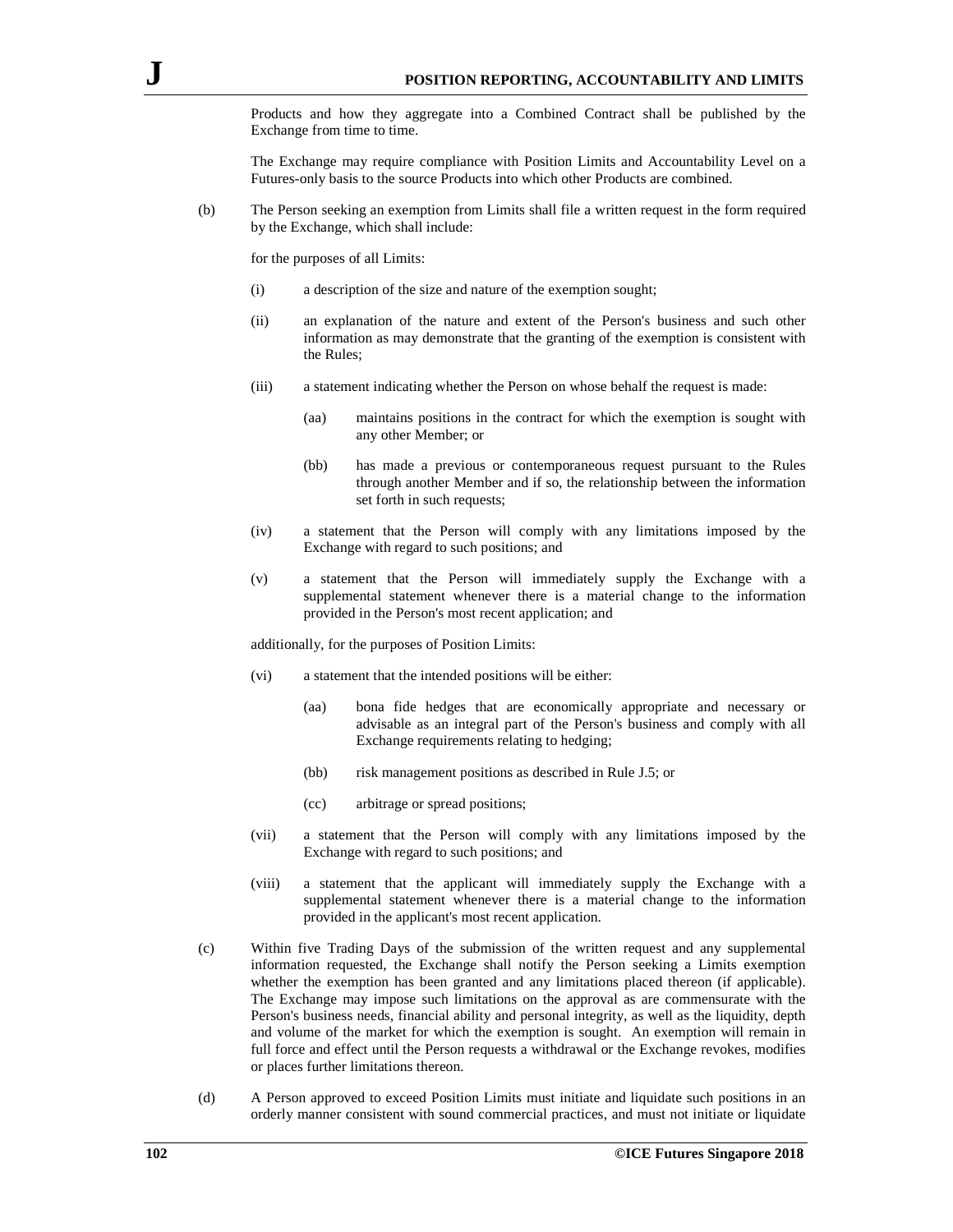such positions in a manner calculated to cause unreasonable or unwarranted price changes or fluctuations, breach or circumvent Exchange rules, or otherwise impair the good name of the Exchange.

(e) In the event a Person exceeds its Position Limit specifically due to sudden unforeseen increases in its bona fide hedging needs, such Person shall not be considered in breach of the Rules provided that the Member on behalf of such Person requests a hedge exemption to carry such increased position within two Trading Days following the day on which the Person's Position Limit was exceeded, provided however that no such request shall be granted during the last three days of trading in an expiring Future.

## **J.4 BONA FIDE HEDGING POSITIONS**

The Exchange may grant exemptions from the Position Limits for positions qualifying as bona fide hedge positions.

Bona fide hedging transactions and positions shall mean transactions or positions in an Exchange Future or Option where such transactions or positions normally represent a substitute for transactions to be made or positions to be taken at a later time in a physical market, and where they are economically appropriate to the reduction of risk in the conduct and management of a commercial enterprise, and where they arise from:

- (i) the potential change in the value of assets which a Person owns, produces, manufactures, processes, or merchandises or anticipates owning, producing, manufacturing, processing, or merchandising;
- (ii) the potential change in the value of liabilities which a Person owes or anticipates incurring; or
- (iii) the potential change in the value of services which a Person provides, purchases or anticipates providing or purchasing.

Notwithstanding the foregoing, no transactions or positions shall be classified as bona fide hedging for purposes of the Rules unless their purpose is to offset price risks incidental to commercial cash or spot operations and such positions are established and liquidated in an orderly manner in accordance with sound commercial practices.

## **J.5 RISK MANAGEMENT POSITIONS**

For the purposes of the Rules contained in this Section J, risk management positions are defined as Futures and Option positions which are held by or on behalf of a commercial entity or an affiliate of a commercial entity, which typically buys, sells or holds positions in the Underlying or forward market, a related cash market, or a related over-the-counter market and for which the underlying market has a high degree of demonstrated liquidity relative to the size of the positions and where there exist opportunities for arbitrage which provide a close linkage between the Futures and Option market and the underlying market in question.

## **J.6 ARBITRAGE AND SPREAD POSITIONS**

The Exchange may grant exemptions from the Position Limits for arbitrage, intra-commodity spread, inter-commodity spread and eligible Option/Option or Option/Future spread positions.

## **J.7 AGGREGATION OF POSITIONS**

Subject to Rule J.9, in determining whether a position is a reportable position or any Person has exceeded the Limits published by the Exchange or Limits determined pursuant to an exemption granted by the Exchange pursuant to the Rules, the following shall apply:

(i) all positions in accounts for which such Person by power of attorney or otherwise directly or indirectly holds positions or controls trading, shall be included with the positions held by such Person;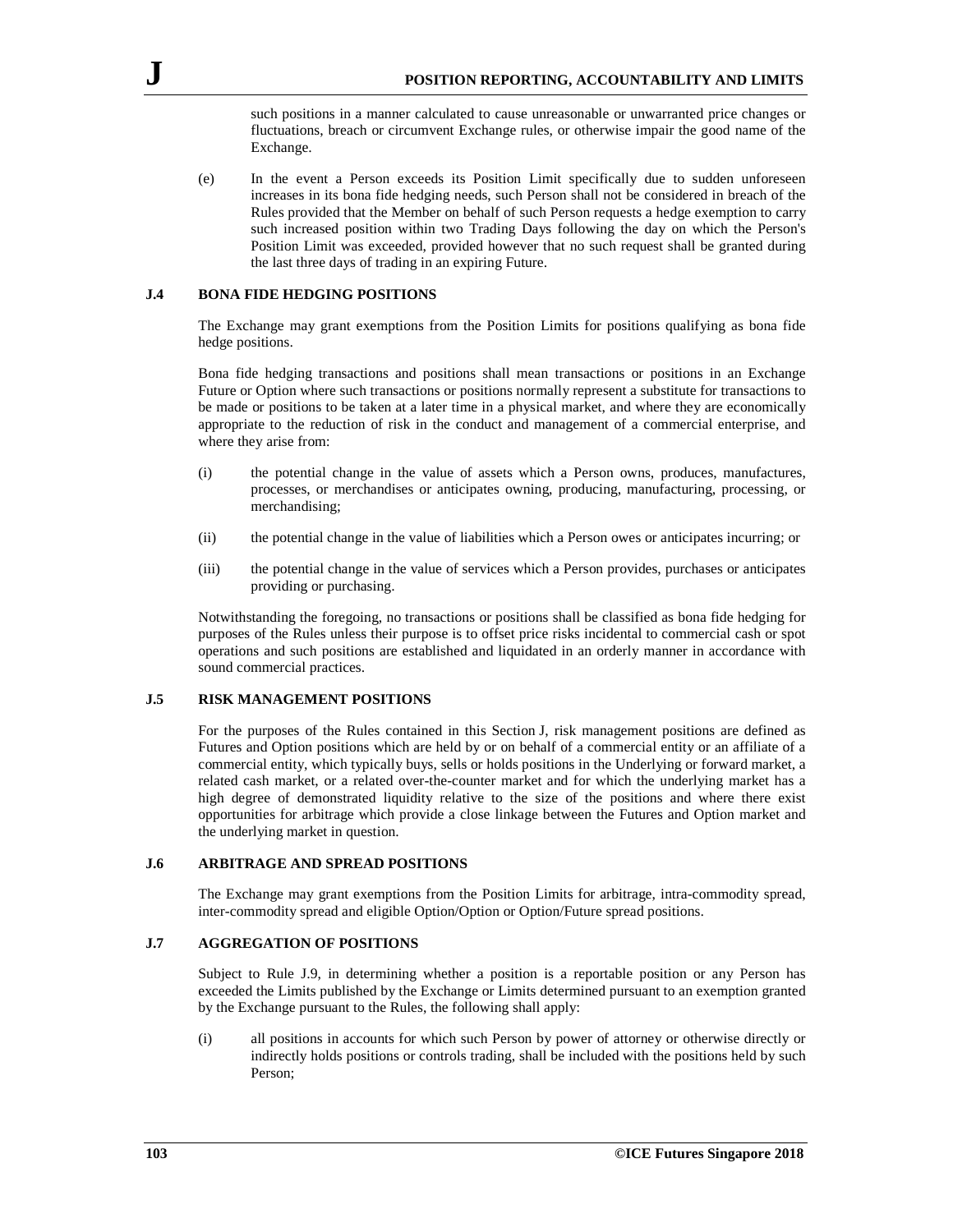- (ii) the Limits upon positions shall apply to positions held by two or more Persons acting pursuant to an expressed or implied agreement or understanding, the same as if all the positions were held, or the trading of the positions was conducted, by a single Person; and
- (iii) if a Person can demonstrate to the satisfaction of the Exchange that a position is independently controlled, then that position will not be considered as contributing to any Limit.

#### **J.8 POSITION ACCOUNTABILITY**

- J.8.1 A Member who holds or controls, or carries for another person, aggregate positions in excess of those Accountability Levels specified by the Exchange from time to time in respect of those contracts designated in Rule J.3:
	- (a) shall provide, in a timely manner upon request by the Exchange, information regarding the nature of the Person's related cash, Futures and Options positions, trading strategy, and hedging information, if applicable (including all relevant documentation, from about the size and purpose of a position or exposure entered into, information about beneficial or underlying owners, any concert arrangements, and any related assets or liabilities in the underlying market) and any information required of the Exchange by a regulatory body pursuant to Rule A.3; and
	- (b) shall not, when so directed by the Exchange, further increase positions which exceed the levels published by the Exchange. All such positions must be reduced by liquidation, termination or offsetting trades in an orderly manner on a temporary or permanent basis as the specific case may require,

and the Exchange will unilaterally take appropriate action to ensure the liquidation, termination, reduction or offsetting trade if the Member does not comply.

For purposes of this Rule J.8, all positions in accounts for which a Person, by power of attorney or otherwise, directly or indirectly controls trading shall be included with the positions held by such Person. The provisions of this Rule shall apply to positions held by two or more Persons acting pursuant to an expressed or implied agreement or understanding, the same as if the positions were held by a single Person.

J.8.2 The Exchange may require a Member to provide liquidity back into the market at an agreed price and volume on a temporary basis with the express intent of mitigating the effects of a large or dominant position

#### **J.9 ENFORCEMENT OF LIMITS**

(a) No Member may for itself or any other Person maintain a combination of Futures and Futures Equivalent Contracts which is, or which when aggregated in accordance with Rule J.7 is, in excess of the Limits established by the Exchange.

For the purposes of the Rules contained in this Section J:

- (i) the Futures Equivalent Contract of each Option is calculated by reference to the delta ratio published daily by the Exchange; and
- (ii) a long Future, a long call Option and a short put Option are on the same of side of the market; similarly a short Future, a short call Option and a long put Option are on the same side of the market.

Members are responsible for maintaining their position and their customers' positions within the Limits established or specified by the Exchange pursuant to these Rules. If, however, a Member's or customer's position exceeds position limits on any Trading Day due to changes in the deltas of the Option Contract, the Member or customer shall have one Trading Day to bring the position within the limits.

(b) In the event the Exchange learns that a Member or customer maintains positions in accounts with more than one Member such that the aggregate position in all such accounts exceeds the